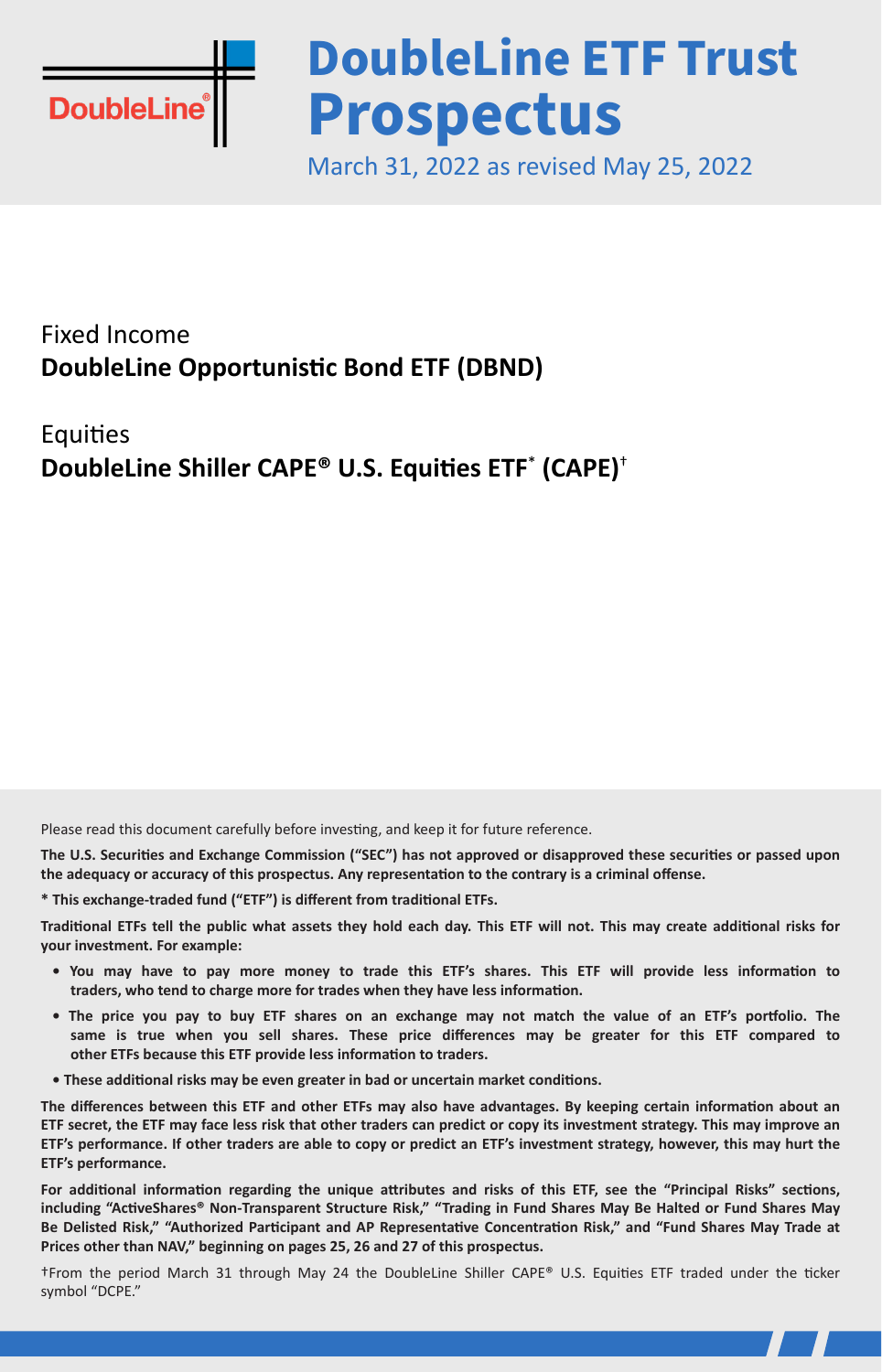#### **TABLE OF CONTENTS**

| <b>Fund Summaries</b>                                                                                                                                                   | 1                               |
|-------------------------------------------------------------------------------------------------------------------------------------------------------------------------|---------------------------------|
| <b>DoubleLine Opportunistic Bond ETF</b>                                                                                                                                | 1                               |
| DoubleLine Shiller CAPE® U.S. Equities ETF<br>Purchase and Sale of Fund Shares<br>Tax Information<br>Payments to Broker-Dealers and Other Financial Intermediaries      | 20<br>35<br>35<br>35            |
| <b>Additional Information About Principal Investment Strategies and</b><br><b>Principal Risks</b>                                                                       | 36                              |
| <b>Other Information Regarding Principal Investment Strategies</b><br><b>Principal Risks</b><br><b>Temporary Defensive Strategies</b><br>Portfolio Holdings Information | 44<br>45<br>103<br>104          |
| <b>Management of the Funds</b><br>Investment Adviser<br>Portfolio Managers<br>Advisory Agreement<br>Additional Information                                              | 105<br>105<br>105<br>106<br>107 |
| <b>Purchase and Sale of Fund Shares</b>                                                                                                                                 | 108                             |
| <b>Distributions</b>                                                                                                                                                    | 113                             |
| <b>Taxes</b>                                                                                                                                                            | 114                             |
| <b>Creations and Redemptions</b>                                                                                                                                        | 119                             |
| <b>Index Description</b>                                                                                                                                                | 124                             |
| <b>Disclaimers</b>                                                                                                                                                      | 125                             |
| <b>Financial Highlights</b>                                                                                                                                             | 128                             |
| <b>Privacy Policy</b>                                                                                                                                                   | 129                             |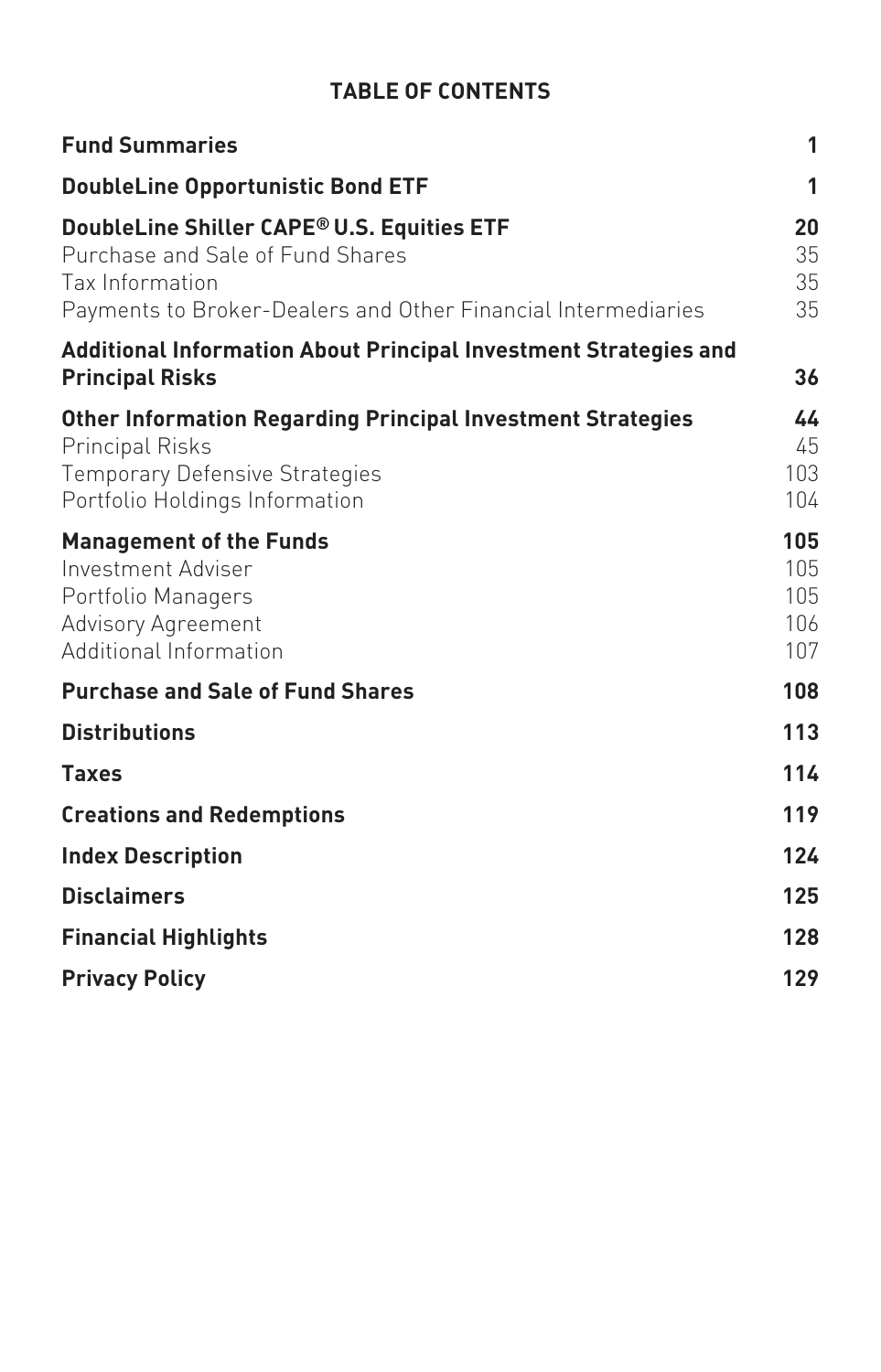# <span id="page-2-1"></span><span id="page-2-0"></span>**Fund Summary DoubleLine Opportunistic Bond ETF (DBND)**

#### **Investment Objective**

The DoubleLine Opportunistic Bond ETF's (the "**Fund**" or "**Opportunistic Bond ETF**") investment objective is to seek to maximize current income and total return.

# **Fees and Expenses of the Fund**

This table describes the fees and expenses you may pay if you buy, hold and sell shares of the Fund. The investment advisory agreement between DoubleLine ETF Trust (the "**Trust**") and DoubleLine ETF Adviser LP (the "**Adviser**"), the Fund's adviser (the "**Investment Advisory Agreement**") provides that the Adviser will pay all operating expenses of the Fund, except the management fees, interest expenses, dividends and other expenses on securities sold short, taxes, expenses incurred with respect to the acquisition and disposition of portfolio securities and the execution of portfolio transactions, including brokerage commissions, acquired fund fees and expenses, accrued deferred tax liabilities, distribution fees or expenses, and any extraordinary expenses (such as litigation). **You may pay other fees, such as brokerage commissions and other fees to financial intermediaries, which are not reflected in the fee table or example below.**

**Shareholder Fees** (fees paid directly from your investment) None

**Annual Fund Operating Expenses** (expenses that you pay each year as a percentage of the value of your investment)

| Management Fees                             | በ 50%    |
|---------------------------------------------|----------|
| Distribution and/or Service (12b-1) Fees    | None     |
| Other Expenses <sup>1</sup>                 | $0.00\%$ |
| <b>Total Annual Fund Operating Expenses</b> | በ 5በ%    |

<sup>1</sup> Other Expenses are based on estimated amounts for the current fiscal year.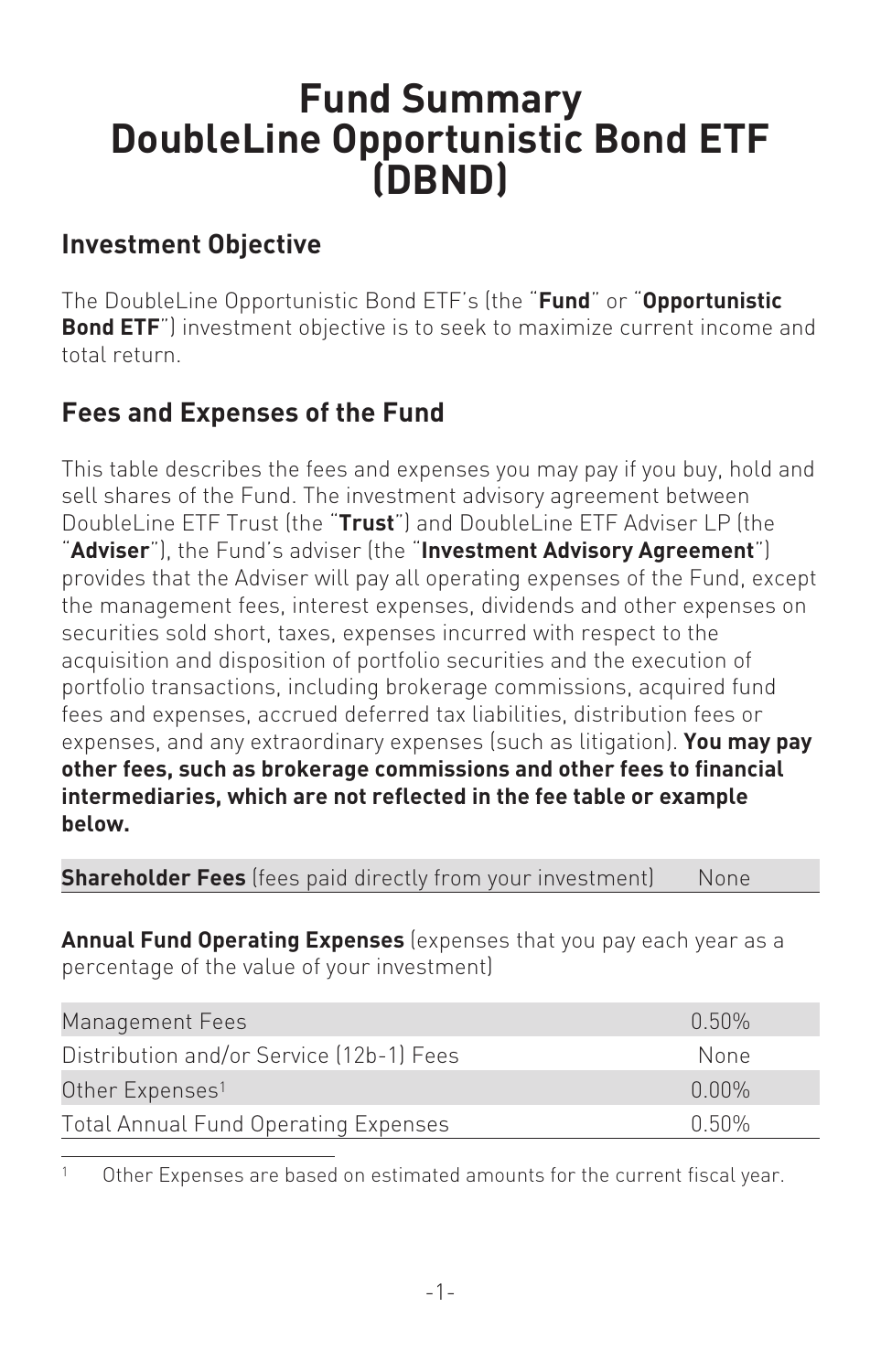#### *Example*

This example is intended to help you compare the cost of investing in the Fund with the cost of investing in other funds.

This example assumes that you invest \$10,000 in the Fund for the time periods indicated and then redeem all your shares at the end of those periods. The example also assumes that your investment has a 5% return each year and that the Fund's operating expenses remain the same. Although your actual costs may be higher or lower, based on these assumptions, your costs would be:

| 1 Year  |  |
|---------|--|
| 3 Years |  |

#### **Portfolio Turnover**

The Fund incurs transaction costs when it buys and sells securities (or "turns over" its portfolio). A higher portfolio turnover rate may indicate higher transaction costs and may result in higher taxes when Fund shares are held in a taxable account. These costs, which are not reflected in annual fund operating expenses or in the example, affect the Fund's performance.

#### **Principal Investment Strategies**

The Fund is an actively managed exchange-traded fund ("**ETF**"). Under normal circumstances, the Fund intends to invest at least 80% of its net assets, plus the amount of any borrowings for investment purposes, in fixed income instruments or other investments with economic characteristics similar to fixed income instruments. These investments include securities issued or guaranteed by the United States Government, its agencies, instrumentalities or sponsored corporations; corporate obligations; agency and non-agency mortgage-backed securities of any kind, including commercial and residential mortgage-backed securities; asset-backed securities; securitized investments such as collateralized debt obligations ("**CDOs**"), including collateralized loan obligations ("**CLOs**"); inflation indexed bonds; covenant-lite loans; foreign fixed-income securities (corporate and government, including foreign hybrid securities); emerging market fixed income securities (corporate and government); municipal bond securities; fixed income securities offered through private placements; and fixed and floating rate debt instruments of any kind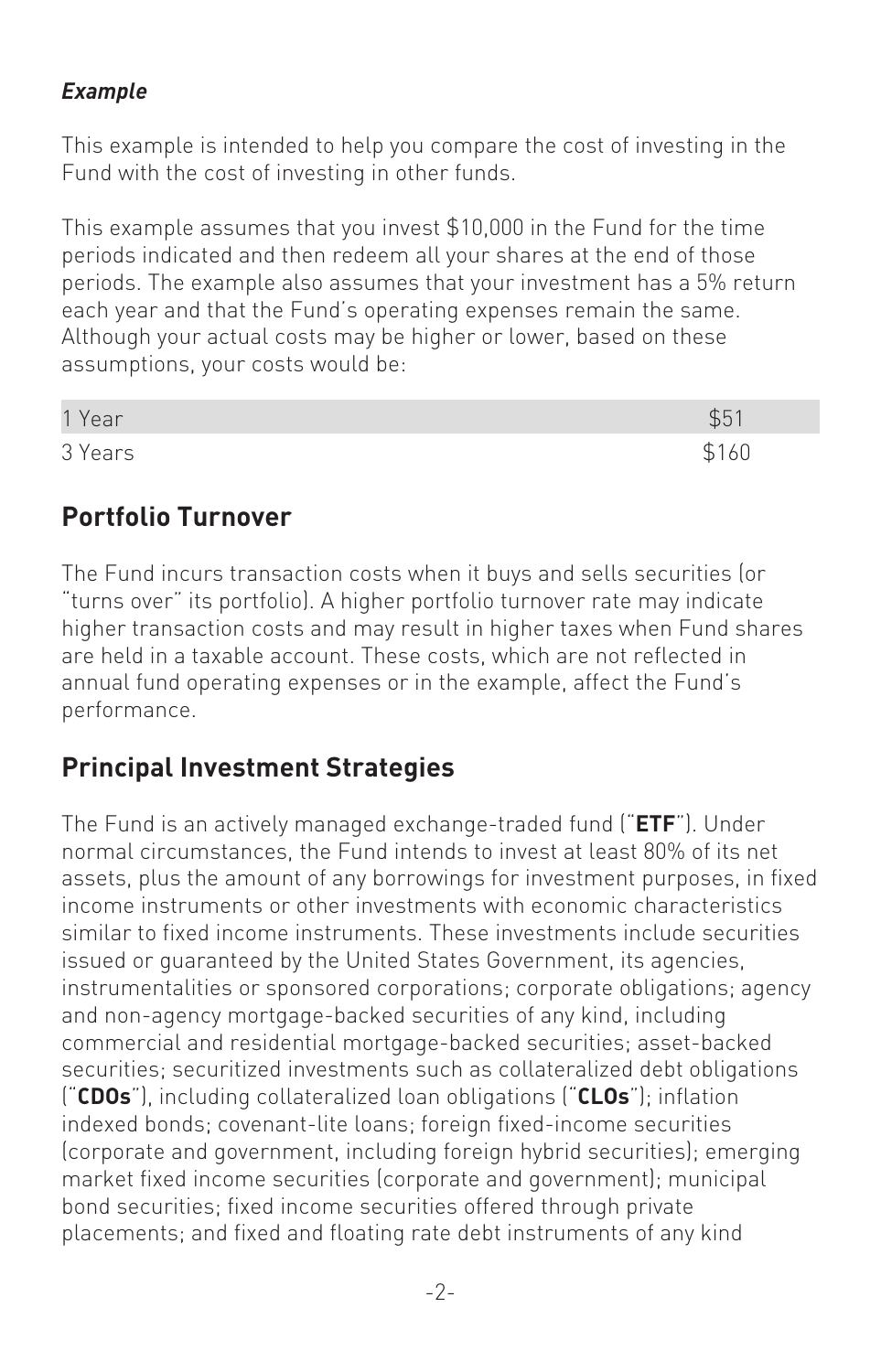(including, among others, bank loans, assignments, participations, subordinated loans, debtor-in-possession loans, exit facilities, delayed funding loans and revolving credit facilities). The Fund's investments may be issued in any currency and may bear fixed or variable interest rates of any maturity. The market value of derivatives that have economic characteristics similar to the investments included in the Fund's 80% policy will be counted for purposes of such policy. If the Fund changes its 80% investment policy, it will notify shareholders at least 60 days in advance of the change.

The Fund may invest in fixed income instruments of any credit quality, including those that are at the time of investment unrated or rated BB+ or lower by S&P or Ba1 or lower by Moody's or the equivalent by any other nationally recognized statistical rating organization. Corporate bonds and certain other fixed income instruments rated below investment grade, or such instruments that are unrated and determined by DoubleLine ETF Adviser LP (the "**Adviser**") to be of comparable quality, are high yield, high risk bonds, commonly known as "junk bonds". The Fund may invest up to 50% of its net assets in junk bonds, bank loans and assignments rated below investment grade or unrated but determined by the Adviser to be of comparable quality. The Adviser does not consider the term "junk bonds" to include any mortgage-backed securities or any other asset-backed securities, regardless of their credit rating or credit quality. The Fund may invest without limit in below investment grade mortgage-backed securities and other asset-backed securities.

The Fund may invest up to 5% of its net assets in defaulted corporate securities. The Fund might do so, for example, where the portfolio managers believe the restructured enterprise valuations or liquidation valuations may exceed current market values. The Fund may invest a portion of its assets in inverse floaters and interest-only and principal-only securities.

The Fund may also invest a portion of its assets in fixed income instruments (including hybrid securities) issued or guaranteed by companies, financial institutions and government entities in emerging market countries. An "emerging market country" is a country that, at the time the Fund invests in the related fixed income instruments, is classified as an emerging or developing economy by any supranational organization such as an institution in the International Bank of Reconstruction and Development or any affiliate thereof (the "**World Bank Group**") or the United Nations, or an agency thereof, or is considered an emerging market country for purposes of constructing a major emerging market securities index.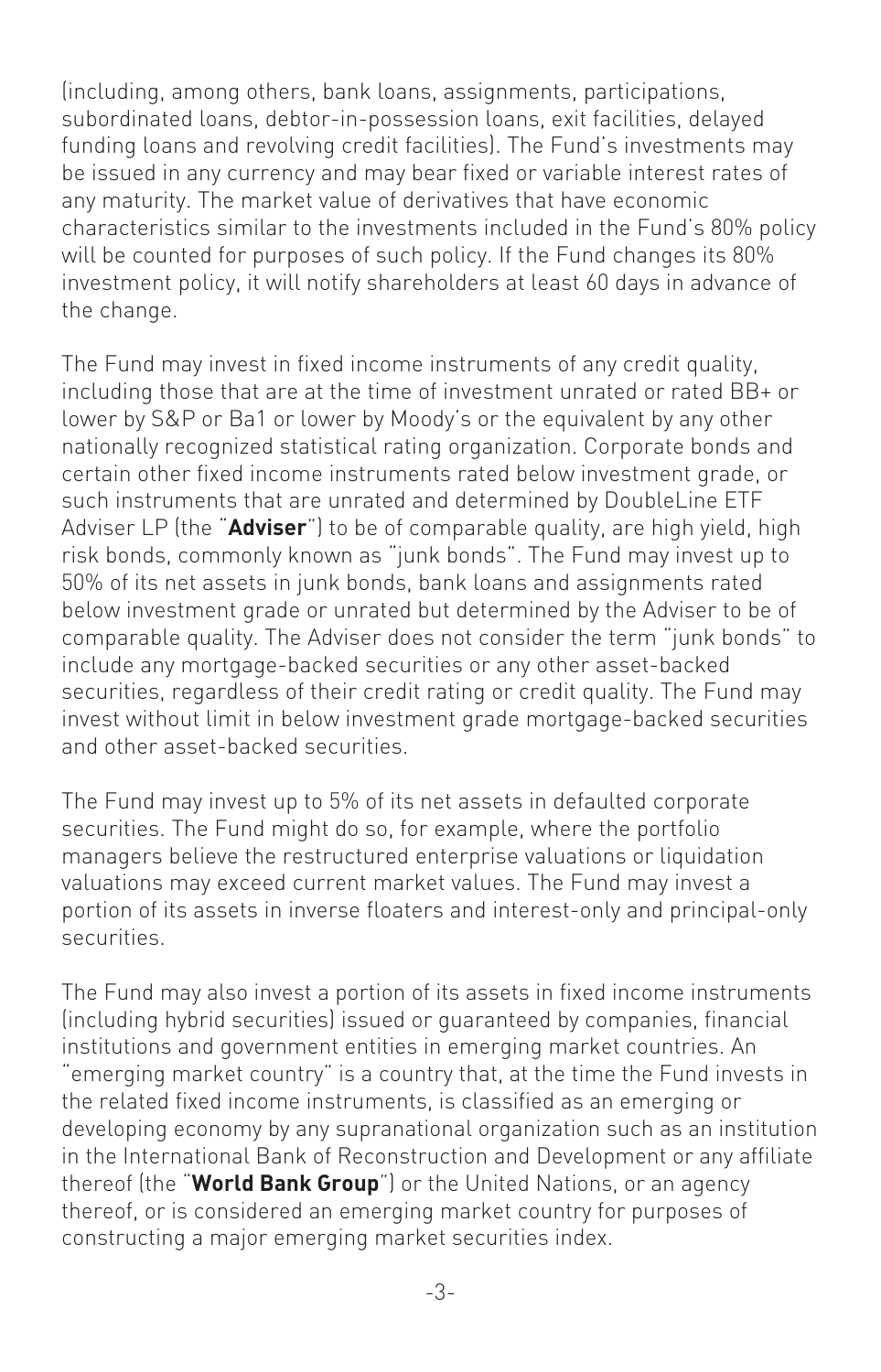The Fund may pursue its investment objective and obtain exposures to some or all of the asset classes described above by investing in other investment companies, including other open-end or closed-end investment companies and ETFs, in each case affiliated or unaffiliated with the Fund. The amount of the Fund's investment in certain investment companies may be limited by law or by tax considerations.

In managing the Fund's portfolio, the portfolio managers typically use a controlled risk approach. The techniques of this approach attempt to control the principal risk components of the fixed income markets and may include, among other factors, consideration of the Adviser's view of the following: the potential relative performance of various market sectors, security selection available within a given sector, the risk/reward equation for different asset classes, liquidity conditions in various market sectors, the shape of the yield curve and projections for changes in the yield curve, potential fluctuations in the overall level of interest rates, and current fiscal policy.

The portfolio managers utilize active asset allocation in managing the Fund's investments and have significant latitude to invest across fixed income sectors with varying weightings.

The Adviser monitors the duration of the Fund's portfolio securities to seek to assess and, in its discretion, adjust the Fund's exposure to interest rate risk. In managing the Fund's investments, under normal market conditions, the portfolio managers intend to seek to construct an investment portfolio with a dollar-weighted average effective duration of no less than two years and no more than eight years. Duration is a measure of the expected life of a fixed income instrument that is used to determine the sensitivity of a security's price to changes in interest rates. Effective duration is a measure of the Fund's portfolio duration adjusted for the anticipated effect of interest rate changes on bond and mortgage prepayment rates as determined by the Adviser. The effective duration of the Fund's investment portfolio may vary materially from its target range, from time to time, and there is no assurance that the effective duration of the Fund's investment portfolio will always be within its target range.

The Fund may enter into derivatives transactions and other instruments of any kind for hedging purposes or otherwise to gain, or reduce, exposure to one or more asset classes or issuers. When seeking to effect or create investment leverage, the Fund typically will use derivatives transactions. The Fund may use futures contracts and options on futures contracts, in order to gain efficient investment exposures as an alternative to cash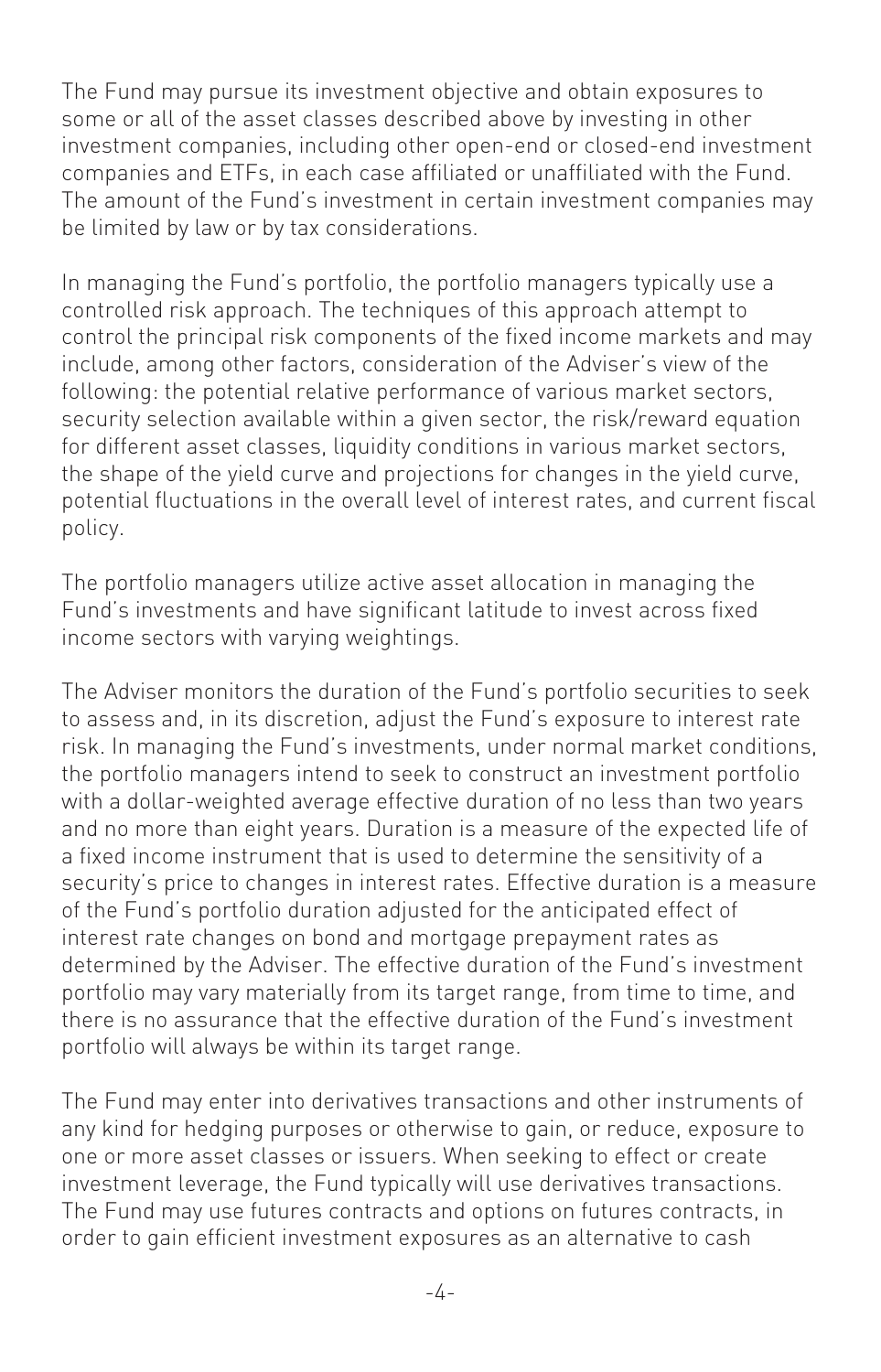investments or to hedge against portfolio exposures; interest rate swaps, to gain indirect exposures to interest rates, issuers, or currencies, or to hedge against portfolio exposures; put and call options, and exchange-traded and structured notes, to take indirect positions on indexes, securities, currencies, or other indicators of value, or to hedge against portfolio exposures.

Additionally, the Fund may purchase or sell securities on a when-issued, delayed delivery or forward commitment basis, including United States agency mortgage-backed securities that forward-settle (e.g., "To Be Announced" Securities" ("**TBAs**")). The Fund may seek to obtain market exposure to the securities in which it primarily invests by entering into a series of purchase and sale contracts or by using other investment techniques (such as buy backs or dollar rolls), which may create investment leverage.

Portfolio securities may be sold at any time. Sales typically occur when the Fund's portfolio managers determine to take advantage of what the portfolio managers consider to be a better investment opportunity, when the portfolio managers believe the portfolio securities no longer represent relatively attractive investment opportunities, when the portfolio managers perceive deterioration in the credit fundamentals of the issuer, or when the individual security has reached the portfolio managers' sell target. The Fund's investment strategy may involve active and frequent trading of portfolio securities.

The Fund is classified as a non-diversified fund under the Investment Company Act of 1940, as amended (the "**1940 Act**"), and may invest in the securities of a smaller number of issuers than a diversified fund.

# **Principal Risks**

**The value of the Fund's shares will vary as its portfolio investments increase or decrease in value. Therefore, the value of your investment in the Fund could go down as well as up. You can lose money by investing in the Fund. The order of the below principal risks does not necessarily indicate the significance of any particular risk factor. The significance of any specific risk to an investment in the Fund will vary over time, depending on the composition of the Fund's portfolio, market conditions, and other factors. You should read all of the risk information presented below carefully, because any one or more of these risks may result in losses to the Fund.**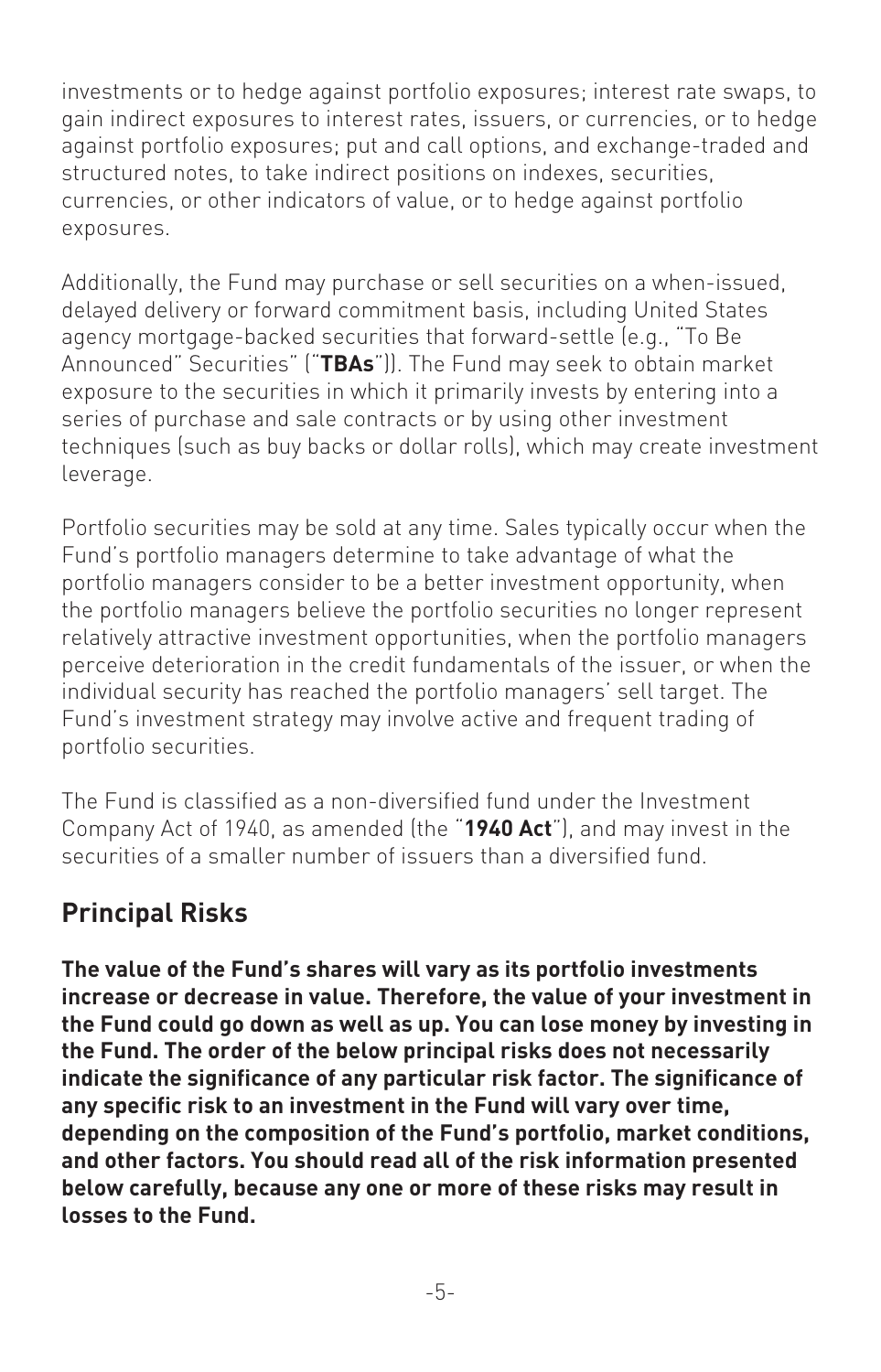The principal risks affecting the Fund that can cause a decline in value are:

#### • *debt securities risks:*

- <sup>O</sup> *credit risk:* the risk that an issuer, counterparty or other obligor to the Fund will fail to pay its obligations to the Fund when they are due, which may reduce the Fund's income and/or reduce, in whole or in part, the value of the Fund's investment. Actual or perceived changes in the financial condition of an obligor, changes in economic, social or political conditions that affect a particular type of security, instrument, or obligor, and changes in economic, social or political conditions generally can increase the risk of default by an obligor, which can affect a security's or other instrument's credit quality or value and an obligor's ability to honor its obligations when due. The values of lower-quality debt securities (commonly known as "junk bonds"), including floating rate loans, tend to be particularly sensitive to these changes. The values of securities or instruments also may decline for a number of other reasons that relate directly to the obligor, such as management performance, financial leverage, and reduced demand for the obligor's goods and services, as well as the historical and prospective earnings of the obligor and the value of its assets.
- <sup>O</sup> *interest rate risk:* the risk that debt instruments will change in value because of changes in interest rates. The value of an instrument with a longer duration (whether positive or negative) will be more sensitive to changes in interest rates than a similar instrument with a shorter duration. Bonds and other debt instruments typically have a positive duration. The value of a debt instrument with positive duration will generally decline if interest rates increase. Certain other investments, such as inverse floaters and certain derivative instruments, may have a negative duration. The value of instruments with a negative duration will generally decline if interest rates decrease. Inverse floaters, interest-only and principal-only securities are especially sensitive to interest rate changes, which can affect not only their prices but can also change the income flows and repayment assumptions about those investments. In recent years, the U.S. has experienced historically low interest rates, increasing the exposure of bond investors to the risks associated with rising interest rates.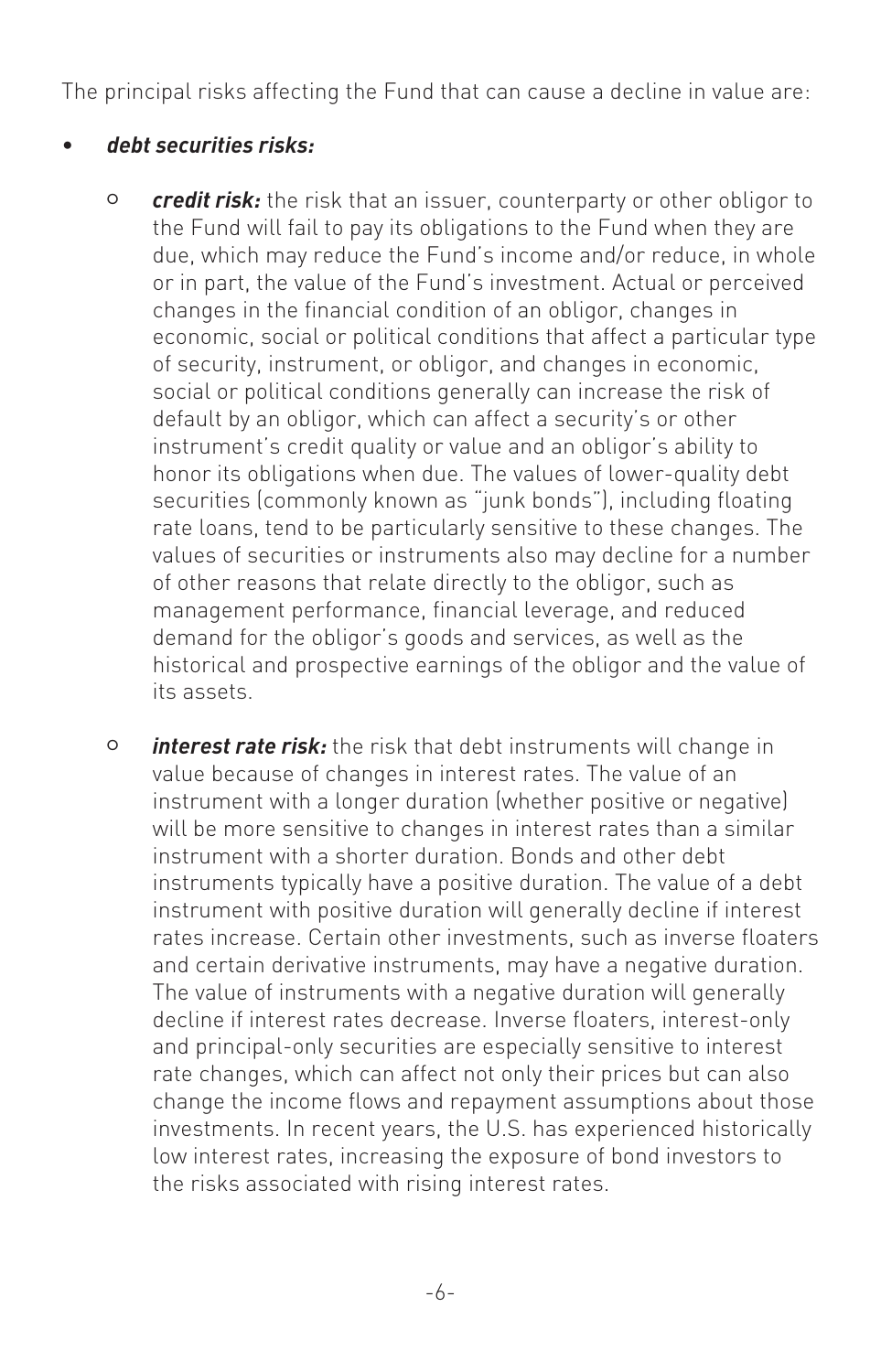- <sup>O</sup> *prepayment risk:* the risk that the issuer of a debt security, including floating rate loans and mortgage-related securities, repays all or a portion of the principal prior to the security's maturity. In times of declining interest rates, there is a greater likelihood that the Fund's higher yielding securities will be pre-paid with the Fund being unable to reinvest the proceeds in an investment with as great a yield. Prepayments can therefore result in lower yields to shareholders of the Fund.
- <sup>O</sup> *extension risk:* the risk that if interest rates rise, repayments of principal on certain debt securities, including, but not limited to, floating rate loans and mortgage-related securities, may occur at a slower rate than expected and the expected maturity of those securities could lengthen as a result. Securities that are subject to extension risk generally have a greater potential for loss when prevailing interest rates rise, which could cause their values to fall sharply.
- <sup>O</sup> *LIBOR risk:* On July 27, 2017, the United Kingdom's Financial Conduct Authority, which regulates the London Interbank Offered Rate ("**LIBOR**"), announced that after 2021, it will cease its active encouragement of banks to provide quotations needed to sustain the LIBOR rate. LIBOR is the offered rate for wholesale, unsecured funding available to major international banks. The terms of many investments, financings or other transactions to which the Fund may be a party have been historically tied to LIBOR. LIBOR may also be a significant factor in determining payment obligations under a derivative investment and may be used in other ways that affect the Fund's investment performance. On March 5, 2021, the administrator of LIBOR announced a delay in the phase out of the majority of the USD LIBOR publications until June 30, 2023, with the remainder of LIBOR publications to still end on December 31, 2021. There remains uncertainty regarding the future of LIBOR and the nature of any replacement rate. The replacement and/or discontinuation of LIBOR could lead to significant short-term and long-term uncertainty and market instability. The unavailability and/or discontinuation of LIBOR could have adverse impacts on newly issued financial instruments and existing financial instruments that reference LIBOR. While some instruments may contemplate a scenario where LIBOR is no longer available by providing for an alternative rate setting methodology, not all instruments may have such provisions and there is uncertainty regarding the effectiveness of any alternative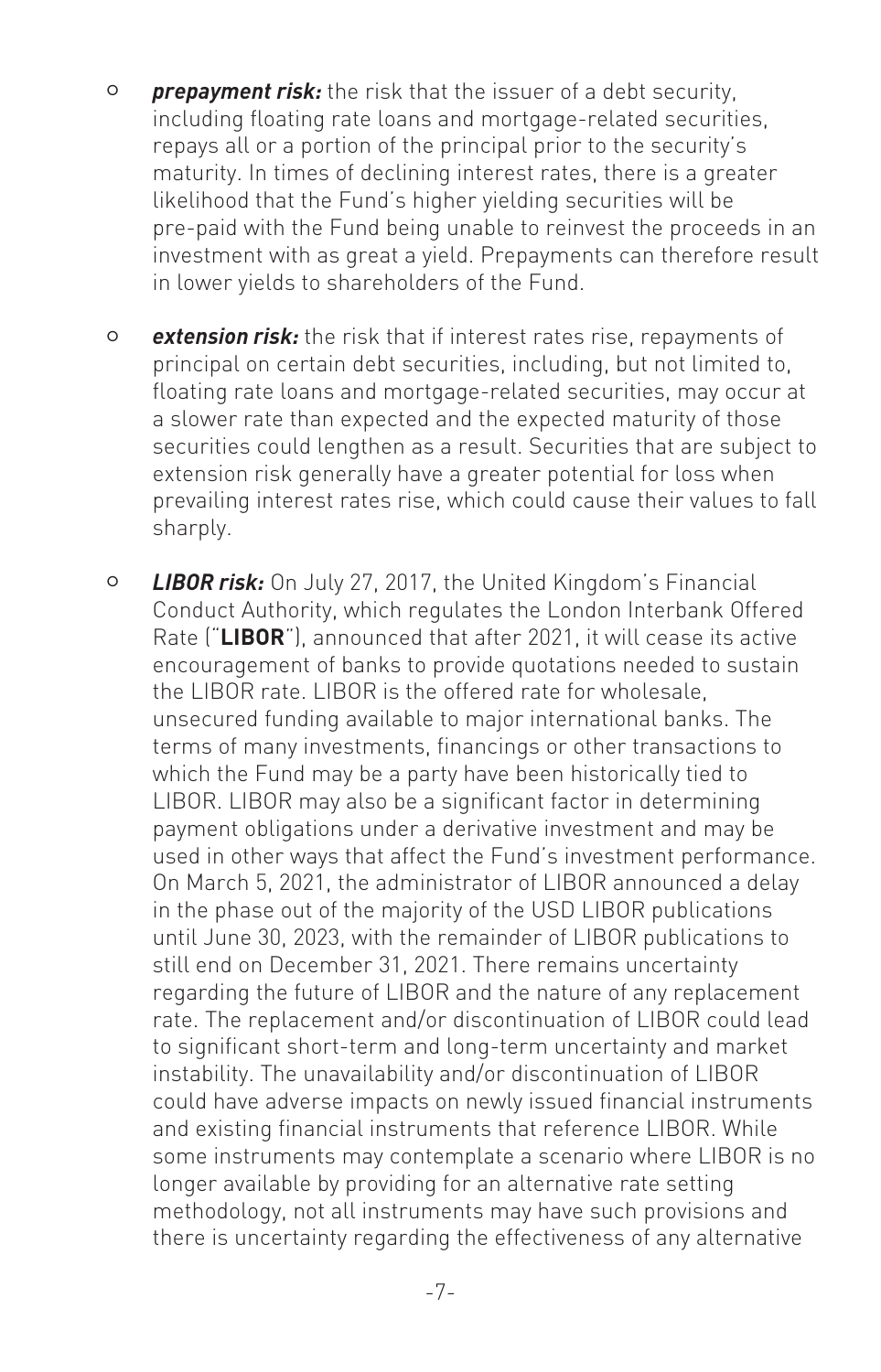methodology. In addition, the unavailability or replacement of LIBOR may affect the value, liquidity or return on certain Fund investments and may result in costs incurred in connection with closing out positions and entering into new trades.

- *market risk:* the risk that markets will perform poorly or that the returns from the securities in which the Fund invests will underperform returns from the general securities markets or other types of investments. Markets may, in response to governmental actions or intervention, political, economic or market developments, or other external factors, experience periods of high volatility and reduced liquidity. During those periods, the Fund may experience high levels of shareholder redemptions, which may only occur in creation units. To satisfy such redemptions, the Fund may have to sell securities at times when the Fund would otherwise not do so, and potentially at unfavorable prices. Certain securities may be difficult to value during such periods. Market risk involves the risk that the value of the Fund's investment portfolio will change, potentially frequently and in large amounts, as the prices of its investments go up or down. During periods of severe market stress, it is possible that the market for some or all of a Fund's investments may become highly illiquid. These risks may be heightened for fixed income securities due to the current low interest rate environment.
- *securities or sector selection risk:* the risk that the securities held by the Fund will underperform securities held in other funds investing in similar asset classes or comparable benchmarks because of the portfolio managers' choice of securities or sectors for investment. To the extent the Fund focuses or concentrates its investments in a particular sector or related sectors, the Fund will be more susceptible to events or factors affecting companies in that sector or related sectors. For example, the values of securities of companies in the same or related sectors may be negatively affected by the common characteristics they share, the common business risks to which they are subject, common regulatory burdens, or regulatory changes that affect them similarly. Such characteristics, risks, burdens or changes include, but are not limited to, changes in governmental regulation, inflation or deflation, rising or falling interest rates, competition from new entrants, and other economic, market, political or other developments specific to that sector or related sectors.
- *liquidity risk:* the risk that the Fund may be unable to sell a portfolio investment at a desirable time or at the value the Fund has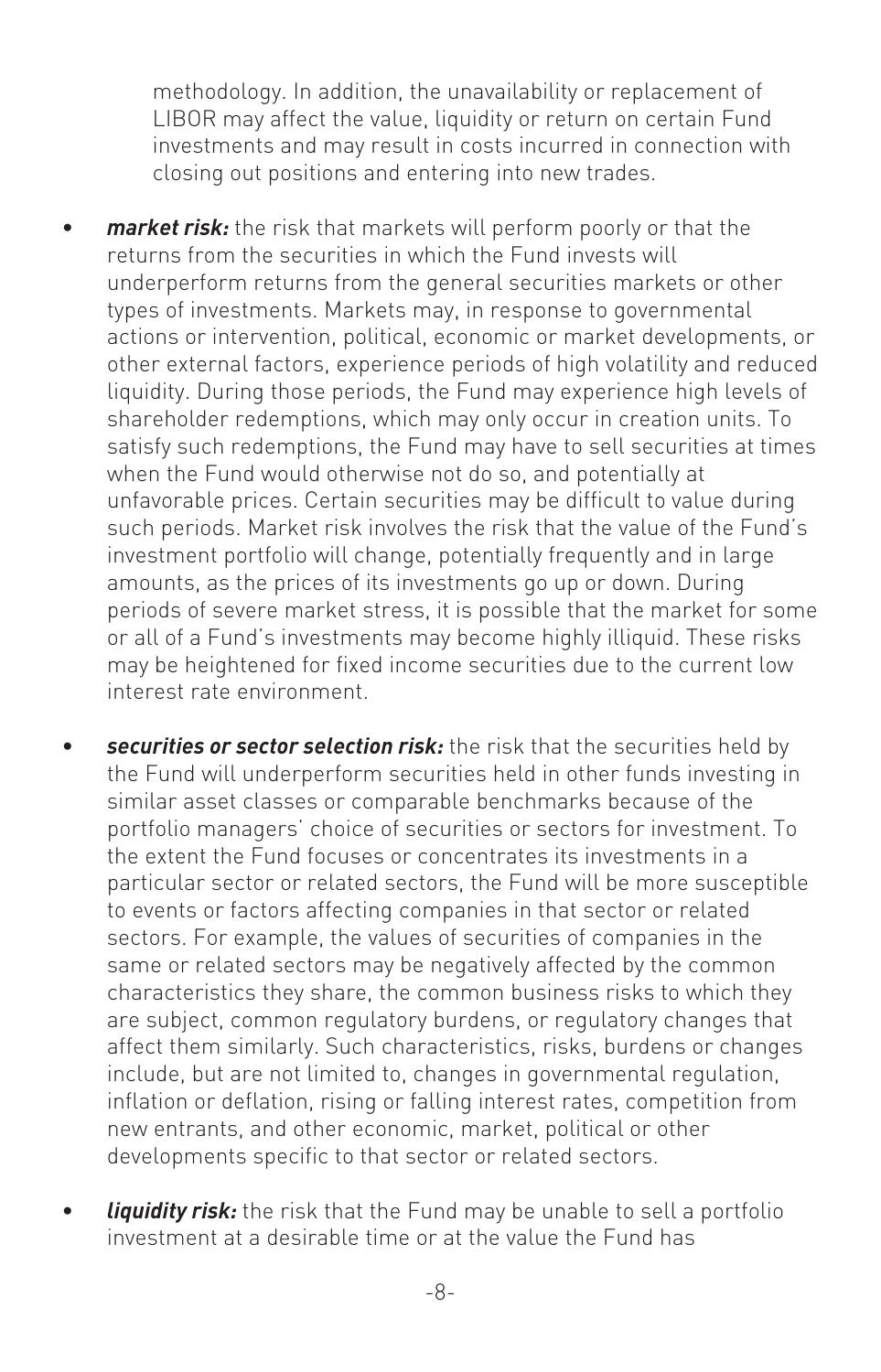placed on the investment. Illiquidity may be the result of, for example, low trading volume, lack of a market maker, or contractual or legal restrictions that limit or prevent the Fund from selling securities or closing derivative positions. During periods of substantial market disruption, a large portion of the Fund's assets could potentially experience significant levels of illiquidity. The values of illiquid investments are often more volatile than the values of more liquid investments. It may be more difficult for the Fund to determine a fair value of an illiquid investment than that of a more liquid comparable investment.

- *valuation risk:* the risk that the Fund will not value its investments in a manner that accurately reflects their market values or that the Fund will not be able to sell any investment at a price equal to the valuation ascribed to that investment for purposes of calculating the Fund's net asset value ("**NAV**"). The valuation of the Fund's investments involves subjective judgment. Certain securities in which the Fund may invest may be more difficult to value accurately, especially during periods of market disruptions or extreme market volatility. Incorrect valuations of the Fund's portfolio holdings could result in the Fund's shareholder transactions being effected at an NAV that does not accurately reflect the underlying value of the Fund's portfolio, resulting in the dilution of shareholder interests.
- *mortgage-backed securities risk:* the risk that borrowers may default on their mortgage obligations or the guarantees underlying the mortgage-backed securities will default or otherwise fail and that, during periods of falling interest rates, mortgage-backed securities will be called or prepaid, which may result in the Fund having to reinvest proceeds in other investments at a lower interest rate. During periods of rising interest rates, the average life of a mortgage-backed security may extend, which may lock in a below-market interest rate, increase the security's duration, and reduce the value of the security. Enforcing rights against the underlying assets or collateral may be difficult, or the underlying assets or collateral may be insufficient if the issuer defaults. The values of certain types of mortgage-backed securities, such as inverse floaters and interest-only and principal-only securities, may be extremely sensitive to changes in interest rates and prepayment rates. The Fund may invest in mortgage-backed securities that are subordinate in their right to receive payment of interest and repayment of principal to other classes of the issuer's securities.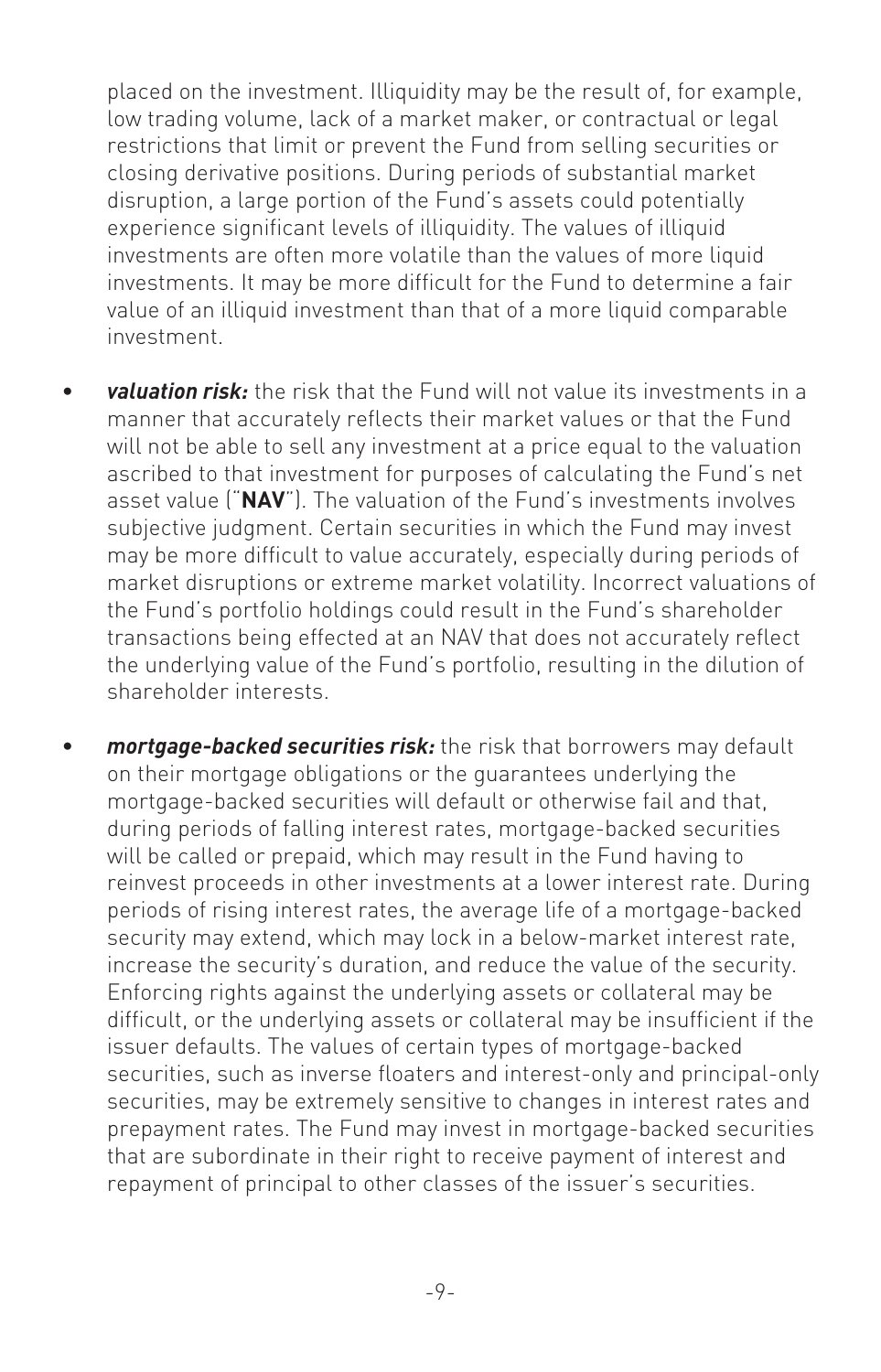- *high yield risk:* the risk that debt instruments rated below investment grade or debt instruments that are unrated and of comparable or lesser quality are predominantly speculative. These instruments, commonly known as "junk bonds," have a higher degree of default risk and may be less liquid than higher-rated bonds. These instruments may be subject to greater price volatility due to such factors as specific corporate developments, interest rate sensitivity, negative perceptions of high yield investments generally, and less secondary market liquidity.
- *structured products and structured notes risk:* the risk that an investment in a structured product, which includes, among other things, CDOs, mortgage-backed securities, other types of assetbacked securities and certain types of structured notes, may decline in value due to changes in the underlying instruments, indexes, interest rates or other factors on which the product is based ("**reference measure**"). Depending on the reference measure used and the use of multipliers or deflators (if any), changes in interest rates and movement of the reference measure may cause significant price and cash flow fluctuations. Application of a multiplier is comparable to the use of financial leverage, a speculative technique. Holders of structured products indirectly bear risks associated with the reference measure, are subject to counterparty risk and typically do not have direct rights against the reference measure. Structured products are generally privately offered and sold, and thus, are not registered under the securities laws and may be thinly traded or have a limited trading market and may have the effect of increasing the Fund's illiquidity, reducing the Fund's income and the value of the investment. At a particular point in time, the Fund may be unable to find qualified buyers for these securities. Investments in structured notes involve risks including interest rate risk, credit risk and market risk.
- *loan risk:* the risk that (i) if the Fund holds a loan through another financial intermediary, or relies on a financial intermediary to administer the loan, its receipt of principal and interest on the loan may be subject to the credit risk of that financial intermediary; (ii) any collateral securing a loan may be insufficient or unavailable to the Fund, because, for example, the value of the collateral securing a loan can decline, be insufficient to meet the obligations of the borrower, or be difficult to liquidate, and the Fund's rights to collateral may be limited by bankruptcy or insolvency laws; (iii) investments in highly leveraged loans or loans of stressed, distressed, or defaulted issuers may be subject to significant credit and liquidity risk; (iv) a bankruptcy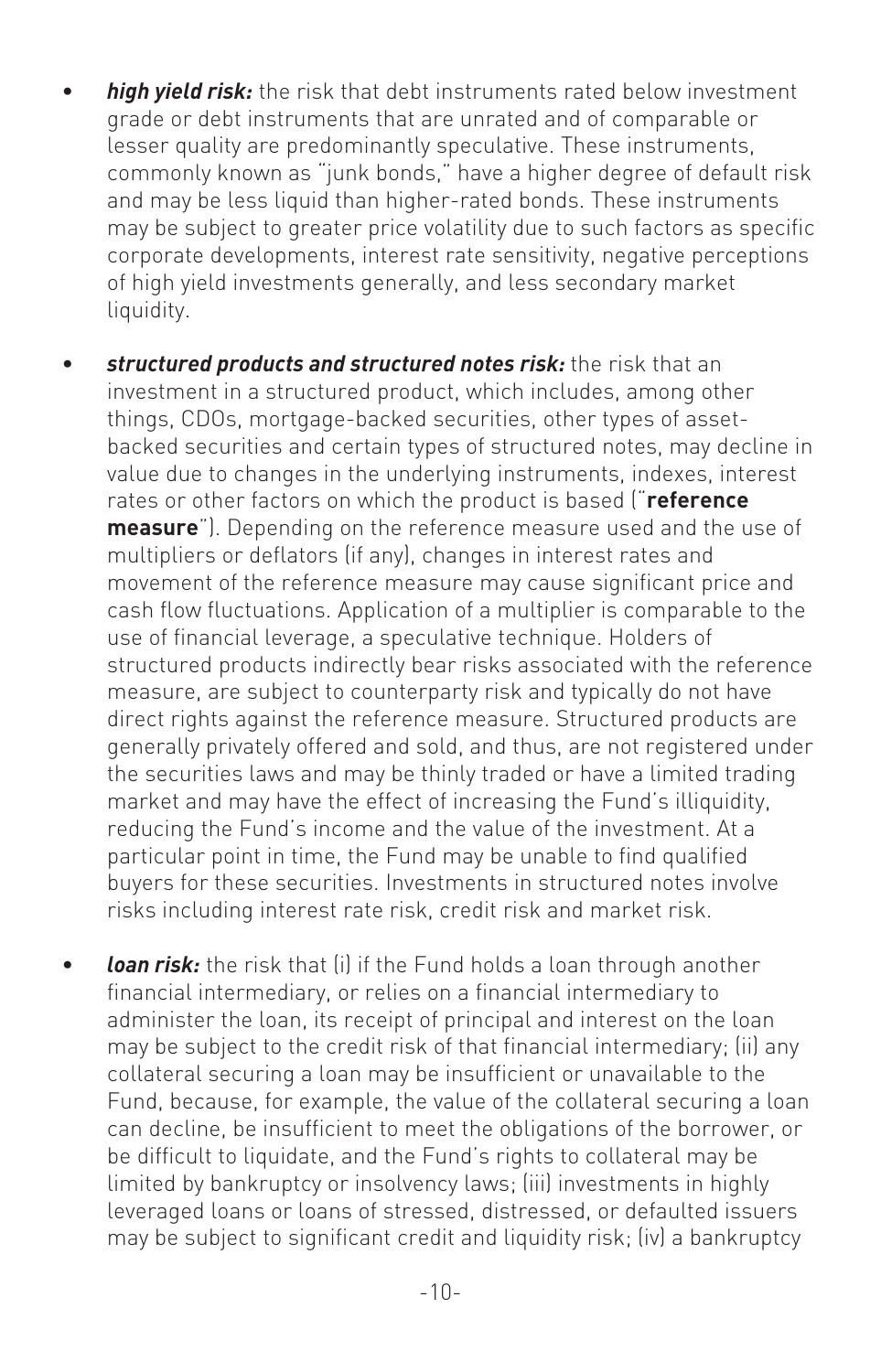or other court proceeding could delay or limit the ability of the Fund to collect the principal and interest payments on that borrower's loans or adversely affect the Fund's rights in collateral relating to a loan; (v) there may be limited public information available regarding the loan and the relevant borrower(s); (vi) the use of a particular interest rate benchmark, such as LIBOR, may limit the Fund's ability to achieve a net return to shareholders that consistently approximates the average published Prime Rate of U.S. banks; (vii) the prices of certain floating rate loans that include a feature that prevents their interest rates from adjusting if market interest rates are below a specified minimum level may appreciate less than other instruments in response to changes in interest rates should interest rates rise but remain below the applicable minimum level; (viii) if a borrower fails to comply with various restrictive covenants that may be found in loan agreements, the borrower may default in payment of the loan; (ix) if the Fund invests in loans that contain fewer or less restrictive constraints on the borrower than certain other types of loans ("covenant-lite" loans), it may have fewer rights against the borrowers of such loans, including fewer protections against the possibility of default and fewer remedies in the event of default; (x) the loan is unsecured; (xi) there is a limited secondary market; (xii) transactions in loans may settle on a delayed basis, and the Fund may not receive the proceeds from the sale of a loan for a substantial period of time after the sale, which may result in sale proceeds related to the sale of loans not being available to make additional investments or to meet the Fund's redemption obligations until potentially a substantial period after the sale of the loans; and (xiii) loans may be difficult to value and may be illiquid, which may adversely affect an investment in the Fund. The Fund may invest in loans directly or indirectly by investing in shares of another investment company and in either case will be subject to the risks described above.

- asset-backed securities investment risk: the risk that borrowers may default on the obligations that underlie the asset-backed security and that, during periods of falling interest rates, asset-backed securities may be called or prepaid, which may result in the Fund having to reinvest proceeds in other investments at a lower interest rate, and the risk that the impairment of the value of the collateral underlying a security in which the Fund invests (due, for example, to non-payment of loans) will result in a reduction in the value of the security.
- *foreign investing risk:* the risk that investments in foreign securities or in issuers with significant exposure to foreign markets, as compared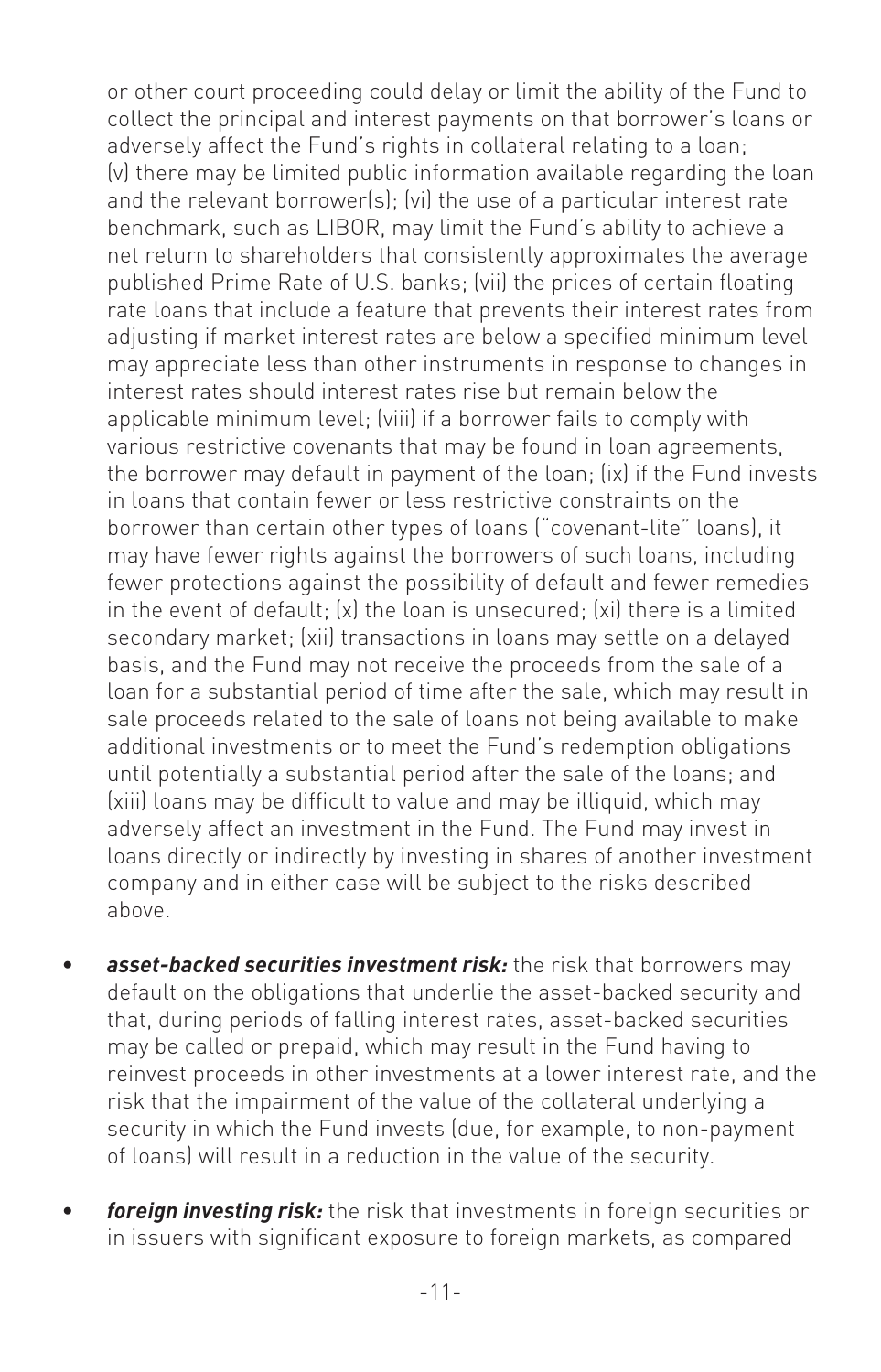to investments in U.S. securities or in issuers with predominantly domestic market exposure, may be more vulnerable to economic, political, and social instability and subject to less government supervision, less protective custody practices, lack of transparency, inadequate regulatory and accounting standards, delayed or infrequent settlement of transactions, and foreign taxes. If the Fund buys securities denominated in a foreign currency, receives income in foreign currencies, or holds foreign currencies from time to time, the value of the Fund's assets, as measured in U.S. dollars, can be affected unfavorably by changes in exchange rates relative to the U.S. dollar or other foreign currencies. Foreign markets are also subject to the risk that a foreign government could restrict foreign exchange transactions or otherwise implement unfavorable currency regulations. In addition, foreign securities may be subject to currency exchange rates or regulations, the imposition of economic sanctions or other government restrictions, higher transaction and other costs, reduced liquidity, and delays in settlement.

- *emerging market country risk:* the risk that investing in emerging markets, as compared to foreign developed markets, increases the likelihood that the Fund will lose money, due to more limited information about the issuer and/or the security; higher brokerage costs; different accounting, auditing and financial reporting standards; less developed legal systems and thinner trading markets; the possibility of currency blockages or transfer restrictions; an emerging market country's dependence on revenue from particular commodities or international aid; and expropriation, nationalization or other adverse political or economic developments.
- *counterparty risk:* the risk that the Fund will be subject to credit risk with respect to the counterparties to the derivative contracts and other instruments entered into by the Fund; that the Fund's counterparty will be unable or unwilling to perform its obligations; that the Fund will be unable to enforce contractual remedies if its counterparty defaults; that if a counterparty becomes bankrupt, the Fund may experience significant delays in obtaining any recovery under the derivative contract or may obtain limited or no recovery in a bankruptcy or other insolvency proceeding. Subject to certain U.S. federal income tax limitations, the Fund is not subject to any limit with respect to the number or the value of transactions it can enter into with a single counterparty. To the extent that the Fund enters into multiple transactions with a single or a small set of counterparties, it will be subject to increased counterparty risk.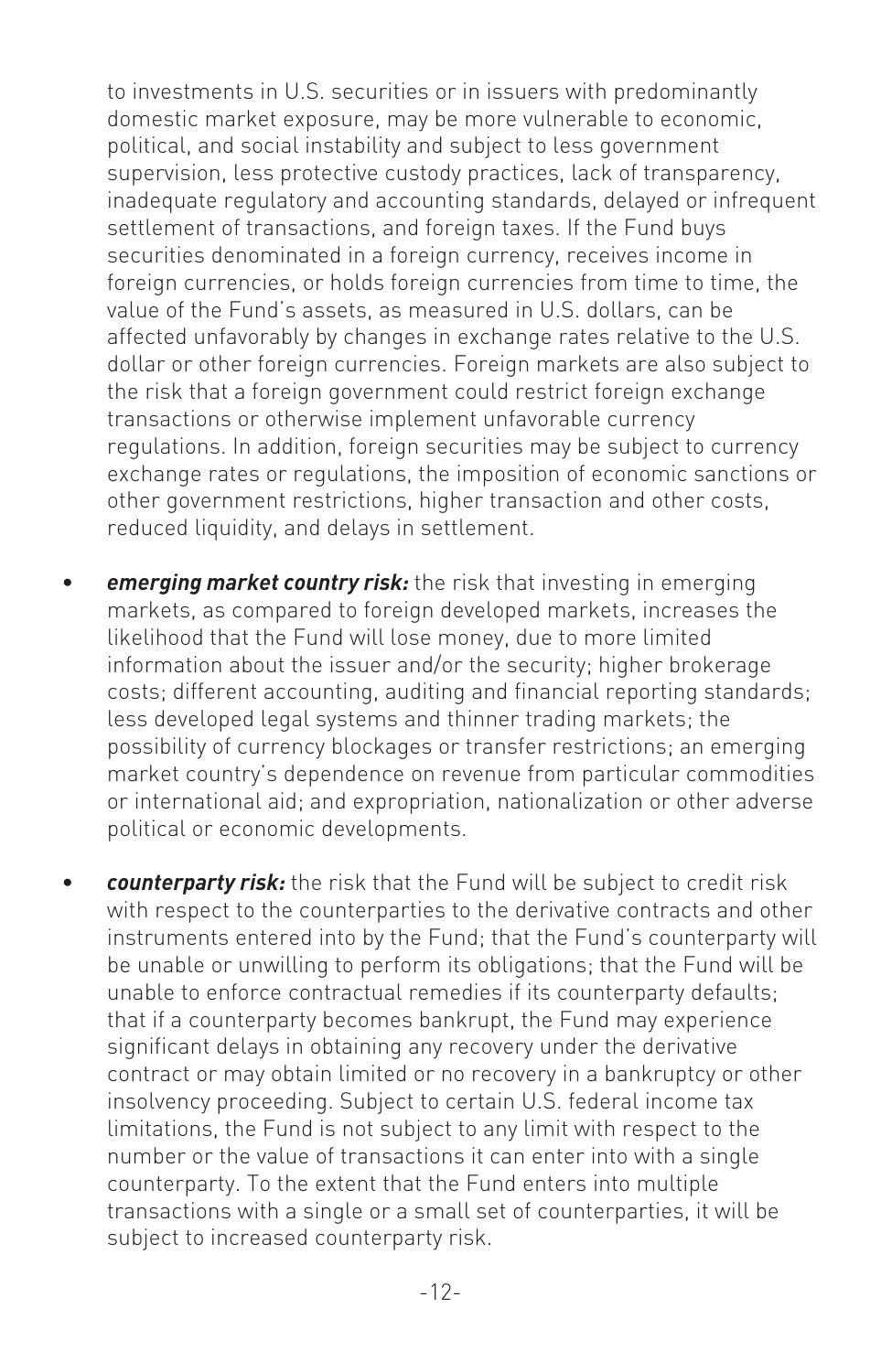- *defaulted securities risk:* the significant risk of the uncertainty of repayment of defaulted securities (*e.g.*, a security on which a principal or interest payment is not made when due) and obligations of distressed issuers (including insolvent issuers or issuers in payment or covenant default, in workout or restructuring or in bankruptcy or similar proceedings). Such investments entail high risk and have speculative characteristics.
- *foreign currency risk:* the risk that fluctuations in exchange rates may adversely affect the value of the Fund's investments denominated in foreign currencies.

#### • **ETF related risks:**

- <sup>O</sup> *authorized participant concentration risk:* as an ETF, the Fund issues and redeems shares on a continuous basis at NAV only in a large specified number of shares called a "Creation Unit." Only a limited number of institutional investors (known as "Authorized Participants") are authorized to purchase (or create) and redeem shares directly from the Fund. To the extent that these institutions exit the business or are unable to proceed with creation and/or redemption orders with respect to the Fund and no other Authorized Participant is able to step forward to create or redeem, in either of these cases, Fund shares may trade at a discount to NAV and possibly face trading halts and/or delisting.
- <sup>O</sup> *secondary market trading risk:* as an ETF, shares of the Fund trade on an exchange, the NYSE Arca, Inc. (the "Exchange"). The Fund faces numerous market trading risks, including the potential lack of an active market for Fund shares, losses from trading in secondary markets, periods of high volatility and disruptions in the creation/redemption process. Any of these factors, among others, may lead to the Fund's shares trading at a premium or discount to NAV.
	- absence of active market: although the Fund's shares are currently listed for trading on the Exchange, there can be no assurance that an active trading market for such shares will develop or be maintained by market makers or Authorized Participants. Authorized Participants are not obligated to execute purchase or redemption orders for Creation Units. In periods of market volatility, market makers and/or Authorized Participants may be less willing to transact in Fund shares.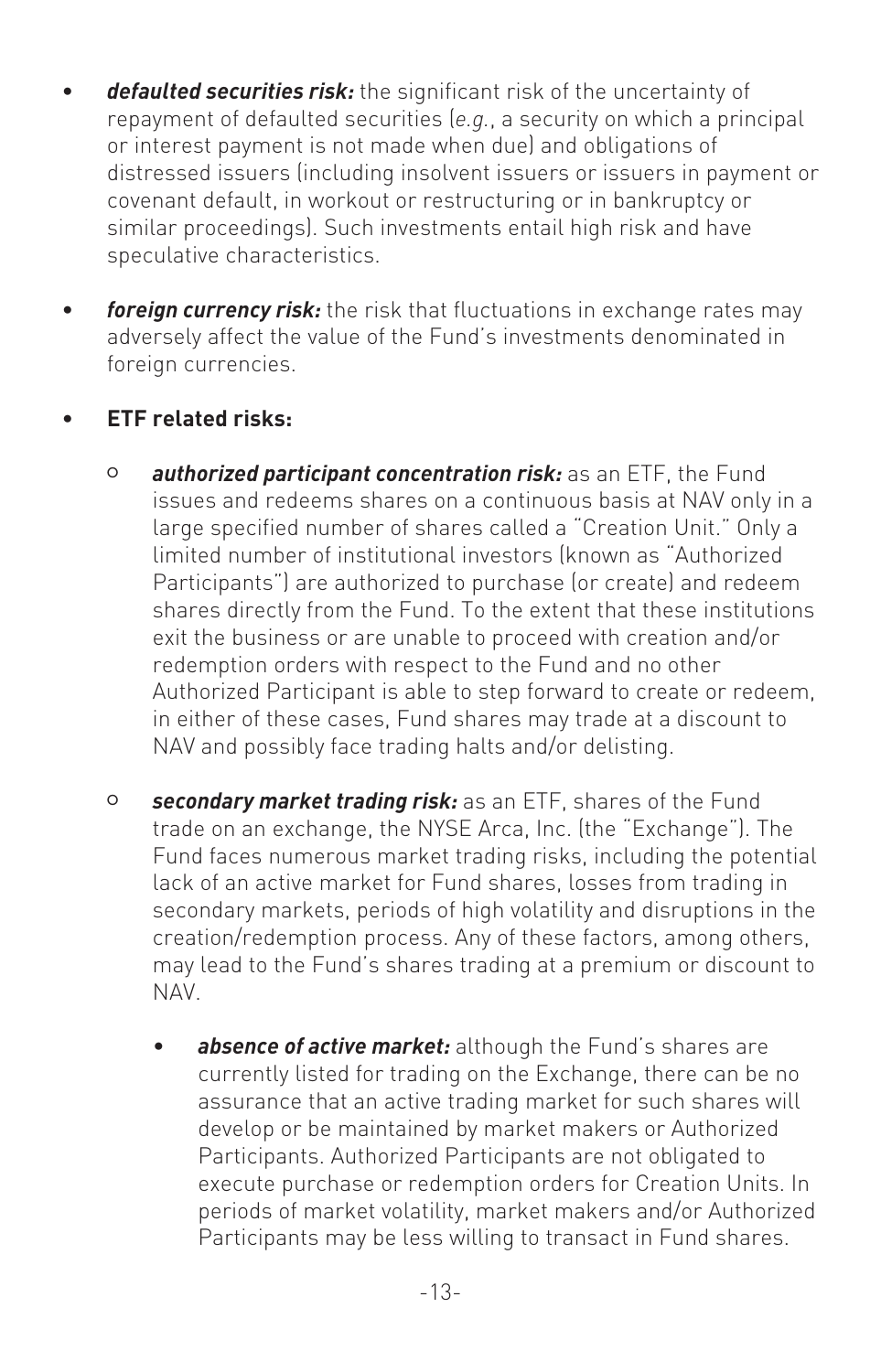The absence of an active market for the Fund's shares may contribute to the Fund's shares trading at a premium or discount to NAV.

- *early close/trading halt/delisting risk:* trading in Fund shares may be halted due to market conditions or for other reasons that, in the view of the Exchange, make trading in shares of a Fund in advisable. Additionally, an exchange or market may close or issue trading halts on specific securities, or the ability to buy or sell certain securities or financial instruments may be restricted, which may result in the Fund being unable to buy or sell certain securities or financial instruments. In such circumstances, the Fund may be unable to rebalance its portfolio, may be unable to accurately price its investments and/or may incur substantial trading losses. The Fund must satisfy various standards established by the Exchange in order to ensure that Fund shares can continue to be listed for trading. There can be no assurance that the requirements of the Exchange necessary to maintain the listing of the Fund will continue to be met.
- *trading in fund shares is subject to expenses:* most Fund investors will buy and sell Fund shares on the Exchange or on another secondary market. When buying or selling shares of the Fund, investors typically will pay brokerage commissions or other charges imposed by brokers as determined by that broker. In addition, secondary market investors will also incur the cost of the difference between the price that a buyer is willing to pay for shares (the "bid" price) and the price at which a seller is willing to sell shares (the "ask" price). This difference in bid and ask prices is often referred to as the "spread" or "bid/ask spread."
- *fund shares may be sold short:* shares of the Fund, similar to shares of other issuers listed on a stock exchange, may be sold short and are therefore subject to the risk of increased volatility and price decreases associated with short selling activity.
- *fund shares may trade at prices other than NAV:* shares of the Fund trade on the Exchange at prices at, above or below the Fund's most recent NAV. The NAV of the Fund is calculated at the end of each business day and fluctuates with changes in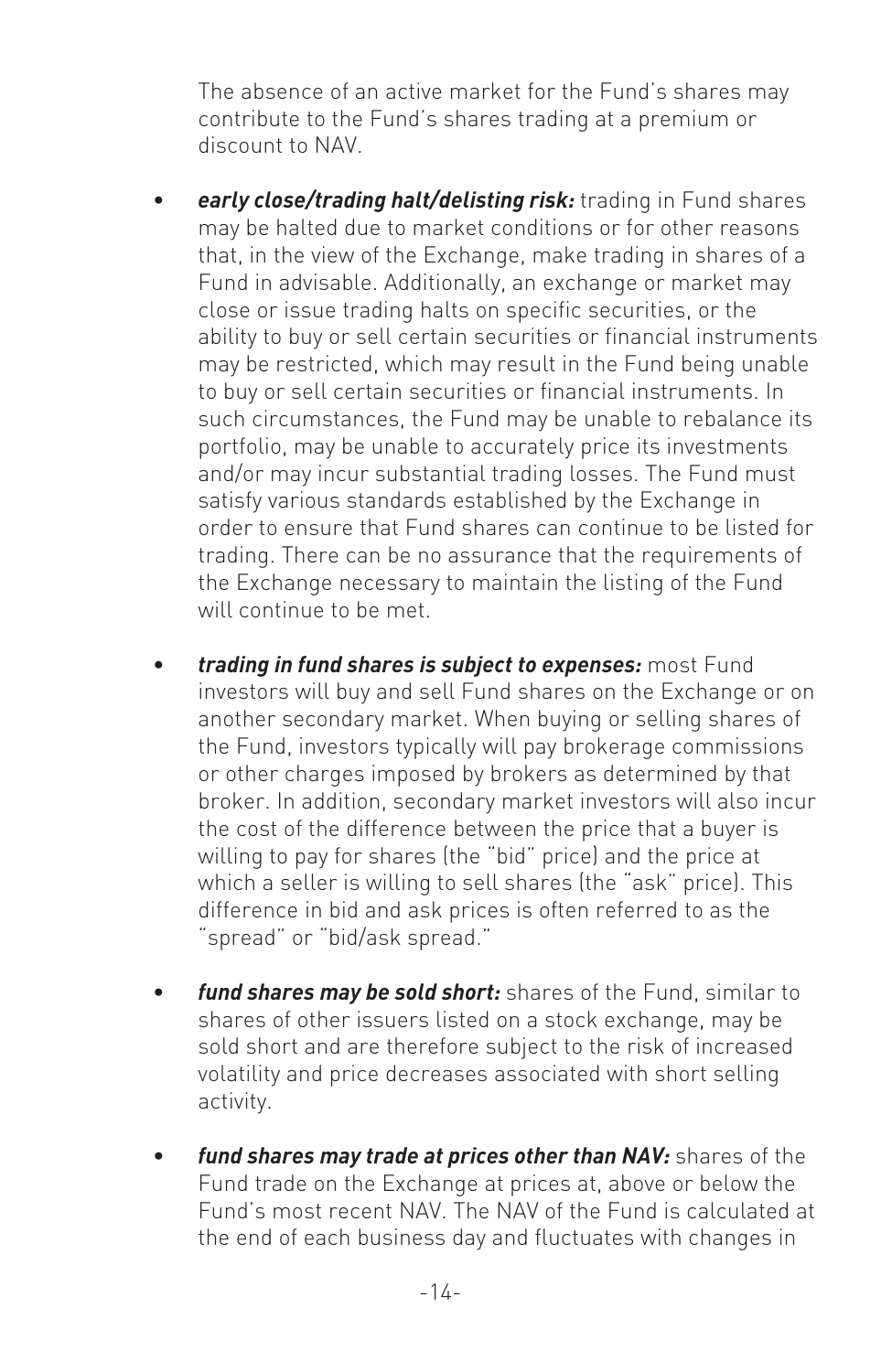the market value of the Fund's holdings. The trading price of the Fund's shares fluctuates continuously throughout trading hours in response to relative supply of and demand for Fund shares on the Exchange and the underlying value of the Fund's portfolio holdings or NAV. As a result, the trading prices of the Fund's shares may deviate significantly from NAV during periods of market volatility, including during periods of high redemption requests or other unusual market conditions. ANY OF THESE FACTORS, AMONG OTHERS, MAY LEAD TO THE FUND'S SHARES TRADING AT A PREMIUM OR DISCOUNT TO NAV. Disruptions to creations and redemptions, the existence of extreme market volatility or potential lack of an active trading market for Fund shares may result in shares trading at a significant premium or discount to NAV and/or in a reduced liquidity of a shareholder's investment. During such periods, shareholders may be unable to sell their shares, may pay significantly more than NAV when buying Fund shares, or may receive significantly less than NAV when selling Fund shares.

- active management risk: the risk that the Fund will fail to meet its investment objective and that the Fund's investment performance will depend, at least in part, on how its assets are allocated and reallocated among asset classes, sectors, underlying funds and/or investments and that such allocation will focus on asset classes, sectors, underlying funds, and/or investments that perform poorly or underperform other asset classes, sectors, underlying funds, and/or available investments. Any given investment strategy may fail to produce the intended results, and Fund's portfolio may underperform other comparable funds because of portfolio management decisions related to, among other things, the selection of investments, portfolio construction, risk assessments, and/or the outlook on market trends and opportunities.
- *U.S. Government securities risk:* the risk that debt securities issued or guaranteed by certain U.S. Government agencies, instrumentalities, and sponsored enterprises are not supported by the full faith and credit of the U.S. Government, and so investments in their securities or obligations issued by them involve credit risk greater than investments in other types of U.S. Government securities.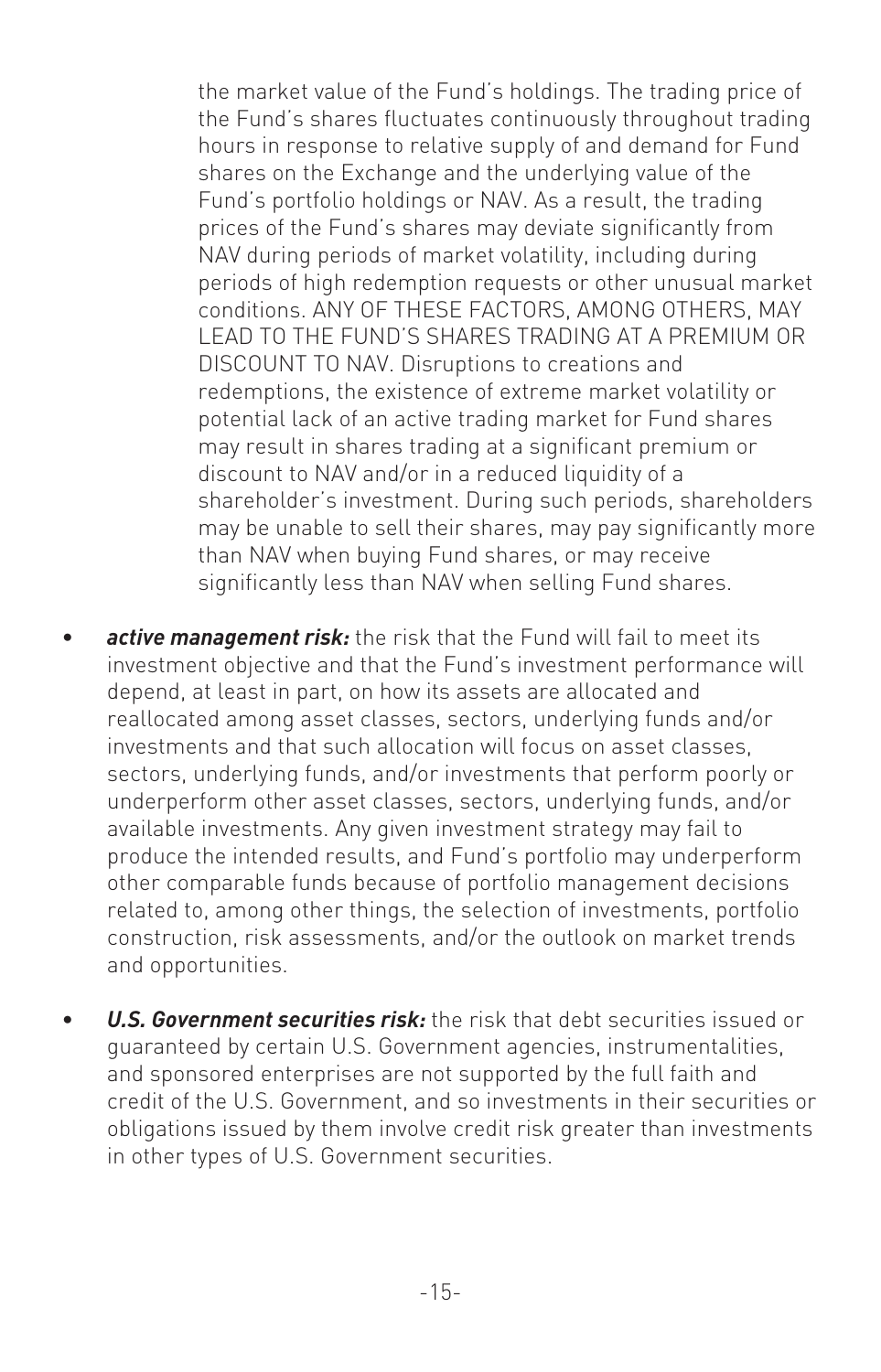- **limited operating history risk**: the Fund is newly formed and has no or a limited operating history for investors to evaluate. The Fund may not attract sufficient assets to achieve or maximize investment and operational efficiencies and remain viable. If the Fund fails to achieve sufficient scale, it may be liquidated.
- *real estate risk:* the risk that real estate-related investments may decline in value as a result of factors affecting the real estate sector, such as the supply of real property in certain markets, changes in zoning laws, delays in completion of construction, changes in real estate values, changes in property taxes, levels of occupancy, and local and regional market conditions.
- *portfolio turnover risk*: the risk that frequent purchases and sales of portfolio securities may result in higher Fund expenses and may result in larger distributions of taxable capital gains to investors as compared to a fund that trades less frequently.
- *derivatives risk:* the risk that an investment in derivatives will not perform as anticipated by the Adviser, may not be available at the time or price desired, cannot be closed out at a favorable time or price, will increase the Fund's transaction costs, or will increase the Fund's volatility; that derivatives may create investment leverage; that, when a derivative is used as a substitute for or alternative to a direct cash investment, the transaction may not provide a return that corresponds precisely or at all with that of the cash investment; that the positions may be improperly executed or constructed; that the Fund's counterparty will be unable or unwilling to perform its obligations; or that, when used for hedging purposes, derivatives will not provide the anticipated protection, causing the Fund to lose money on both the derivatives transaction and the exposure the Fund sought to hedge.
- *financial services risk:* the risk that an investment in issuers in the financial services sector or transactions with one or more counterparties in the financial services sector may be adversely affected by, among other things: (i) changes in governmental regulation, which may limit both the amounts and the types of loans and other financial commitments financial services companies can make, the interest rates and fees they can charge, the scope of their activities, the prices they can charge and the amount of capital they must maintain; (ii) fluctuations, including as a result of interest rate changes or increased competition, in the availability and cost of capital funds on which the profitability of financial services companies is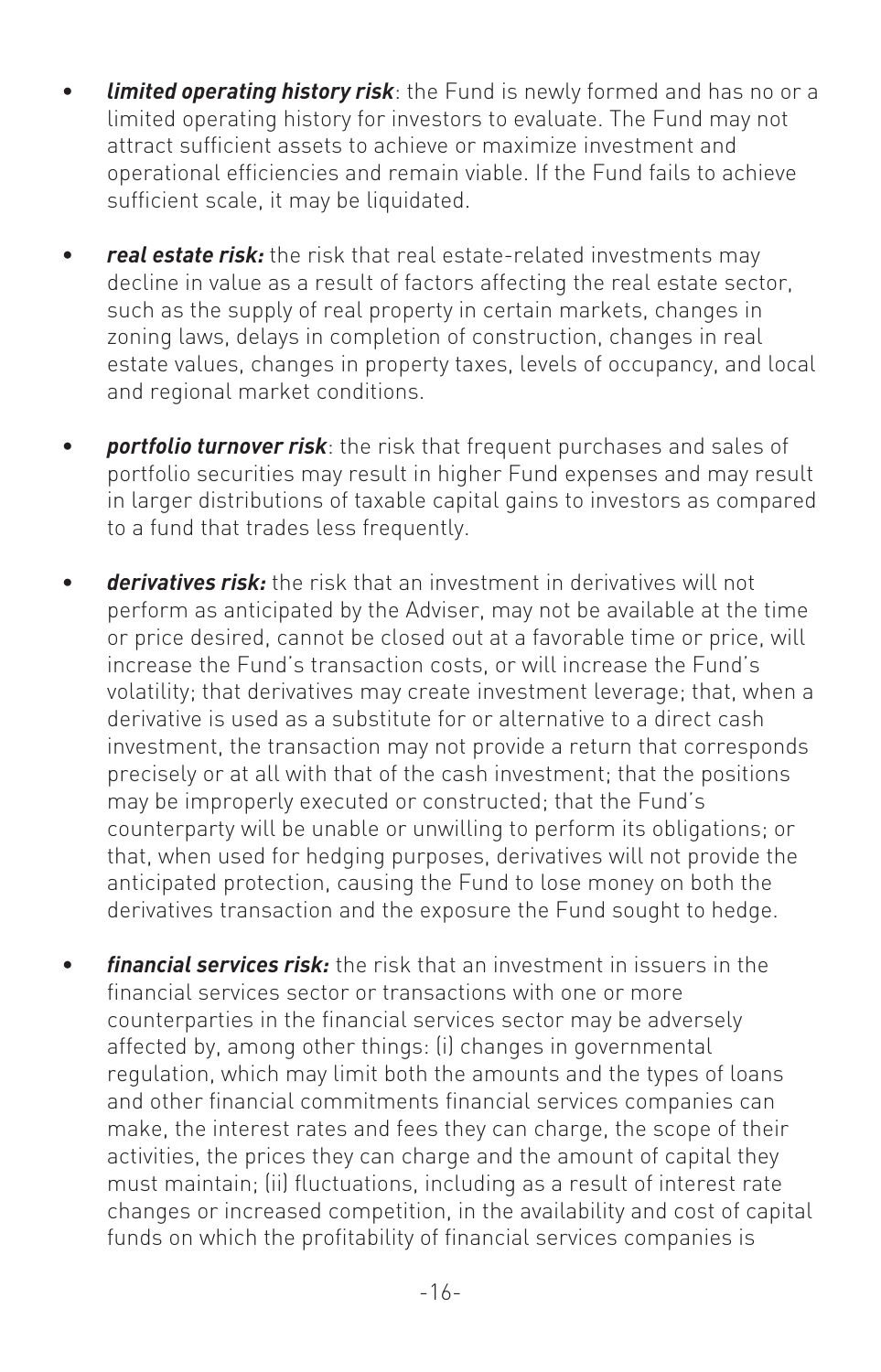largely dependent; (iii) deterioration of the credit markets; (iv) credit losses resulting from financial difficulties of borrowers, especially when financial services companies are exposed to non-diversified or concentrated loan portfolios; (v) financial losses associated with investment activities, especially when financial services companies are exposed to financial leverage; (vi) the risk that any financial services company experiences substantial declines in the valuations of its assets, takes action to raise capital, or ceases operations; (vii) the risk that a market shock or other unexpected market, economic, political, regulatory, or other event might lead to a sudden decline in the values of most or all companies in the financial services sector; and (viii) the interconnectedness or interdependence among financial services companies, including the risk that the financial distress or failure of one financial services company may materially and adversely affect a number of other financial services companies.

- *inflation-indexed bond risk:* the risk that such bonds will change in value in response to actual or anticipated changes in inflation rates in a manner unanticipated by the Fund's portfolio management team or investors generally. Inflation-indexed bonds are subject to debt securities risks.
- *leveraging risk:* the risk that certain investments by the Fund involving leverage may have the effect of increasing the volatility of the value of the Fund's portfolio, and the risk of loss in excess of invested capital.
- *non-diversification risk*: the risk that, because a relatively higher percentage of the Fund's assets may be invested in a limited number of issuers, the Fund may be more susceptible to any single economic, political, or regulatory occurrence than a diversified fund investing in a broader range of issuers. A decline in the market value of one of the Fund's investments may affect the Fund's value more than if the Fund were a diversified fund. However, the Fund intends to satisfy the asset diversification requirements for qualification as a regulated investment company (a "**RIC**") under Subchapter M of the Internal Revenue Code of 1986, as amended (the "**Code**").
- *collateralized debt obligations risk:* the risks of an investment in a CDO depend largely on the quality and type of the collateral and the tranche of the CDO in which the Fund invests. Normally, collateralized bond obligations ("**CBOs**"), CLOs and other CDOs are privately offered and sold, and thus are not registered under the securities laws. As a result, investments in CDOs may be illiquid. In addition to the risks associated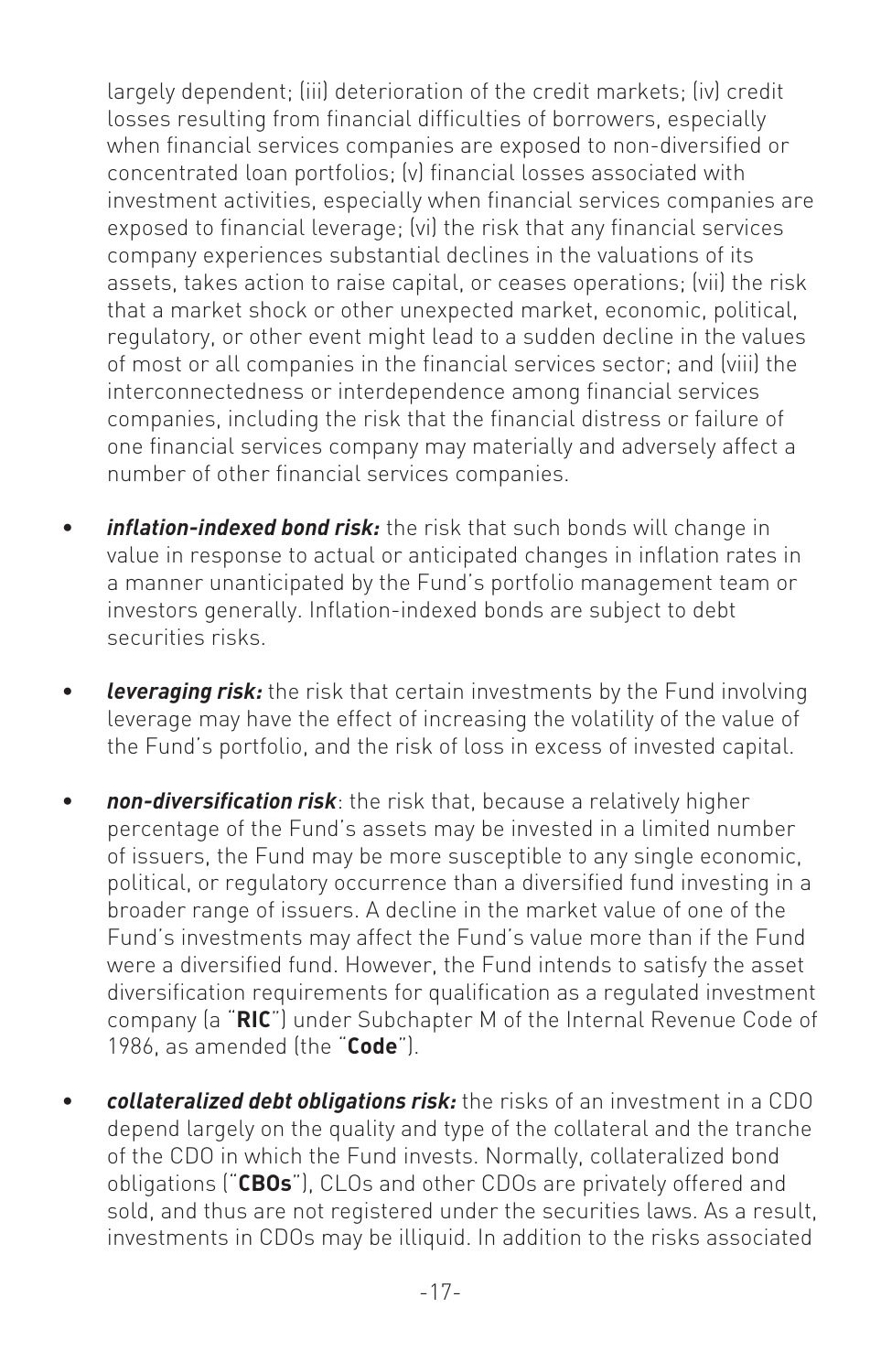with debt instruments (*e.g.*, interest rate risk and credit risk), CDOs carry additional risks including, but not limited to: (i) the possibility that distributions from collateral will not be adequate to make interest or other payments; (ii) the quality of the collateral may decline in value or default; (iii) the possibility that the Fund may invest in CDOs that are subordinate to other classes of the issuer's securities; and (iv) the complex structure of the security may not be fully understood at the time of investment and may produce disputes with the issuer or unexpected investment results.

- *restricted securities risk:* the risk that the Fund may be prevented or limited by law or the terms of an agreement from selling a security (a "**restricted security**"). To the extent that the Fund is permitted to sell a restricted security, there can be no assurance that a trading market will exist at any particular time, and the Fund may be unable to dispose of the security promptly at reasonable prices or at all. The Fund may have to bear the expense of registering the securities for resale and the risk of substantial delays in effecting the registration. Also, restricted securities may be difficult to value because market quotations may not be readily available, and the values of restricted securities may have significant volatility.
- *large shareholder risk*: the risk that certain account holders, including the Adviser or funds or accounts over which the Adviser (or related parties of the Adviser) has investment discretion, may from time to time own or control a significant percentage of the Fund's shares. The Fund is subject to the risk that a redemption by those shareholders of all or a portion of their Fund shares, including as a result of an asset allocation decision made by the Adviser (or related parties of the Adviser), will adversely affect the Fund's performance if it is forced to sell portfolio securities or invest cash when the Adviser would not otherwise choose to do so. Redemptions of a large number of shares may affect the liquidity of the Fund's portfolio, increase the Fund's transaction costs, and accelerate the realization of taxable income and/or gains to shareholders. Shareholder redemptions can only be effected in creation units of the Fund.
- investment company and exchange-traded fund risk: the risk that an investment company or other pooled investment vehicle, including any ETFs or money market funds, in which the Fund invests will not achieve its investment objective or execute its investment strategies effectively or that significant purchase or redemption activity by shareholders of such an investment company might negatively affect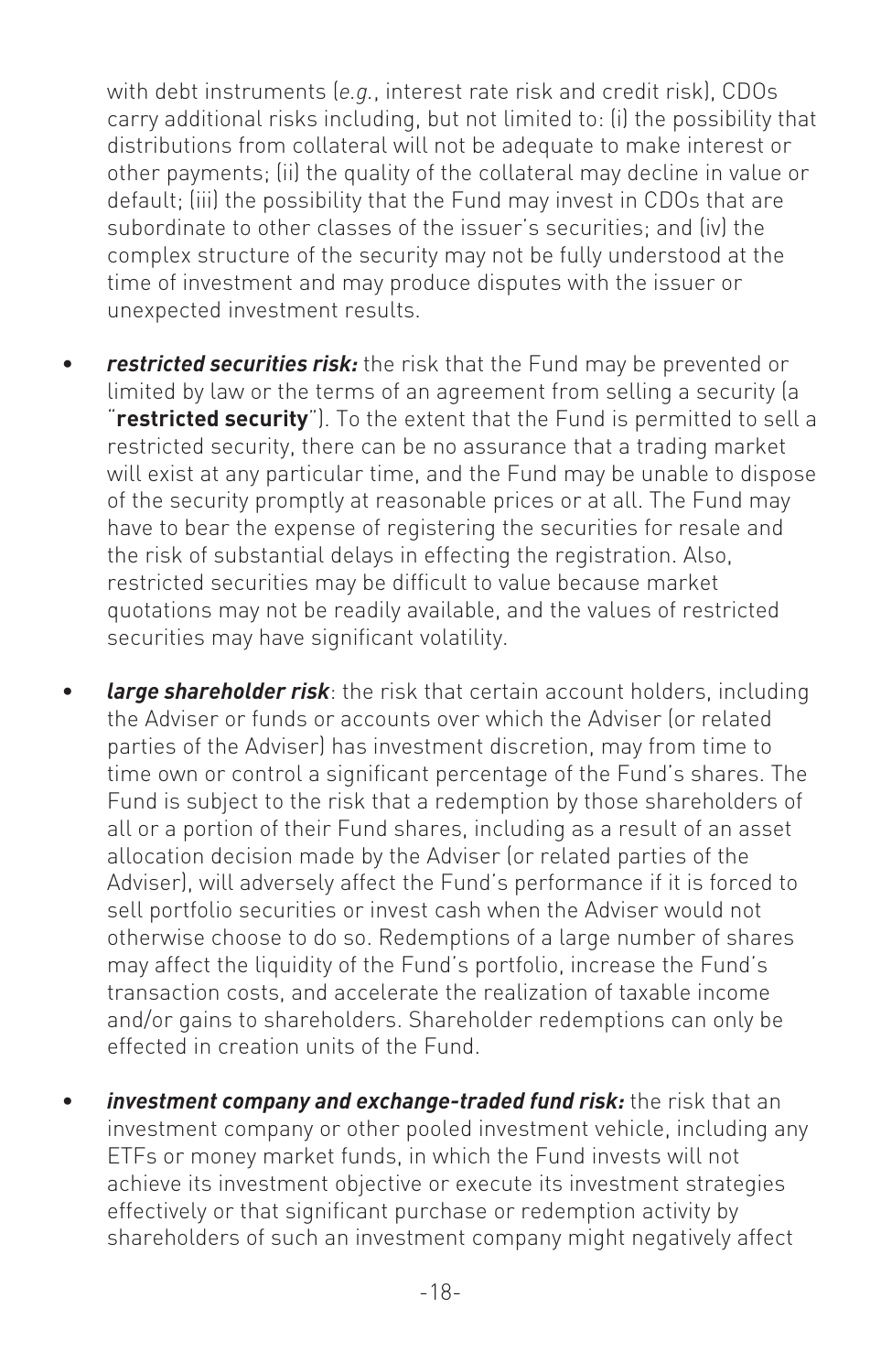the value of its shares. The Fund must pay its pro rata portion of an investment company's fees and expenses. To the extent the Adviser determines to invest Fund assets in other investment companies, the Adviser will have an incentive to invest in other DoubleLine funds over investment companies sponsored or managed by others and to maintain such investments once made due to its own financial interest in those products and other business considerations.

Please see "Additional Information About Principal Investment Strategies and Principal Risks — Principal Risks" for a more detailed description of the principal risks of investing in the Fund.

# **Performance**

Because this is a new Fund that does not yet have an operating history, a bar chart and table describing the Fund's annual performance are not yet available. Once available, information on the Fund's investment results, including its NAV per share, can be obtained at no charge by calling (855) 937-0772 or by visiting the Fund's website at www.doubleline.com.

#### **Investment Adviser**

DoubleLine ETF Adviser LP is the investment adviser to the Fund.

#### **Portfolio Managers**

The portfolio managers for the Fund are:

| <b>Name</b>         | <b>Experience with</b><br>the Fund    | <b>Primary Title with the</b><br><b>Investment Adviser</b> |
|---------------------|---------------------------------------|------------------------------------------------------------|
| Jeffrey E. Gundlach | Since the Fund's<br>inception in 2022 | Portfolio Manager                                          |
| Jeffrey J. Sherman  | Since the Fund's<br>inception in 2022 | President & Portfolio<br>Manager                           |

#### **Other Important Information Regarding Fund Shares**

For more information about purchase and sale of Fund shares, tax information, and payments to broker-dealers and other financial intermediaries, please see "Summary of Other Important Information Regarding Fund Shares."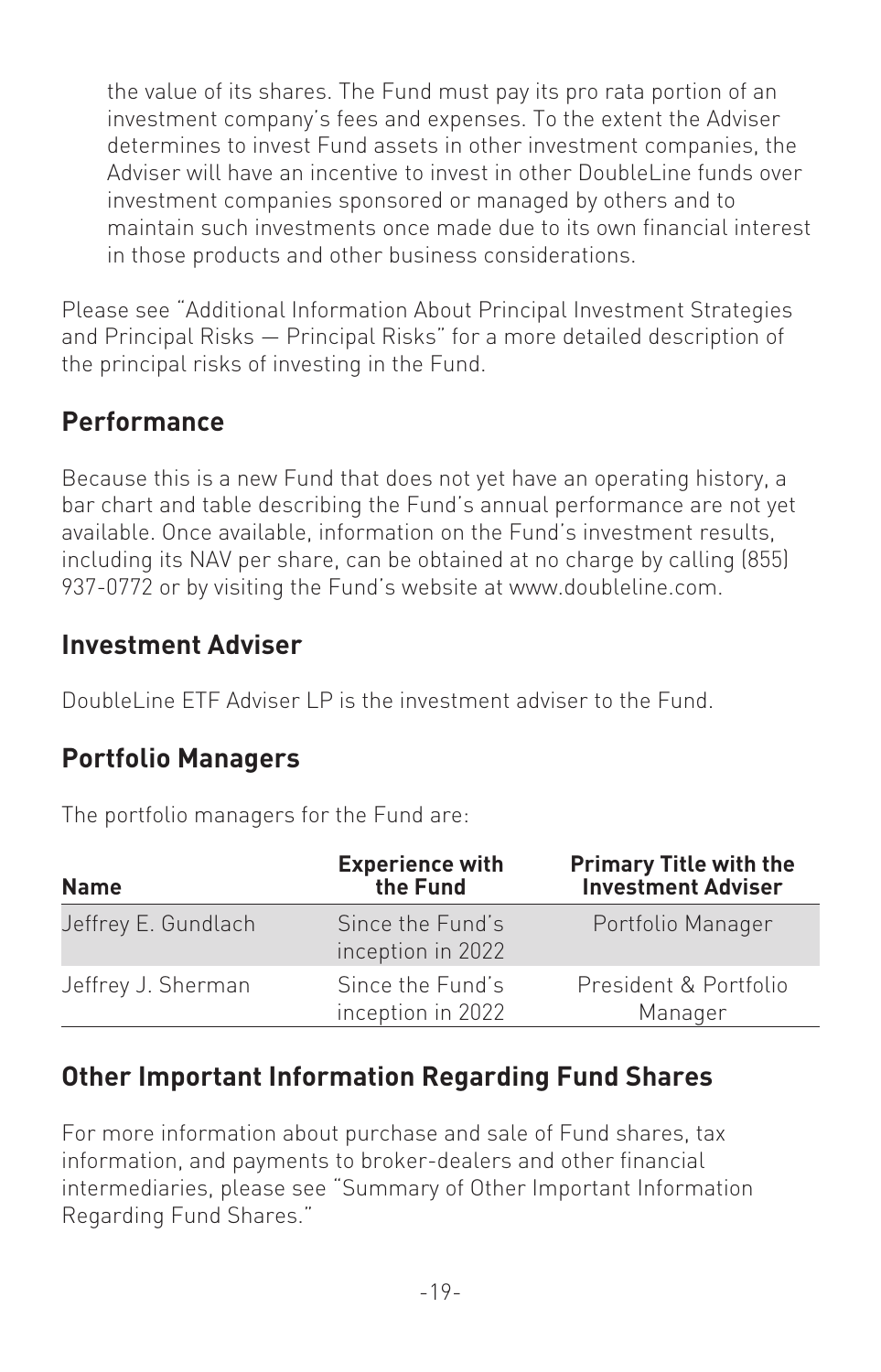# <span id="page-21-0"></span>**Fund Summary DoubleLine Shiller CAPE® U.S. Equities ETF (CAPE)**

#### **Investment Objective**

The DoubleLine Shiller CAPE® U.S. Equities ETF's (the "**Fund**" or "**Equities ETF**") investment objective is to seek total return which exceeds the total return of the S&P 500 Index.

# **Fees and Expenses of the Fund**

This table describes the fees and expenses you may pay if you buy, hold and sell shares of the Fund. The investment advisory agreement between DoubleLine ETF Trust (the "Trust") and DoubleLine ETF Adviser LP (the "Adviser"), the Fund's adviser (the "Investment Advisory Agreement") provides that the Adviser will pay all operating expenses of the Fund, except the management fees, interest expenses, dividends and other expenses on securities sold short, taxes, expenses incurred with respect to the acquisition and disposition of portfolio securities and the execution of portfolio transactions, including brokerage commissions, acquired fund fees and expenses, accrued deferred tax liabilities, distribution fees or expenses, and any extraordinary expenses (such as litigation). **You may pay other fees, such as brokerage commissions and other fees to financial intermediaries, which are not reflected in the fee table or example below.**

**Shareholder Fees** (fees paid directly from your investment) None

**Annual Fund Operating Expenses** (expenses that you pay each year as a percentage of the value of your investment)

| Management Fees                             | 0.65%    |
|---------------------------------------------|----------|
| Distribution and/or Service (12b-1) Fees    | None     |
| Other Expenses <sup>1</sup>                 | $0.00\%$ |
| <b>Total Annual Fund Operating Expenses</b> | በ 65%    |

<sup>1</sup> Other Expenses are based on estimated amounts for the current fiscal year.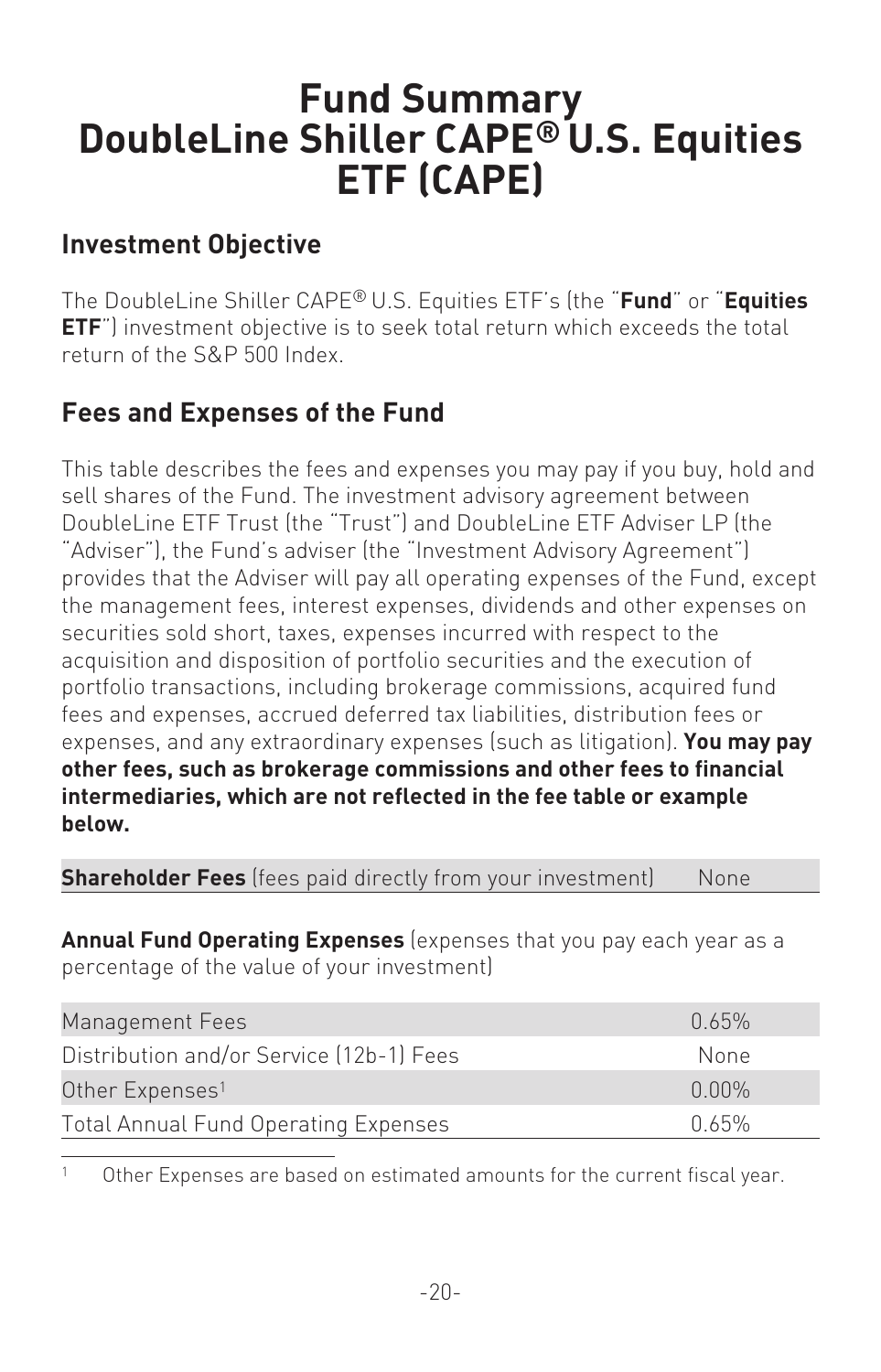#### *Example*

This example is intended to help you compare the cost of investing in the Fund with the cost of investing in other funds.

This example assumes that you invest \$10,000 in the Fund for the time periods indicated and then redeem all your shares at the end of those periods. The example also assumes that your investment has a 5% return each year and that the Fund's operating expenses remain the same. Although your actual costs may be higher or lower, based on these assumptions, your costs would be:

| 1 Year  |       |
|---------|-------|
| 3 Years | \$208 |

#### **Portfolio Turnover**

The Fund incurs transaction costs when it buys and sells securities (or "turns over" its portfolio). A higher portfolio turnover rate may indicate higher transaction costs and may result in higher taxes when Fund shares are held in a taxable account. These costs, which are not reflected in annual fund operating expenses or in the example, affect the Fund's performance.

# **Principal Investment Strategies**

Under normal circumstances, the Fund invests at least 80% of its net assets in U.S. equity securities, including exchange-traded investment companies that provide exposure to U.S. equity securities, subject to the limitations described below. This investment policy may be changed by the Fund upon 60 days' prior written notice to shareholders. Under normal market conditions, the Fund invests its assets in securities that are listed on a national securities exchange registered with the SEC, and that trade contemporaneously with the Fund's shares. The Fund may invest in equity securities of companies of any market capitalization other than penny stocks.

An issuer is considered to be a U.S. equity issuer if: (i) its principal place of business is located in the U.S.; (ii) at least 50% of its assets are located in the U.S. and/or (iii) it derives at least 50% of its revenues from the U.S.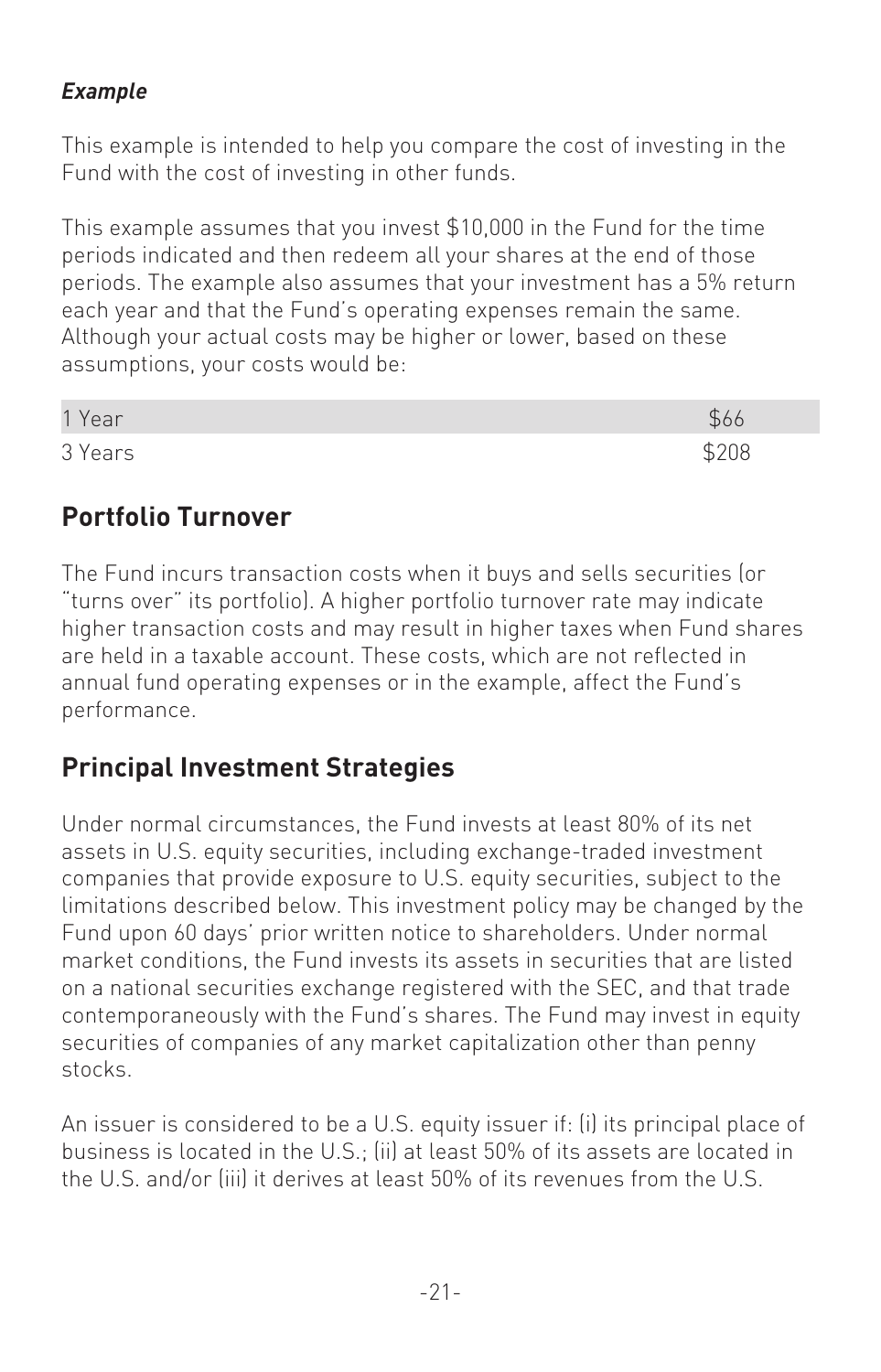**The Shiller Barclays CAPE® US Sector TR USD Index.** In seeking to achieve the Fund's investment objective, when making investment decisions for the Fund, DoubleLine ETF Adviser LP (the "**Adviser**") considers the underlying constituents of the Shiller Barclays CAPE® US Sector TR USD Index (the "**Index**"), but the Fund is not limited in its ability to invest in companies other than those underlying the Index. The Index incorporates the principles of long-term investing distilled by Dr. Robert Shiller and expressed through the CAPE® (Cyclically Adjusted Price Earnings) ratio (the "**CAPE® Ratio**"). The classic CAPE® Ratio assesses equity market valuations and averages ten years of inflation-adjusted earnings to account for earnings and market cycles. By contrast, traditional valuation measures, such as the priceearnings (PE) ratio, typically rely on earnings information from only the past year. The Index uses a relative version of the classic CAPE® Ratio to identify undervalued sectors while also seeking to exclude a sector that may appear undervalued, but which may have also had recent relative price underperformance due to fundamental issues with the sector that may negatively affect the sector's long-term total return. There can be no assurance that the Index will provide a better measure of value than more traditional measures, over any period or over the long term.

The Index's composition is determined monthly. Each month, the Index's methodology ranks eleven US sectors based on a modified CAPE® Ratio (a "value" factor) and a twelve-month price momentum factor (a "momentum" factor). Each US sector is represented by a sector ETF that tracks a sector index, which is an ETF in the family of Select Sector SPDR Funds or, in the case of the real estate sector, the iShares Dow Jones U.S. Real Estate Index Fund. The Index methodology selects the five US sectors with the lowest modified CAPE® Ratio — the sectors that are the most undervalued according to the CAPE® Ratio. Only four of these five sectors, however, end up in the Index for a given month, as the sector with the worst 12-month price momentum ("total return") among the five selected sectors is eliminated. The Index methodology allocates an equally weighted long (*i.e.*, investment) exposure to the four remaining US sectors. As of the date of this Prospectus, the eleven sectors that may be selected by the Index methodology include Communication Services, Consumer Discretionary, Consumer Staples, Energy, Financials, Health Care, Industrials, Materials, Technology, Utilities and Real Estate. The Index is rebalanced on a monthly basis.

Through the Fund's investments related to the Index, the Fund will have focused exposures to the sectors making up the Index at any given time. As a result, the Fund's net asset value may be affected to a greater degree by factors affecting those sectors or industries than a fund that invests more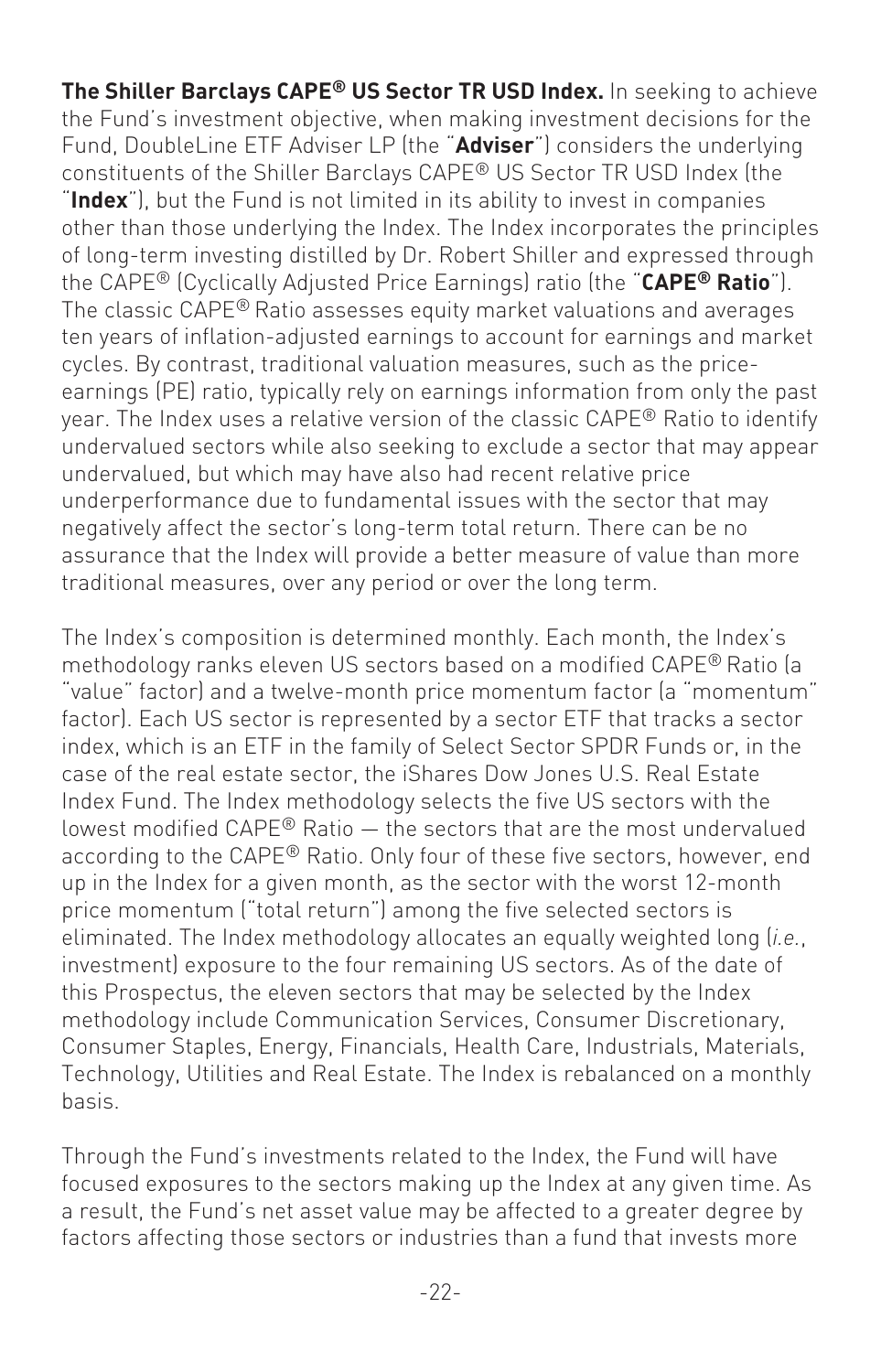broadly. Because the Fund is actively managed, the Adviser has the discretion to invest in securities not included in the Index and may over or underweight a particular sector as it deems appropriate in seeking the Fund's investment objective.

The Adviser will seek investment exposure to the sectors comprising the Index by investing directly in some or all of the securities that are included in those sectors. Although the Fund seeks to create an investment return that approximates that of the Index and the Fund will, at all times during normal market conditions, have investment exposure to issuers underlying the Index, the Fund does not seek to track or replicate the Index. The Adviser or the Fund's Board may in their sole discretion, after providing any required notice to shareholders, select, in place of the Index, another index (such as the S&P 500® Index) or a basket of reference investments. The Fund may gain exposure to any substitute index or basket of investments in any manner the Adviser determines appropriate, including those described above with respect to how the Fund may obtain exposure to the Index.

Subject to the applicable limitations described below, the Fund may pursue its investment objective and obtain exposures to some or all of the asset classes described above by investing in other exchange-traded investment companies, including listed closed-end investment companies, ETFs and government money market funds, in each case affiliated or unaffiliated with the Fund.

Portfolio securities may be sold at any time. Sales typically occur when the Fund's portfolio managers determine to take advantage of what the portfolio managers consider to be a better investment opportunity, when the portfolio managers believe the portfolio securities no longer represent relatively attractive investment opportunities, when the portfolio managers perceive deterioration in the credit fundamentals of the issuer, or when the individual security has reached the portfolio managers' sell target. The Fund's investment strategy may involve active and frequent trading of portfolio securities.

The Fund operates in reliance on an exemptive order from the SEC (the "**Order**"), which limits the types of investments the Fund may hold to those listed in the Fund's application for the Order. Under the terms of the Order, the Fund is permitted to invest only in exchange-traded funds, exchangetraded notes, exchange listed common stocks, exchange-traded preferred stocks, exchange-traded American Depositary Receipts ("**ADRs**"), exchange-traded real estate investment trusts, exchange-traded commodity pools, exchange-traded metal trusts, exchange-traded currency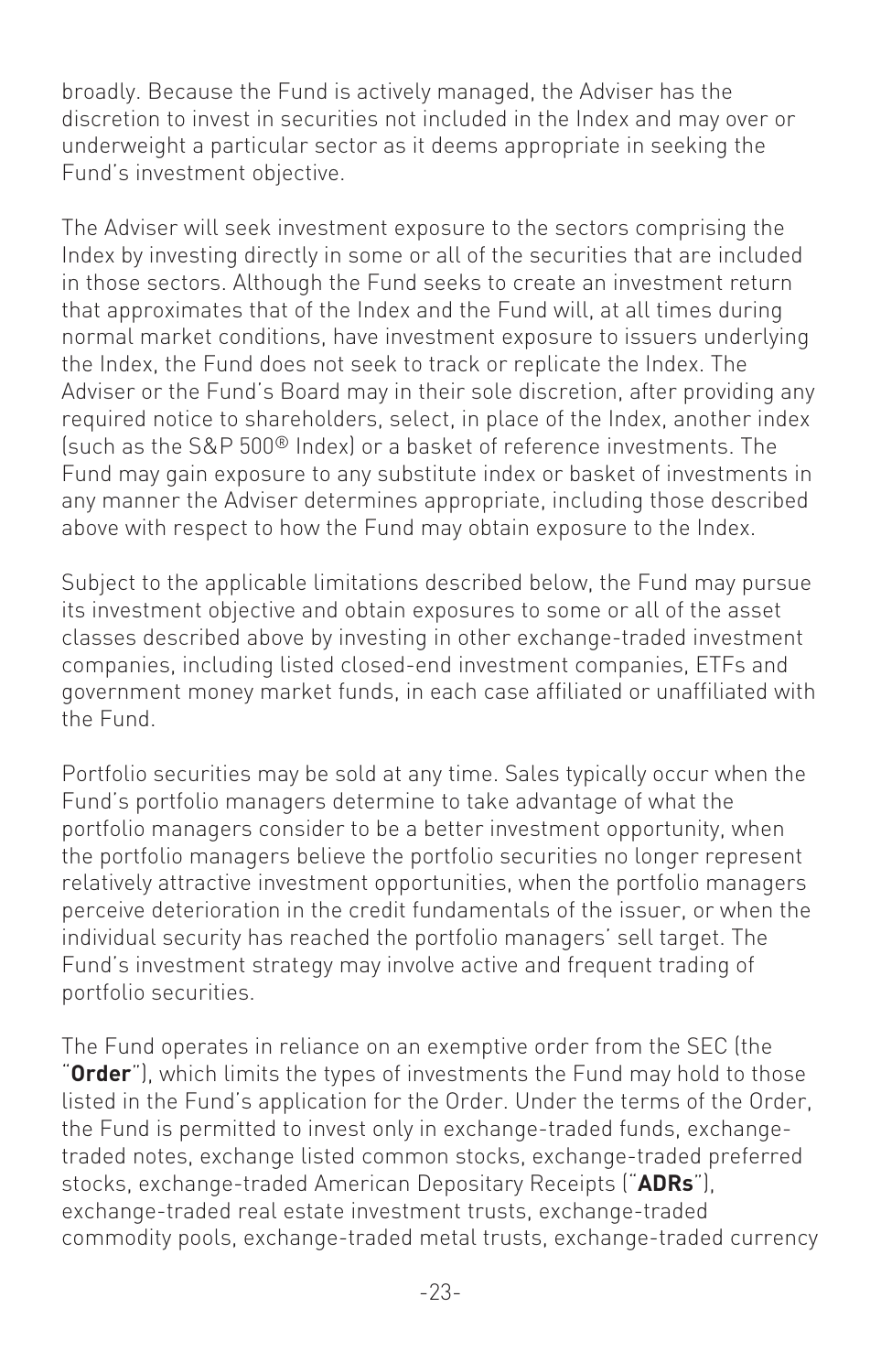trusts and exchange-traded futures that trade on a U.S. exchange contemporaneously with the Fund's shares, as well as cash and cash equivalents (which are short-term U.S. Treasury securities, government money market funds, and repurchase agreements). The Fund will not buy securities that are illiquid investments (as defined in rule 22e-4(a)(8) under the 1940 Act) at the time of purchase. The Fund may, however, hold an illiquid investment if it becomes illiquid after purchase. The Fund's investment strategies and practices, including those listed above, are subject to these limitations.

The Fund is classified as a non-diversified fund under the Investment Company Act of 1940, as amended (the "**1940 Act**"), and may invest in the securities of a smaller number of issuers than a diversified fund.

# **Principal Risks**

**The value of the Fund's shares will vary as its portfolio investments increase or decrease in value. Therefore, the value of your investment in the Fund could go down as well as up. You can lose money by investing in the Fund. The order of the below principal risks does not necessarily indicate the significance of any particular risk factor.The significance of any specific risk to an investment in the Fund will vary over time, depending on the composition of the Fund's portfolio, market conditions, and other factors. You should read all of the risk information presented below carefully, because any one or more of these risks may result in losses to the Fund.**

The principal risks affecting the Fund that can cause a decline in value are:

- *equity issuer risk:* the risk that the market price of common stocks and other equity securities may go up or down, sometimes rapidly or unpredictably, including due to factors affecting equity securities markets generally, particular industries represented in those markets, or the issuer itself.
- *market risk:* the risk that markets will perform poorly or that the returns from the securities in which the Fund invests will underperform returns from the general securities markets or other types of investments. Markets may, in response to governmental actions or intervention, political, economic or market developments, or other external factors, experience periods of high volatility and reduced liquidity. During those periods, the Fund may experience high levels of shareholder redemptions, which may only occur in creation units of the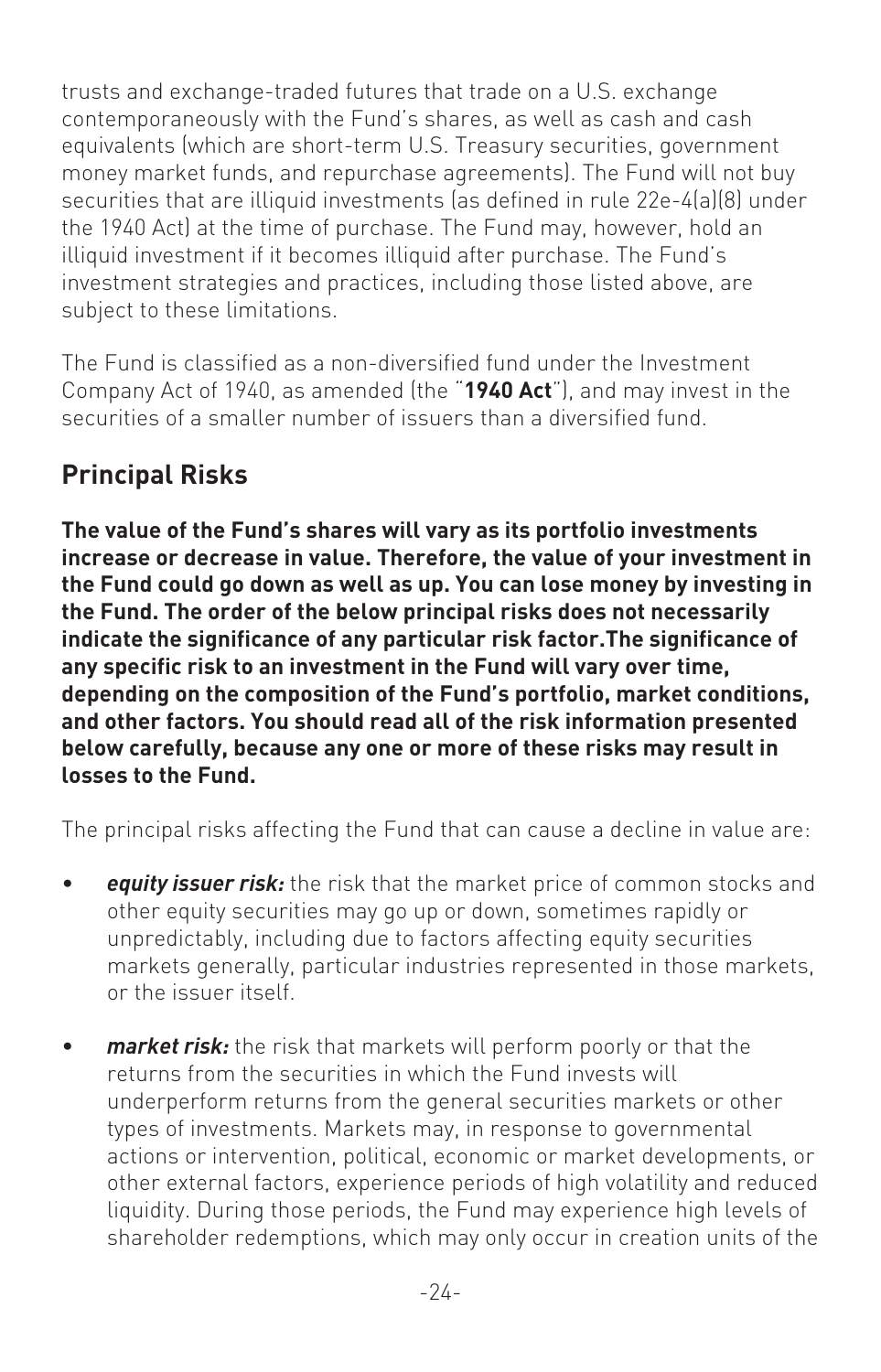Fund. To satisfy such redemptions, the Fund may have to sell securities at times when the Fund would otherwise not do so, and potentially at unfavorable prices. Certain securities may be difficult to value during such periods. Market risk involves the risk that the value of the Fund's investment portfolio will change, potentially frequently and in large amounts, as the prices of its investments go up or down. During periods of severe market stress, it is possible that the market for some or all of a Fund's investments may become highly illiquid. These risks may be heightened for fixed income securities due to the current low interest rate environment.

- *market capitalization risk:* the risk that investing substantially in issuers in one market capitalization category (large, medium or small) may adversely affect the Fund because of unfavorable market conditions particular to that category of issuers, such as larger, more established companies being unable to respond quickly to new competitive challenges or attain the high growth rates of successful smaller companies, or, conversely, stocks of smaller companies being more volatile than those of larger companies due to, among other things, narrower product lines, more limited financial resources, fewer experienced managers and there typically being less publicly available information about small capitalization companies.
- *securities or sector selection risk:* the risk that the securities held by the Fund will underperform securities held in other funds investing in similar asset classes or comparable benchmarks because of the portfolio managers' choice of securities or sectors for investment. To the extent the Fund focuses or concentrates its investments in a particular sector or related sectors, the Fund will be more susceptible to events or factors affecting companies in that sector or related sectors. For example, the values of securities of companies in the same or related sectors may be negatively affected by the common characteristics they share, the common business risks to which they are subject, common regulatory burdens, or regulatory changes that affect them similarly. Such characteristics, risks, burdens or changes include, but are not limited to, changes in governmental regulation, inflation or deflation, rising or falling interest rates, competition from new entrants, and other economic, market, political or other developments specific to that sector or related sectors.
- *ActiveShares non-transparent structure/ETF-related risks*: the Fund is an ETF that is subject to the risks described below. Additionally, because the ETF utilizes the ActiveShares® non-transparent ETF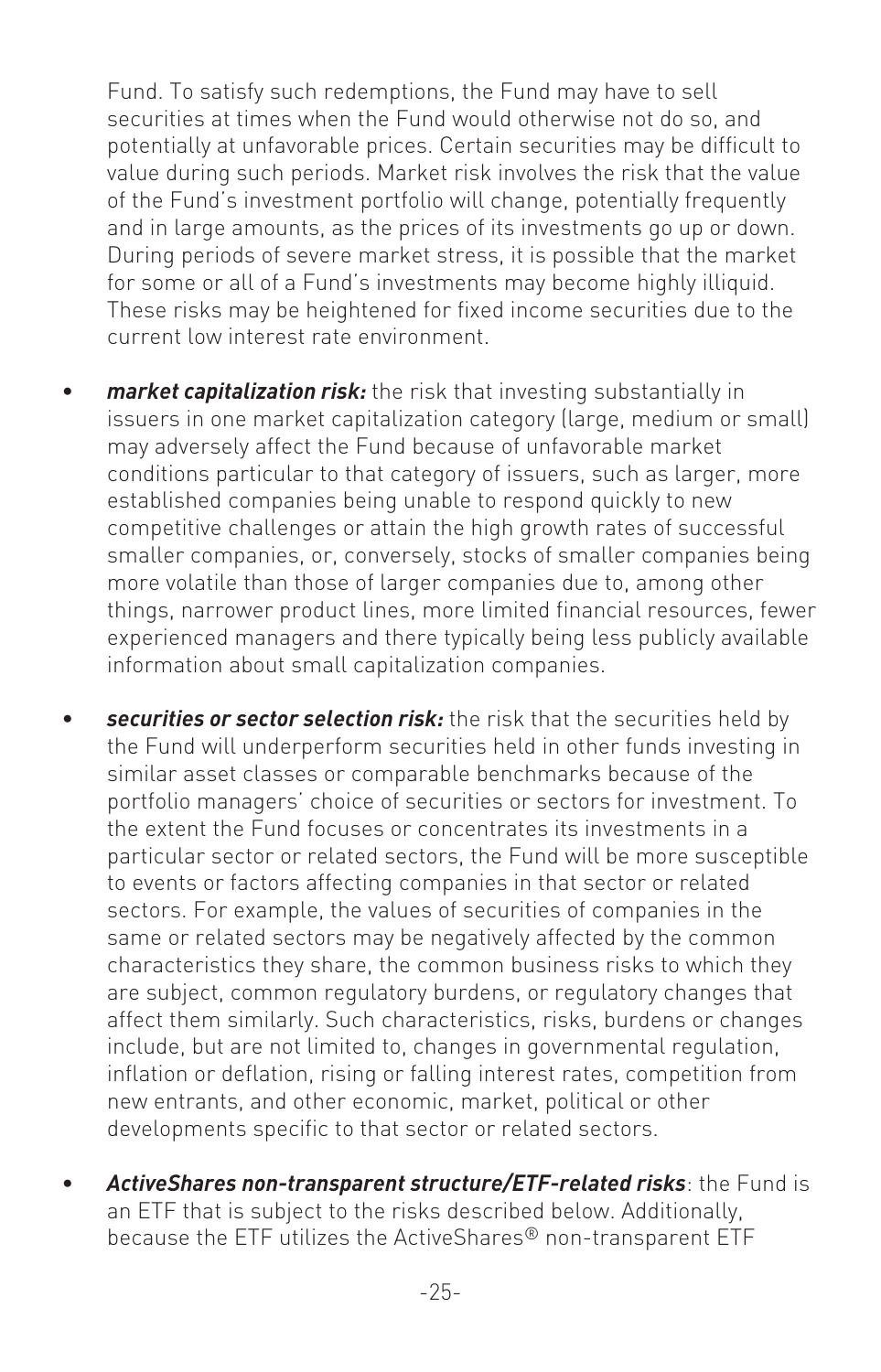structure, it is subject to additional or enhanced ETF-related risks. Unlike most actively managed ETFs, the Fund does not provide daily disclosure of its portfolio holdings. Instead, the Fund provides a verified intraday indicative value ("**VIIV**"), calculated and disseminated every second throughout the trading day. The VIIV is intended to provide investors with an intraday highly-correlated per share value of the Fund that can be compared to the current market price. The VIIV is designed to provide sufficient information to allow for an effective arbitrage mechanism that will keep the market price of the Fund's shares trading at or close to the underlying net asset value ("**NAV**") per share of the Fund. Shares traded on an intraday basis on an exchange, however, will not have a fixed relationship to the previous day's or the current day's NAV. There is, however, a risk, which may increase during periods of market disruption or volatility, that market prices will vary significantly from the underlying NAV of the Fund. Similarly, because the Fund's shares trade with reference to a published VIIV, they may trade at a wider bid/ask spread when compared to shares of ETFs that publish their portfolios on a daily basis, especially during periods of market disruption or volatility, and therefore, may cost investors more to trade. Although the Fund seeks to benefit from keeping its portfolio information secret, some market participants may attempt to use information, including the VIIV, to identify the Fund's trading strategy and the securities held by the Fund, which if successful, could result in such market participants engaging in certain predatory trading practices that may have the potential to harm the Fund and its shareholders. In the event of a system failure or other interruption, including disruptions involving Authorized Participants, unaffiliated broker-dealers with which such Authorized Participant has signed an agreement to establish a confidential account for the benefit of such Authorized Participant (an "**AP Representative**"), or market makers, orders to create or redeem Creation Units either may not be executed according to an Authorized Participant's instructions or may not be executed at all, or an Authorized Participant may not be able to place or change orders. If such an event were to occur, the Fund's shares may trade in the secondary market at a greater premium or discount to the Fund's NAV, and investors may pay a greater bid/ask spread to purchase or sell the Fund's shares. In addition to risks related to operation of ETFs, the use of this structure exposes the Fund and Fund shareholders to additional risks.

<sup>O</sup> *authorized participant and AP Representative concentration risk*: As an ETF, the Fund issues and redeems shares on a continuous basis at NAV only in a large specified number of shares called a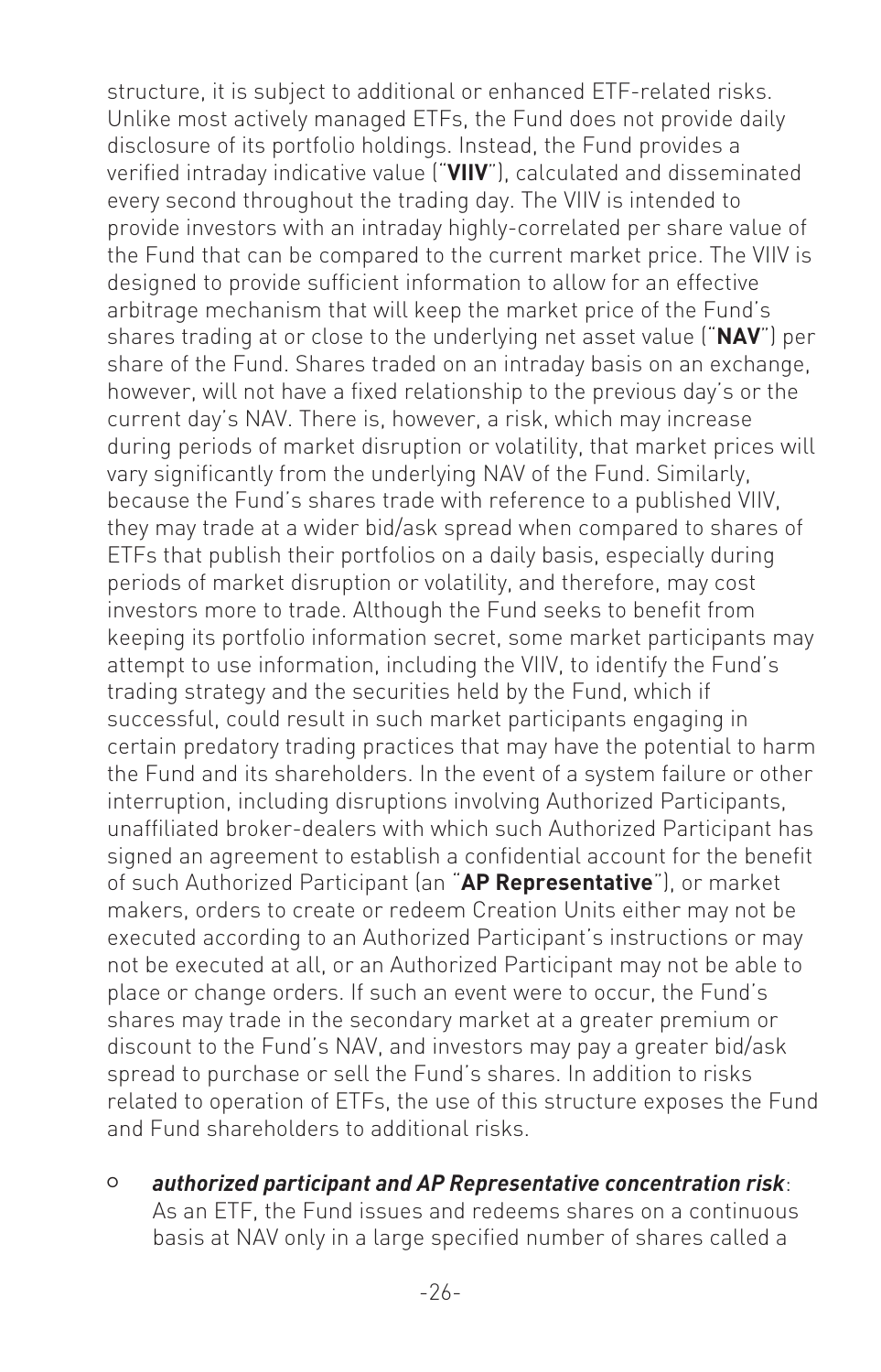"**Creation Unit**." Only a limited number of institutional investors (known as "**Authorized Participants**") are authorized to purchase (or create) and redeem shares directly from the Fund. Each of the Fund's Authorized Participants will engage in all creation and redemption activity through an AP Representative. The AP Representative will deliver or receive, on behalf of the Authorized Participant, all consideration to or from the Fund in a creation or redemption. AP Representatives have knowledge of the composition of the Fund's portfolio holdings, and are restricted from disclosing such composition, including to the Authorized Participants. As a result of the Fund's use of the ActiveShares<sup>®</sup> structure for non-transparent ETFs, there may be a more limited number of institutions that are willing to act as Authorized Participants or as AP Representatives. During times of market stress, Authorized Participants may be more likely to step away from a non-transparent ETF than a traditional ETF. To the extent these institutions exit the business or are unable to proceed with creation and/or redemption orders with respect to the Fund, or are unavailable to purchase and sell securities in connection with creation and/or redemption orders, as applicable, and no other Authorized Participant or AP Representative agrees to create or redeem, or purchase or sell securities, as applicable, the arbitrage mechanism for keeping the market price of Fund shares trading at or close to the Fund's per share NAV may be impaired, and Fund shares may trade at a premium or discount to NAV and possibly face trading halts and/or delisting. These risks may be more pronounced in volatile markets, particularly where there are significant redemptions in ETFs generally.

- <sup>O</sup> *secondary market trading risk***:** as an ETF, shares of the Fund trade on an exchange, the NYSE Arca, Inc. (the "Exchange"). The Fund faces numerous market trading risks, including the potential lack of an active market for Fund shares, losses from trading in secondary markets, periods of high volatility and disruptions in the creation/redemption process. Any of these factors, among others, may lead to the Fund's shares trading at a premium or discount to NAV.
- absence of an active market: although the Fund's shares are currently listed for trading on the Exchange, there can be no assurance that an active trading market for such shares will develop or be maintained by market makers or Authorized Participants. Authorized Participants are not obligated to execute purchase or redemption orders for Creation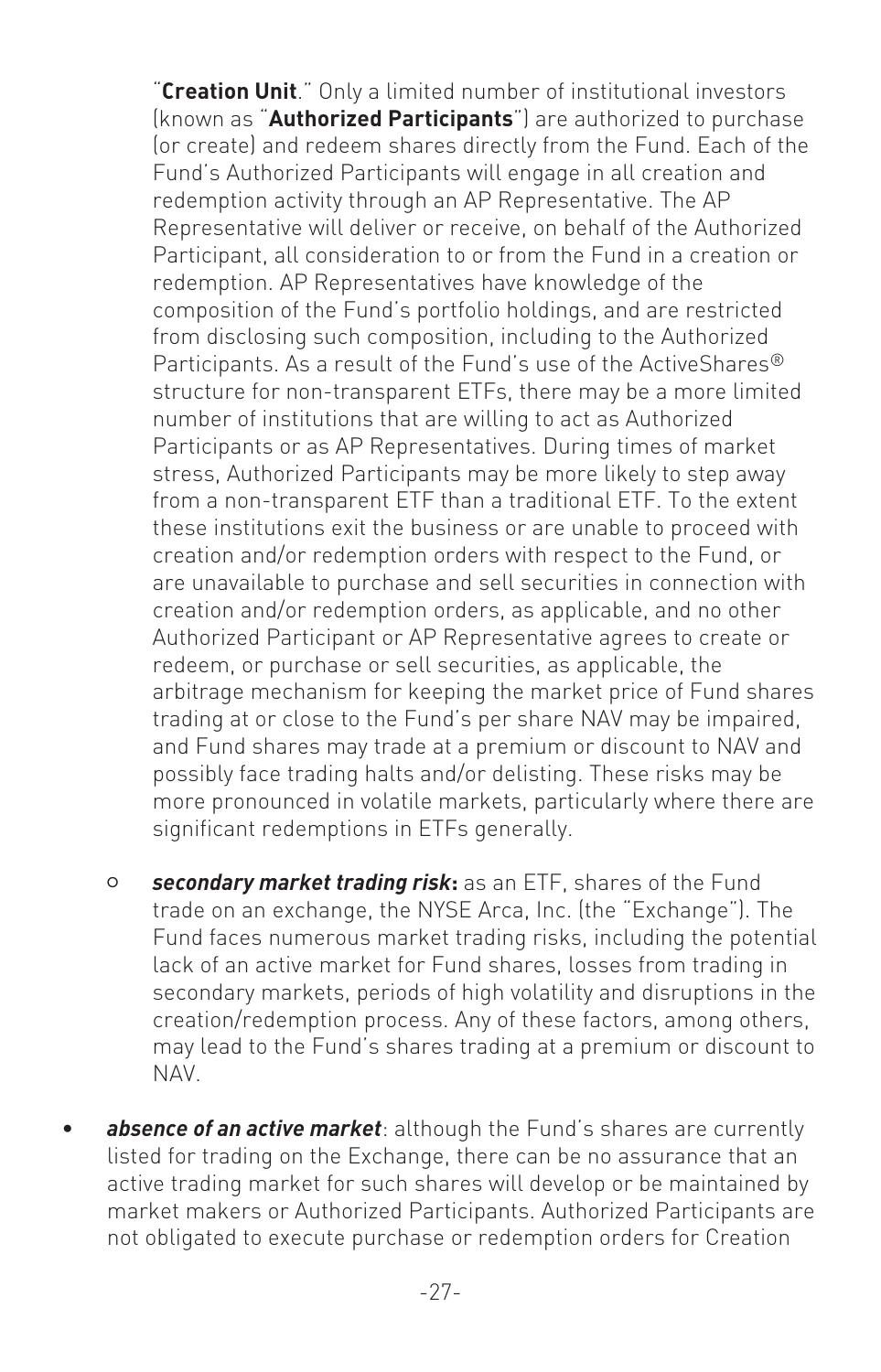Units. In periods of market volatility, market makers and/or Authorized Participants may be less willing to transact in Fund shares. The absence of an active market for the Fund's shares may contribute to the Fund's shares trading at a premium or discount to NAV.

- *early close/trading halt/delisting risk*: trading in Fund shares may be halted due to market conditions or for other reasons that, in the view of the Exchange, make trading in shares of a Fund in advisable. Additionally, an exchange or market may close or issue trading halts on specific securities, or the ability to buy or sell certain securities or financial instruments may be restricted, which may result in the Fund being unable to buy or sell certain securities or financial instruments. In such circumstances, the Fund may be unable to rebalance its portfolio, may be unable to accurately price its investments and/or may incur substantial trading losses. If at any time securities representing 10% or more of the Fund's portfolio become subject to a trading halt or otherwise do not have readily available market quotations, the Fund will request that the Exchange halt trading of the Fund's shares. Further, if there is a discrepancy of sufficient magnitude between the value of the Fund's portfolio securities as calculated by the Fund's two calculation engines for VIIV purposes, the Exchange will have the ability to halt trading of the Fund's shares. During such trading halts, although the primary VIIV would continue to be calculated and disseminated, investors in the Fund's shares will not be able to freely trade their shares. Additionally, the Fund must satisfy various other standards established by the Exchange in order to ensure that Fund shares can continue to be listed for trading. There can be no assurance that the requirements of the Exchange necessary to maintain the listing of the Fund will continue to be met.
- *trading in fund shares is subject to expenses*: most Fund investors will buy and sell Fund shares on the Exchange or on another secondary market. When buying or selling shares of the Fund, investors typically will pay brokerage commissions or other charges imposed by brokers as determined by that broker. In addition, secondary market investors will also incur the cost of the difference between the price that a buyer is willing to pay for shares (the "bid" price) and the price at which a seller is willing to sell shares (the "ask" price). This difference in bid and ask prices is often referred to as the "spread" or "bid/ask spread."
- *fund shares may be sold short*: Shares of the Fund, similar to shares of other issuers listed on a stock exchange, may be sold short and are therefore subject to the risk of increased volatility and price decreases associated with short selling activity.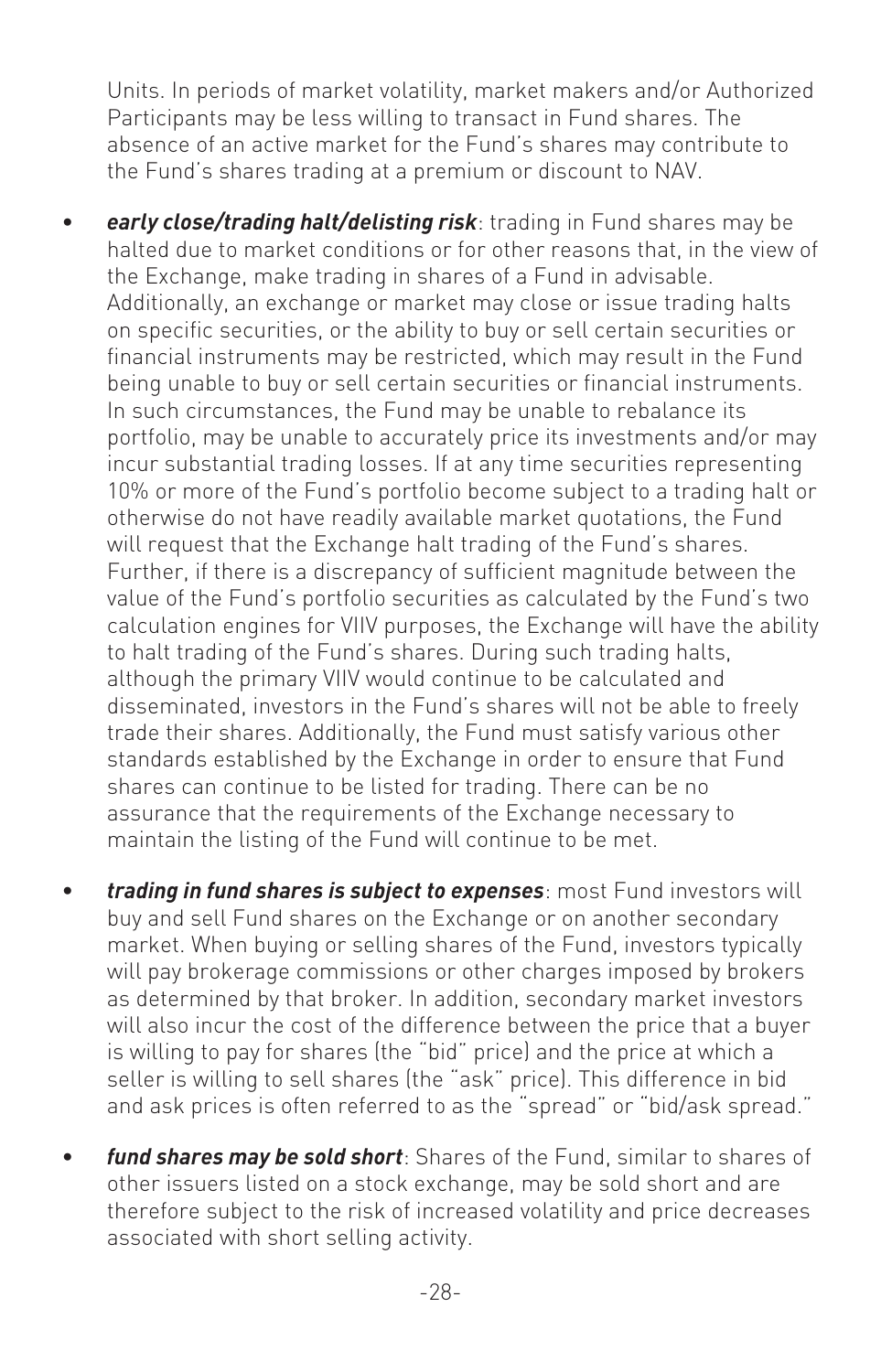- fund shares may trade at prices other than NAV: shares of the Fund trade on the Exchange at prices at, above or below the Fund's most recent NAV. The NAV of the Fund is calculated at the end of each business day and fluctuates with changes in the market value of the Fund's holdings.The trading price of the Fund's shares will fluctuate, in some cases materially, throughout trading hours in response to changes in the Fund's VIIV, the relative supply of and demand for Fund shares on the Exchange and the underlying value of the Fund's portfolio holdings or NAV. As a result, the trading prices of the Fund's shares may deviate significantly from NAV during periods of market volatility, including during periods of high redemption requests or other unusual market conditions. ANY OF THESE FACTORS, AMONG OTHERS, MAY LEAD TO THE FUND'S SHARES TRADING AT A PREMIUM OR DISCOUNT TO NAV. This risk may be greater for the Fund than for traditional ETFs that disclose their full portfolio holdings on a daily basis. Disruptions to creations and redemptions, the existence of extreme market volatility or potential lack of an active trading market for Fund shares may result in shares trading at a significant premium or discount to NAV and/or in a reduced liquidity of a shareholder's investment. During such periods, shareholders may be unable to sell their shares, may pay significantly more than NAV when buying Fund shares, or may receive significantly less than NAV when selling Fund shares.
	- <sup>O</sup> *portfolio security trading risk*: an exchange or market may close or issue trading halts on specific securities, or the ability to buy or sell certain securities or financial instruments may be restricted, which may result in the Fund being unable to buy or sell certain portfolio securities or financial instruments. In such circumstances, the Fund may be unable to engage in Fund portfolio transactions to rebalance its portfolio, may be unable to have its investments accurately priced for purposes of determining its VIIV, and may have difficulty calculating its NAV. These events may result in losses to shareholders.Any extended trading halt in a portfolio security may exacerbate discrepancies between the VIIV and the underlying NAV of the Fund. If a portfolio security does not have readily available market quotations, e.g., if subject to an extended trading halt, that fact, along with the identity and weighting of that security in the Fund's VIIV calculation, will be publicly disclosed on the Fund's website. Trading halts of portfolio securities may have a greater impact on the Fund, as compared with traditional ETFs, due to less frequent dissemination of the Fund's portfolio holdings.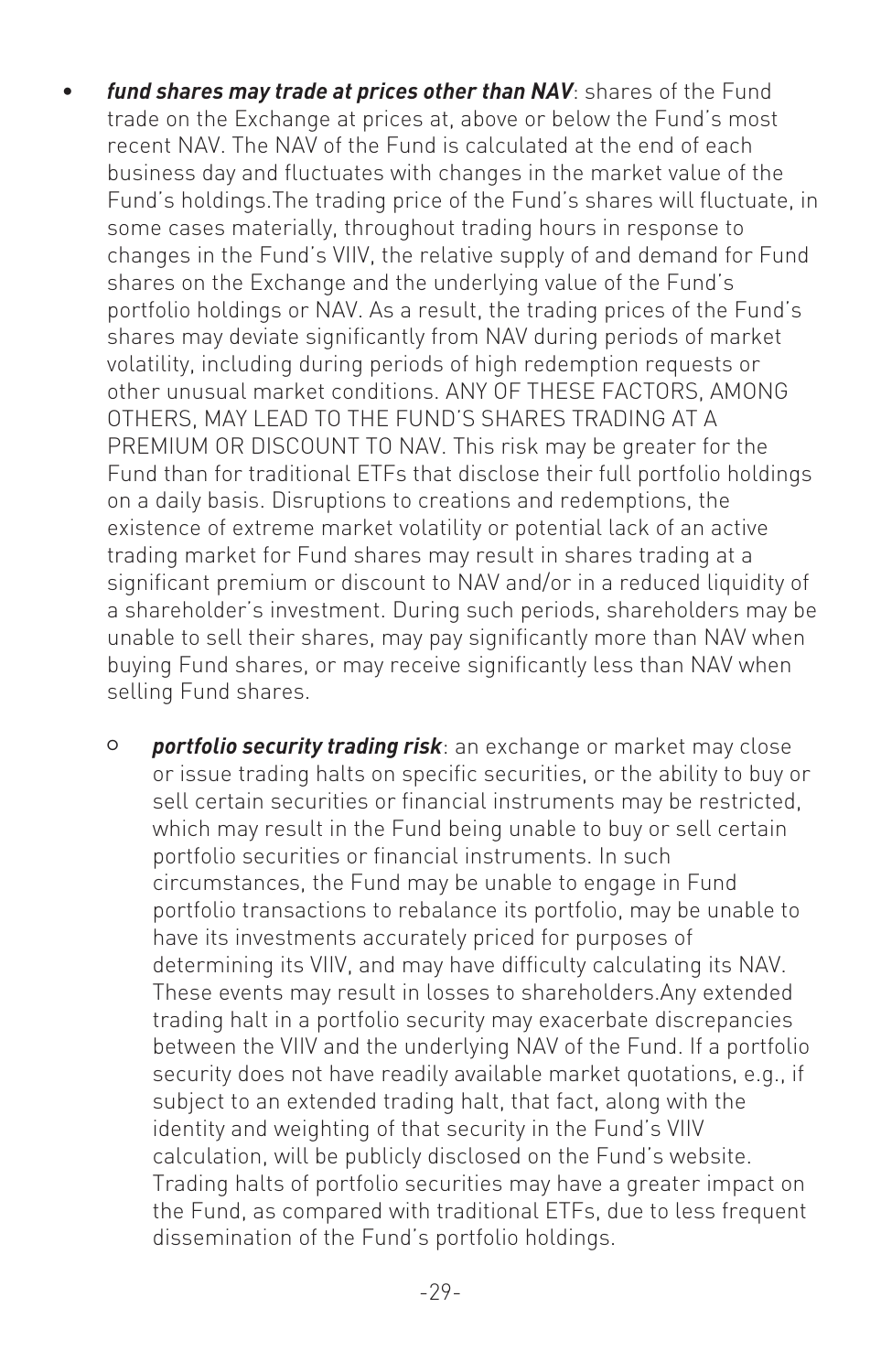- **active management risk:** the risk that the Fund will fail to meet its investment objective and that the Fund's investment performance will depend, at least in part, on how its assets are allocated and reallocated among asset classes, sectors, underlying funds and/or investments and that such allocation will focus on asset classes, sectors, underlying funds, and/or investments that perform poorly or underperform other asset classes, sectors, underlying funds, and/or available investments. Any given investment strategy may fail to produce the intended results, and Fund's portfolio may underperform other comparable funds because of portfolio management decisions related to, among other things, the selection of investments, portfolio construction, risk assessments, and/or the outlook on market trends and opportunities.
- *portfolio turnover risk*: the risk that frequent purchases and sales of portfolio securities may result in higher Fund expenses and may result in larger distributions of taxable capital gains to investors as compared to a fund that trades less frequently.
- *index risk*: although the Adviser has licensed from the Index's sponsor the right to use the Index as part of implementing the Fund's principal investment strategies, there can be no guarantee that the Index will be maintained indefinitely or that the Fund will be able to continue to utilize the Index to implement the Fund's principal investment strategies indefinitely. If the sponsor of the Index ceases to maintain the Index, the Fund no longer has the ability to utilize the Index to implement its principal investment strategies, or other circumstances exist that the Adviser or the Fund's Board of Trustees concludes substantially limit the Fund's ability to create cost-effective synthetic investment exposure to the Index, the Adviser or the Fund's Board of Trustees may substitute the Index with another index that it chooses in its sole discretion and without advance notice to shareholders. There can be no assurance that any substitute index so selected will be similar to the Index or will perform in a manner similar to the Index. Unavailability of the Index could affect adversely the ability of the Fund to achieve its investment objective.
- *liquidity risk*: the risk that the Fund may be unable to sell a portfolio investment at a desirable time or at the value the Fund has placed on the investment. Illiquidity may be the result of, for example, low trading volume, lack of a market maker, or contractual or legal restrictions that limit or prevent the Fund from selling securities or closing derivative positions. During periods of substantial market disruption, a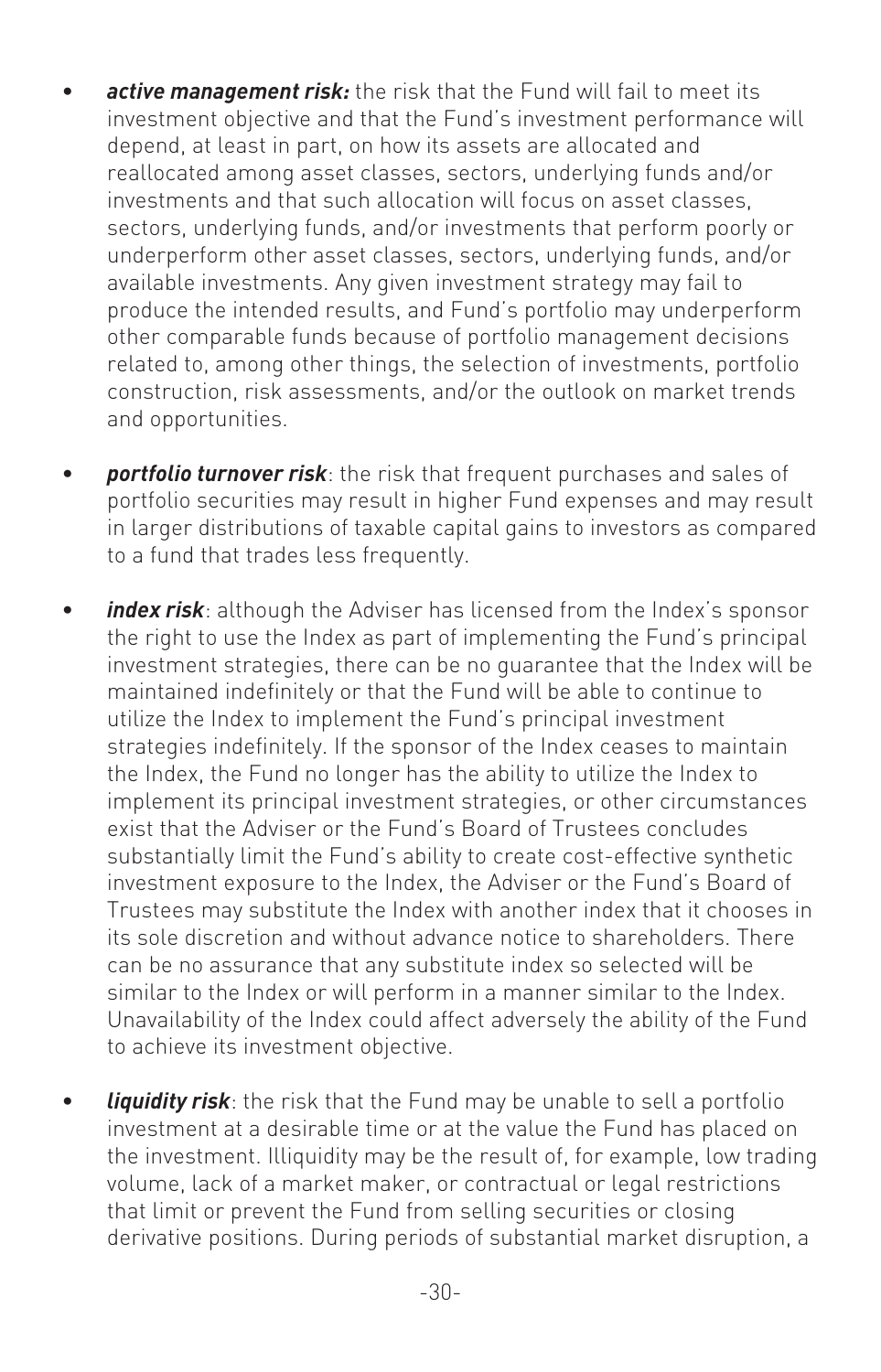large portion of the Fund's assets could potentially experience significant levels of illiquidity. The values of illiquid investments are often more volatile than the values of more liquid investments. It may be more difficult for the Fund to determine a fair value of an illiquid investment than that of a more liquid comparable investment.

- *valuation risk:* the risk that the Fund will not value its investments in a manner that accurately reflects their market values or that the Fund will not be able to sell any investment at a price equal to the valuation ascribed to that investment for purposes of calculating the Fund's net asset value ("**NAV**"). The valuation of the Fund's investments involves subjective judgment. Certain securities in which the Fund may invest may be more difficult to value accurately, especially during periods of market disruptions or extreme market volatility. Incorrect valuations of the Fund's portfolio holdings could result in the Fund's shareholder transactions being effected at an NAV that does not accurately reflect the underlying value of the Fund's portfolio, resulting in the dilution of shareholder interests.
- *financial services risk:* the risk that an investment in issuers in the financial services sector or transactions with one or more counterparties in the financial services sector may be adversely affected by, among other things: (i) changes in governmental regulation, which may limit both the amounts and the types of loans and other financial commitments financial services companies can make, the interest rates and fees they can charge, the scope of their activities, the prices they can charge and the amount of capital they must maintain; (ii) fluctuations, including as a result of interest rate changes or increased competition, in the availability and cost of capital funds on which the profitability of financial services companies is largely dependent; (iii) deterioration of the credit markets; (iv) credit losses resulting from financial difficulties of borrowers, especially when financial services companies are exposed to non-diversified or concentrated loan portfolios; (v) financial losses associated with investment activities, especially when financial services companies are exposed to financial leverage; (vi) the risk that any financial services company experiences substantial declines in the valuations of its assets, takes action to raise capital, or ceases operations; (vii) the risk that a market shock or other unexpected market, economic, political, regulatory, or other event might lead to a sudden decline in the values of most or all companies in the financial services sector; and (viii) the interconnectedness or interdependence among financial services companies, including the risk that the financial distress or failure of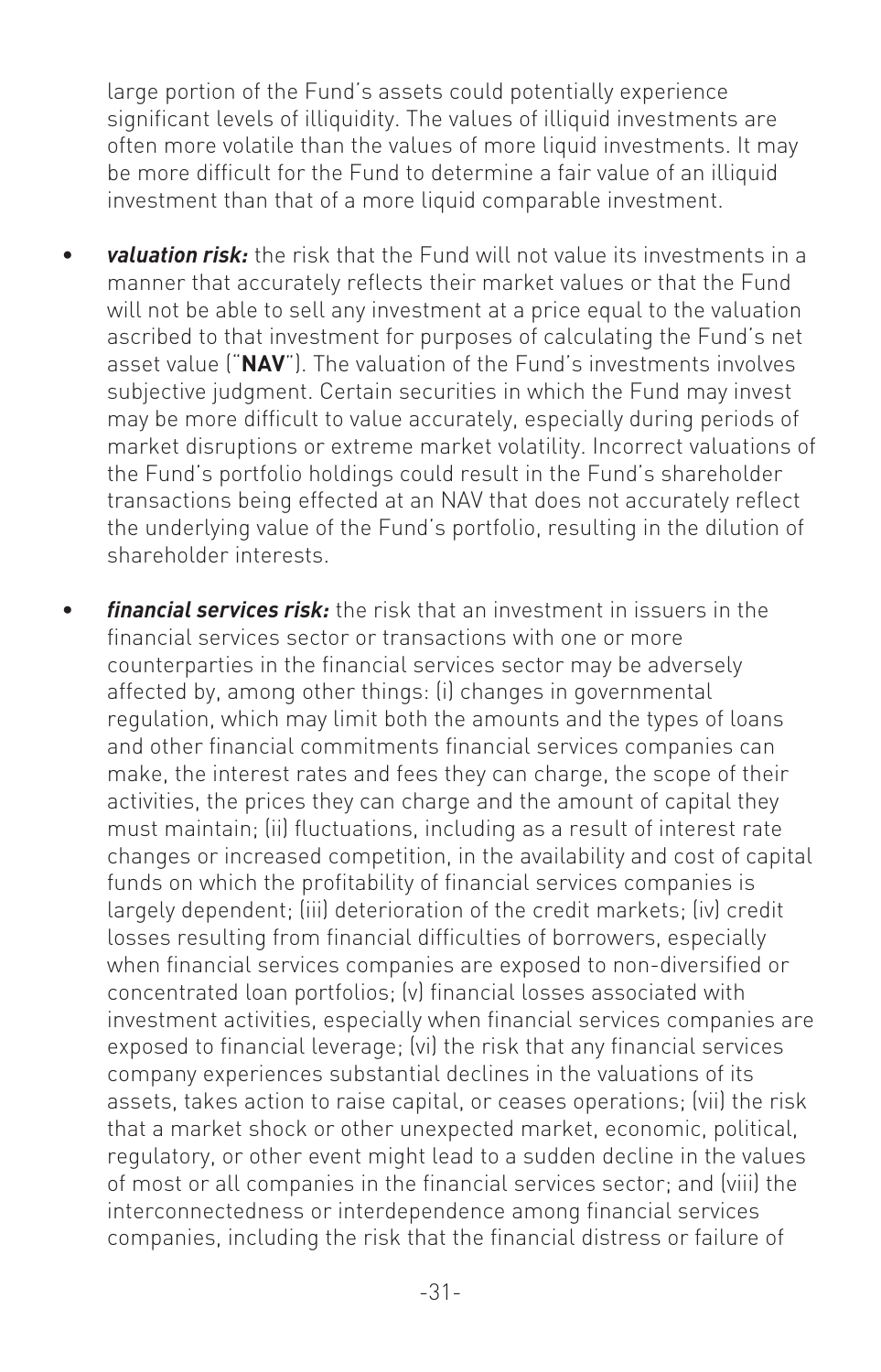one financial services company may materially and adversely affect a number of other financial services companies.

- *real estate risk:* the risk that real estate-related investments may decline in value as a result of factors affecting the real estate sector, such as the supply of real property in certain markets, changes in zoning laws, delays in completion of construction, changes in real estate values, changes in property taxes, levels of occupancy, and local and regional market conditions.
- *limited operating history risk*: the Fund is newly formed and has no or a limited operating history for investors to evaluate. The Fund may not attract sufficient assets to achieve or maximize investment and operational efficiencies and remain viable. If the Fund fails to achieve sufficient scale, it may be liquidated.
- *non-diversification risk*: the risk that, because a relatively higher percentage of the Fund's assets may be invested in a limited number of issuers, the Fund may be more susceptible to any single economic, political, or regulatory occurrence than a diversified fund investing in a broader range of issuers. A decline in the market value of one of the Fund's investments may affect the Fund's value more than if the Fund were a diversified fund. However, the Fund intends to satisfy the asset diversification requirements for qualification as a regulated investment company (a "**RIC**") under Subchapter M of the Internal Revenue Code of 1986, as amended (the "**Code**").
- **large shareholder risk**: the risk that certain account holders, including the Adviser or funds or accounts over which the Adviser (or related parties of the Adviser) has investment discretion, may from time to time own or control a significant percentage of the Fund's shares. The Fund is subject to the risk that a redemption by those shareholders of all or a portion of their Fund shares, including as a result of an asset allocation decision made by the Adviser (or related parties of the Adviser), will adversely affect the Fund's performance if it is forced to sell portfolio securities or invest cash when the Adviser would not otherwise choose to do so. Redemptions of a large number of shares may affect the liquidity of the Fund's portfolio, increase the Fund's transaction costs, and accelerate the realization of taxable income and/or gains to shareholders. Shareholder redemptions can only be effected in creation units of the Fund.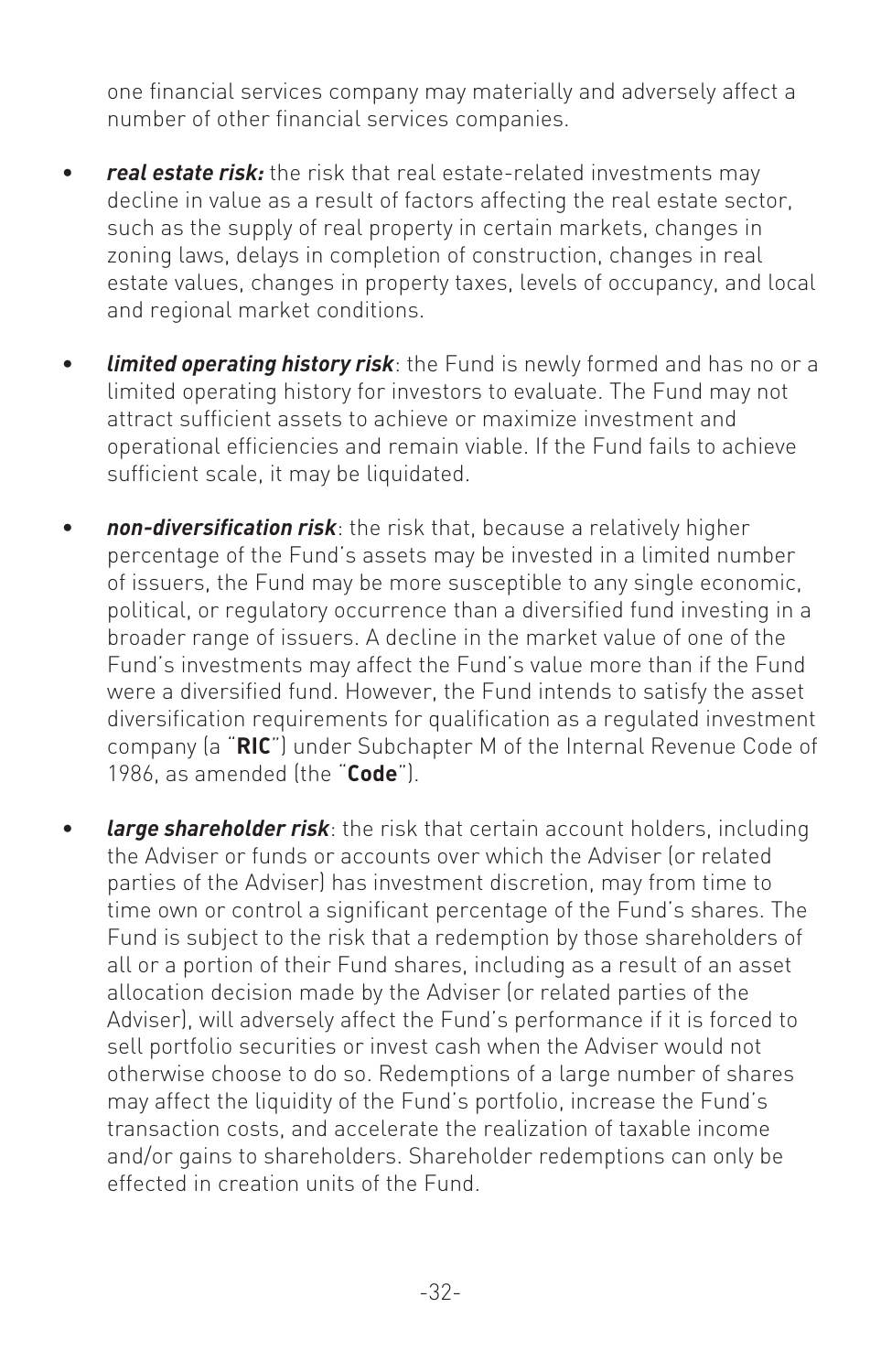investment company and exchange-traded fund risk: the risk that an investment company or other pooled investment vehicle, including any ETFs or money market funds, in which the Fund invests will not achieve its investment objective or execute its investment strategies effectively or that significant purchase or redemption activity by shareholders of such an investment company might negatively affect the value of its shares. The Fund must pay its pro rata portion of an investment company's fees and expenses. To the extent the Adviser determines to invest Fund assets in other investment companies, the Adviser will have an incentive to invest in other DoubleLine funds over investment companies sponsored or managed by others and to maintain such investments once made due to its own financial interest in those products and other business considerations.

Please see "Additional Information About Principal Investment Strategies and Principal Risks — Principal Risks" for a more detailed description of the principal risks of investing in the Fund.

#### **Performance**

Because this is a new Fund that does not yet have an operating history, a bar chart and table describing the Fund's annual performance are not yet available. Once available, information on the Fund's investment results, including its NAV per share, can be obtained at no charge by calling (855) 937-0772 or by visiting the Fund's website at www.doubleline.com.

#### **Investment Adviser**

DoubleLine ETF Adviser LP is the investment adviser to the Fund.

#### **Portfolio Managers**

The portfolio managers for the Fund are:

| <b>Name</b>         | <b>Experience with</b><br>the Fund    | <b>Primary Title with the<br/>Investment Adviser</b> |
|---------------------|---------------------------------------|------------------------------------------------------|
| Jeffrey E. Gundlach | Since the Fund's<br>inception in 2022 | Portfolio Manager                                    |
| Jeffrey J. Sherman  | Since the Fund's<br>inception in 2022 | President & Portfolio<br>Manager                     |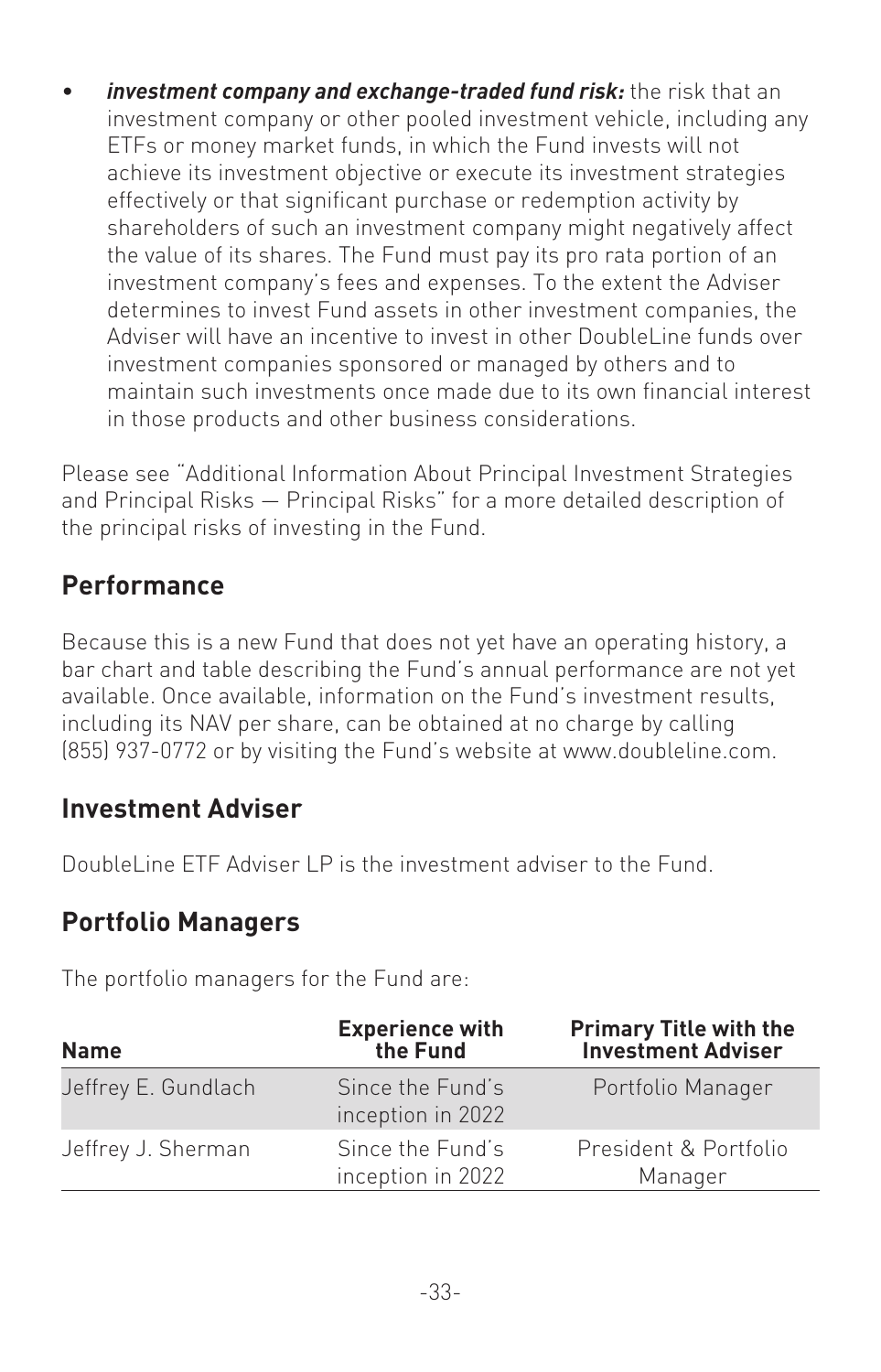# **Other Important Information Regarding Fund Shares**

For more information about purchase and sale of Fund shares, tax information, and payments to broker-dealers and other financial intermediaries, please see "Summary Information About the Purchase and Sale of Fund Shares, Taxes and Financial Intermediary Compensation."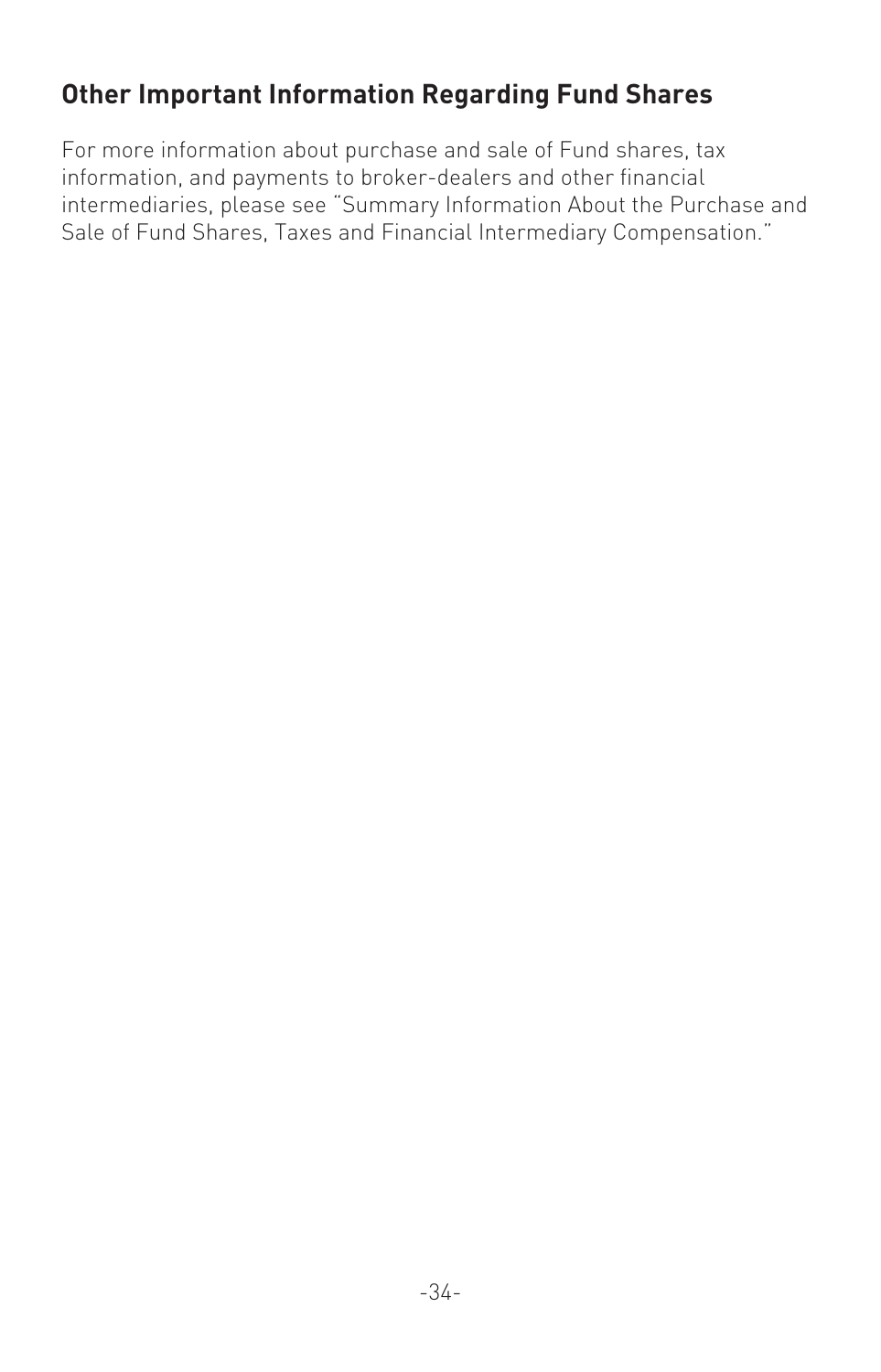# **Summary Information about the Purchase and Sale of Fund Shares, Taxes and Financial Intermediary Compensation**

#### **Purchase and Sale of Fund Shares**

Individual Fund shares may only be bought and sold in the secondary market through a broker or dealer at a market price. Because ETF shares trade at market prices rather than NAV, shares may trade at a price greater than NAV (premium) or less than NAV (discount). An investor may incur costs attributable to the difference between the highest price a buyer is willing to pay to purchase shares of the Fund (bid) and the lowest price a seller is willing to accept for shares of the Fund (ask) when buying or selling shares in the secondary market (the "bid-ask spread"). Once the Fund commences operations, recent information, including information on the Fund's NAV, market price, premiums and discounts, and bid-ask spreads, will be available on the Fund's website at www.doubleline.com. With respect to the Equities ETF, the Fund's website will contain information regarding how to access the Fund's VIIV.

#### **Tax Information**

The Funds' distributions generally are taxable to you as ordinary income, qualified dividend income or capital gains, unless you are investing through a tax-advantaged arrangement, such as a 401(k) plan or individual retirement account. If you invest through such tax-advantaged arrangements, you may be taxed later upon withdrawal from those arrangements.

#### **Payments to Broker-Dealers and Other Financial Intermediaries**

If you purchase shares of a Fund through a broker-dealer or other financial intermediary (such as a bank), the Fund, the Fund's Adviser, and the Fund's distributor or any of their affiliates may pay the financial intermediary for the sale of Fund shares and related services. These payments may create a conflict of interest by influencing the financial intermediary and your salesperson to recommend a Fund over another investment. Ask your individual salesperson or visit your financial intermediary's website for more information.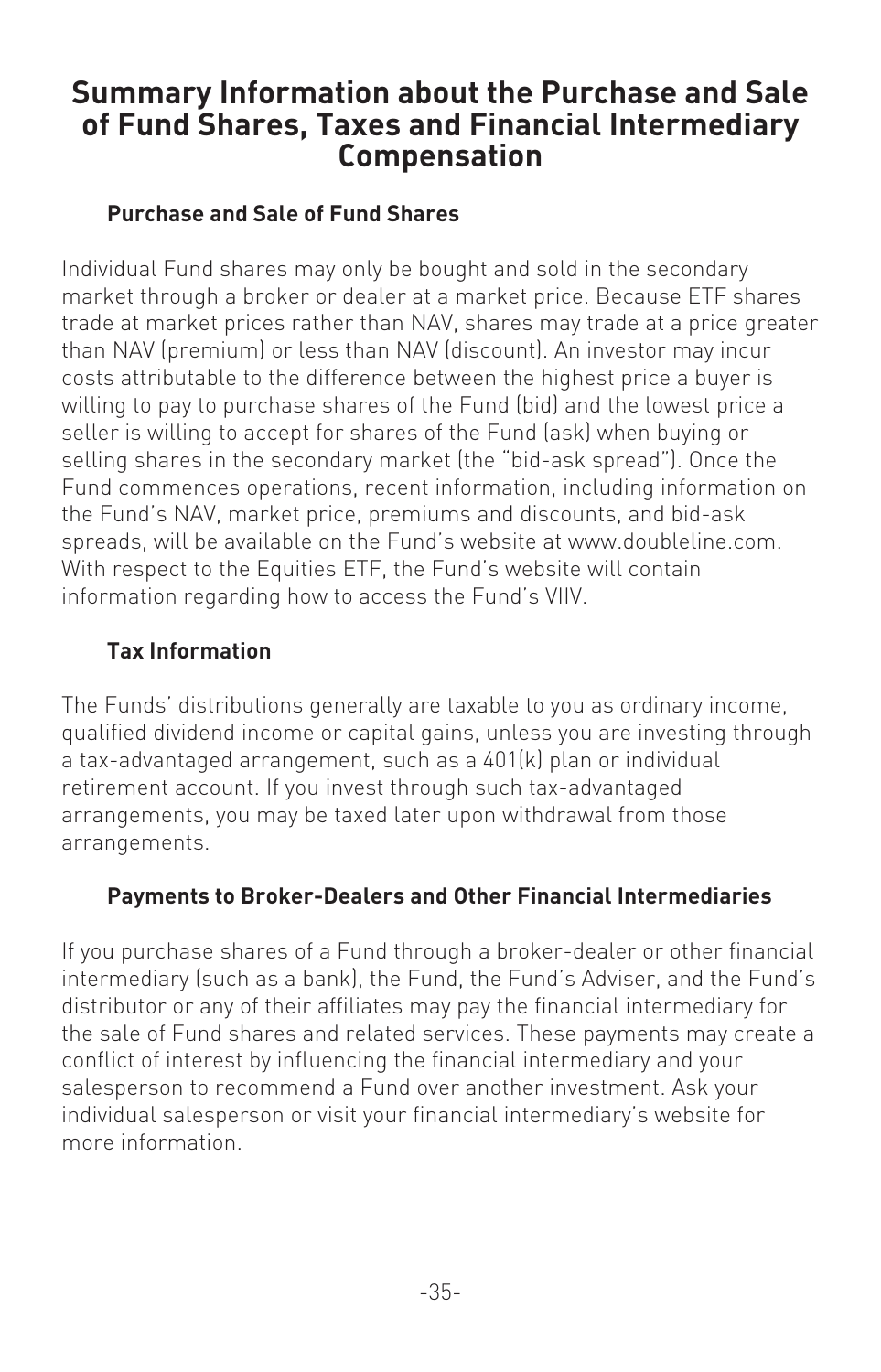# **Additional Information About Principal Investment Strategies and Principal Risks**

### *Opportunistic Bond ETF*

#### **Investment Objective**

The Fund's investment objective is to seek to maximize current income and total return. The Fund's investment objective is non-fundamental, which means the Fund may change its investment objective without shareholder approval or prior notice.

#### **Principal Investment Strategies**

The Fund is an ETF. Under normal circumstances, the Fund intends to invest at least 80% of its net assets, plus the amount of any borrowings for investment purposes, in fixed income instruments or other investments with economic characteristics similar to fixed income instruments. These investments include securities issued or guaranteed by the United States Government, its agencies, instrumentalities or sponsored corporations; corporate obligations; agency and non-agency mortgage-backed securities of any kind, including commercial and residential mortgage-backed securities; asset-backed securities; securitized investments such as CDOs, CLOs; inflation indexed bonds; covenant-lite loans; foreign fixed income securities (corporate and government, including foreign hybrid securities); emerging market fixed income securities (corporate and government); municipal bond securities; fixed income securities offered through private placements; fixed and floating rate debt instruments of any kind (including, among others, bank loans, assignments, participations, subordinated loans, debtor-in-possession loans, exit facilities, delayed funding loans and revolving credit facilities). The Fund's investments may be issued in any currency and may bear fixed or variable interest rates of any maturity. The market value of derivatives that have economic characteristics similar to the investments included in a Fund's 80% investment policy will be counted for purpose of such policy. When determining compliance with its 80% policy, the Fund will consider the underlying investments of any investment companies in which it invests, to the extent practicable. If the Fund changes its 80% investment policy, it will notify shareholders at least 60 days in advance of the change.

Debtor-in-possession loans represent an interest in a senior loan extended to companies that have filed for Chapter 11 bankruptcy so that they can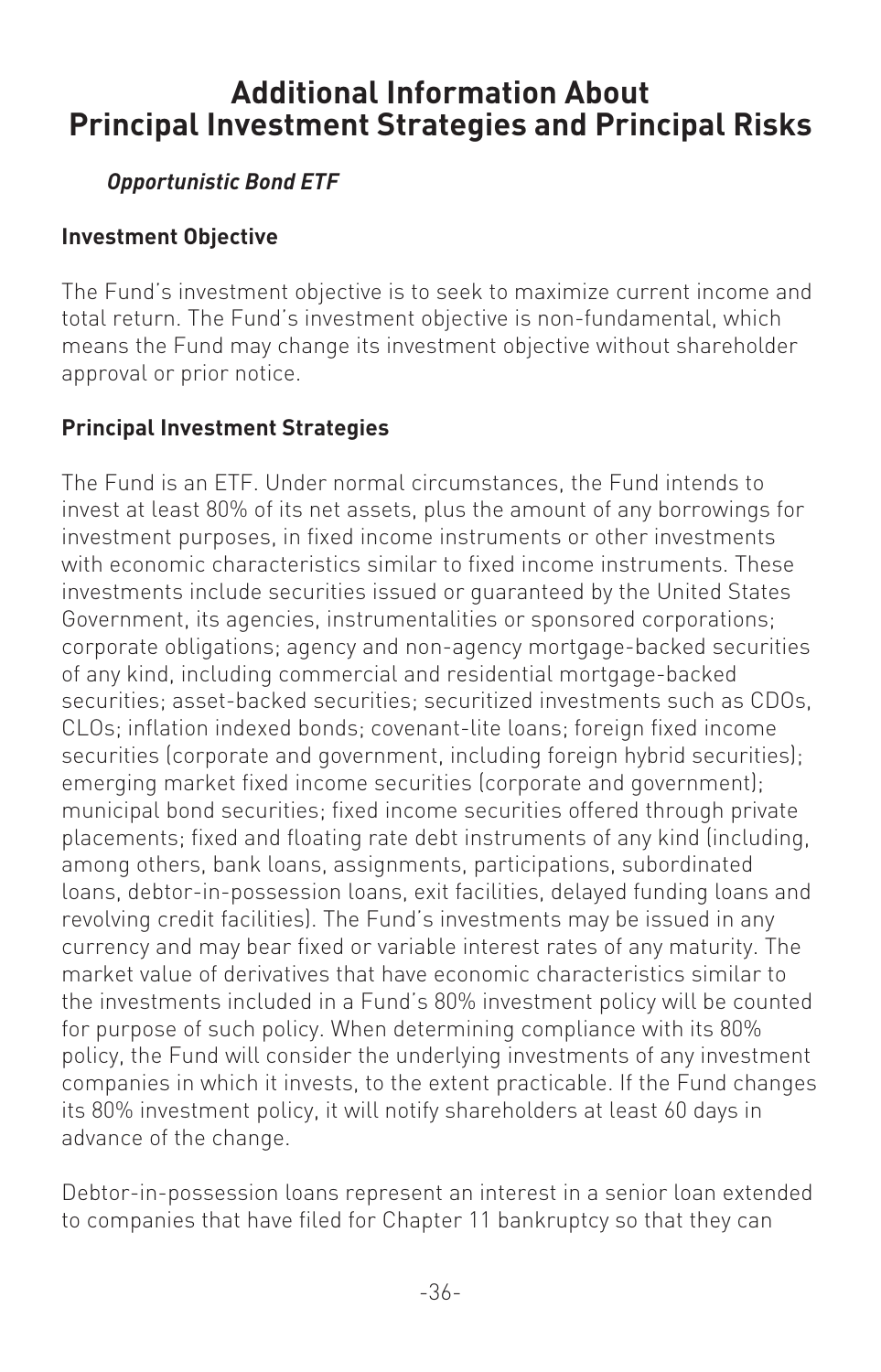continue to do business. Debtor-in-possession loans may be "rolled" into exit facilities, which are debt investments that provide financing to companies to allow them to emerge from bankruptcy. Exit facilities may be secured by a senior loan, in which the Fund may invest. Delayed funding loans and revolving credit facilities are borrowing arrangements in which the lender agrees to make loans up to a maximum amount upon demand by the borrower during a specified term. A revolving credit facility differs from a delayed funding loan in that as the borrower repays the loan, an amount equal to the repayment may be borrowed again during the term of the revolving credit facility.

The Fund may invest in fixed income instruments of any credit quality, including those that are at the time of investment unrated or rated BB+ or lower by S&P or Ba1 or lower by Moody's or the equivalent by any other nationally recognized statistical rating organization. Corporate bonds and certain other fixed income instruments rated below investment grade, or such instruments that are unrated and determined by the Adviser to be of comparable quality, are high yield, high risk bonds, commonly known as "junk bonds". The Fund may invest up to 50% of its net assets in junk bonds, bank loans and assignments rated below investment grade or unrated but determined by the Adviser to be of comparable quality. The Adviser does not consider the term "junk bonds" to include any mortgagebacked securities or any other asset-backed securities, regardless of their credit rating or credit quality. The Fund may invest without limit in below investment grade mortgage-backed securities and other asset-backed securities.

The Fund may invest up to 5% of its net assets in defaulted corporate securities. The Fund might do so, for example, where the portfolio managers believe the restructured enterprise valuations or liquidation valuations may exceed current market values. The Fund may invest a portion of its assets in inverse floaters and interest-only and principal-only securities.

The Fund may also invest a portion of its assets in fixed income instruments (including hybrid securities) issued or guaranteed by companies, financial institutions and government entities in emerging market countries. A hybrid security is a security that combines two or more securities that are comprised of two components: an income-producing debt security and the right to receive payment based on the change in the price of an equity security. An "emerging market country" is a country that, at the time the Fund invests in the related fixed income instruments, is classified as an emerging or developing economy by any supranational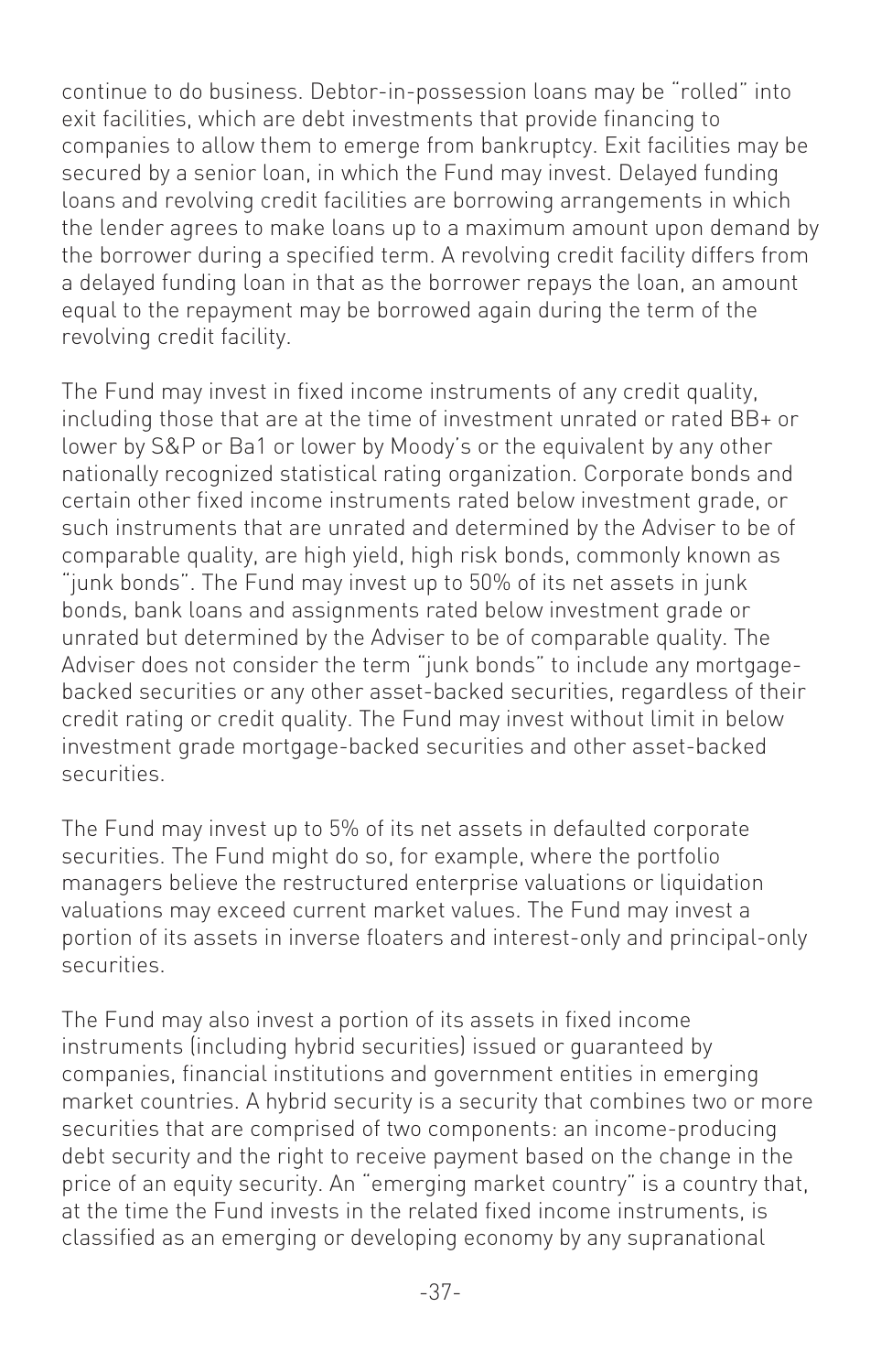organization such as an institution in the World Bank Group or the United Nations, or an agency thereof, or is considered an emerging market country for purposes of constructing a major emerging market securities index.

The Fund may pursue its investment objective and obtain exposures to some or all of the asset classes described above by investing in other investment companies, including other open-end or closed-end investment companies and ETFs, in each case affiliated or unaffiliated with the Fund. The amount of the Fund's investment in certain investment companies may be limited by law or by tax considerations.

In managing the Fund's portfolio, the portfolio managers typically use a controlled risk approach. The techniques of this approach attempt to control the principal risk components of the fixed income markets and may include, among other factors, consideration of the Adviser's view of the following: the potential relative performance of various market sectors, security selection available within a given sector, the risk/reward equation for different asset classes, liquidity conditions in various market sectors, the shape of the yield curve and projections for changes in the yield curve, potential fluctuations in the overall level of interest rates, and current fiscal policy.

The portfolio managers utilize active asset allocation in managing the Fund's investments and have significant latitude to invest across fixed income sectors with varying weightings.

The Adviser monitors the duration of the Fund's portfolio securities to seek to assess and, in its discretion, adjust the Fund's exposure to interest rate risk. In managing the Fund's investments, under normal market conditions, the portfolio managers intend to seek to construct an investment portfolio with a dollar-weighted average effective duration of no less than two years and no more than eight years. Duration is a measure of the expected life of a fixed income instrument that is used to determine the sensitivity of a security's price to changes in interest rates. Effective duration is a measure of the Fund's portfolio duration adjusted for the anticipated effect of interest rate changes on bond and mortgage prepayment rates as determined by the Adviser. The effective duration of the Fund's investment portfolio may vary materially from its target range, from time to time, and there is no assurance that the effective duration of the Fund's investment portfolio will always be within its target range.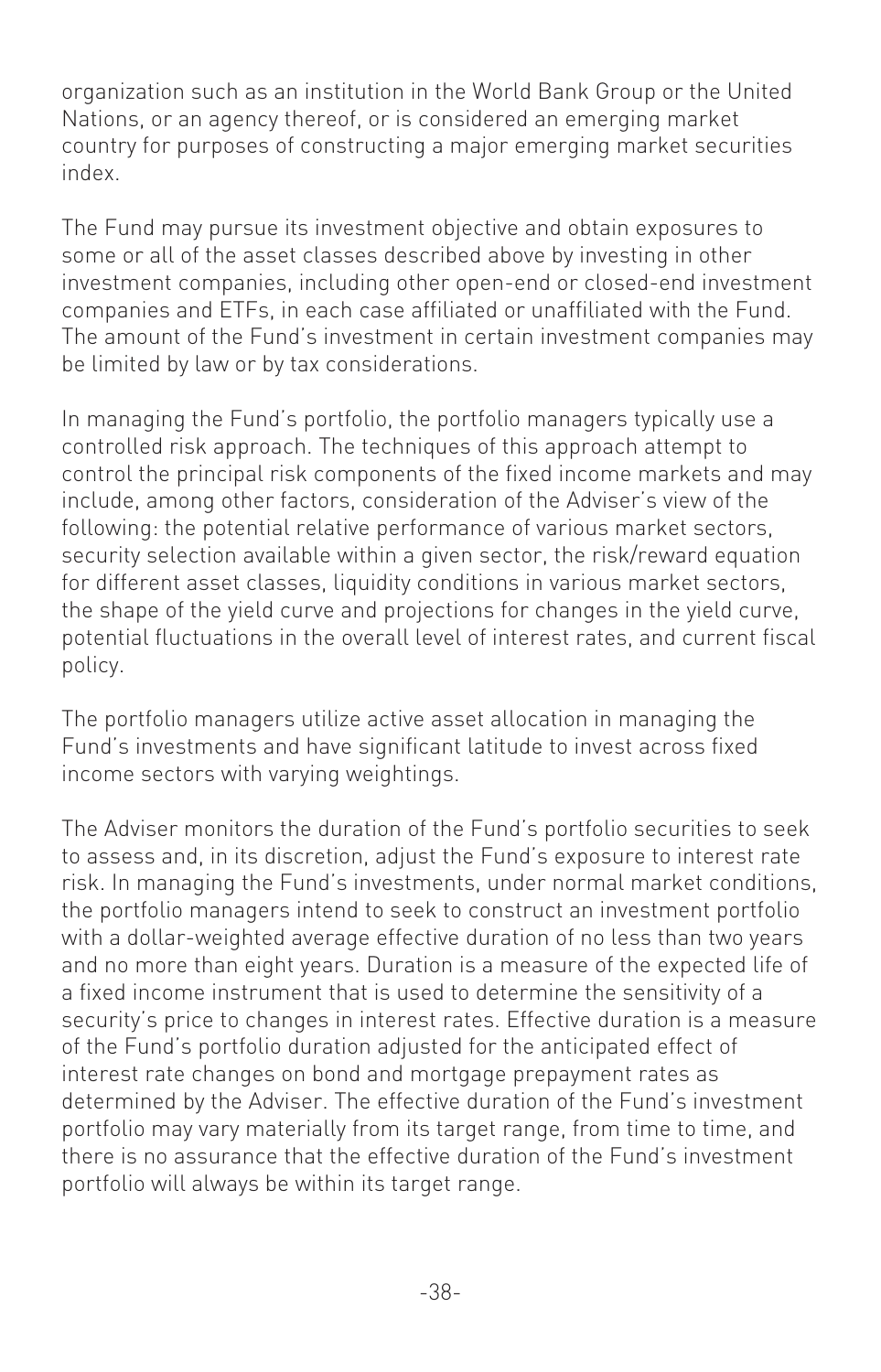The Fund may enter into derivatives transactions and other instruments of any kind for hedging purposes or otherwise to gain, or reduce, exposure to one or more asset classes or issuers. When seeking to effect or create investment leverage, the Fund typically will use derivatives transactions. The Fund may use futures contracts and options on futures contracts, in order to gain efficient investment exposures as an alternative to cash investments or to hedge against portfolio exposures; interest rate swaps, to gain indirect exposures to interest rates, issuers, or currencies, or to hedge against portfolio exposures; put and call options, and exchange-traded and structured notes, to take indirect positions on indexes, securities, currencies, or other indicators of value, or to hedge against portfolio exposures.

Additionally, the Fund may purchase or sell securities on a when-issued, delayed delivery or forward commitment basis, including United States agency mortgage-backed securities that forward-settle (e.g., TBAs). The Fund may seek to obtain market exposure to the securities in which it primarily invests by entering into a series of purchase and sale contracts or by using other investment techniques (such as buy backs or dollar rolls), which may create investment leverage.

Portfolio securities may be sold at any time. Sales typically occur when the Fund's portfolio managers determine to take advantage of what the portfolio managers consider to be a better investment opportunity, when the portfolio managers believe the portfolio securities no longer represent relatively attractive investment opportunities, when the portfolio managers perceive deterioration in the credit fundamentals of the issuer, or when the individual security has reached the portfolio managers' sell target. The Fund's investment strategy may involve active and frequent trading of portfolio securities.

The Fund is classified as a non-diversified fund under the 1940 Act, and may invest in the securities of a smaller number of issuers than a diversified fund.

#### **Principal Risks**

The Fund's principal risks are listed below. The Fund's principal risks are listed below in alphabetical order, not in order of importance. The significance of any specific risk to an investment in the Fund will vary over time, depending on the composition of the Fund's portfolio, market conditions, and other factors. You should read all of the risk information presented below carefully, because any one or more of these risks may result in losses to the Fund.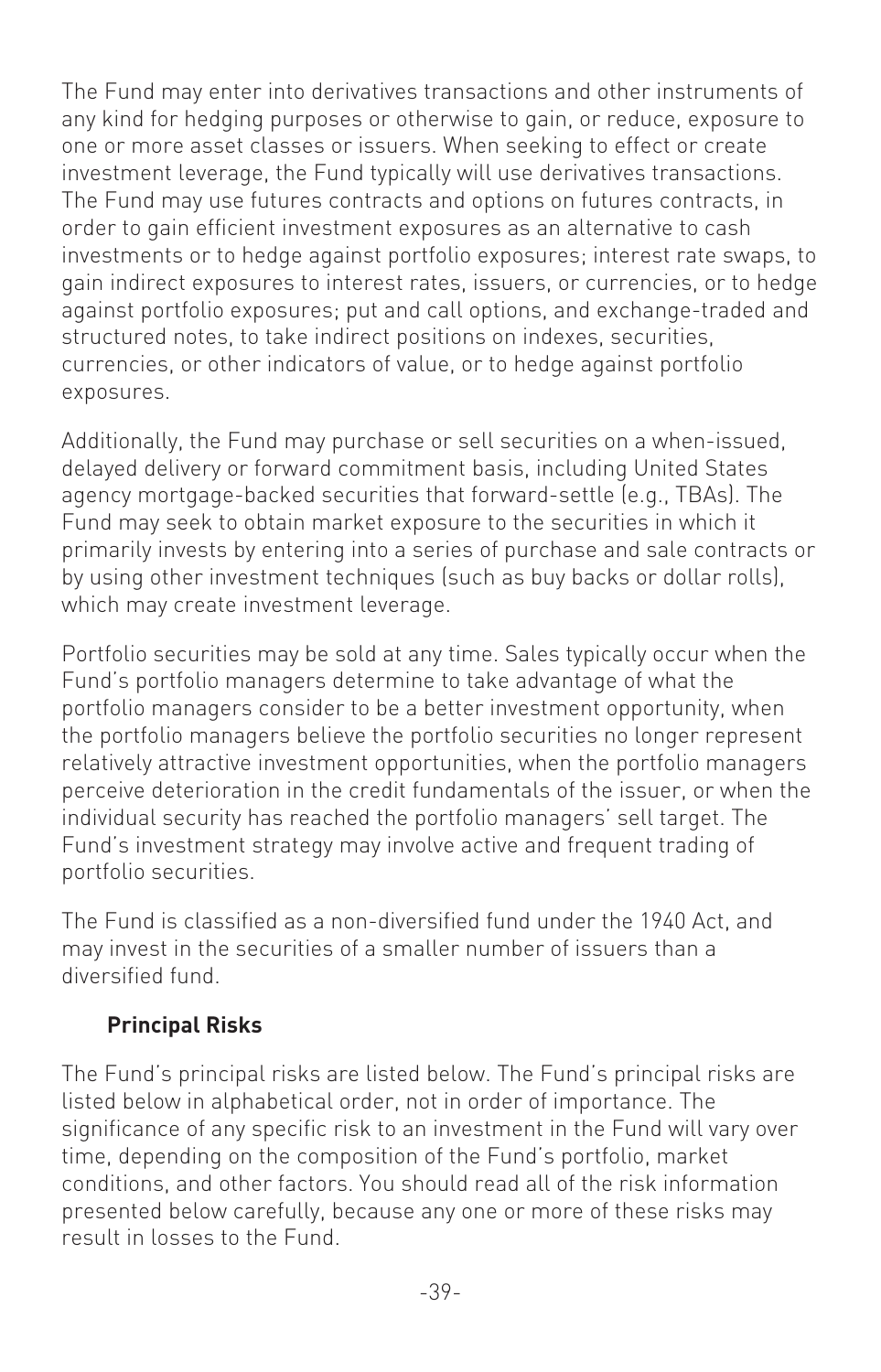**It is possible to lose money on an investment in the Fund.** Among the principal risks of investing in the Fund, which could adversely affect its NAV, yield, and total return are (in alphabetical order) the following:

- Active Management Risk
- Asset-Backed **Securities** Investment Risk
- Collateralized Debt Obligations Risk
- Counterparty Risk
- Debt Securities Risks
- Defaulted Securities Risk
- Derivatives Risk
- Emerging Market Country Risk
- ETF Related Risks
- Financial Services Risk
- Foreign Currency Risk
- Foreign Investing Risk
- High Yield Risk
- Inflation-Indexed Bond Risk
- Investment Company and Exchange-Traded Fund Risk
- Large Shareholder Risk
	- Leveraging Risk
- Limited Operating History Risk
- Liquidity Risk
- Loan Risk
- Market Risk
- Mortgage-Backed Securities Risk
- Non-Diversification Risk
- Operational and Information Security Risk
- Portfolio Turnover Risk
- Real Estate Risk
- Restricted Securities Risk
- Securities or Sector Selection Risk
- Structured Products and Structured Notes Risk
- U.S. Government Securities Risk
- Valuation Risk

Please see page 25 of this Prospectus for more information regarding these risks.

# *Equities ETF*

## **Investment Objective**

The Fund's investment objective is to seek total return which exceeds the total return of the S&P 500 Index. The Fund's investment is non-fundamental, which means the Fund may change its investment objective without shareholder approval or prior notice.

## **Principal Investment Strategies**

Under normal circumstances, the Fund invests at least 80% of its net assets in U.S. equity securities, including exchange-traded investment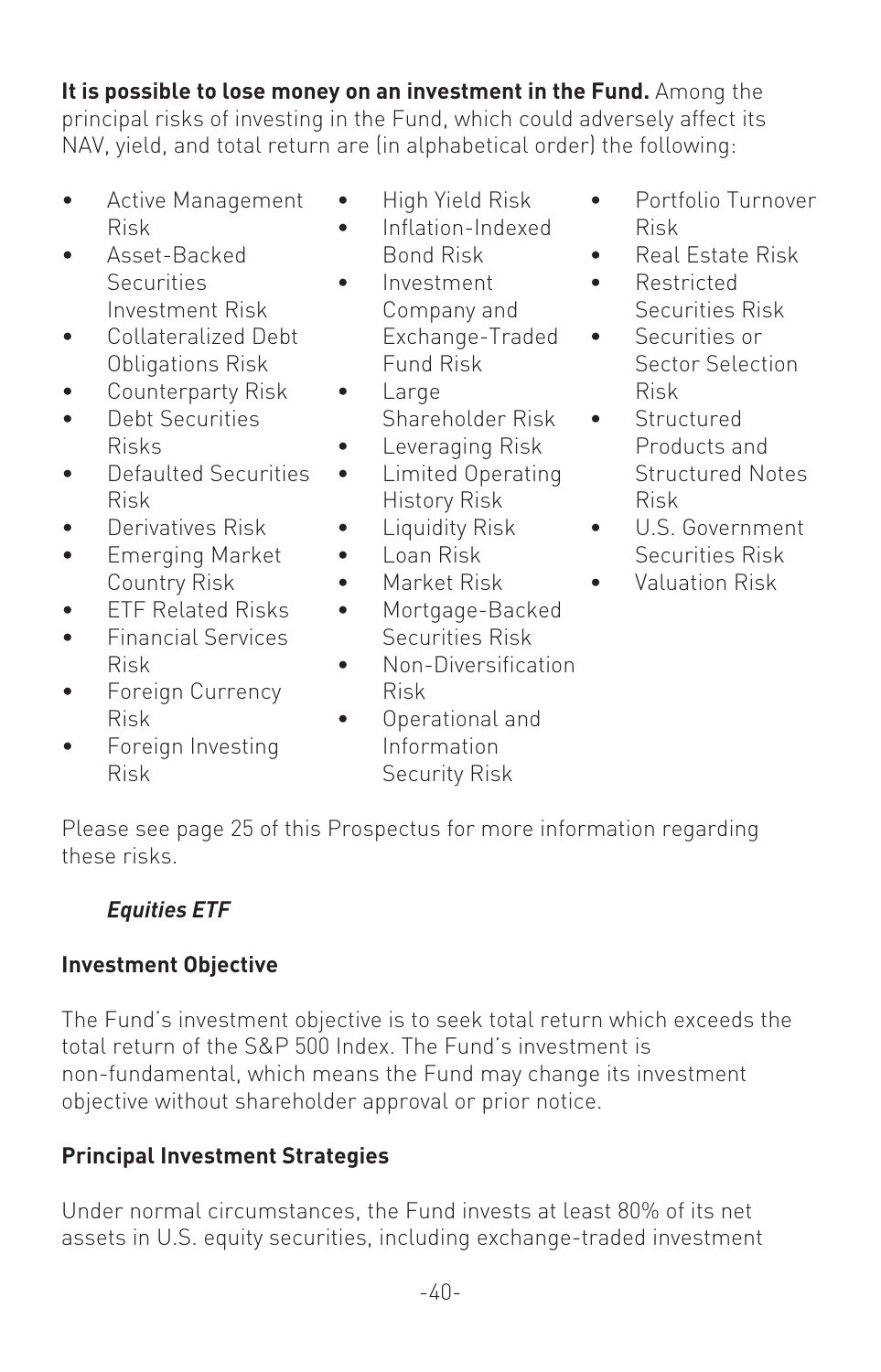companies that provide exposure to U.S. equity securities, subject to the limitations described below. This investment policy may be changed by the Fund upon 60 days' prior written notice to shareholders. Under normal market conditions, the Fund invests its assets in securities that are listed on a national securities exchange registered with the SEC, and that trade contemporaneously with the Fund's shares. The Fund may invest in equity securities of companies of any market capitalization other than penny stocks. When determining compliance with its 80% policy, the Fund will consider the underlying investments of any investment companies in which it invests, to the extent practicable.

An issuer is considered to be a U.S. equity issuer if: (i) its principal place of business is located in the U.S.; (ii) at least 50% of its assets are located in the U.S. and/or (iii) it derives at least 50% of its revenues from the U.S.

**The Shiller Barclays CAPE® US Sector TR USD Index.** In seeking to achieve the Fund's investment objective, when making investment decisions for the Fund, the Adviser considers the underlying constituents of the Index, but the Fund is not limited in its ability to invest in companies other than those underlying the Index. The Index incorporates the principles of long-term investing distilled by Dr. Robert Shiller and expressed through the CAPE® Ratio. The classic CAPE® Ratio assesses equity market valuations and averages ten years of inflation adjusted earnings to account for earnings and market cycles. By contrast, traditional valuation measures, such as the price-earnings (PE) ratio, typically rely on earnings information from only the past year. The Index uses a relative version of the classic CAPE® Ratio to identify undervalued sectors while also seeking to exclude a sector that may appear undervalued, but which may have also had recent relative price underperformance due to fundamental issues with the sector that may negatively affect the sector's long-term total return. There can be no assurance that the Index will provide a better measure of value than more traditional measures, over any period or over the long term.

The Index's composition is determined monthly. Each month, the Index's methodology ranks eleven US sectors based on a modified CAPE® Ratio (a "value" factor) and a twelve-month price momentum factor (a "momentum" factor). Each US sector is represented by a sector ETF that tracks a sector index, which is an ETF in the family of Select Sector SPDR Funds or, in the case of the real estate sector, the iShares Dow Jones U.S. Real Estate Index Fund. The Index methodology selects the five US sectors with the lowest modified CAPE® Ratio — the sectors that are the most undervalued according to the CAPE® Ratio. Only four of these five sectors, however, end up in the Index for a given month, as the sector with the worst 12-month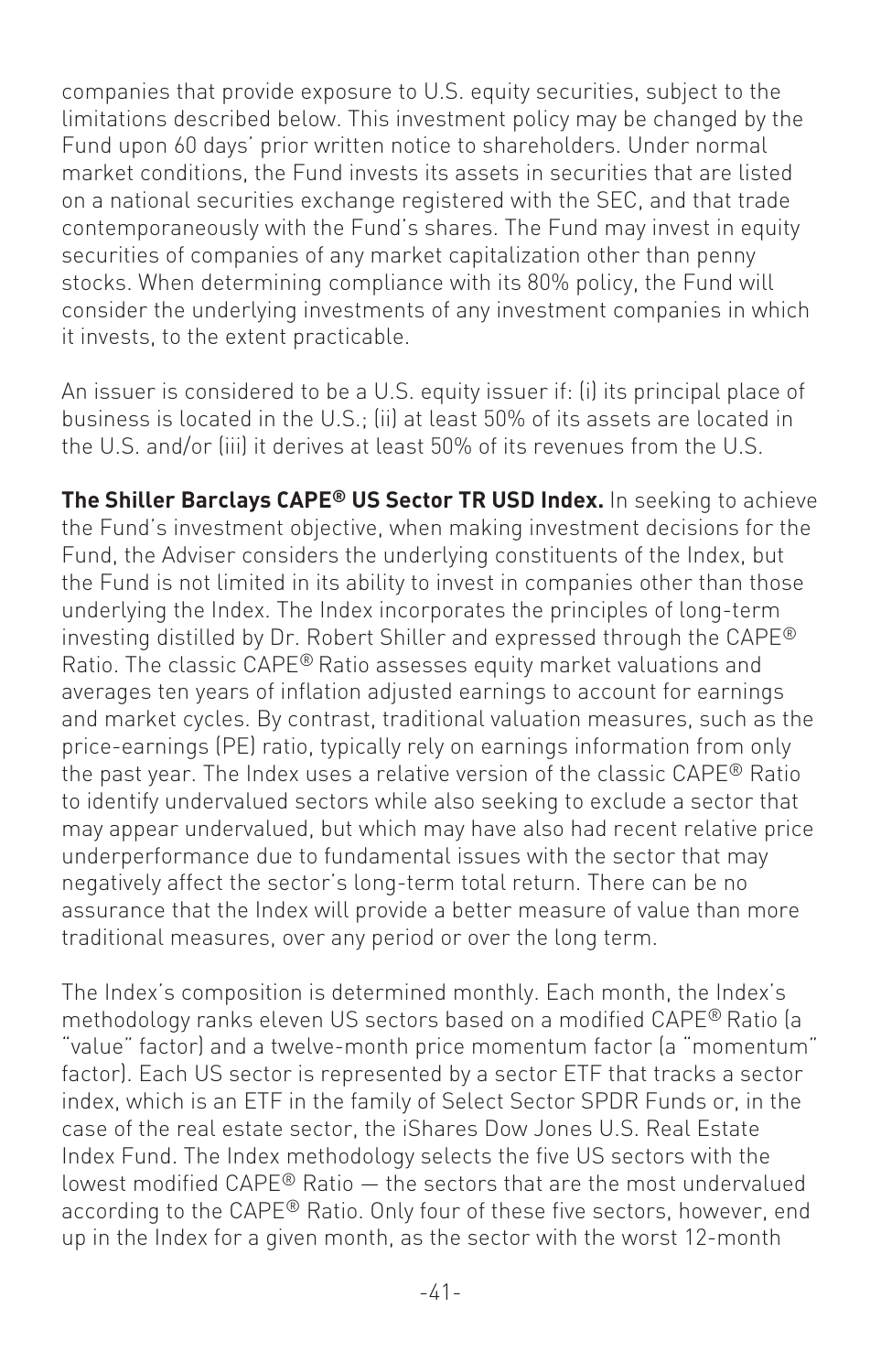price momentum ("total return") among the five selected sectors is eliminated. The Index methodology allocates an equally weighted long (*i.e.*, investment) exposure to the four remaining US sectors. The Index is rebalanced on a monthly basis.

Through the Fund's investments related to the Index, the Fund will have focused exposures to the sectors making up the Index at any given time. As a result, the Fund's net asset value may be affected to a greater degree by factors affecting those sectors or industries than a fund that invests more broadly. Because the Fund is actively managed, the Adviser has the discretion to invest in securities not included in the Index and may over or underweight a particular sector as it deems appropriate in seeking the Fund's investment objective.

The Adviser will seek investment exposure to the sectors comprising the Index by investing directly in some or all of the securities that are included in those sectors. Although the Fund seeks to create an investment return that approximates that of the Index and the Fund will, at all times during normal market conditions, have investment exposure to issuers underlying the Index, the Fund does not seek to track or replicate the Index. The Adviser or the Fund's Board of Trustees may in their sole discretion and without advance notice to shareholders select, in place of the Index, another index or a basket of investments that the Adviser believes will provide a return approximating that of the Index. The Fund may gain exposure to any substitute index or basket of investments in any manner the Adviser determines appropriate, including those described above with respect to how the Fund may obtain exposure to the Index.

Portfolio securities may be sold at any time. Sales typically occur when the Fund's portfolio managers determine to take advantage of what the portfolio managers consider to be a better investment opportunity, when the portfolio managers believe the portfolio securities no longer represent relatively attractive investment opportunities, when the portfolio managers perceive deterioration in the credit fundamentals of the issuer, or when the individual security has reached the portfolio managers' sell target. The Fund's investment strategy may involve active and frequent trading of portfolio securities.

The Fund operates in reliance on the Order, which limits the types of investments the Fund may hold to those listed in the Fund's application for the Order. Under the terms of the Order, the Fund is permitted to invest only in exchange-traded funds, exchange-traded notes, exchange listed common stocks, exchange-traded preferred stocks, exchange-traded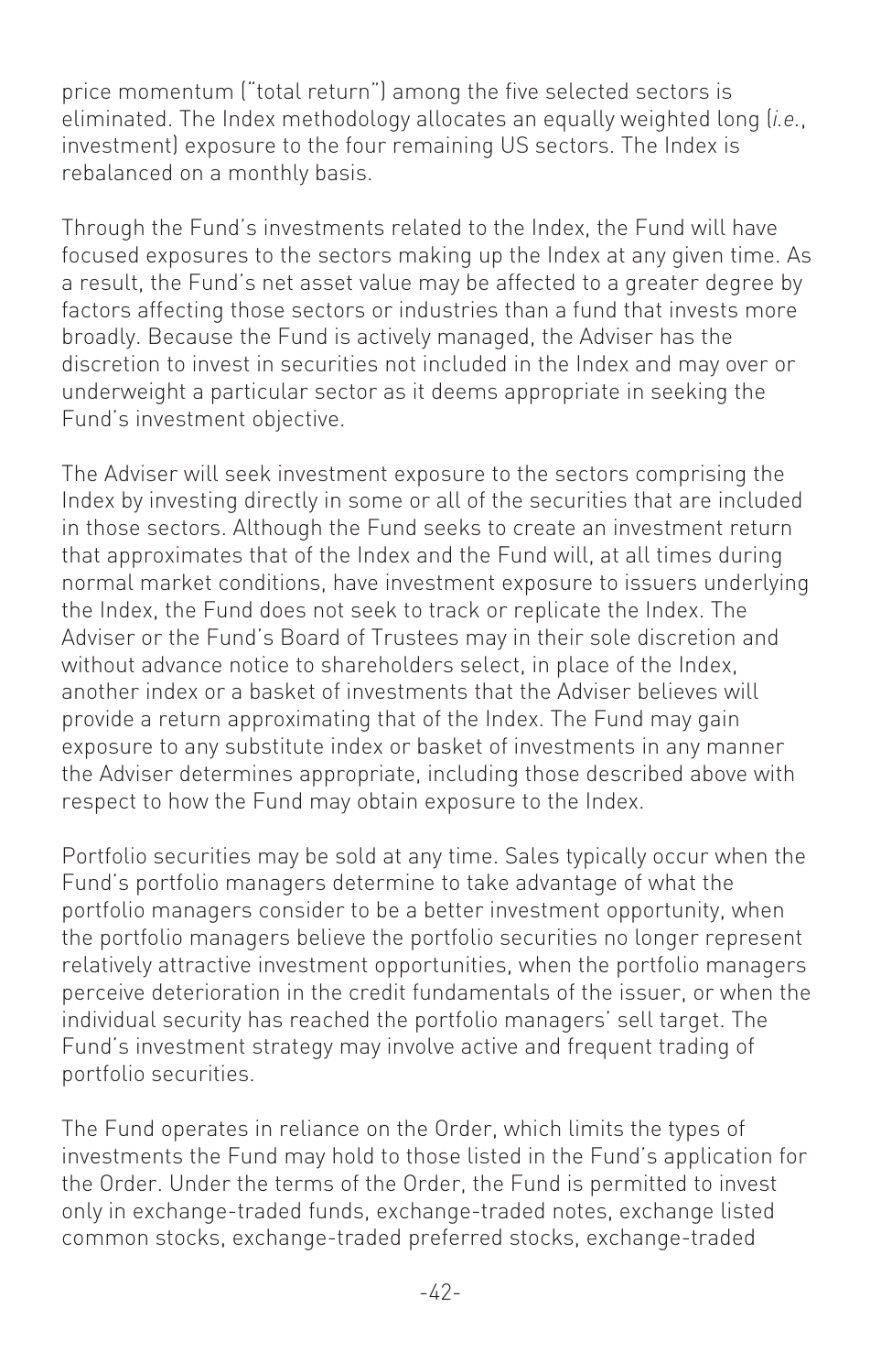ADRs, exchange-traded real estate investment trusts, exchange-traded commodity pools, exchange-traded metal trusts, exchange-traded currency trusts and exchange-traded futures that trade on a U.S. exchange contemporaneously with the Fund's shares, as well as cash and cash equivalents (which are short-term U.S. Treasury securities, government money market funds, and repurchase agreements). The Fund will not buy securities that are illiquid investments (as defined in rule 22e-4(a)(8) under the 1940 Act) at the time of purchase. The Fund may, however, hold an illiquid investment if it becomes illiquid after purchase. The Fund's investment strategies and practices, including those listed above, are subject to these limitations.

The Fund is classified as a non-diversified fund under the 1940 Act, and may invest in the securities of a smaller number of issuers than a diversified fund.

# **Principal Risks**

The Fund's principal risks are listed below. The Fund's principal risks are listed below in alphabetical order, not in order of importance. The significance of any specific risk to an investment in the Fund will vary over time, depending on the composition of the Fund's portfolio, market conditions, and other factors. You should read all of the risk information presented below carefully, because any one or more of these risks may result in losses to the Fund.

**It is possible to lose money on an investment in the Fund.** Among the principal risks of investing in the Fund, which could adversely affect its NAV, yield and total return, are (in alphabetical order) the following:

- ActiveShares Non-transparent Structure/ETF Risks
- Active Management Risk
- Equity Issuer Risk
- Financial Services Risk
- Index Risk
- Investment Company and Exchange-Traded Fund Risk
- Large Shareholder Risk
- Limited Operating History Risk
- Liquidity Risk
- Market Capitalization Risk
- Market Risk
- Non-Diversification Risk
- Operational and Information Security Risk
- Portfolio Turnover Risk
- Real Estate Risk
- Securities or Sector Selection Risk
- Valuation Risk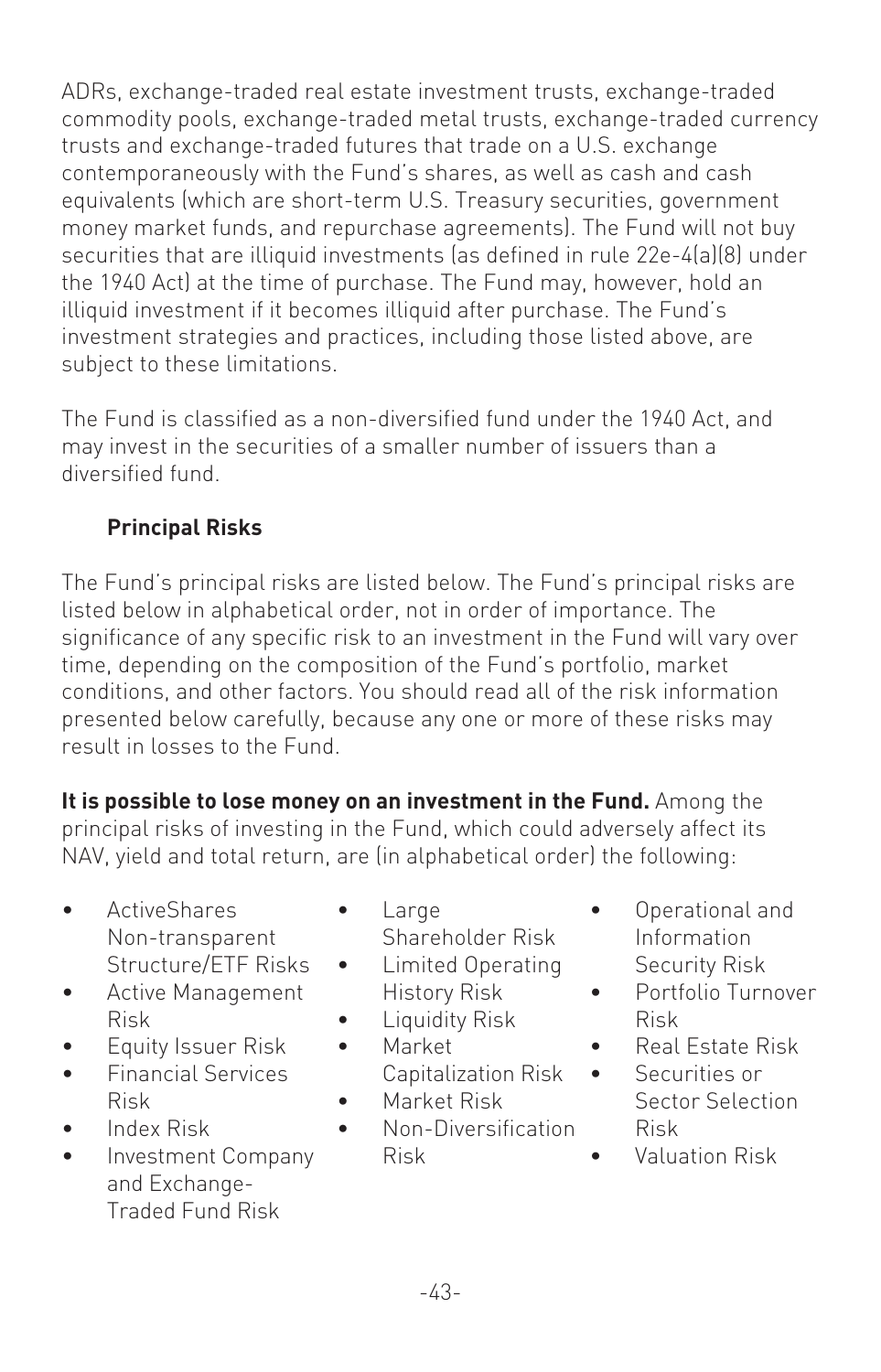# **Other Information Regarding Principal Investment Strategies**

*All percentage limitations and requirements as to investments will apply only at the time of an investment to which the limitation or requirement is applicable and shall not be considered violated unless an excess or deficiency occurs or exists immediately after and as a result of such investment. Accordingly, any later increase or decrease resulting from a change in values, net assets or other circumstances will not be considered in determining whether any investment complies with a Fund's limitation or requirement.*

*For purposes of applying any limitations on a Fund's investments in such bonds, when an investment is rated by more than one nationally recognized securities rating organization, the Adviser will utilize the highest credit rating for that security for purposes of applying any investment policies that incorporate credit ratings (e.g., a policy to invest a certain percentage of a Fund's assets in securities rated investment grade) except where a Fund has a policy to invest a certain minimum percentage of its assets in securities that are rated below investment grade, in which case the Fund will utilize the lowest credit rating that applies to that investment.*

*Generally, this Prospectus uses the terms debt security, debt obligation, debt instrument*, *bond, fixed-income instrument, fixed-income obligation and fixedincome security interchangeably. These terms should be considered to include any evidence of indebtedness, including, by way of example, a security or instrument having one or more of the following characteristics: a security or instrument issued at a discount to its face value, a security or instrument that pays interest at a fixed, floating, or variable rate, or a security or instrument with a stated principal amount that requires repayment of some or all of that principal amount to the holder of the security. Each of these terms is interpreted broadly and would include any instrument or security evidencing a payment obligation, such as an IOU. Interests representing corporate ownership may also be a debt obligation for these purposes if, for example, the interest represents an indirect or derivative interest in one or more payment obligations. For this purpose, the terms also include instruments that are intended to provide one or more of the characteristics of a direct investment in one or more debt securities. This Prospectus also uses the term hybrid security to refer to a security that the Adviser or a third party creates by combining an income-producing debt security and the right to receive payment based on the change in the price of an equity security.*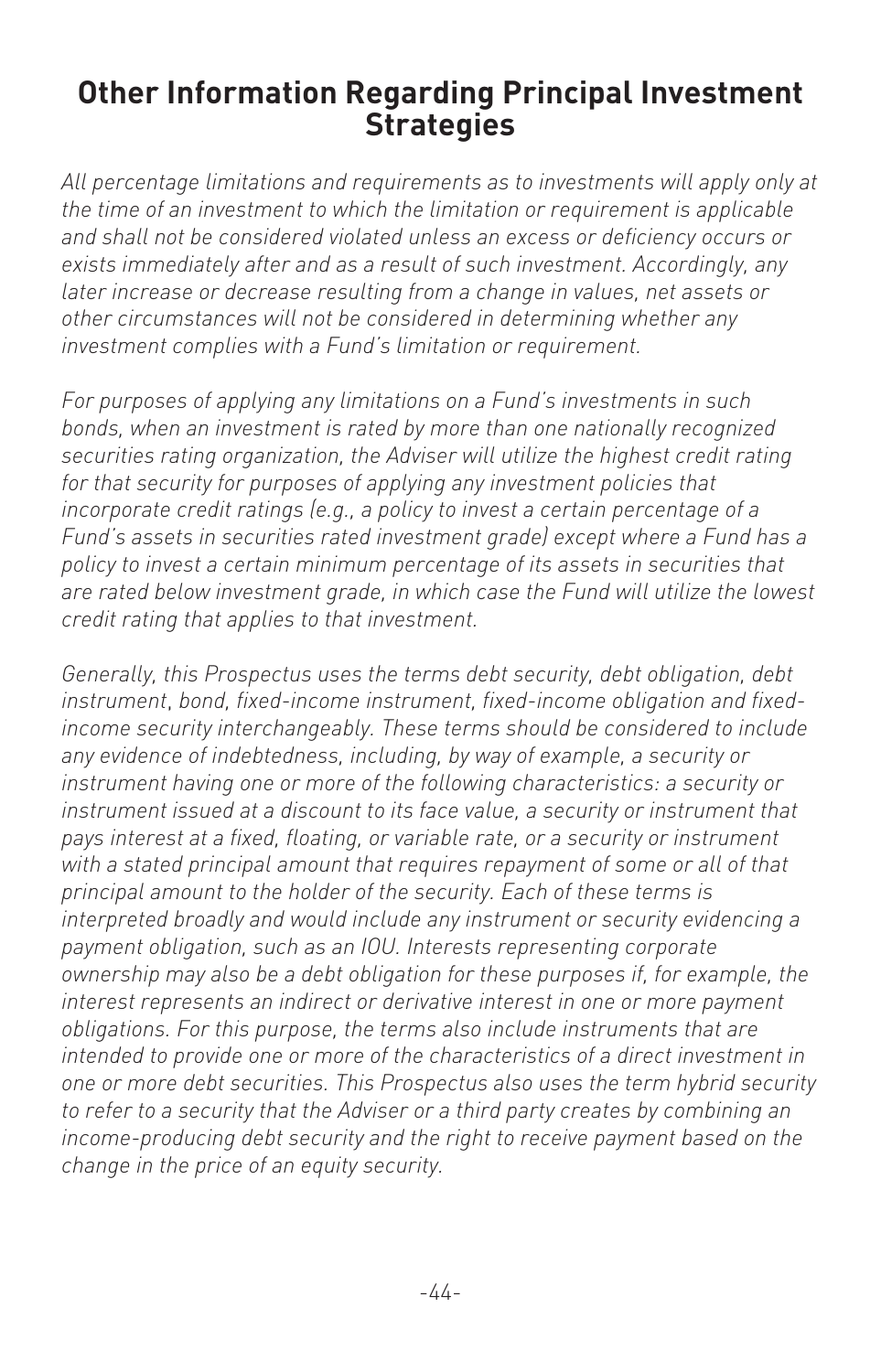#### **Principal Risks**

Risk is the chance that you will lose money on your investment or that it will not earn as much as you expect. In general, the greater the risk, the more money your investment may earn for you — and the more you can lose. **The value of each Fund's shares will vary as its portfolio investments increase or decrease in value. Therefore, the value of your investment in a Fund could go down as well as up. You can lose money by investing in a Fund.** When you sell your shares of a Fund, they could be worth more or less than what you paid for them.

Each Fund is affected by changes in the economy, in portfolio securities and in the various markets for financial instruments. There is also the possibility that investment decisions a Fund's Adviser makes with respect to the investments of the Fund will not accomplish what they were designed to achieve or that the investments will have disappointing performance.

The Funds' principal risks are listed below. Your investment in a Fund may be subject (in varying degrees) to the following risks discussed below. **The order of the below principal risks does not necessarily indicate the significance of any particular risk factor.** Each Fund may be more susceptible to some of the risks than others. You should read all of the risk information for your Fund presented below carefully, because any one or more of these risks may result in losses to the Fund. References to the "Adviser" in the descriptions of the risks below refer to the Adviser and/or the sub-adviser of each Fund, as applicable.

#### **ActiveShares Non-transparent Structure** *(Equities ETF only)*

The Fund is an ETF that utilizes the ActiveShares® non-transparent ETF structure. Unlike most actively managed ETFs, the Fund does not provide daily disclosure of its portfolio holdings. Instead, the Fund provides a VIIV, calculated and disseminated every second throughout the trading day. The VIIV is intended to provide investors with an intraday highly-correlated per share value of the Fund that can be compared to the current market price. The VIIV is designed to provide sufficient information to allow for an effective arbitrage mechanism that will keep the market price of each Fund's shares trading at or close to the underlying NAV per share of the Fund. Shares traded on an intraday basis on an exchange, however, will not have a fixed relationship to the previous day's or the current day's NAV. There is, however, a risk, which may increase during periods of market disruption or volatility, that market prices will vary significantly from the underlying NAV of a Fund. Similarly, because each Fund's shares trade with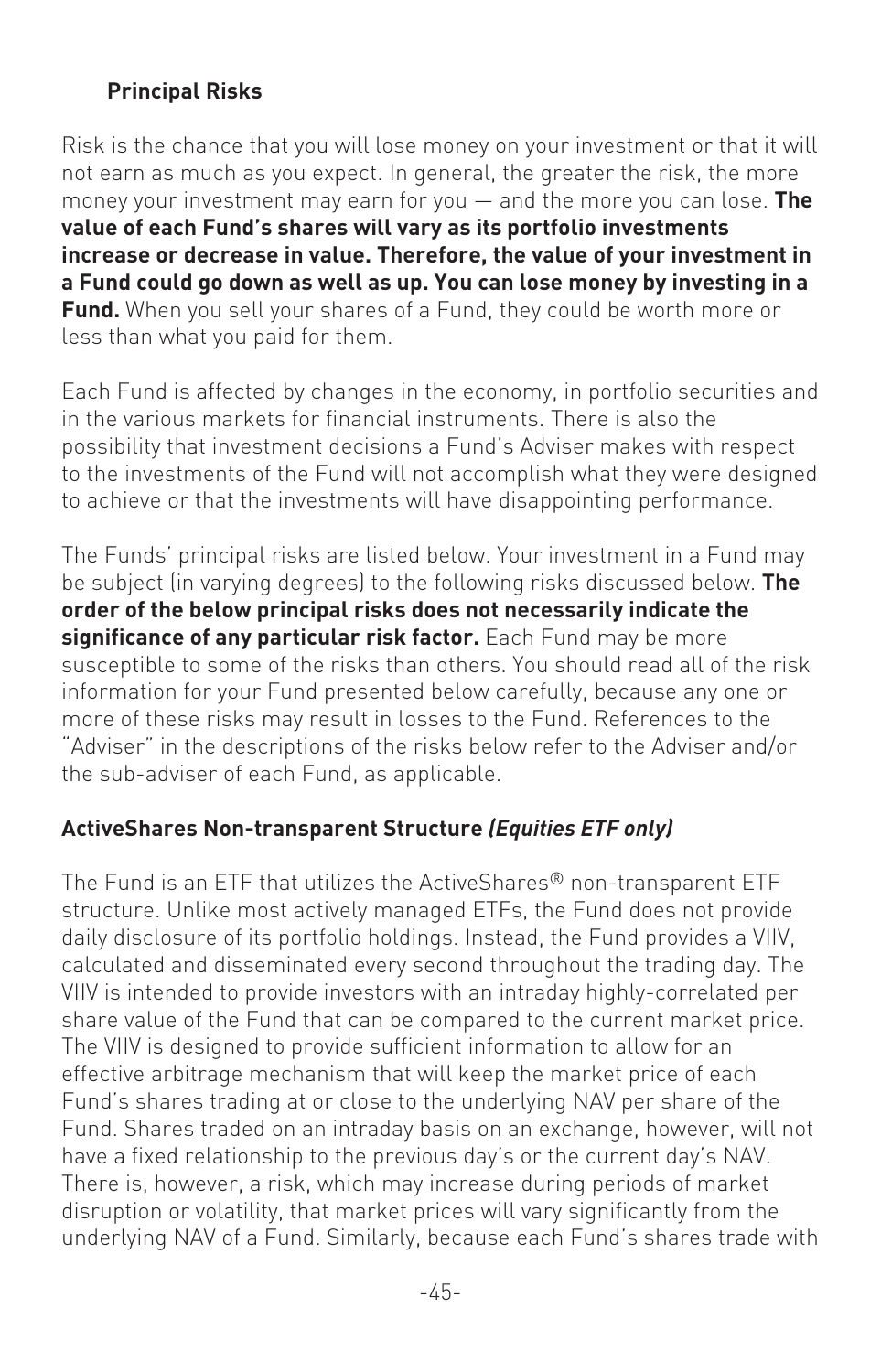reference to a published VIIV, they may trade at a wider bid/ask spread when compared to shares of ETFs that publish their portfolios on a daily basis, especially during periods of market disruption or volatility, and therefore, may cost investors more to trade. Although the Fund seeks to benefit from keeping its portfolio information secret, some market participants may attempt to use information, including the VIIV, to identify the Fund's trading strategy and the securities held by the Fund, which if successful, could result in such market participants engaging in certain predatory trading practices that may have the potential to harm the Fund and its shareholders. In the event of a system failure or other interruption, including disruptions involving Authorized Participants, AP Representatives, or market makers, orders to create or redeem Creation Units either may not be executed according to an Authorized Participant's instructions or may not be executed at all, or an Authorized Participant may not be able to place or change orders. If such an event were to occur, the Fund's shares may trade in the secondary market at a greater premium or discount to the Fund's NAV, and investors may pay a greater bid/ask spread to purchase or sell the Fund's shares. The use of this structure exposes the Fund and Fund shareholders to certain additional risks, including the following:

#### *Authorized participant and AP Representative concentration risk:*

because the Fund is an ETF, only a limited number of Authorized Participants are authorized to purchase (or create) and redeem shares directly from the Fund. Each of the Fund's Authorized Participants will engage in all creation and redemption activity through an unaffiliated broker-dealer with which such Authorized Participant has signed an agreement to establish a confidential account for the benefit of such AP Representative. The AP Representative will deliver or receive, on behalf of the Authorized Participant, all consideration to or from the Fund in a creation or redemption. AP Representatives have knowledge of the composition of the Fund's portfolio holdings, and are restricted from disclosing such composition, including to the Authorized Participants. As a result of the Fund's use of the ActiveShares<sup>®</sup> structure for non-transparent ETFs, there may be a more limited number of institutions that are willing to act as Authorized Participants or as AP Representatives. During times of market stress, Authorized Participants may be more likely to step away from a non-transparent ETF than a traditional ETF. If these institutions exit the business or are unable to process creation and/or redemption orders with respect to the Fund, or are unavailable to purchase and sell securities in connection with creation and/or redemption orders, as applicable, and no other Authorized Participant or AP Representative agrees to create or redeem, or purchase or sell securities, as applicable, the arbitrage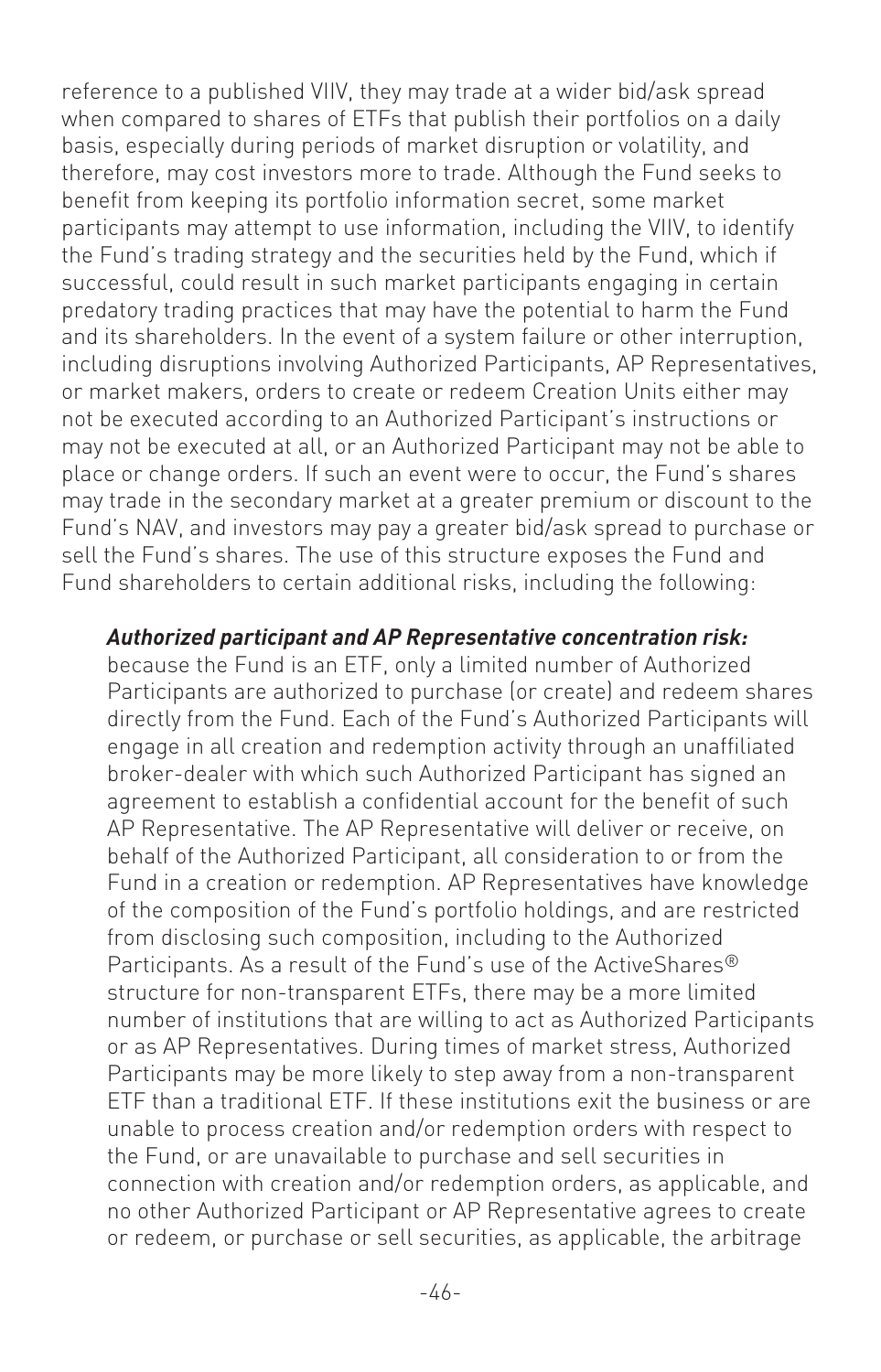mechanism for keeping the market price of Fund shares trading at or close to the Fund's per share NAV may be impaired, and Fund shares may trade at a premium or discount to NAV and possibly face trading halts and/or delisting. These risks may be more pronounced in volatile markets, particularly where there are significant redemptions in ETFs generally.

*Secondary market trading risk***:** shares of the Fund trade on the Exchange and are subject to the following associated risks:

- absence of active market: although the Fund's shares are currently listed on the Exchange, there can be no assurance that an active trading market for shares will develop or be maintained. The absence of an active market for the Fund's shares may contribute to the Fund's shares trading at a premium or discount to NAV.
- *trading in fund shares may be halted or fund shares may be delisted:* trading in Fund shares may be halted due to market conditions or for other reasons that, in the view of the Exchange, make trading in shares of the Fund inadvisable. If at any time securities representing 10% or more of the Fund's portfolio become subject to a trading halt or otherwise do not have readily available market quotations, the Fund will request that the Exchange halt trading of the Fund's shares. Further, if there is a discrepancy of sufficient magnitude between the value of the Fund's portfolio securities as calculated by the Fund's two calculation engines for VIIV purposes, the Exchange will have the ability to halt trading of the Fund's shares. During such trading halts, although the primary VIIV would continue to be calculated and disseminated, investors in the Fund's shares will not be able to freely trade their shares. Additionally, the Fund must satisfy various other standards established by the Exchange in order to ensure that Fund shares can continue to be listed for trading. There can be no assurance that the requirements of the Exchange necessary to maintain the listing of the Fund will continue to be met.
- *trading in fund shares is subject to expenses:* most Fund investors will buy and sell Fund shares on the Exchange or on another secondary market. When buying or selling shares of the Fund, investors typically will pay brokerage commissions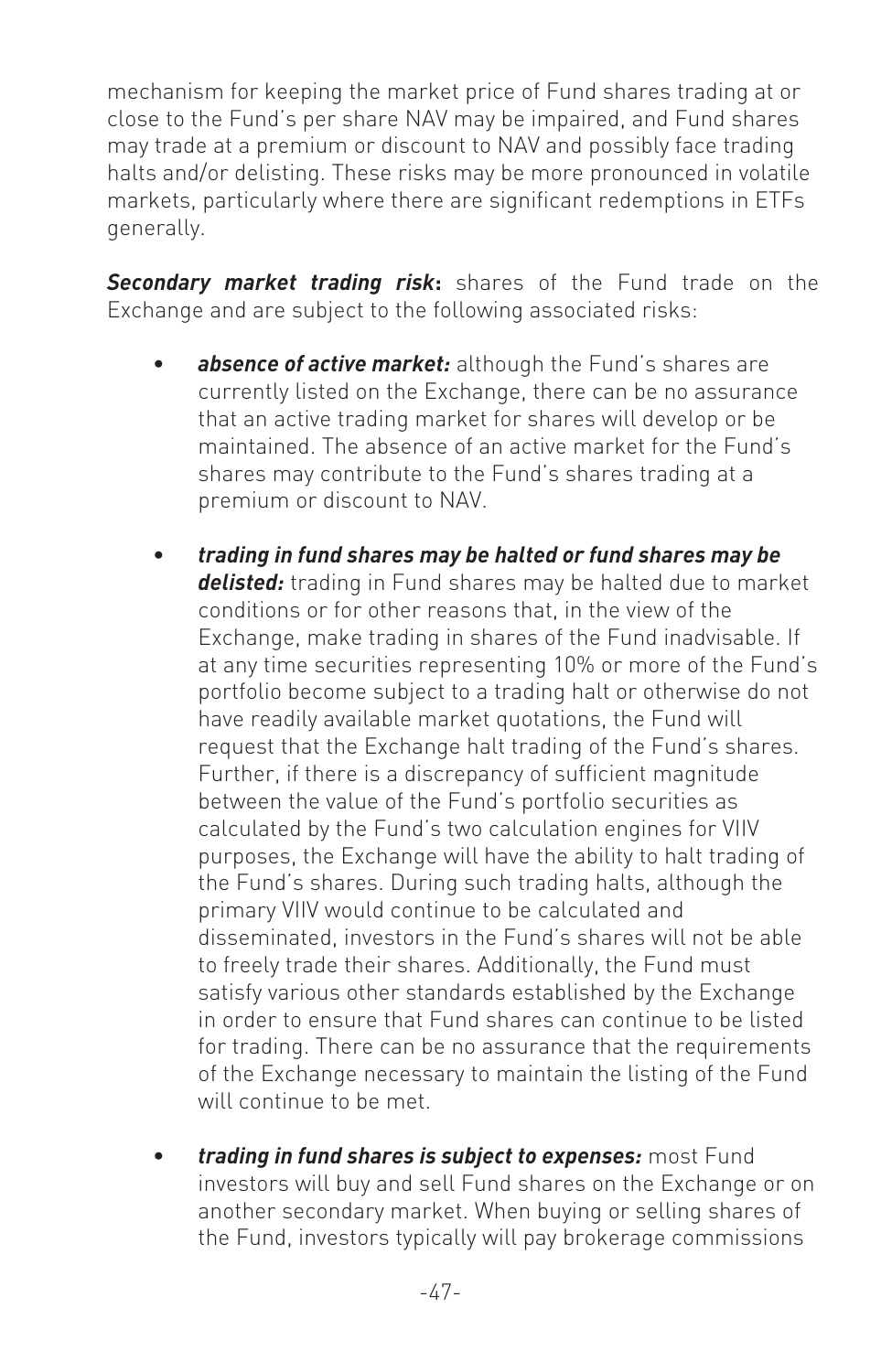or other charges imposed by brokers as determined by that broker. In addition, secondary market investors will also incur the cost of the difference between the price that a buyer is willing to pay for shares (the "bid" price) and the price at which a seller is willing to sell shares (the "ask" price). This difference in bid and ask prices is often referred to as the "spread" or "bid/ask spread."

- *fund shares may be sold short —* Shares of the Fund, similar to shares of other issuers listed on a stock exchange, may be sold short and are therefore subject to the risk of increased volatility and price decreases associated with short selling activity.
- fund shares may trade at prices other than NAV: the NAV of shares of the Fund will fluctuate with changes in the market value of the Fund's holdings. The trading price of the Fund's shares will fluctuate, in some cases materially, throughout trading hours in response to changes in the Fund's VIIV, the relative supply of and demand for Fund shares on the Exchange and other factors. As a result, Fund shares may trade above (at a premium to) or below (at a discount to) their NAV. This risk may be greater for the Fund than for traditional ETFs that disclose their full portfolio holdings on a daily basis. Disruptions to creations and redemptions, the existence of extreme market volatility or potential lack of an active trading market for shares may result in shares trading at a significant premium or discount to NAV and/or in a reduced liquidity of your investment. During such periods, you may be unable to sell your shares, you may pay significantly more than NAV when buying Fund shares, or you may receive significantly less than NAV when selling Fund shares.

*Portfolio security trading risk:* an exchange or market may close or issue trading halts on specific securities, or the ability to buy or sell certain securities or financial instruments may be restricted, which may result in the Fund being unable to buy or sell certain portfolio securities or financial instruments. In such circumstances, the Fund may be unable to engage in Fund portfolio transactions to rebalance its portfolio, may be unable to have its investments accurately priced for purposes of determining its VIIV, and may have difficulty calculating its NAV. These events may result in losses to shareholders. Any extended trading halt in a portfolio security may exacerbate discrepancies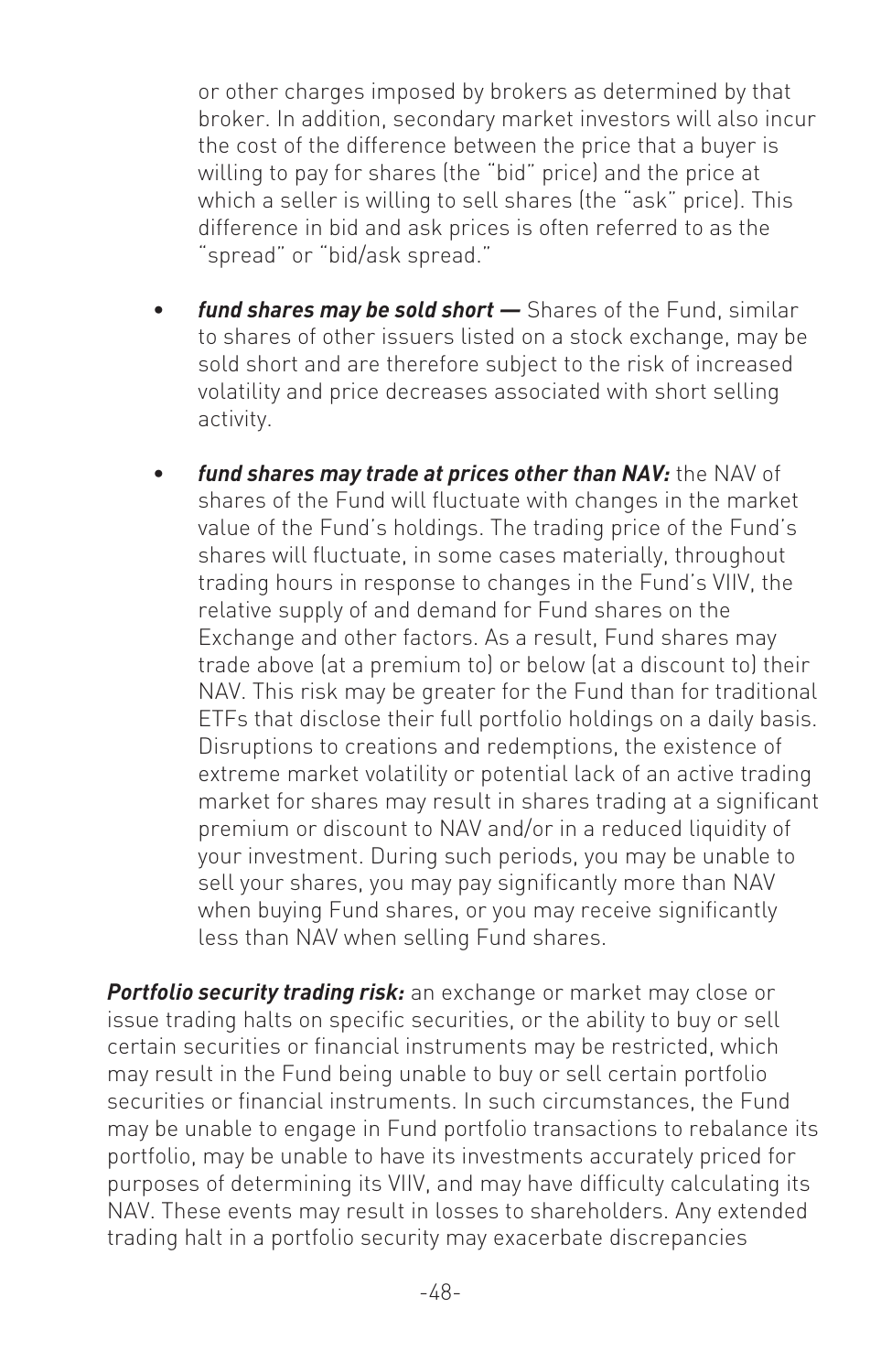between the VIIV and the underlying NAV of the Fund. If a portfolio security does not have readily available market quotations, e.g., if subject to an extended trading halt, that fact, along with the identity and weighting of that security in the Fund's VIIV calculation, will be publicly disclosed on the Fund's website. Trading halts of portfolio securities may have a greater impact on the Fund, as compared with traditional ETFs, due to less frequent dissemination of the Fund's portfolio holdings.

#### **Active Management Risk**

The risk that a Fund may fail to meet its investment objective and that a Fund's investment performance will depend, at least in part, on how its assets are allocated and reallocated among the asset classes, sectors, underlying funds and/or investments in which it invests. It is possible that the Adviser's judgements about the attractiveness, value and potential performance of asset classes, sectors, underlying funds, and/or investments may prove to be incorrect and may not anticipate actual market movements or the impact of economic conditions generally. You could lose money on your investment in a Fund as a result of these judgements and allocation decisions. To the extent that a Fund invests a significant portion of its assets in a single or limited number of asset classes, sectors, underlying funds, or investments, it will be particularly sensitive to the risks associated with the asset classes, sectors, funds, or investments in which it invests. Any given investment strategy may fail to produce the intended results, and a Fund's portfolio may underperform other comparable funds because of portfolio management decisions related to, among other things, the selection of investments, portfolio construction, risk assessments, and/or the outlook on market trends and opportunities.

#### **Asset-Backed Securities Investment Risk** *(Opportunistic Bond ETF Only)*

Asset-backed investments tend to increase in value less than other debt securities of similar maturity and credit quality when interest rates decline, but are subject to a similar or greater risk of decline in market value during periods of rising interest rates. In a period of declining interest rates, prepayments on asset-backed securities may increase, and a Fund may be unable to reinvest those prepaid amounts in investments providing the same rate of interest as the pre-paid obligations. Asset-backed securities are structured like mortgage-backed securities, but instead of mortgage loans or interests in mortgage loans, the underlying assets may include a wide variety of items, including, without limitation, motor vehicle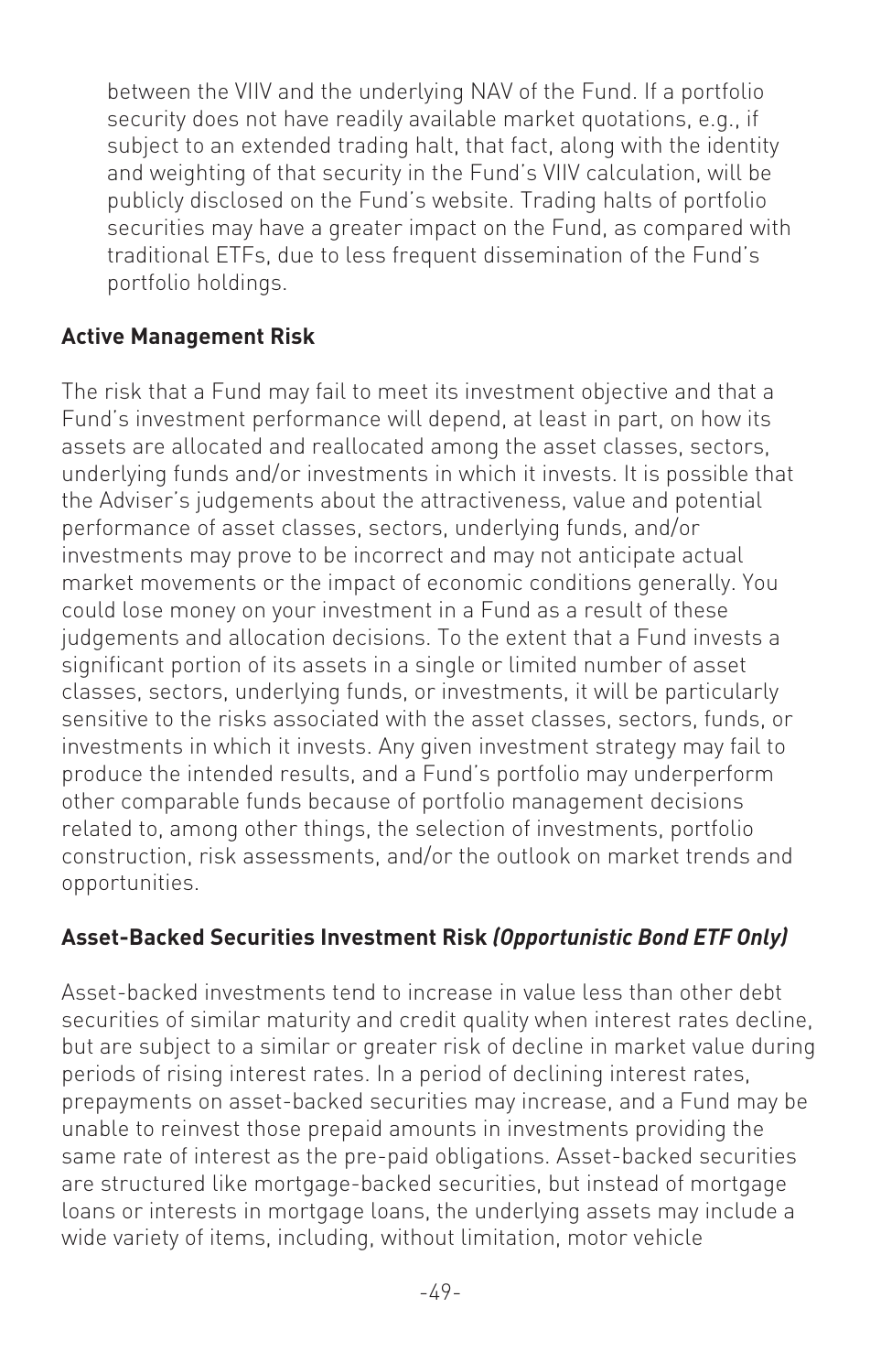installment sales or installment loan contracts, leases of various types of real, personal and other property (including those relating to aircrafts, containers, railroads, telecommunication, energy, and/or other infrastructure assets and infrastructure-related assets), receivables from credit card agreements and automobile finance agreements, student loans, consumer loans, home equity loans, mobile home loans, boat loans, and income from other non-mortgage-related income streams, such as income from business and small business loans, project finance loans, renewable energy projects, personal financial assets, timeshare receivables and franchise rights. They may also include asset-backed securities backed by whole loans or fractions of whole loans issued by alternative lending platforms and securitized by those platforms or other entities (such as third-party originators or brokers). There is a risk that borrowers may default on their obligations in respect of those underlying obligations.

Asset-backed securities involve the risk that borrowers may default on the obligations backing them and that the values of and interest earned on such investments will decline as a result. Loans made to lower quality borrowers, including those of sub-prime quality, involve a higher risk of default. Therefore, the values of asset-backed securities backed by lower quality loans, including those of sub-prime quality, may suffer significantly greater declines in value due to defaults, payment delays or a perceived increased risk of default, especially during periods when economic conditions worsen.

Certain assets underlying asset-backed securities are subject to prepayment, which may reduce the overall return to asset-backed security holders. Holders also may experience delays in payment or losses on the securities if the full amounts due on underlying sales contracts or receivables are not realized because of, among others, unanticipated legal or administrative costs of enforcing the contracts or because of depreciation or damage to the collateral securing certain contracts, or other factors. The values of asset-backed securities may be substantially dependent on the servicing of the underlying asset pools, and are therefore subject to risks associated with the negligence or malfeasance by their servicers and to the credit risk or insolvency of their servicers. In certain circumstances, the mishandling of related documentation also may affect the rights of security holders in and to the underlying collateral. The insolvency of entities that generate receivables or that utilize the assets may result in added costs and delays in addition to losses associated with a decline in the value of underlying assets. Certain asset-backed securities do not have the benefit of the same security interest in the related collateral as do mortgage-backed securities; nor are they provided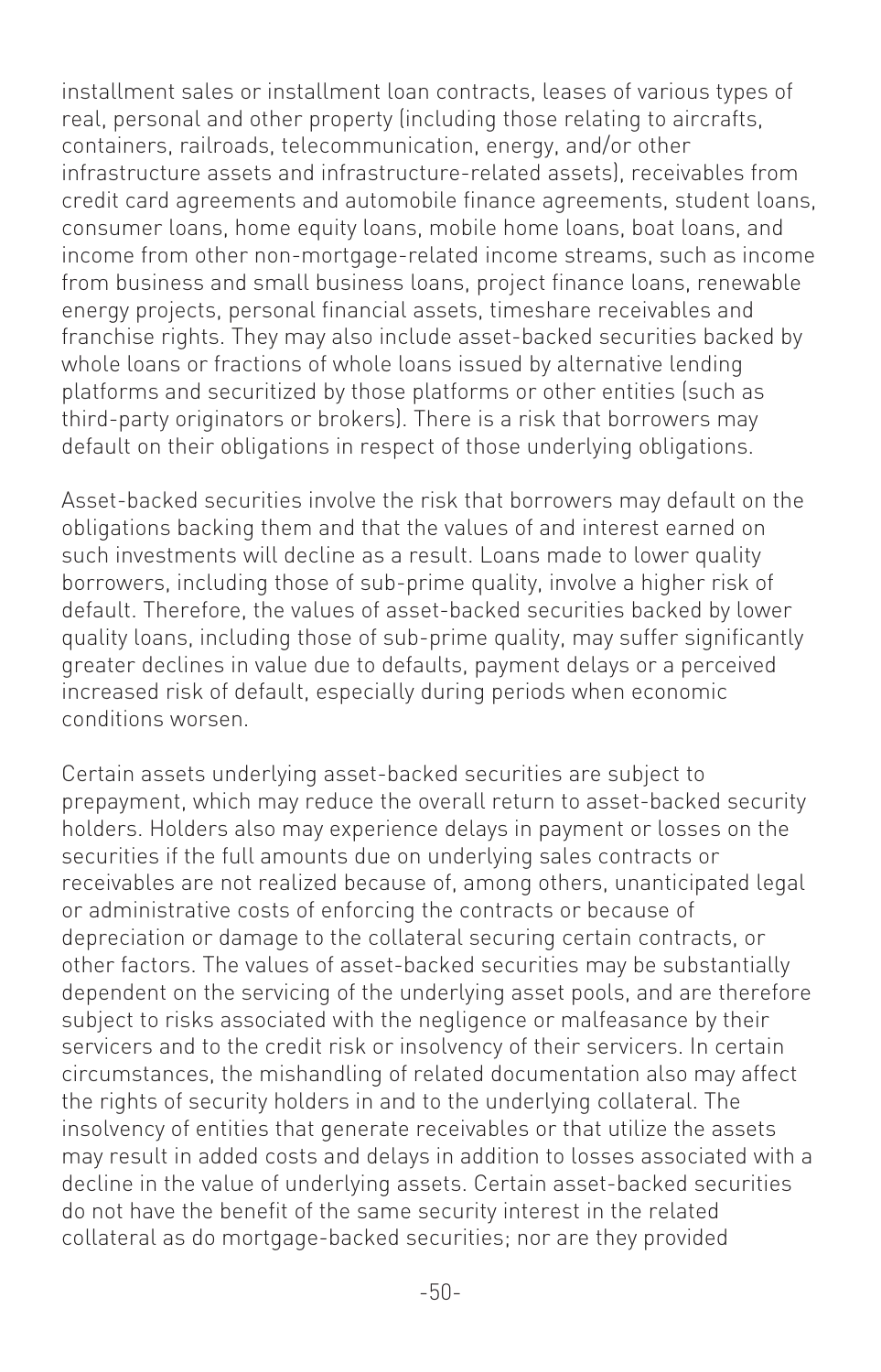government guarantees of repayment as are some mortgage-backed securities. For example, credit card receivables generally are unsecured, and the debtors are entitled to the protection of a number of state and federal consumer credit laws, many of which give such debtors the right to set off certain amounts owed on the credit cards, thereby reducing the balance due. In addition, some issuers of automobile receivables permit the servicers to retain possession of the underlying obligations. If the servicer were to sell these obligations to another party, there is a risk that the purchaser would acquire an interest superior to that of the holders of the related automobile receivables. The impairment of the value of collateral or other assets underlying an asset-backed security, such as a result of non-payment of loans or non-performance of other collateral or underlying assets, may result in a reduction in the value of such asset-backed securities and losses to a Fund. It is possible that many or all asset-backed securities will fall out of favor at any time or over time with investors, affecting adversely the values and liquidity of the securities.

During periods of deteriorating economic conditions, such as recessions or periods of rising unemployment, delinquencies and losses generally increase, sometimes dramatically, with respect to securitizations involving loans, sales contracts, receivables and other obligations underlying assetbacked securities. The effects of the COVID-19 virus, and governmental responses to the effects of the virus, may result in increased delinquencies and losses and have other, potentially unanticipated, adverse effects on such investments and the markets for those investments.

The values of asset-backed securities may also be substantially dependent on the servicing of and diligence performed by their servicers or sponsors. For example, a Fund may suffer losses due to a servicer's, sponsor's or platform's negligence or malfeasance, such as through the mishandling of certain documentation affecting security holders' rights in and to underlying collateral or the failure to update or collect accurate and complete borrower information. In addition, the values of asset-backed securities may be adversely affected by the credit quality of the servicer or sponsor, as applicable. Certain servicers or sponsors may have limited operating histories to evaluate. The insolvency of a servicer or sponsor may result in added costs and delays in addition to losses associated with a decline in the value of underlying assets. A Fund also may experience delays in payment or losses on its investments if the full amount due on underlying collateral is not realized, which may occur because of unanticipated legal or administrative costs of enforcing the contracts, depreciation or damage to the collateral securing certain contracts, undercollateralization or other factors.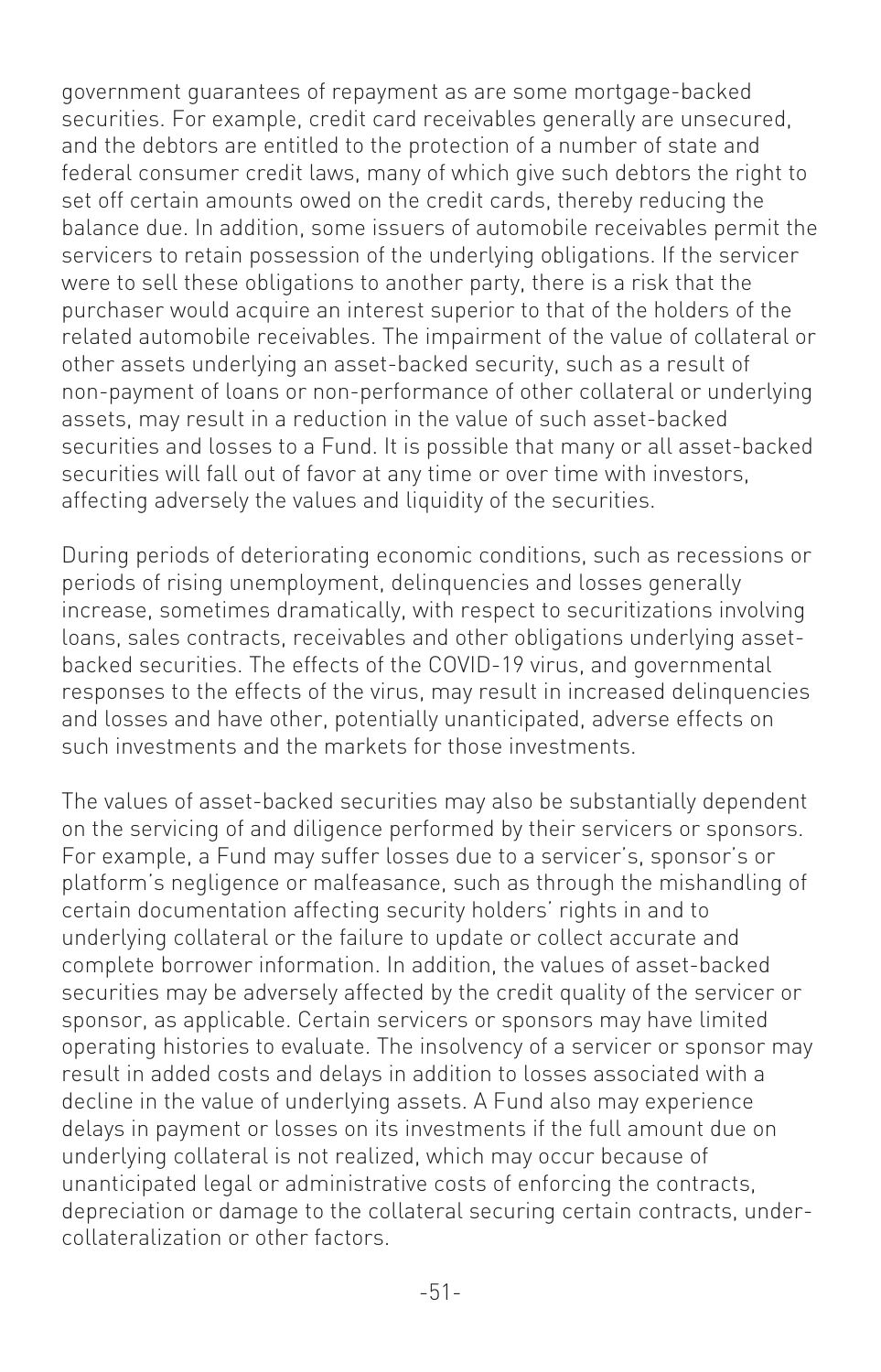*Equipment Trust Certificates ("ETCs") and Enhanced Equipment Trust Certificates ("EETCs") Risk:* ETCs and EETCs are types of asset-backed securities that generally represent undivided fractional interests in a trust whose assets consist of a pool of equipment retail installment contracts or leased equipment. EETCs are similar to ETCs, except that the securities have been divided into two or more classes, each with different payment priorities and asset claims (see "—Collateralized Debt Obligations Risk" in the Fund's SAI for information regarding how different classes or tranches of interests issued by an issuer can affect the risks of an investment in EETCs). ETCs and EETCs are typically issued by specially-created trusts established by airlines, railroads, or other transportation firms. The assets of ETCs and EETCs are used to purchase equipment, such as airplanes, railroad cars, or other equipment, which may in turn serve as collateral for the related issue of the ETCs or EETCs, and the title to such equipment is held in trust for the holders of the issue. The equipment generally is leased from the specially-created trust by the airline, railroad or other firm, which makes rental or lease payments to the specially-created trust to provide cash flow for payments to ETC and EETC holders. Holders of .<br>ETCs and EETCs must look to the collateral securing the certificates, typically together with a guarantee provided by the lessee firm or its parent company for the payment of lease obligations, in the case of default in the payment of principal and interest on the ETCs or EETCs. ETCs and EETCs are subject to the risk that the lessee or payee defaults on its payments, and risks related to potential declines in the value of the equipment that serves as collateral for the issue. ETCs and EETCs are generally regarded as obligations of the company that is leasing the equipment and may be shown as liabilities in its balance sheet as a capitalized lease in accordance with generally accepted accounting principles. The lessee company, however, does not own the equipment until all the certificates are redeemed and paid. In the event the company defaults under its lease, the trustee may terminate the lease. If another lessee is not available, then payments on the certificates would cease until another lessee is available.

#### **Collateralized Debt Obligations Risk** *(Opportunistic Bond ETF only)*

CDOs are a type of asset-backed security, and include CBOs, CLOs, and other similarly structured securities. A CBO is a trust which may be backed by a diversified pool of high risk, below investment grade fixed income securities. A CLO is a trust typically collateralized by a pool of loans, which may include, among others, domestic and foreign senior secured loans, senior unsecured loans, second lien loans or other types of subordinate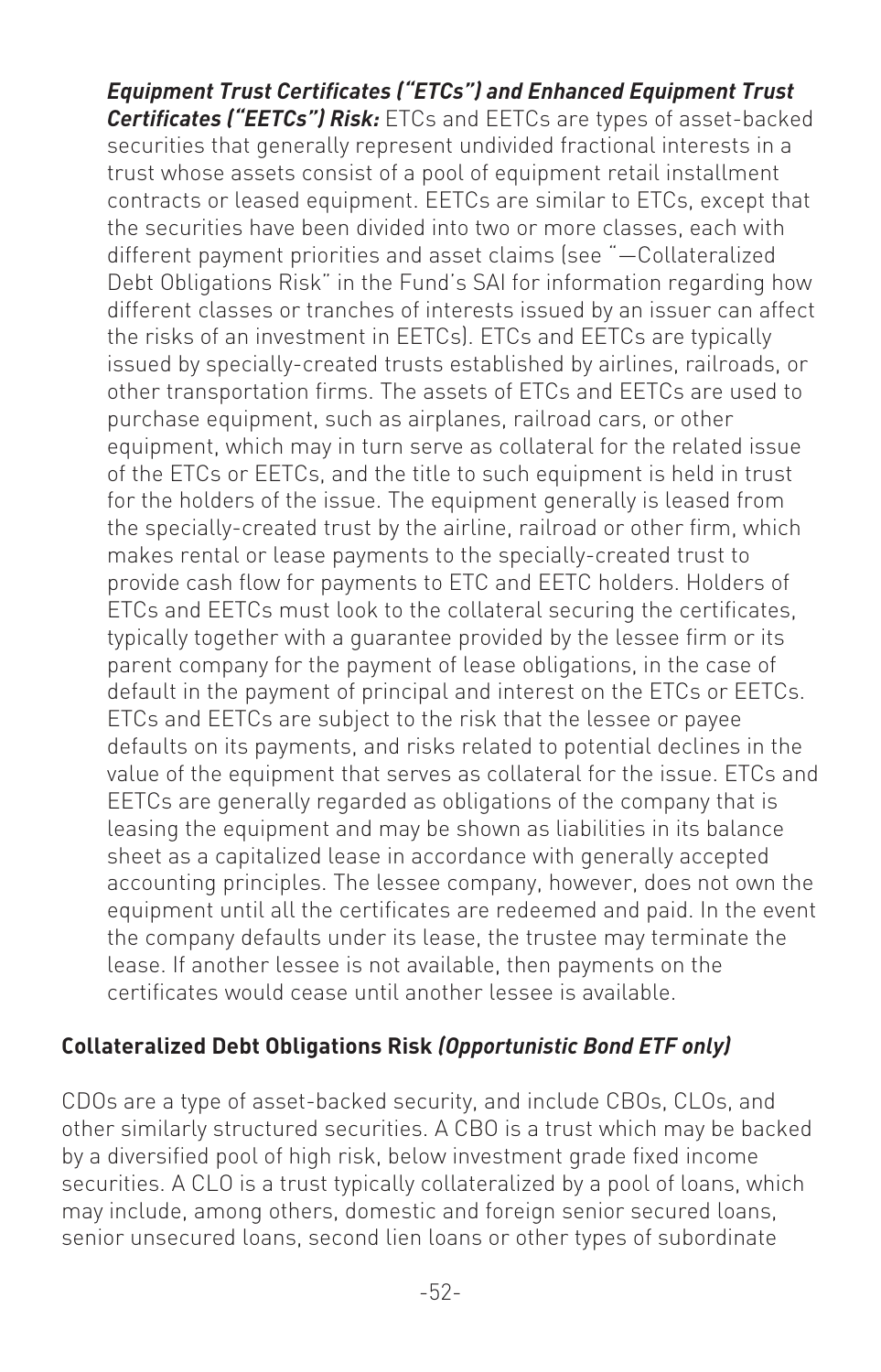loans, and mezzanine loans, including loans that may be rated below investment grade or equivalent unrated loans and including loans that may be covenant-lite. CDOs may charge management fees and administrative expenses. The cash flows from the CDO trust are generally split into two or more portions, called tranches, varying in risk and yield. Senior tranches are paid from the cash flows from the underlying assets before the junior tranches and equity or "first loss" tranches. Losses are first borne by the equity tranches, next by the junior tranches, and finally by the senior tranches. Holders of interests in the senior tranches are entitled to the lowest interest rate payments but those interests generally involve less credit risk as they are typically paid before junior tranches. The holders of interests in the most junior tranches, such as equity tranches, typically are entitled to be paid the highest interest rate payments but suffer the highest risk of loss should the holder of an underlying debt instrument default. If some debt instruments go into default and the cash collected by the CDO is insufficient to pay all of its investors, those in the lowest, most junior tranches suffer losses first. Since it is partially protected from defaults, a senior tranche from a CDO trust typically has higher ratings and lower potential yields than the underlying securities, and can be rated investment grade. Despite the protection from the equity tranche, more senior CDO tranches can experience substantial losses due to actual defaults, increased sensitivity to defaults due to collateral default and disappearance of protecting tranches, market anticipation of defaults and aversion to CDO securities as a class.

The risks of an investment in a CDO depend largely on the quality and type of the collateral and the tranche of the CDO in which a Fund invests. Normally, CBOs, CLOs and other CDOs are privately offered and sold, and thus are not registered under the securities laws. As a result, there may be a limited secondary market for investments in CDOs and such investments may be illiquid. In addition to the risks associated with debt instruments (*e.g.*, interest rate risk and credit risk), CDOs carry additional risks including, but not limited to: (i) the possibility that distributions from collateral will not be adequate to make interest or other payments; (ii) the quality of the collateral may decline in value or default; (iii) the possibility that a Fund may invest in CDOs that are subordinate to other classes of the issuer's securities; and (iv) the complex structure of the security may not be fully understood at the time of investment and may produce disputes with the issuer or unexpected investment results.

During periods of deteriorating economic conditions, such as recessions or periods of rising unemployment, delinquencies and losses generally increase, sometimes dramatically, with respect to debt obligations. The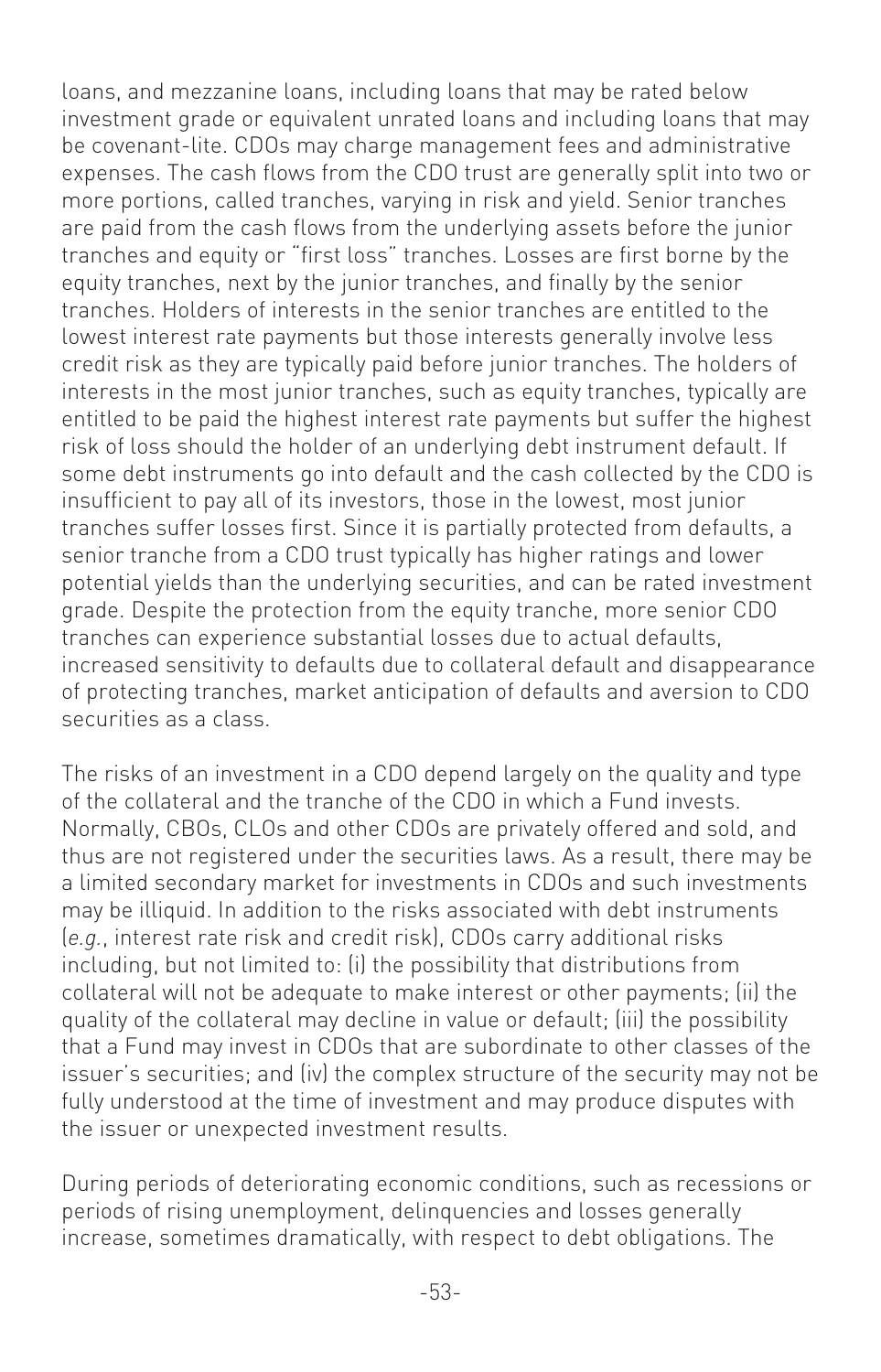effects of the COVID-19 virus, and governmental responses to the effects of the virus, may result in increased delinquencies and losses and have other, potentially unanticipated, adverse effects on such investments and the markets for those investments.

## **Counterparty Risk** *(Opportunistic Bond ETF Only)*

A Fund will be subject to credit risk presented by another party (whether a clearing corporation in the case of exchange-traded or cleared instruments or another third party in the case of over-the-counter instruments) that promises to honor an obligation to a Fund with respect to the derivative contracts and other instruments entered into by a Fund. There can be no assurance that a counterparty will be able or willing to meet its obligations. If such a party becomes bankrupt or insolvent or otherwise fails or is unwilling to perform its obligations to a Fund due to financial difficulties or for other reasons, the Fund may experience significant losses or delays in enforcing contractual remedies and obtaining any recovery under its contract with the counterparty, including realizing on any collateral the counterparty has provided in respect of the counterparty's obligations to the Fund or recovering collateral that a Fund has provided and is entitled to recover. If a Fund's claim against a counterparty is unsecured, the Fund will likely be treated as a general creditor of such counterparty to the extent of such unsecured claim. A Fund may obtain only a limited recovery or may obtain no recovery in such circumstances. New regulatory requirements may also limit the ability of the Fund to protect its interests in the event of an insolvency of a derivatives counterparty. In the event of a counterparty's (or its affiliate's) insolvency, the Fund's ability to exercise remedies, such as the termination of transactions, netting of obligations and realization on collateral, could be stayed or eliminated under new special resolution regimes adopted in the United States, the European Union ("**EU**"), the United Kingdom (the "UK") and various other jurisdictions. Such regimes provide government authorities with broad authority to intervene when a financial institution is experiencing financial difficulty. In particular, with respect to counterparties who are subject to such proceedings in the EU or the UK, the liabilities of such counterparties to the Fund could be reduced, eliminated, or converted to equity in such counterparties (sometimes referred to as a "bail in").

Subject to certain U.S. federal income tax limitations, the Funds are not subject to any limit with respect to the number or the value of transactions they can enter into with a single counterparty.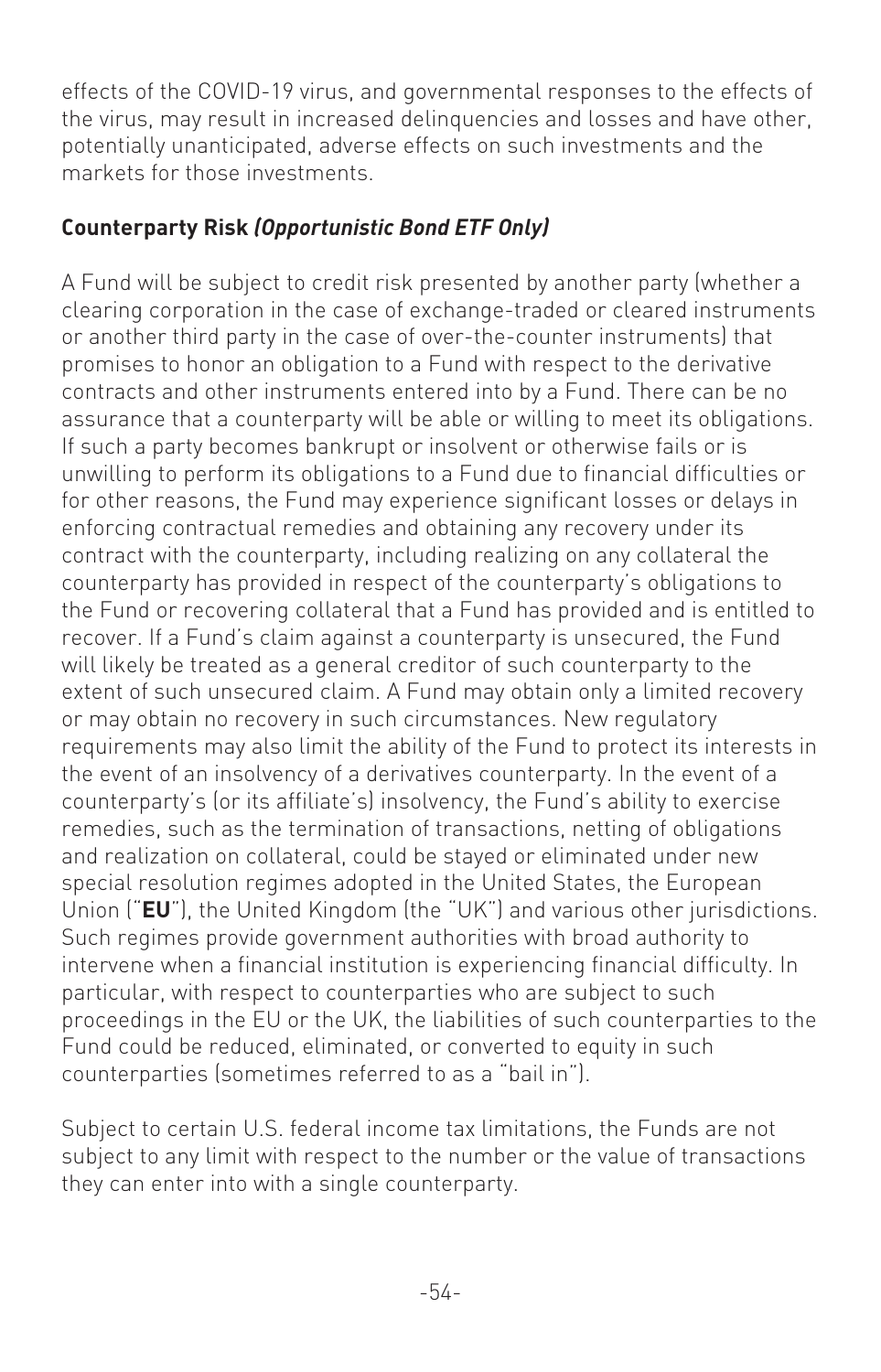#### **Debt Securities Risks** *(Opportunistic Bond ETF only)*

Debt securities are subject to various risks including, among others, credit risk and interest rate risk. These risks can affect a security's price volatility to varying degrees, depending upon the nature of the instrument.

*Credit risk:* refers to the risk that an issuer, counterparty or other obligor to the Fund will fail to pay its obligations to a Fund when they are due. If an investment's issuer, counterparty or other obligor fails to pay interest or otherwise fails to meet its obligations to a Fund, the value of the investment might be lost entirely. Financial strength and solvency of an issuer are the primary factors influencing credit risk. Actual or perceived changes in the financial condition of an obligor, changes in specific economic, social or political conditions that affect a particular type of security, other instrument or an obligor, and changes in economic, social or political conditions generally can increase the risk of default by an obligor, which can affect a security's or other instrument's credit quality or value and an obligor's ability to honor its obligations when due. The values of lower-quality debt securities (including debt securities commonly known as "high yield" securities or "junk bonds"), including floating rate loans, tend to be particularly sensitive to these changes. The values of securities or instruments also may decline for a number of other reasons that relate directly to the obligor, such as management performance, financial leverage, and reduced demand for the obligor's goods and services, as well as the historical and prospective earnings of the obligor and the value of its assets. Credit risk is heightened to the extent a Fund has fewer counterparties.

In addition, lack of or inadequacy of collateral or credit enhancements for a fixed income security may affect its credit risk. Credit risk of a security may change over time, and securities which are rated by rating agencies may be subject to downgrade, which may have an indirect impact on the market price of securities. Ratings are only opinions of the agencies issuing them as to the likelihood of repayment. They are not guarantees as to quality and they do not reflect market risk.

*Extension risk:* refers to the risk that if interest rates rise, repayments of principal on certain debt securities, including, but not limited to, floating rate loans and mortgage-related securities, may occur at a slower rate than expected and the expected maturity of those securities could lengthen as a result. Securities that are subject to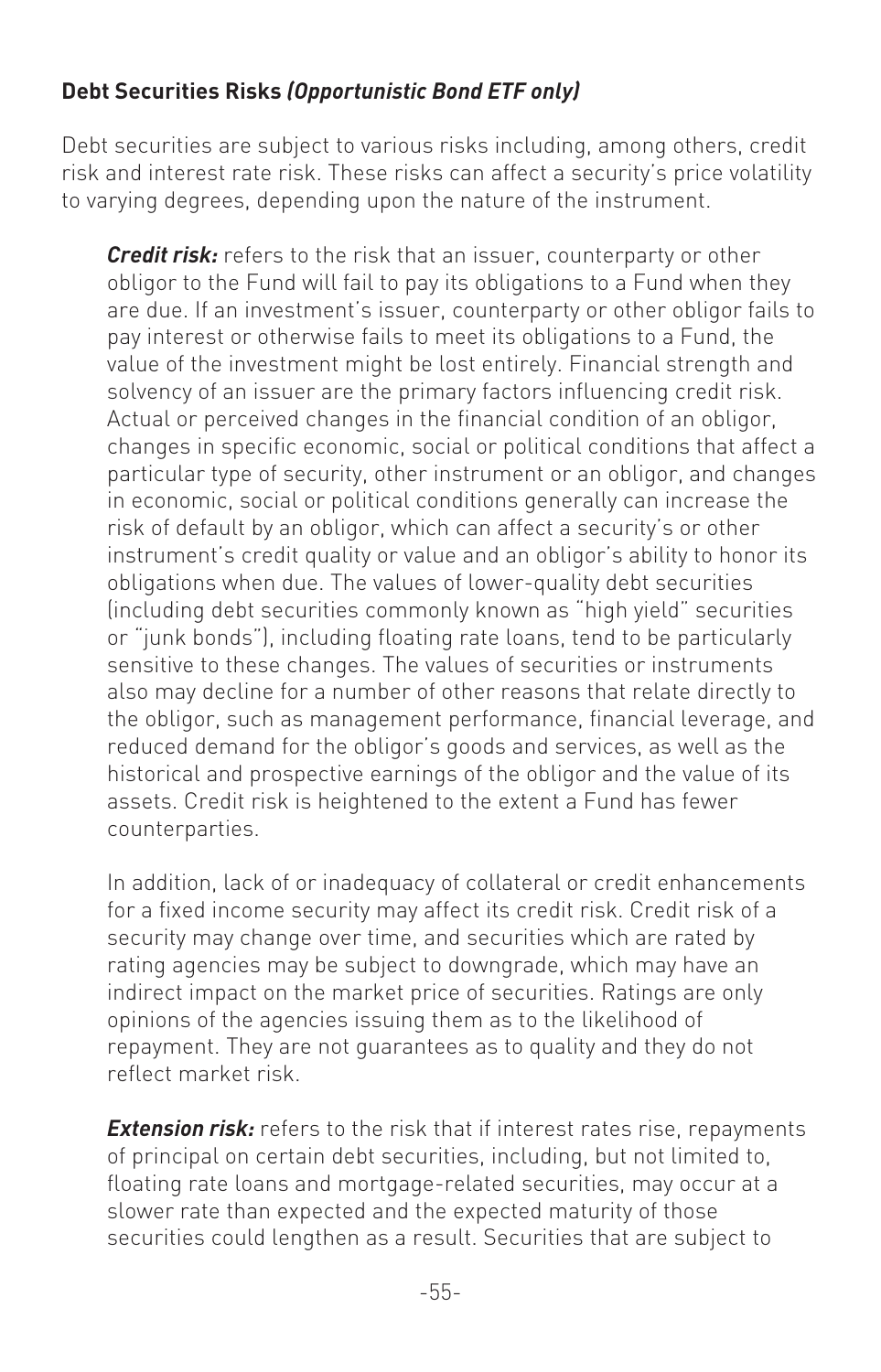extension risk generally have a greater potential for loss when prevailing interest rates rise, which could cause their values to fall sharply.

*Interest rate risk:* refers to the risk that the values of debt instruments held by a Fund will change in response to changes in interest rates. In general, the value of a fixed-income instrument with positive duration will generally decline if interest rates increase, whereas the value of an instrument with negative duration will generally decline if interest rates decrease. The value of an instrument with a longer duration (whether positive or negative) will be more sensitive to changes in interest rates than a similar instrument with a shorter duration. Duration is a measure of the expected life of a bond that is used to determine the sensitivity of an instrument's price to changes in interest rates. For example, the price of a bond fund with an average duration of three years generally would be expected to fall approximately 3% if interest rates rose by one percentage point. Inverse floaters, interest-only and principal-only securities are especially sensitive to interest rate changes, which can affect not only their prices but can also change the income flows and repayment assumptions about those investments. In recent years, the U.S. has experienced historically low interest rates, increasing the exposure of bond investors to the risk associated with rising interest rates.

The values of variable and floating rate debt securities are generally less sensitive to interest rate changes, as compared to fixed rate debt instruments, but may decline in value if their interest rates do not rise as much, or as quickly, as interest rates in general. A floating rate debt security's interest rate depends on the characteristics of the reset terms, including the index chosen and the frequency of reset and reset caps or floors, among other things. Conversely, floating rate securities will not generally increase in value at all or to the same extent as fixed rate instruments when interest rates decline. Inverse floating rate debt securities may decrease in value if interest rates increase. Inverse floating rate debt securities also may exhibit greater price volatility than a fixed rate debt obligation with similar credit quality. When a Fund holds variable or floating rate securities, a decrease (or, in the case of inverse floating rate securities, an increase) in market interest rates will adversely affect the income received from such securities and a Fund's NAV.

*LIBOR Risk:* The terms of many investments, financings or other transactions to which a Fund may be a party have been historically tied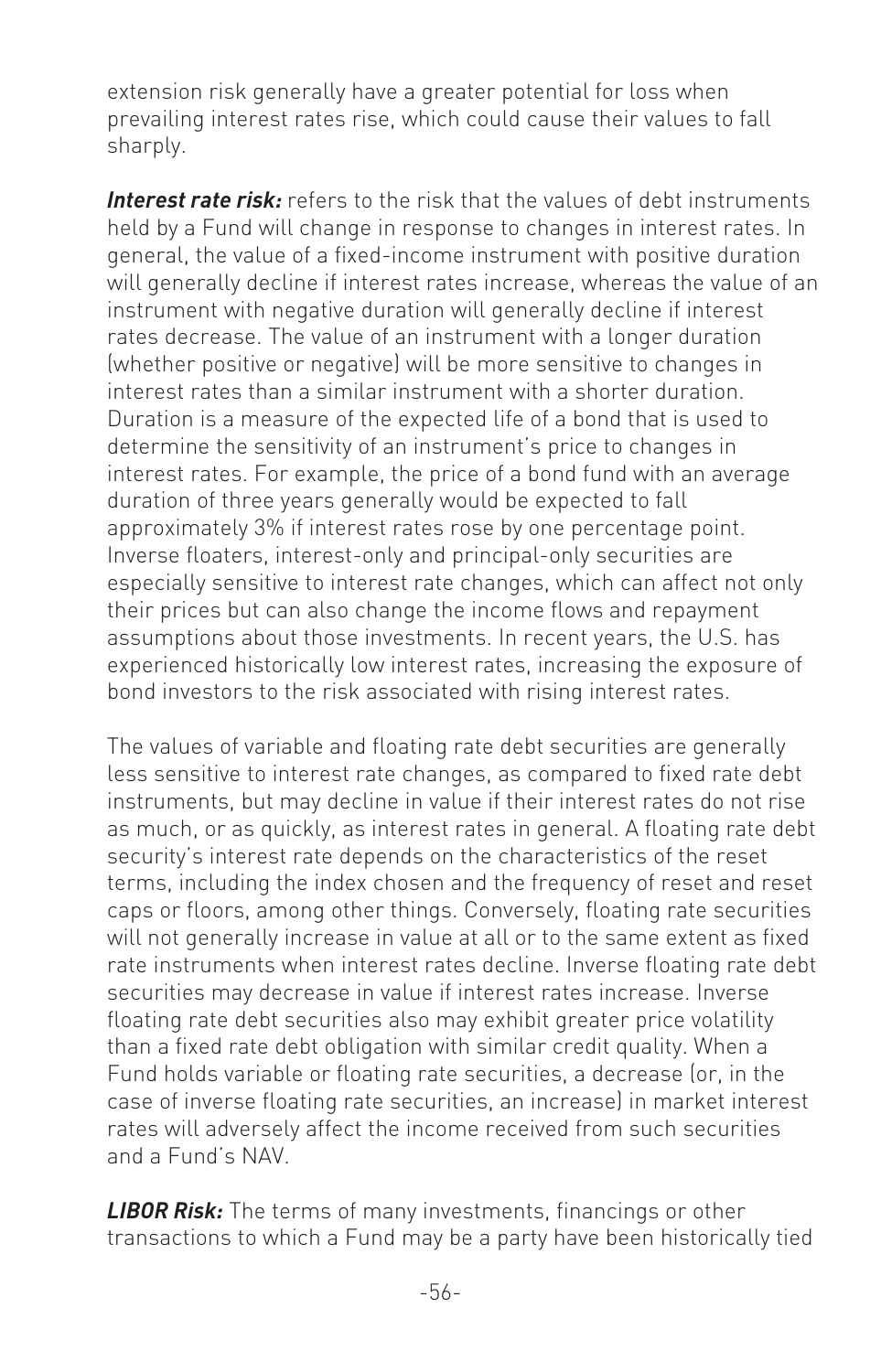to the London Interbank Offered Rate, or "LIBOR." LIBOR is the offered rate at which major international banks can obtain wholesale, unsecured funding, and LIBOR may be available for different durations (*e.g.*, 1 month or 3 months) and for different currencies. LIBOR may be a significant factor in determining a Fund's payment obligations under a derivative investment, the cost of financing to a Fund or an investment's value or return to the Fund, and may be used in other ways that affect a Fund's investment performance. In July 2017, the FCA, the United Kingdom's financial regulatory body, announced that after 2021 it will cease its active encouragement of banks to provide the quotations needed to sustain LIBOR. In March 2021, the FCA and LIBOR's administrator, ICE Benchmark Administration Limited ("IBA") announced that all Sterling, Japanese Yen, Swiss Franc and Euro and certain U.S. dollar LIBOR settings will no longer be published after the end of 2021 and the remaining (being the majority of the) U.S. dollar LIBOR settings will no longer be published after June 30, 2023. There remains uncertainty regarding the future of LIBOR and the nature of any replacement rate. It is possible that the FCA, using new statutory powers to be granted to it, will compel the IBA to publish a subset of LIBOR settings after these dates on a "synthetic" basis. Various financial industry groups have been planning for a transition, but there are obstacles to converting certain securities and transactions to new reference rates. The replacement and/or discontinuation of LIBOR could lead to significant short-term and long-term uncertainty and market instability. Markets are developing slowly and questions around liquidity in these new rates and how to appropriately mitigate any economic value transfer at the time of transition remain a significant concern. Neither the effect of the transition process nor its ultimate success can yet be known. The transition process might lead to increased volatility and illiquidity in markets for instruments whose terms currently include LIBOR. It could also lead to a reduction in the value of some LIBOR-based investments and reduce the effectiveness of new hedges placed against existing LIBOR-based investments. The unavailability and/or discontinuation of LIBOR could adversely impact newly issued financial instruments and existing financial instruments that reference LIBOR. Although some LIBOR-based instruments may contemplate a scenario where LIBOR is no longer available by providing for an alternative rate-setting methodology and/or increased costs for certain LIBOR-related instruments or financing transactions, not all may have such provisions and there may be significant uncertainty regarding the effectiveness of any such alternative methodologies, resulting in prolonged adverse market conditions for the Fund. The unavailability or discontinuation of LIBOR could also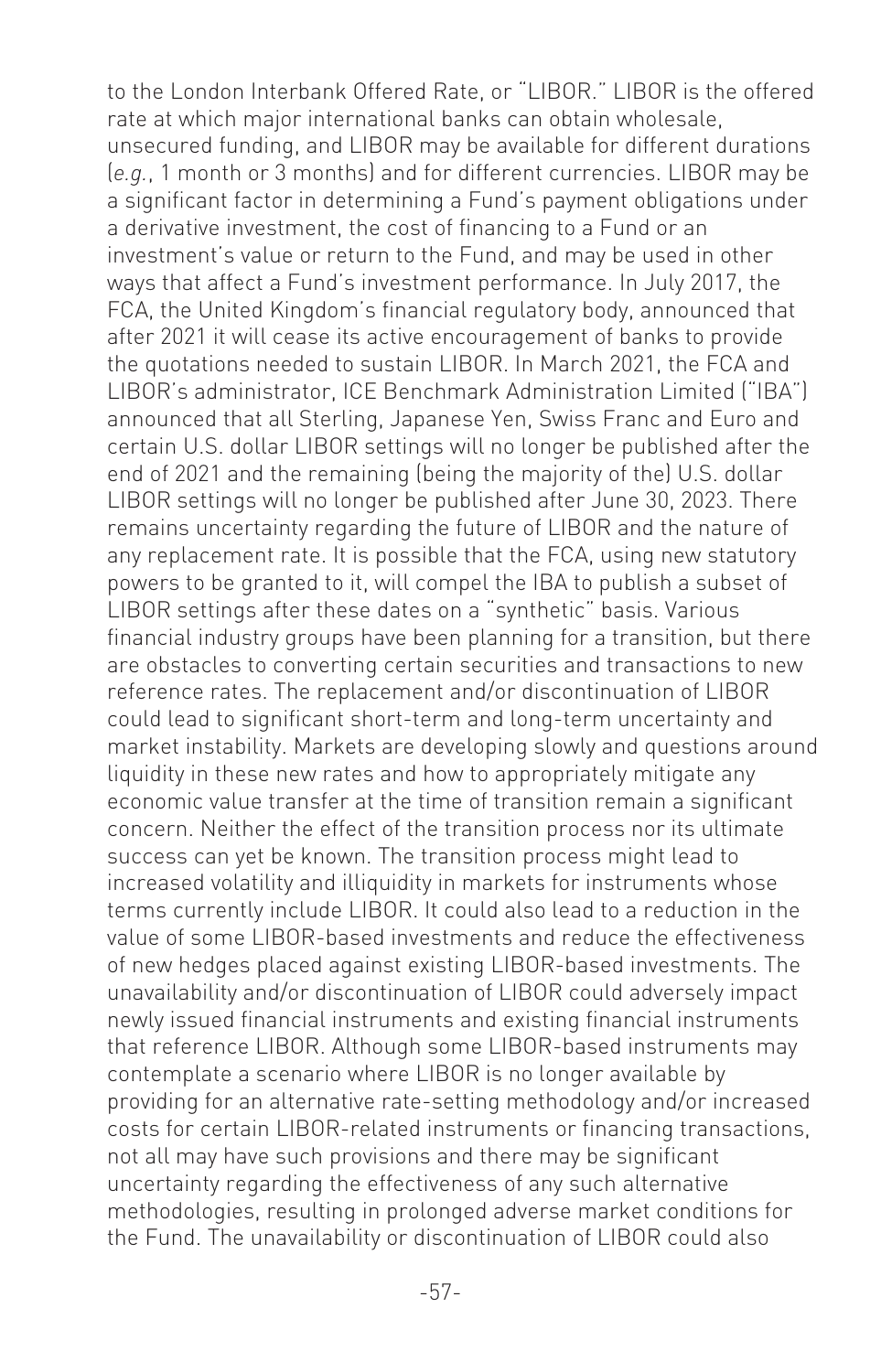affect the value, liquidity or return on certain Fund investments and may result in costs incurred in connection with closing out positions and entering new trades. There also remains uncertainty and risk regarding the willingness and ability of issuers to include enhanced provisions in new and existing contracts or instruments. All of the aforementioned may adversely affect a Fund's performance or NAV and could occur at any time.

*Prepayment/Reinvestment Risk:* Many types of debt securities, including floating rate loans, mortgage-backed securities and assetbacked securities, may reflect an interest in periodic payments made by borrowers. Although debt securities and other obligations typically mature after a specified period of time, borrowers may pay them off sooner. When a prepayment happens, all or a portion of the obligation will be prepaid. A borrower is more likely to prepay an obligation which bears a relatively high rate of interest. This means that in times of declining interest rates, there is a greater likelihood that a Fund's higher yielding securities will be pre-paid and the Fund will probably be unable to reinvest those proceeds in an investment with as great a yield, causing the Fund's yield to decline. Securities subject to prepayment risk generally offer less potential for gains when prevailing interest rates fall. If a Fund buys those investments at a premium, accelerated prepayments on those investments could cause a Fund to lose a portion of its principal investment and result in lower yields to shareholders. The increased likelihood of prepayment when interest rates decline also limits market price appreciation, especially with respect to certain loans, mortgage-backed securities and assetbacked securities. The effect of prepayments on the price of a security may be difficult to predict and may increase the security's price volatility. Interest-only and principal-only securities are especially sensitive to interest rate changes, which can affect not only their prices but can also change the income flows and repayment assumptions about those investments. Income from a Fund's portfolio may decline when a Fund invests the proceeds from investment income, sales of portfolio securities or matured, traded or called debt obligations. A decline in income received by a Fund from its investments is likely to have a negative effect on the dividend levels, NAV and/or overall return of a Fund.

The Adviser and certain of its affiliates manage a wide variety of accounts and investment strategies. Investments made on behalf of one client or strategy can raise conflict of interest issues with other of the Adviser's or its affiliates' clients or strategies. For example, the Adviser may cause a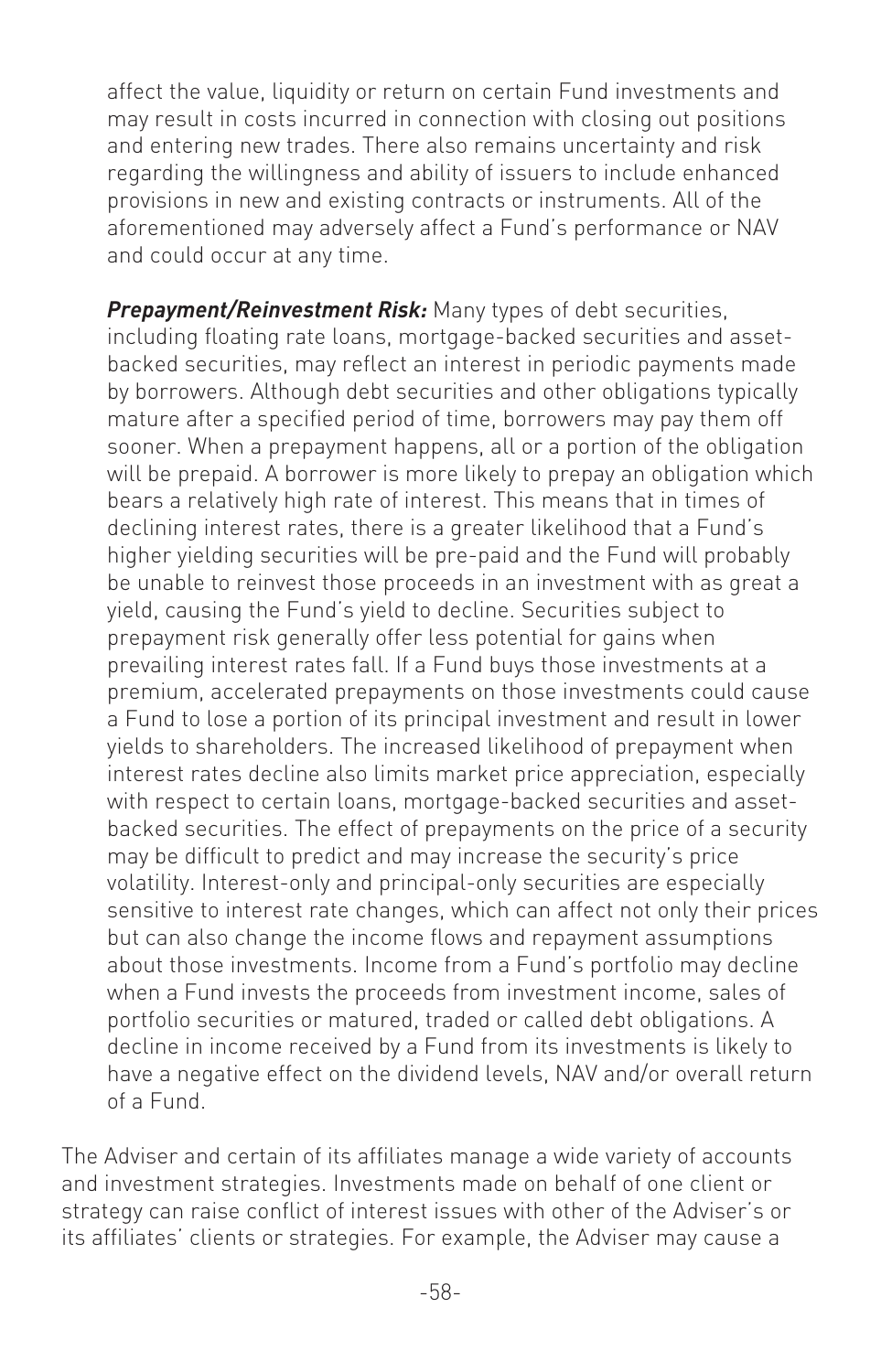client to purchase an issuer's debt security and cause another client to purchase a different debt security of the same issuer, such as a different bond of the issuer or different tranche of an MBS that is subordinated to the investment held by other clients. Please refer to the section of the SAI entitled "Conflicts — Broad and Wide-Ranging Activities" for more information.

### **Defaulted Securities Risk** *(Opportunistic Bond ETF only)*

Defaulted securities risk refers to the significant risk of the uncertainty of repayment of defaulted securities (*e.g.,* a security on which a principal or interest payment is not made when due) and obligations of distressed issuers (including insolvent issuers or issuers in payment or covenant default, in workout or restructuring or in bankruptcy or similar proceedings). Because the issuer of such securities is in default and is likely to be in distressed financial condition, repayment of defaulted securities and obligations of distressed issuers is subject to significant uncertainties. Insolvency laws and practices in foreign markets, and especially emerging market countries are different than those in the U.S. and the effect of these laws and practices cannot be predicted with certainty. Investments in defaulted securities and obligations of distressed issuers are considered speculative and entail high risk.

# **Derivatives Risk** *(Opportunistic Bond ETF only)*

A Fund's use of derivatives may involve risks different from, or greater than, the risks associated with investing in more traditional investments, such as stocks and bonds. Any use of derivatives strategies entails the risks of investing directly in the securities or instruments underlying the derivatives strategies, as well as the risks of using derivatives generally. Derivatives can be highly complex and may perform in ways unanticipated by the Adviser and may not be available at the time or price desired. Derivatives positions may also be improperly executed or constructed.

A Fund's use of derivatives involves the risk that the other party to the derivative contract will fail to make required payments or otherwise to comply with the terms of the contract. In the event the counterparty to a derivative instrument defaults and/or becomes insolvent, a Fund potentially could lose all or a large portion of the value of its investment in the derivative instrument. Derivatives transactions can create investment leverage and may be highly volatile, and a Fund could lose significantly more than the amount it invests. Because most derivatives involve contractual arrangements with a counterparty, a Fund's ability to enter into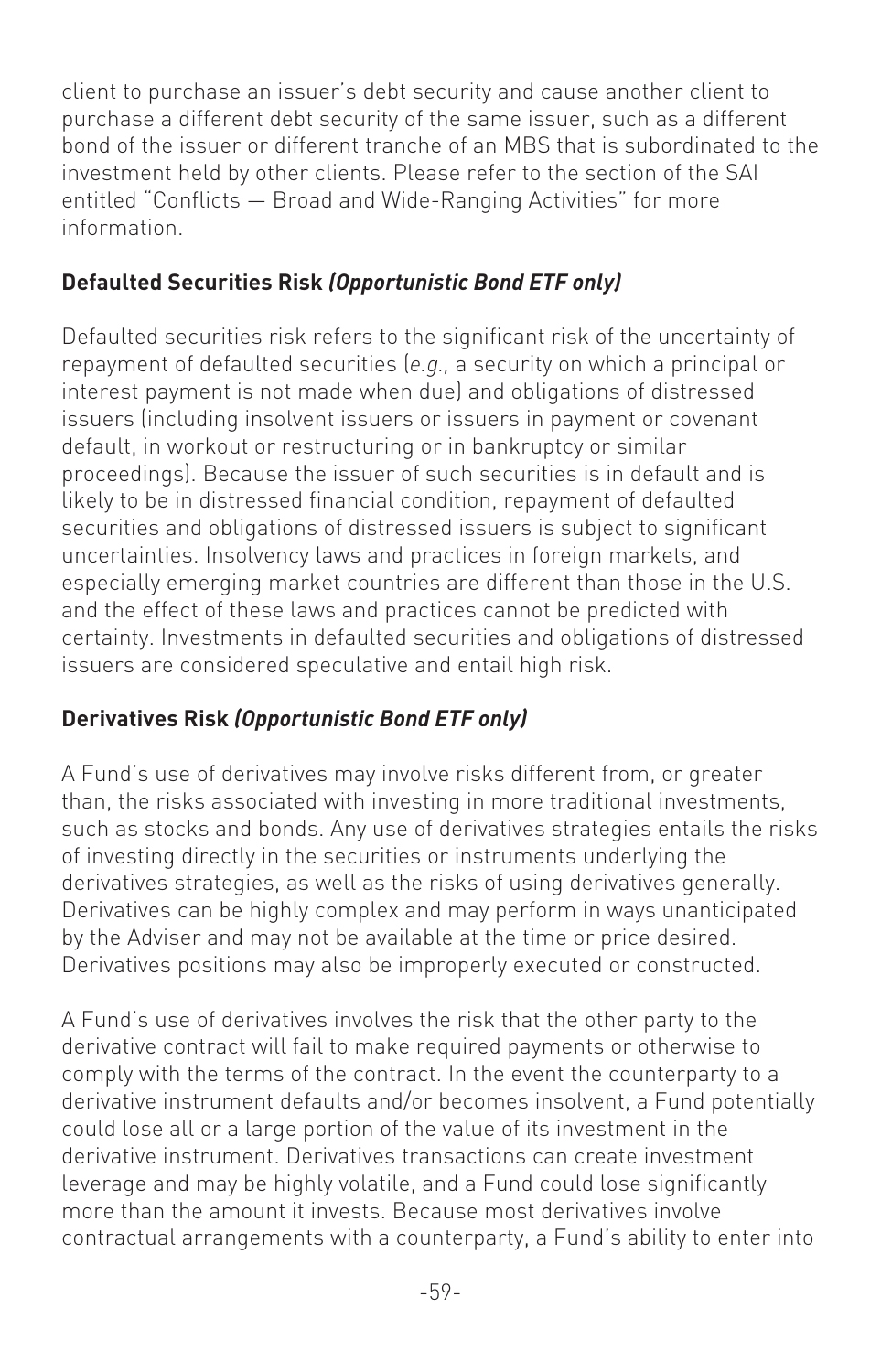them requires a willing counterparty. A Fund's ability to close out or unwind a derivatives position prior to expiration or maturity may also depend on the ability and willingness of the counterparty to enter into a transaction closing out the position.

Derivatives may be difficult to value, illiquid and/or volatile. A Fund may not be able to close out or sell a derivative position at an advantageous price or time.

Use of derivatives may affect the amount, timing and character of distributions to shareholders and, therefore, may increase the amount of taxes payable by taxable shareholders.

A Fund may use derivatives to create investment leverage and the Fund's use of derivatives may otherwise cause its portfolio to be leveraged. Leverage increases a Fund's portfolio losses when the value of its investments declines. Since many derivatives involve leverage, adverse changes in the value or level of the underlying asset, rate, or index may result in a loss substantially greater than the amount invested in the derivative itself. Some derivatives have the potential for unlimited loss, regardless of the size of the initial investment.

When a Fund enters into a derivatives transaction as a substitute for or alternative to a direct cash investment, that Fund is exposed to the risk that the derivative transaction may not provide a return that corresponds precisely or at all with that of the underlying investment. When a Fund uses a derivative for hedging purposes, it is possible that the derivative will not in fact provide the anticipated protection, and the Fund could lose money on both the derivative transaction and the exposure the Fund sought to hedge. While hedging strategies involving derivatives can reduce the risk of loss, they can also reduce the opportunity for gain or even result in losses by offsetting favorable price movements in other Fund investments.

The regulation of the derivatives markets has increased over the past several years, and additional future regulation of the derivatives markets may make derivatives more costly, may limit the availability or liquidity of derivatives, or may otherwise adversely affect the value or performance of derivatives. Any such adverse developments could impair the effectiveness of a Fund's derivatives transactions and cause the Fund to lose value. For instance, the U.S. government has enacted legislation that provides for regulation of the derivatives market, including clearing, margin, reporting, and registration requirements, which could restrict the Fund's ability to engage in derivatives transactions or increase the cost or uncertainty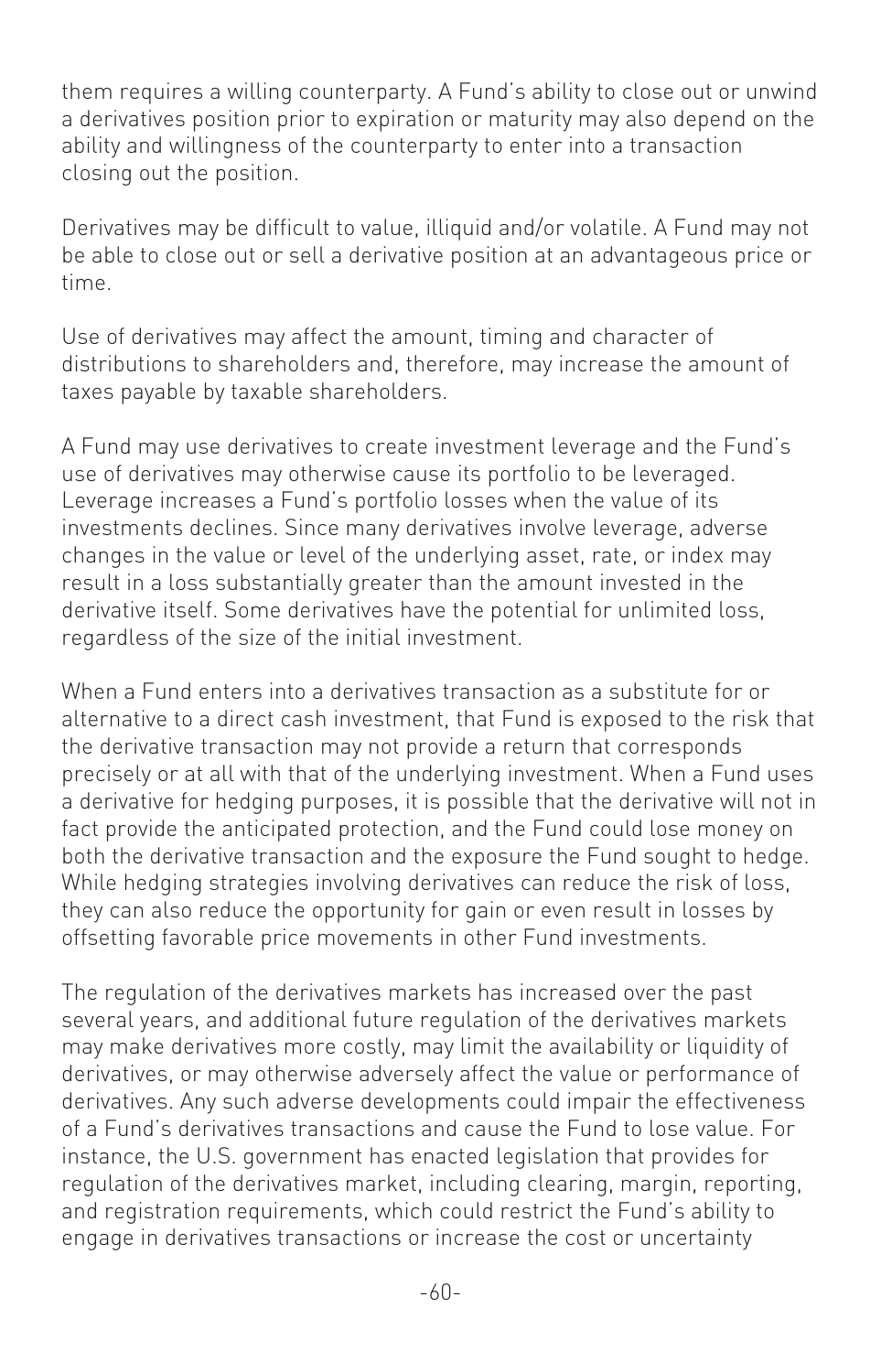involved in such transactions. The European Union (and some other countries) have implemented or are in the process of implementing similar requirements, which will affect the Fund when it enters into a derivatives transaction with a counterparty subject to such requirements.

When it takes a derivatives position, a Fund may be required to maintain assets as "cover," maintain segregated accounts, post collateral or make margin payments under current regulatory guidance. Assets that are segregated or used as cover, margin or collateral may be required to be in the form of cash or liquid securities, and typically may not be sold while the derivatives position is open unless they are replaced with other appropriate assets. If markets move against a Fund's position, the Fund may be required to maintain or post additional assets and may have to dispose of existing investments to obtain assets acceptable as collateral or margin. This may prevent a Fund from pursuing its investment objective. Assets that are segregated or used as cover, margin or collateral typically are invested, and these investments are subject to risk and may result in losses to a Fund. These losses may be substantial, and may be in addition to losses incurred by using the derivative in question. If a Fund is unable to close out its position, it may be required to continue to maintain such assets or accounts or make such payments until the position expires or matures, and the Fund will continue to be subject to investment risk on the assets. In addition, a Fund may not be able to recover the full amount of its margin from an intermediary if that intermediary were to experience financial difficulty. Segregation, cover, margin and collateral requirements may impair a Fund's ability to sell a portfolio security or make an investment at a time when it would otherwise be favorable to do so, or require a Fund to sell a portfolio security or close out a derivatives position at a disadvantageous time or price.

On October 28, 2020, the SEC adopted Rule 18f-4 under the 1940 Act, which, once effective, will apply to a Fund's use of derivative investments and certain financing transactions. Among other things, Rule 18f-4 will require funds that invest in derivative instruments beyond a specified limited amount to apply a value-at-risk based limit to their use of certain derivative instruments and financing transactions and to adopt and implement a derivatives risk management program. Funds that use derivative instruments (beyond certain currency and interest rate hedging transactions) in a limited amount will not be subject to the full requirements of Rule 18f-4. In connection with the adoption of Rule 18f-4, funds will no longer be required to comply with the asset segregation framework arising from prior SEC guidance and described above for covering certain derivative instruments and related transactions.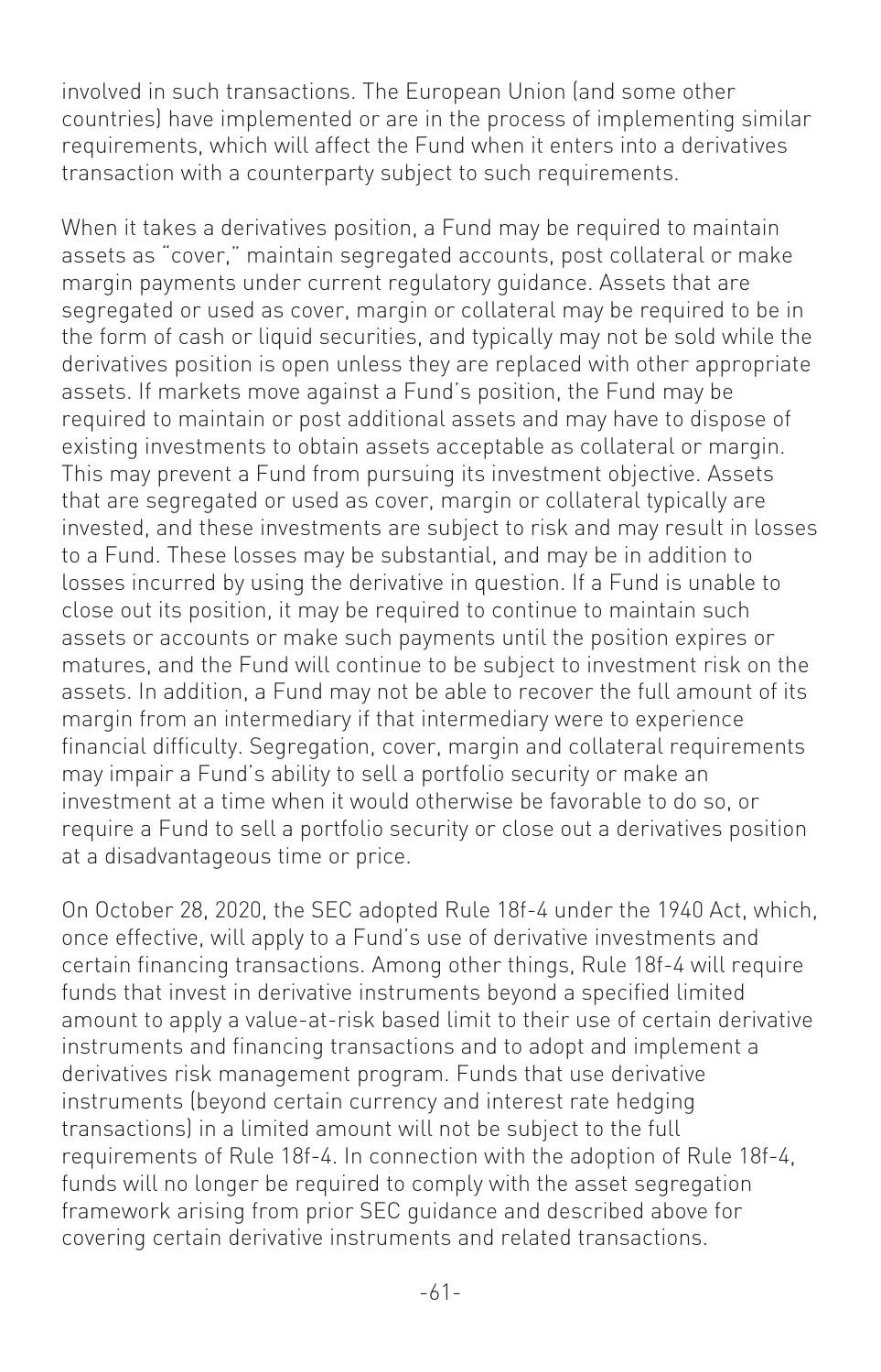Compliance with Rule 18f-4 will not be required until approximately August 2022. The application of Rule 18f-4 to a Fund could also have the effect of restricting the Fund's use of derivative investments and financing transactions and prevent the Fund from implementing its principal investment strategies as described herein, which may result in changes to the Fund's principal investment strategies and could adversely affect the Fund's performance and its ability to achieve its investment objective.

LIBOR may be a significant factor in determining a Fund's payment obligations under a derivative investment and a derivative investment's value. LIBOR may be used in other ways in respect of derivatives in which a Fund may invest. As a result of the announcements and actions of various regulatory bodies and industry financial groups, plans are underway to phase out the use of LIBOR (in many cases by the end of 2021) but there are obstacles to converting certain securities and transactions to new reference rates. The potential effect of a transition away from LIBOR on the Fund or the financial instruments in which the Fund invests cannot yet be determined. Please see "Debt Securities Risks — LIBOR Risk" in this Prospectus and in the Fund's SAI for more information.

While legislative and regulatory measures may provide protections for some market participants, they are evolving and still being implemented and their effects on derivatives markets activities cannot be reliably predicted. Current and future regulation of the derivatives markets may make derivatives more costly, may limit the availability or liquidity of derivatives, or may otherwise adversely affect the value or performance of derivatives. Any such adverse developments could impair the effectiveness of the Fund's derivatives transactions and cause the Fund to lose value.

#### **ETF-Related Risks**

*Authorized participant concentration risk:* because the Fund is an ETF, only a limited number of Authorized Participants are authorized to purchase (or create) and redeem shares directly from the Fund. If these institutions exit the business or are unable to process creation and/or redemption orders with respect to the Fund, or are unavailable to purchase and sell securities in connection with creation and/or redemption orders, as applicable, and no other Authorized Participant agrees to create or redeem, or purchase or sell securities, as applicable, the arbitrage mechanism for keeping the market price of Fund shares trading at or close to the Fund's per share NAV may be impaired, and Fund shares may trade at a premium or discount to NAV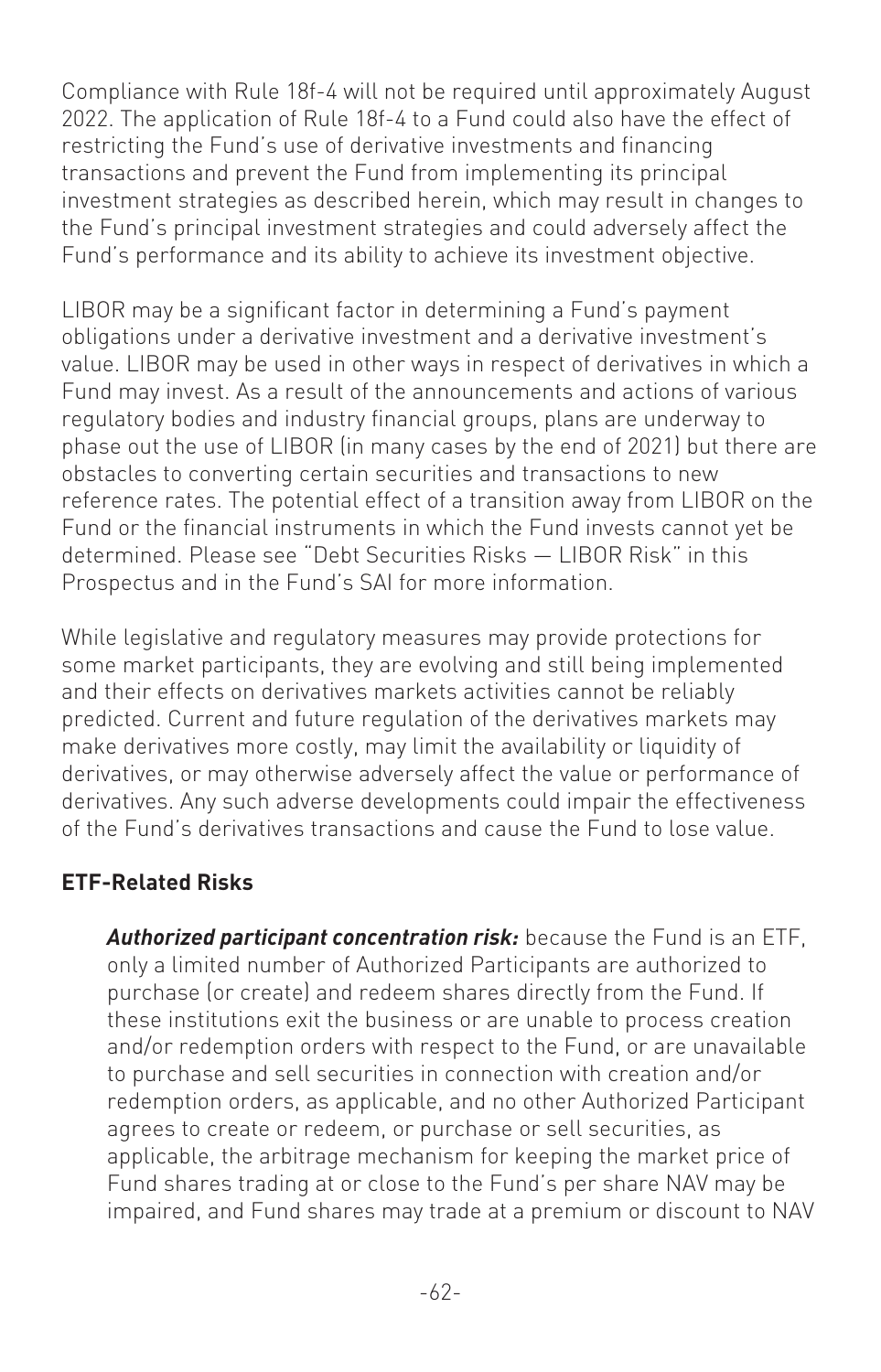and possibly face trading halts and/or delisting. These risks may be more pronounced in volatile markets, particularly where there are significant redemptions in ETFs generally.

*Secondary market trading risk***:** shares of the Fund trade on the Exchange and face numerous trading risks, including the potential lack of an active market for Fund shares, losses from trading in secondary markets, periods of high volatility and disruptions in the creation/ redemption process. Any of these factors, among others, may lead to the Fund's shares trading at a premium or discount to NAV.

absence of active market: although the Fund's shares are currently listed for trading on the Exchange, there can be no assurance that an active trading market for such shares will develop or be maintained by market makers or Authorized Participants. Authorized Participants are not obligated to execute purchase or redemption orders for Creation Units. In periods of market volatility, market makers and/or Authorized Participants may be less willing to transact in Fund shares. The absence of an active market for the Fund's shares may contribute to the Fund's shares trading at a premium or discount to NAV.

The Funds' shares may be listed or traded on exchanges or markets other than the Exchange (where each Fund's primary listing is maintained), and may otherwise be made available to non-U.S. investors through funds or structured investment vehicles similar to depositary receipts. There can be no assurance that the Funds' shares will continue to trade on any such stock exchange or in any market or that the Funds' shares will continue to meet the requirements for listing or trading on any exchange or in any market, including the Exchange. The Funds' shares may be less actively traded in certain markets than in others, and investors are subject to the execution and settlement risks and market standards of the market where they or their broker-dealer direct their trades for execution.

• *early close/trading halt/delisting risk:* trading in Fund shares may be halted due to market conditions or for other reasons that, in the view of the Exchange, make trading in shares of a Fund in advisable. Additionally, an exchange or market may close or issue trading halts on specific securities, or the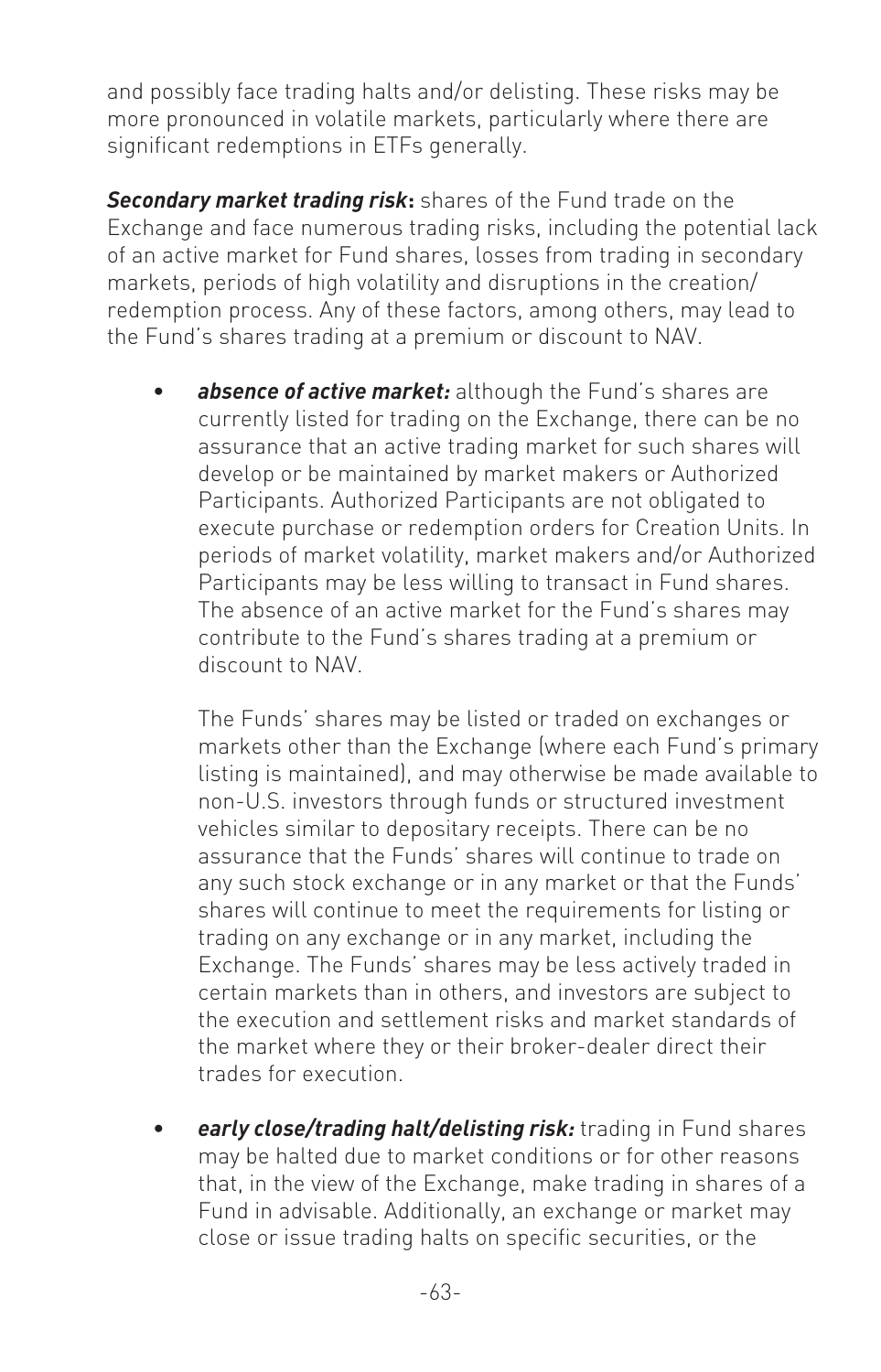ability to buy or sell certain securities or financial instruments may be restricted, which may result in the Fund being unable to buy or sell certain securities or financial instruments. In such circumstances, the Fund may be unable to rebalance its portfolio, may be unable to accurately price its investments and/or may incur substantial trading losses. The Fund must satisfy various standards established by the Exchange in order to ensure that Fund shares can continue to be listed for trading. There can be no assurance that the requirements of the Exchange necessary to maintain the listing of the Fund will continue to be met.

- *trading in fund shares is subject to expenses:* most Fund investors will buy and sell Fund shares on the Exchange or on another secondary market. When buying or selling shares of the Fund, investors typically will pay brokerage commissions or other charges imposed by brokers as determined by that broker. In addition, secondary market investors will also incur the cost of the difference between the price that a buyer is willing to pay for shares (the "bid" price) and the price at which a seller is willing to sell shares (the "ask" price). This difference in bid and ask prices is often referred to as the "spread" or "bid/ask spread." The spread varies over time for shares of a Fund based on trading volume and market liquidity, and is generally narrower if the Fund has more trading volume and market liquidity and is wider if the Fund has less trading volume and market liquidity. In addition, increased market volatility may cause increased spreads. There may also be regulatory and other charges that are incurred as a result of trading Fund shares.
- *fund shares may be sold short:* shares of the Fund, similar to shares of other issuers listed on a stock exchange, may be sold short and are therefore subject to the risk of increased volatility and price decreases associated with short selling activity.
- *fund shares may trade at prices other than NAV:* shares of the Fund trade on the Exchange at prices at, above or below the Fund's most recent NAV. The NAV of the Fund is calculated at the end of each business day and fluctuates with changes in the market value of the Fund's holdings. The trading price of the Fund's shares fluctuates continuously throughout trading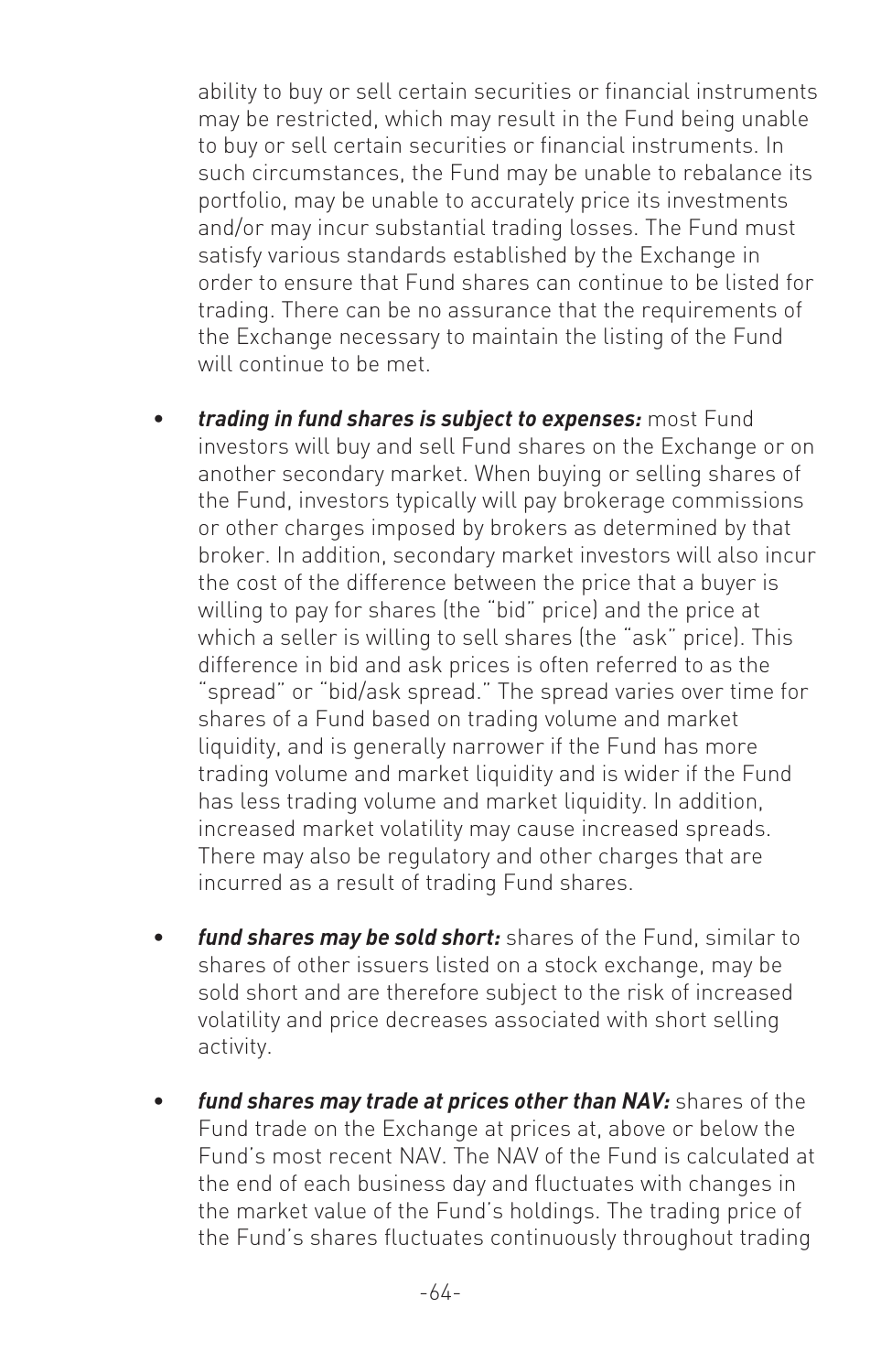hours in response to relative supply of and demand for Fund shares on the Exchange and the underlying value of the Fund's portfolio holdings or NAV. As a result, the trading prices of the Fund's shares may deviate significantly from NAV during periods of market volatility, including during periods of high redemption requests or other unusual market conditions. ANY OF THESE FACTORS, AMONG OTHERS, MAY LEAD TO THE FUND'S SHARES TRADING AT A PREMIUM OR DISCOUNT TO NAV. Disruptions to creations and redemptions, the existence of extreme market volatility or potential lack of an active trading market for Fund shares may result in shares trading at a significant premium or discount to NAV and/or in a reduced liquidity of a shareholder's investment. During such periods, shareholders may be unable to sell their shares, may pay significantly more than NAV when buying Fund shares, or may receive significantly less than NAV when selling Fund shares.

#### **Emerging Market Country Risk** *(Opportunistic Bond ETF only)*

Investing in emerging market countries, as compared to foreign developed markets, involves substantial additional risk due to more limited information about the issuer and/or the security; higher brokerage costs; different accounting, auditing and financial reporting standards; less developed legal systems and thinner trading markets; the possibility of currency blockages or transfer restrictions; an emerging market country's dependence on revenue from particular commodities or international aid; and expropriation, nationalization or other adverse political or economic developments.

Political and economic structures in many emerging market countries may undergo significant evolution and rapid development, and such countries may lack the social, political and economic stability characteristics of more developed countries. Some emerging market countries have a greater degree of economic, political and social instability than the U.S. and other developed countries. Such social, political and economic instability could disrupt the financial markets in which a Fund invests and adversely affect the value of its investment portfolio. Some of these countries may have in the past failed to recognize private property rights and have at times nationalized or expropriated the assets of private companies. In addition, unanticipated political or social developments may affect the value of investments in emerging markets and the availability of additional investments in these markets. The small size, limited trading volume and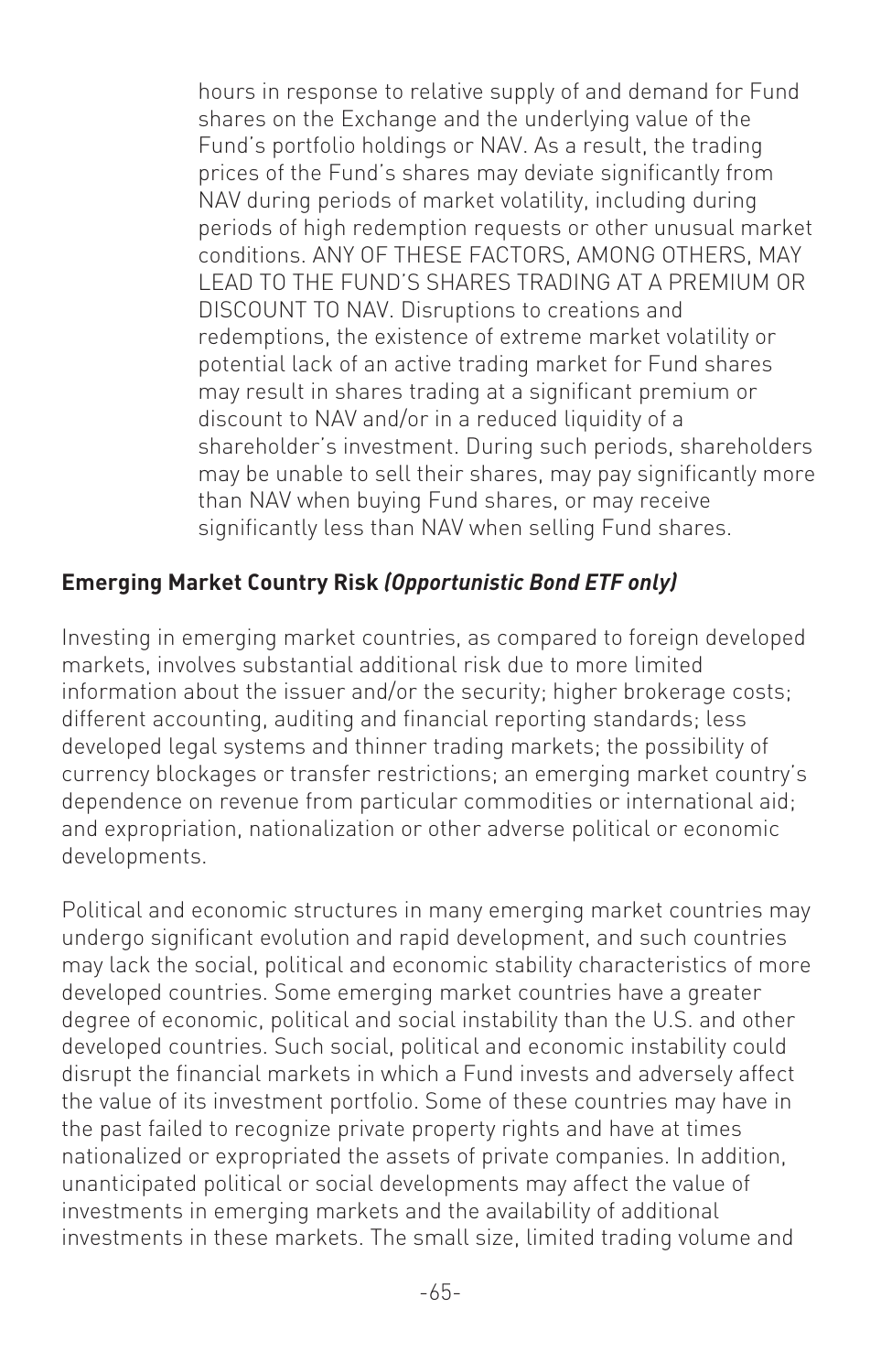relative inexperience of the securities markets in these countries may make investments in securities traded in emerging markets illiquid and more volatile than investments in securities traded in more developed countries, and a Fund may be required to establish special custodial or other arrangements before making investments in securities traded in emerging markets. There may be little financial or accounting information available with respect to issuers of emerging market securities, and it may be difficult as a result to assess the value or prospects of an investment in such securities.

The securities markets of emerging market countries may be substantially smaller, less developed, less liquid and more volatile than the major securities markets in the United States and other developed nations. The limited size of many securities markets in emerging market countries and limited trading volume in issuers compared to the volume in U.S. securities or securities of issuers in other developed countries could cause prices to be erratic for reasons other than factors that affect the quality of the securities and investments in emerging markets can become illiquid. In addition, emerging market countries' exchanges and broker-dealers may generally be subject to less regulation than their counterparts in developed countries. Emerging market securities markets, exchanges and market participants may lack the regulatory oversight and sophistication necessary to deter or detect market manipulation in such exchanges or markets, which may result in losses to the Fund to the extent it holds investments trading in such exchanges or markets. Brokerage commissions and dealer mark-ups, custodial expenses and other transaction costs are generally higher in emerging market countries than in developed countries. As a result, funds that invest in emerging market countries have operating expenses that are higher than funds investing in other securities markets.

Emerging market countries may have different clearance and settlement procedures than in the U.S., including significantly longer settlement cycles for purchases and sales of securities, and in certain markets there may be times when settlements fail to keep pace with the volume of securities transactions, making it difficult to conduct such transactions. Further, custody practices abroad may offer less protection generally to investors, such as a Fund, and satisfactory custodial services for investment securities may not be available in some emerging market countries, which may result in a Fund incurring additional costs and delays in transporting and custodying such securities outside such countries. Delays in settlement or other problems could result in periods when assets of a Fund are uninvested and no return is earned thereon. The inability of a Fund to make intended security purchases due to settlement problems or the risk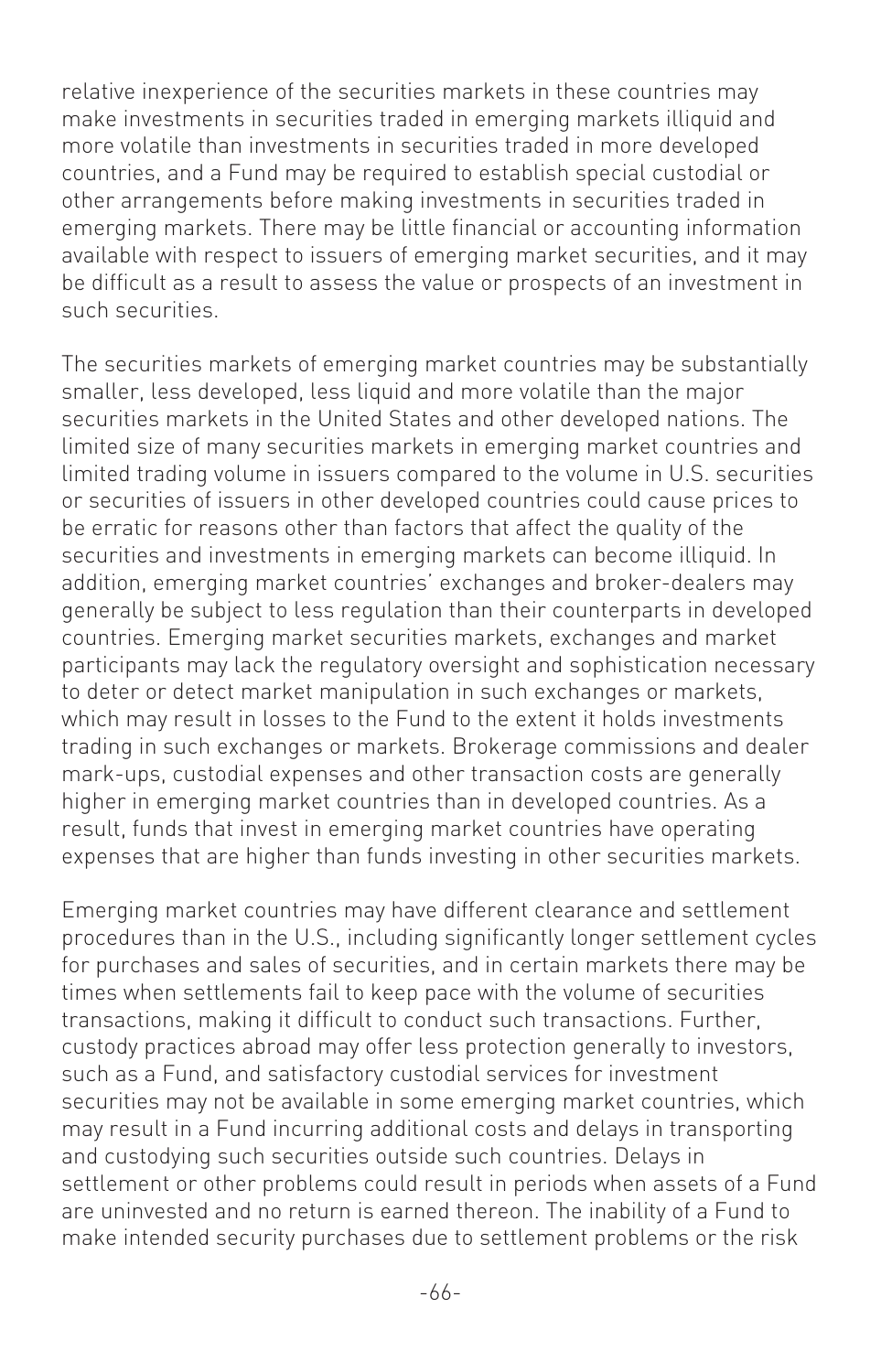of intermediary counterparty failures could cause the Fund to miss attractive investment opportunities. The inability to dispose of a portfolio security due to settlement problems could result either in losses to a Fund due to subsequent declines in the value of such portfolio security or, if the Fund has entered into a contract to sell the security, could result in possible liability to the purchaser.

The Public Company Accounting Oversight Board, which regulates auditors of U.S. public companies, is unable to inspect audit work papers in certain foreign countries. Investors in foreign countries often have limited rights and few practical remedies to pursue shareholder claims, including class actions or fraud claims, and the ability of the SEC, the U.S. Department of Justice and other authorities to bring and enforce actions against foreign issuers or foreign persons is limited. Regulatory regimes outside of the U.S. may not require or enforce corporate governance standards comparable to that of the U.S., which may result in less protections for investors in such issuers and make such issuers more susceptible to actions not in the best interest of the issuer or its investors.

The currencies of certain emerging market countries have experienced devaluations relative to the U.S. dollar, and future devaluations may adversely affect the value of assets denominated in such currencies. A devaluation of the currency in which portfolio securities are denominated will negatively impact the value of those securities. Many emerging market countries have experienced substantial, and in some periods extremely high, rates of inflation or deflation for many years, and future inflation may adversely affect the economies and securities markets of such countries. When debt and similar obligations issued by foreign issuers are denominated in a currency (*e.g.*, the U.S. dollar or the Euro) other than the local currency of the issuer, the subsequent strengthening of the non-local currency against the local currency will generally increase the burden of repayment on the issuer and may increase significantly the risk of default by the issuer.

Emerging market countries have and may in the future impose capital controls, foreign currency controls and repatriation controls. In addition, some currency hedging techniques may be unavailable in emerging market countries, and the currencies of emerging market countries may experience greater volatility in exchange rates as compared to those of developed countries.

A Fund may invest in commodities or commodity-related investments that are found in or exported from emerging market countries or the values of which are affected significantly by economic or other conditions in emerging market countries.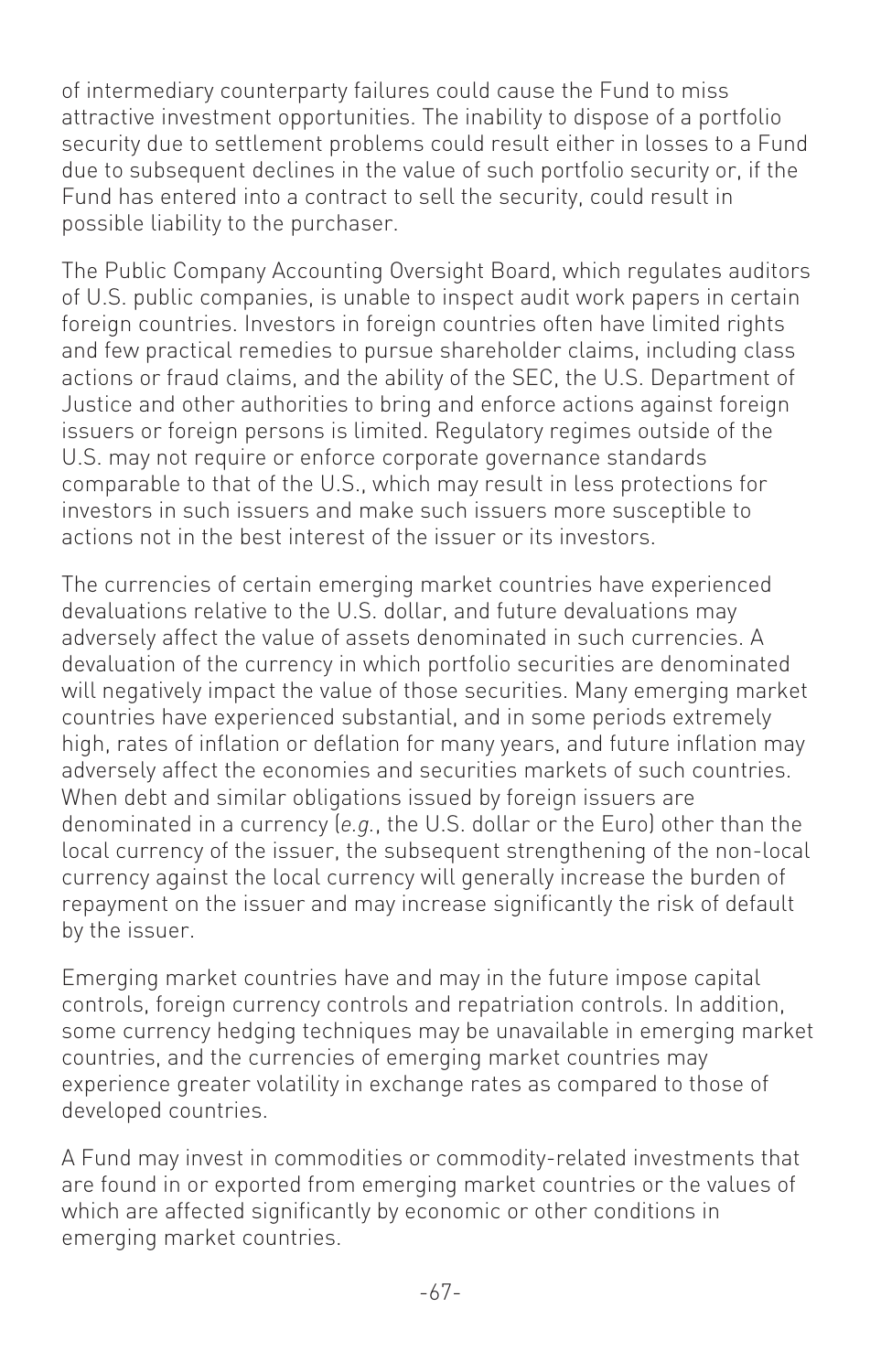## **Equity Issuer Risk** *(Equities ETF only)*

The market price of common stocks and other equity securities may go up or down, sometimes rapidly or unpredictably. Equity securities may decline in value due to factors affecting equity securities markets generally, particularly industries represented in those markets, or the issuer itself. The values of equity securities may decline due to general market conditions that are not specifically related to a particular company, such as real or perceived adverse economic conditions, changes in the general outlook for corporate earnings, changes in interest or currency rates, or adverse investor sentiment generally. They also may decline due to factors which affect a particular industry or industries, such as labor shortages or increased production costs and competitive conditions within an industry. In addition, the values of equity securities may decline for a number of reasons that may relate directly to the issuer, such as management performance, financial leverage, non-compliance with regulatory requirements, and reduced demand for the issuer's goods or services. Equity securities generally have greater price volatility than bonds and other debt securities, although under certain market conditions various fixed income investments may have comparable or greater price volatility. The values of equity securities paying dividends at high rates may be more sensitive to change in interest rates than are other equity securities.

#### **Financial Services Risk**

Financial services companies are subject to extensive governmental regulation which may limit both the amounts and the types of loans and other financial commitments they can make, the interest rates and fees they can charge, the scope of their activities, the prices they can charge and the amount of capital they must maintain. Profitability is largely dependent on the availability and cost of capital funds and can fluctuate significantly when interest rates change or due to increased competition. In addition, deterioration of the credit markets generally may cause an adverse impact in a broad range of markets, including U.S. and international credit and interbank money markets generally, thereby affecting a wide range of financial institutions and markets. Certain events in the financial sector may cause an unusually high degree of volatility in the financial markets, both domestic and foreign, and cause certain financial services companies to incur large losses. Interconnectedness or interdependence among financial services companies increases the risk that the financial distress or failure of one financial services company may materially and adversely affect a number of other financial services companies. Securities of financial services companies may experience a dramatic decline in value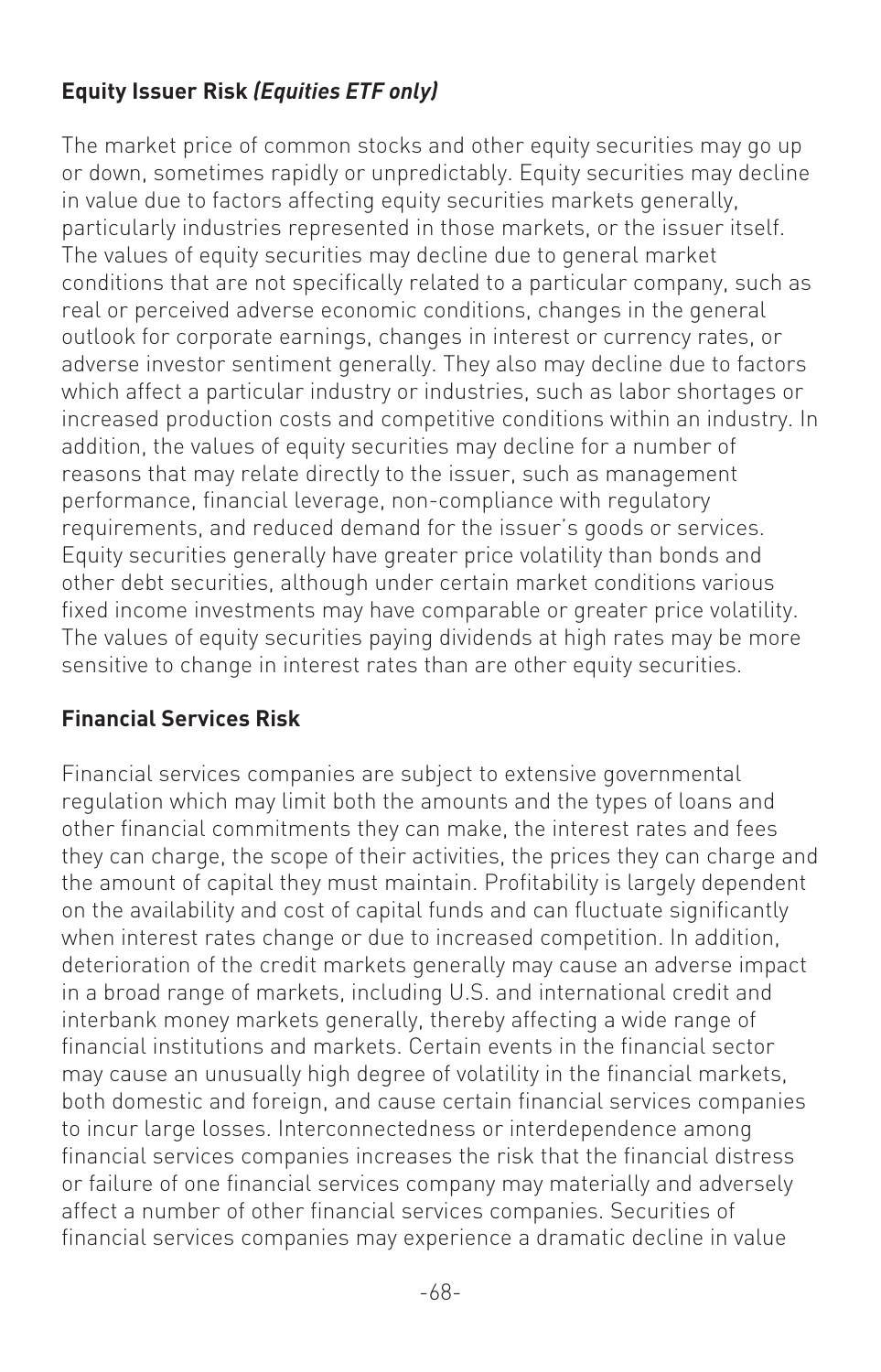when such companies experience substantial declines in the valuations of their assets, take action to raise capital (such as the issuance of debt or equity securities), or cease operations. Credit losses resulting from financial difficulties of borrowers can negatively impact the sector, especially when financial services companies are exposed to non-diversified or concentrated loan portfolios. Financial losses associated with investment activities can negatively impact the sector, especially when financial services companies are exposed to financial leverage. Insurance companies may be subject to severe price competition. Adverse economic, business or political developments could adversely affect financial institutions engaged in mortgage finance or other lending or investing activities directly or indirectly connected to the value of real estate.

#### **Foreign Currency Risk** *(Opportunistic Bond ETF only)*

Currency risk is the risk that fluctuations in exchange rates may adversely affect the value of a Fund's investments. Currency risk includes both the risk that currencies in which a Fund's investments are traded and/or in which the Fund receives income, or currencies in which the Fund has taken an active investment position, will decline in value relative to other currencies. In the case of hedging positions, currency risk includes the risk that the currency a Fund is seeking exposure to will decline in value relative to the foreign currency being hedged. Currency exchange rates fluctuate significantly for many reasons, including changes in supply and demand in the currency exchange markets, actual or perceived changes in interest rates, intervention (or the failure to intervene) by U.S. or foreign governments, central banks, or supranational agencies such as the International Monetary Fund, and currency controls or other political and economic developments in the U.S. or abroad. Currencies of emerging market countries have sometimes experienced devaluations relative to the U.S. dollar, and major devaluations have historically occurred in certain countries. A devaluation of the currency in which portfolio securities are denominated will negatively impact the value of those securities.

Except as otherwise provided in a Fund's principal investment strategies, a Fund may take derivatives (or spot) positions in currencies to which the Fund is exposed through its investments. This presents the risk that a Fund could lose money on both its currency exposure through a portfolio investment and its currency exposure through a derivatives (or spot) position. A Fund may take overweighted or underweighted currency positions and/or hedge the currency exposure of the securities in which it has invested. A Fund may take positions in currencies different from the currencies in which its portfolio investments are denominated. As a result,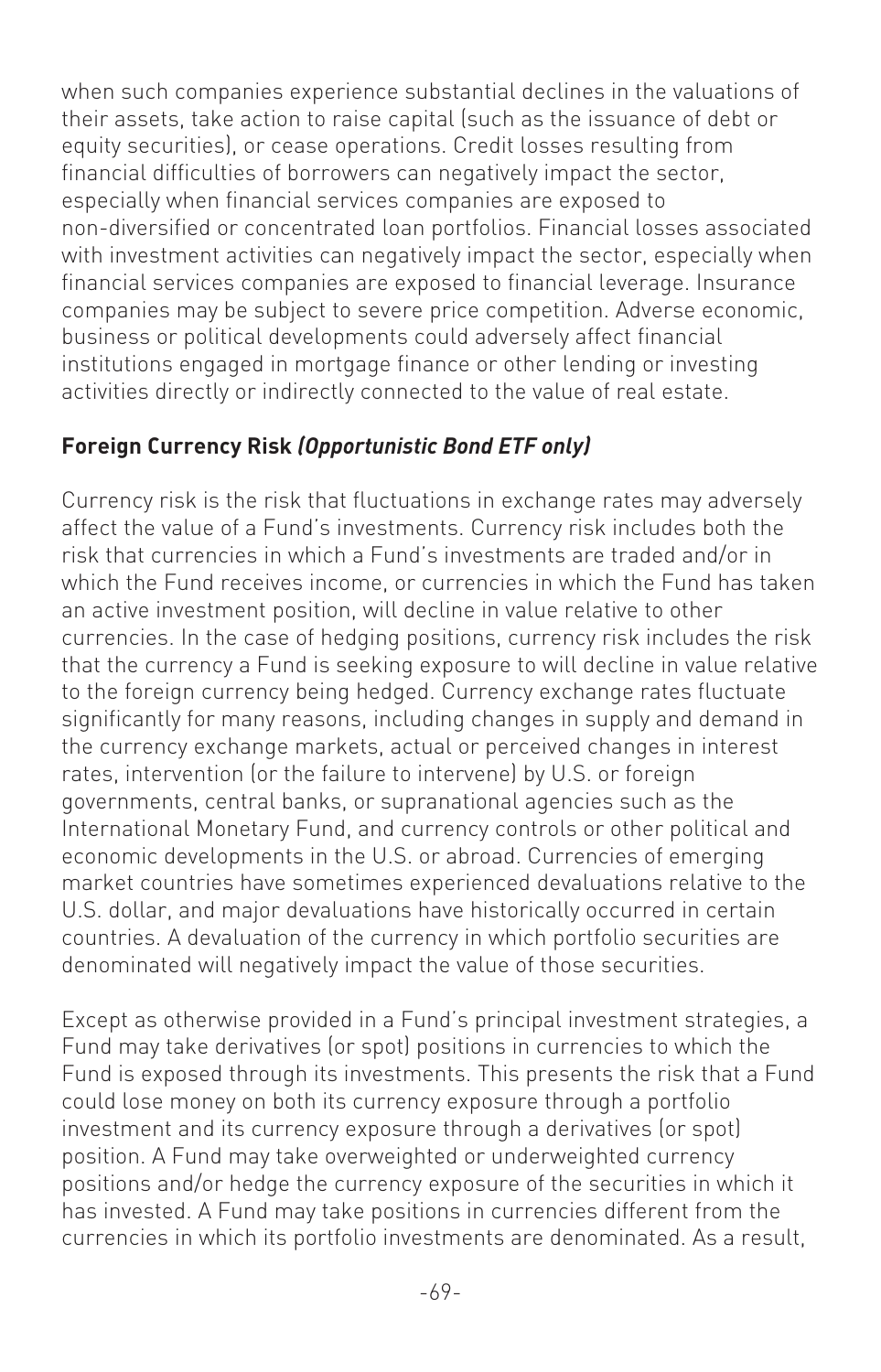a Fund's currency exposure may differ (in some cases significantly) from the currency exposure of its investments and/or its benchmarks.

Exposure to emerging market currencies may entail greater risk than exposure to developed market currencies. Please see "Emerging Market Country Risk" in this section for more information.

#### **Foreign Investing Risk** *(Opportunistic Bond ETF only)*

Investments in foreign securities or in issuers with significant exposure to foreign markets may involve greater risks than investments in domestic securities. To the extent that investments are made in a limited number of countries, events in those countries will have a more significant impact on the Fund.

As compared to U.S. companies, foreign issuers generally disclose less financial and other information publicly and are subject to less stringent and less uniform accounting, auditing, and financial reporting standards. In addition, there may be limited information generally regarding factors affecting a particular foreign market, issuer, or security.

Foreign countries typically impose less thorough regulations on brokers, dealers, stock exchanges, corporate insiders and listed companies than does the United States and foreign securities markets may be less liquid and more volatile than domestic markets. Investment in foreign securities involves higher costs than investment in U.S. securities, including higher transaction and custody costs as well as the imposition of additional taxes by foreign governments, and as a result investments in foreign securities may be subject to issues relating to security registration or settlement. In addition, security trading and custody practices abroad may offer less protection to investors such as the Funds. Political, social or financial instability, civil unrest and acts of terrorism are other potential risks that could adversely affect an investment in a foreign security or in foreign markets or issuers generally. Settlement of transactions in some foreign markets may be delayed or may be less frequent than in the United States which could affect the liquidity of a Fund's portfolio. Custody practices and regulations abroad may offer less protection to investors, such as the Funds, and a Fund may be limited in its ability to enforce contractual rights or obligations.

Because foreign securities generally are denominated and pay dividends or interest in foreign currencies, and a Fund may hold various foreign currencies from time to time, the value of a Fund's assets, as measured in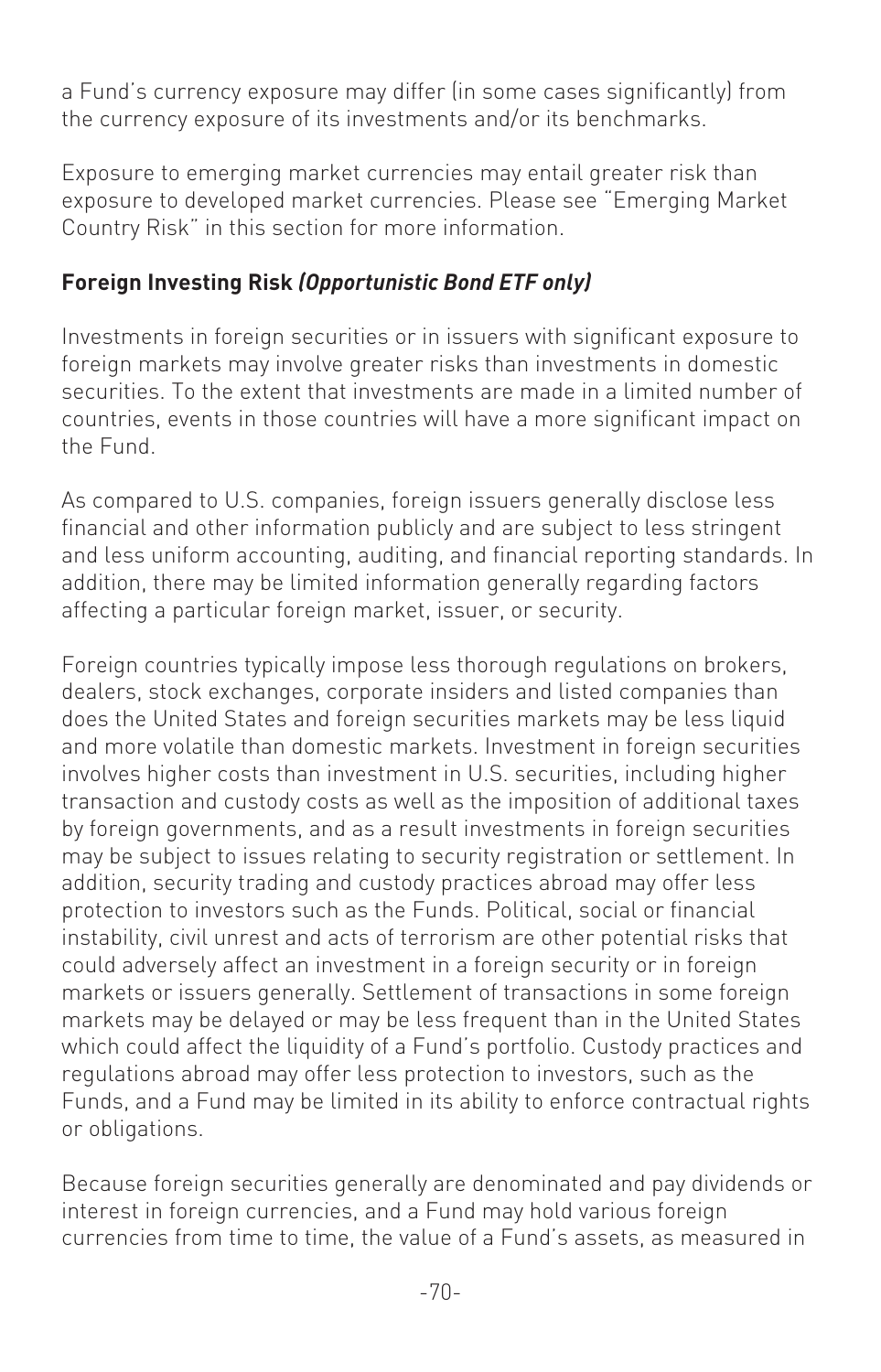U.S. dollars, can be affected unfavorably by changes in exchange rates with respect to the U.S. dollar or with respect to other foreign currencies or by unfavorable currency regulations imposed by foreign governments. If the Fund invests in securities issued by foreign issuers, the Fund may be subject to these risks even if the investment is denominated in United States dollars. This risk may be heightened with respect to issuers whose revenues are principally earned in a foreign currency but whose debt obligations have been issued in United States dollars or other hard currencies.

Foreign issuers may become subject to sanctions imposed by the U.S. or another country or other governmental or non-governmental organizations, which could result in the immediate freeze of the foreign issuers' assets or securities. The imposition of such sanctions could impair the market value of the securities of such foreign issuers and limit a Fund's ability to buy, sell, receive or deliver the securities.

# **High Yield Risk** *(Opportunistic Bond ETF only)*

Debt instruments rated below investment grade or debt instruments that are unrated and of comparable or lesser quality are predominantly speculative. They are usually issued by companies without long track records of sales and earnings or by companies with questionable credit strength. These instruments, commonly known as "junk bonds," have a higher degree of default risk and may be less liquid than higher-rated bonds. These instruments may be subject to greater price volatility due to such factors as specific corporate developments, interest rate sensitivity, negative perceptions of high yield investments generally, general economic downturn, and less secondary market liquidity. This potential lack of liquidity may make it more difficult for a Fund to value these instruments accurately. An economic downturn could severely affect the ability of issuers (particularly those that are highly leveraged) to service their debt obligations or to repay their obligations upon maturity.

# **Index Risk** *(Equities ETF only)*

While index sponsors generally provide descriptions of what an index is designed to achieve, index providers do not generally provide any warranty or guarantee or accept any liability in relation to the quality, accuracy or completeness of data in respect of their indexes, and do not guarantee that the published indexes will be in line with their described index methodologies. The Funds and the Adviser similarly do not provide any warranty, guarantee or acceptance of liability for an index or the data used.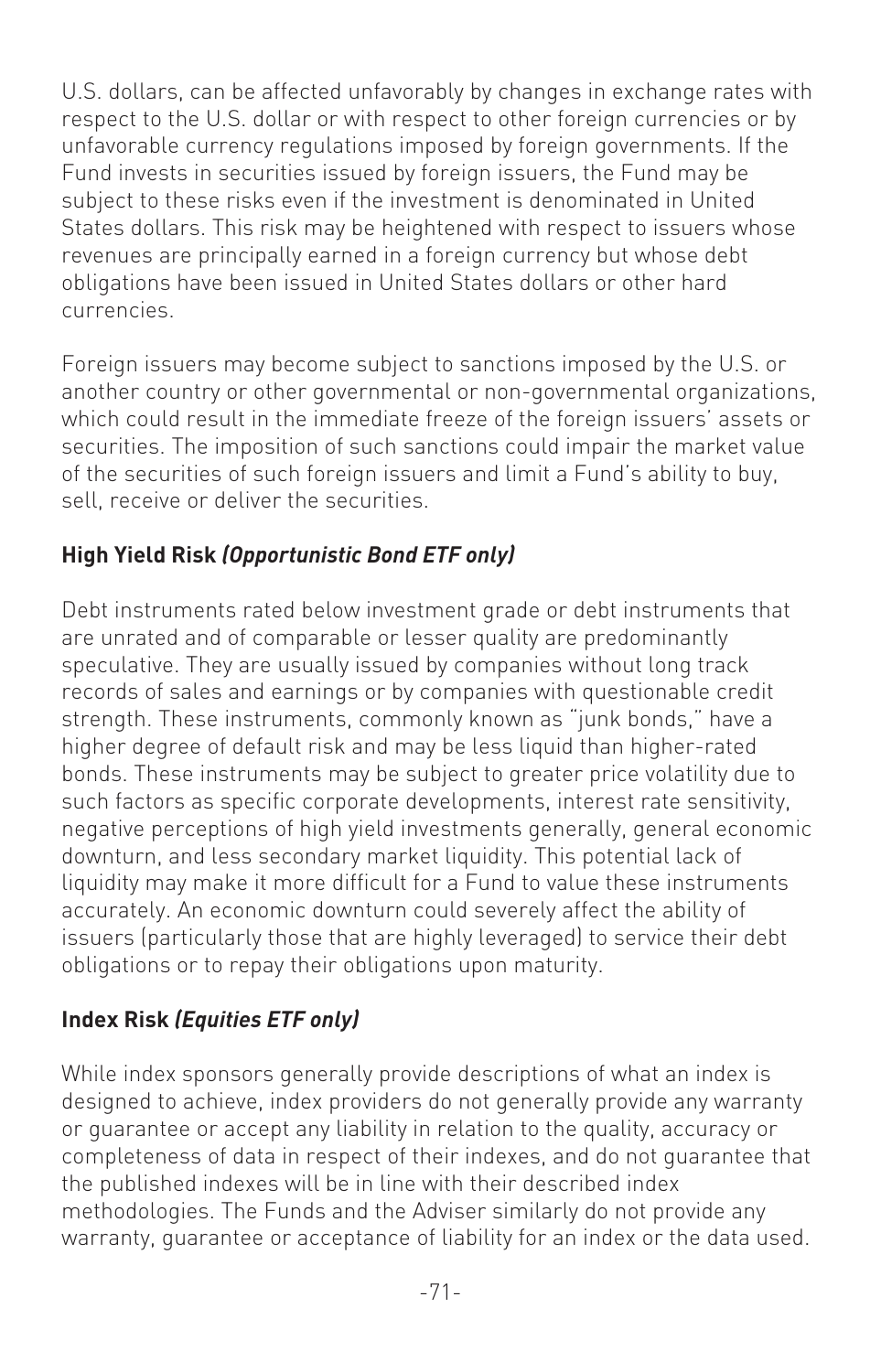Errors in respect of the accuracy or completeness of the data underlying an index may occur from time to time and may not be identified and corrected for a period of time, if at all. In addition, errors may arise in carrying out an index's methodology, or an index provider may incorrectly report information concerning the index. These risks may be particularly prevalent where an index is less commonly used. For example, during a period where an index contains incorrect constituents or when an index provider reports incorrect information regarding index constituents, a Fund may have market exposure to investments that are not constituents of the index and may have over- or under-exposure to the index's correct constituents. As such, errors may potentially result in a negative or positive performance impact to a Fund and its shareholders, and may prevent the Fund from achieving its investment objective. Further, apart from scheduled rebalances, index providers may carry out additional ad hoc rebalances to their underlying indexes in order, for example, to correct an error in the selection of index constituents. Where an index is rebalanced and a Fund in turn rebalances its portfolio to bring it in line with such index, any transaction and trading costs (including among other things any bid/ask spreads) arising from such portfolio rebalancing will be borne by the Fund.

Calculation of an index's return reflects the deduction of an amount intended to represent an estimate of the transaction costs of buying and selling the index's constituents, which will have the effect of reducing the index's return.

Although a Fund or the Adviser may license from an index's sponsor the right to use an index as part of implementing the Fund's principal investment strategies, there can be no guarantee that the index will be maintained indefinitely or that the Fund will be able to continue to utilize the selected index to implement its principal investment strategies indefinitely. In addition, other events could result in the Fund no longer having the ability to utilize an index to implement its principal investment strategies (e.g., a Fund may no longer be able to create cost-effective synthetic investment exposure to an index to pursue all of its principal investment strategies). In such instances, the Adviser or the Board of Trustees may substitute an index with another index that they choose in their sole discretion and without advance notice to the shareholders. If a Fund selects and uses one or more other indices or other investments as part of its principal investment strategies, there can be no assurance that any substitute index, or basket of securities or commodities and other investments, selected will be similar to an index or basket previously used by the Fund or will perform in a manner similar to such index or basket. Unavailability of an index (or a similar index) could affect adversely the ability of the Fund to achieve its investment objective or desired exposures.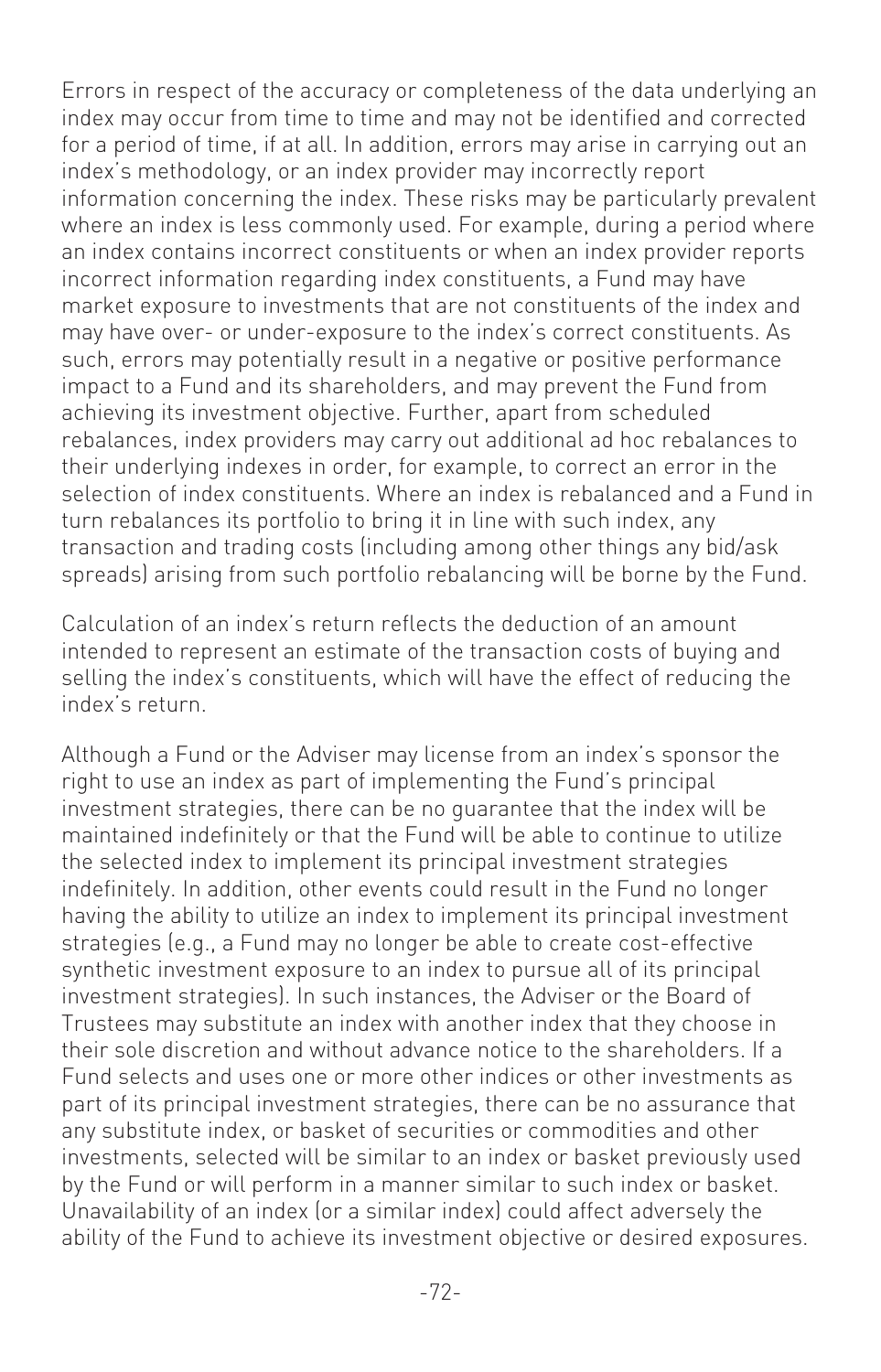#### **Inflation-Indexed Bond Risk** *(Opportunistic Bond ETF only)*

Inflation-indexed bonds are fixed income securities whose principal values are periodically adjusted according to a measure of inflation. If the index measuring inflation falls, the principal value of inflation-indexed bonds will be adjusted downward, and consequently the interest payable on these securities (calculated with respect to a smaller principal amount) will be reduced. Repayment of the original bond principal upon maturity (as adjusted for inflation) is guaranteed in the case of U.S. Treasury inflationindexed bonds. For bonds that do not provide a similar guarantee, the adjusted principal value of the bond repaid at maturity may be less than the original principal. With regard to municipal inflation-indexed bonds and certain corporate inflation-indexed bonds, the inflation adjustment is reflected in the semi-annual coupon payment. As a result, the principal value of municipal inflation-indexed bonds and such corporate inflationindexed bonds does not adjust according to the rate of inflation. The value of inflation-indexed bonds is expected to change in response to changes in real interest rates. Real interest rates are tied to the relationship between nominal interest rates and the rate of inflation. If nominal interest rates increase at a faster rate than inflation, real interest rates may rise, leading to a decrease in value of inflation-indexed bonds. Inflation-indexed bonds may cause a potential cash flow mismatch to investors, because an increase in the principal amount of an inflation-indexed bond will be treated as interest income currently subject to tax at ordinary income rates even though investors will not receive repayment of principal until maturity. If a Fund invests in such bonds, it will be required to distribute such interest income in order to qualify for treatment as a regulated investment company and eliminate the Fund-level tax, without a corresponding receipt of cash, and therefore may be required to dispose of portfolio securities at a time when it may not be advantageous to do so in order to make such distributions.

#### **Investment Company and Exchange-Traded Fund Risk**

Investments in open-end and closed-end investment companies, and other pooled investment vehicles, including any ETFs or money market funds, involve substantially the same risks as investing directly in the instruments held by these entities. However, the total return from such investments will be reduced by the operating expenses and fees of the investment company or ETF. A Fund must pay its pro rata portion of an investment company's or ETF's fees and expenses. To the extent the Adviser determines to invest Fund assets in other investment companies, the Adviser will have an incentive to invest in other DoubleLine funds or other investment products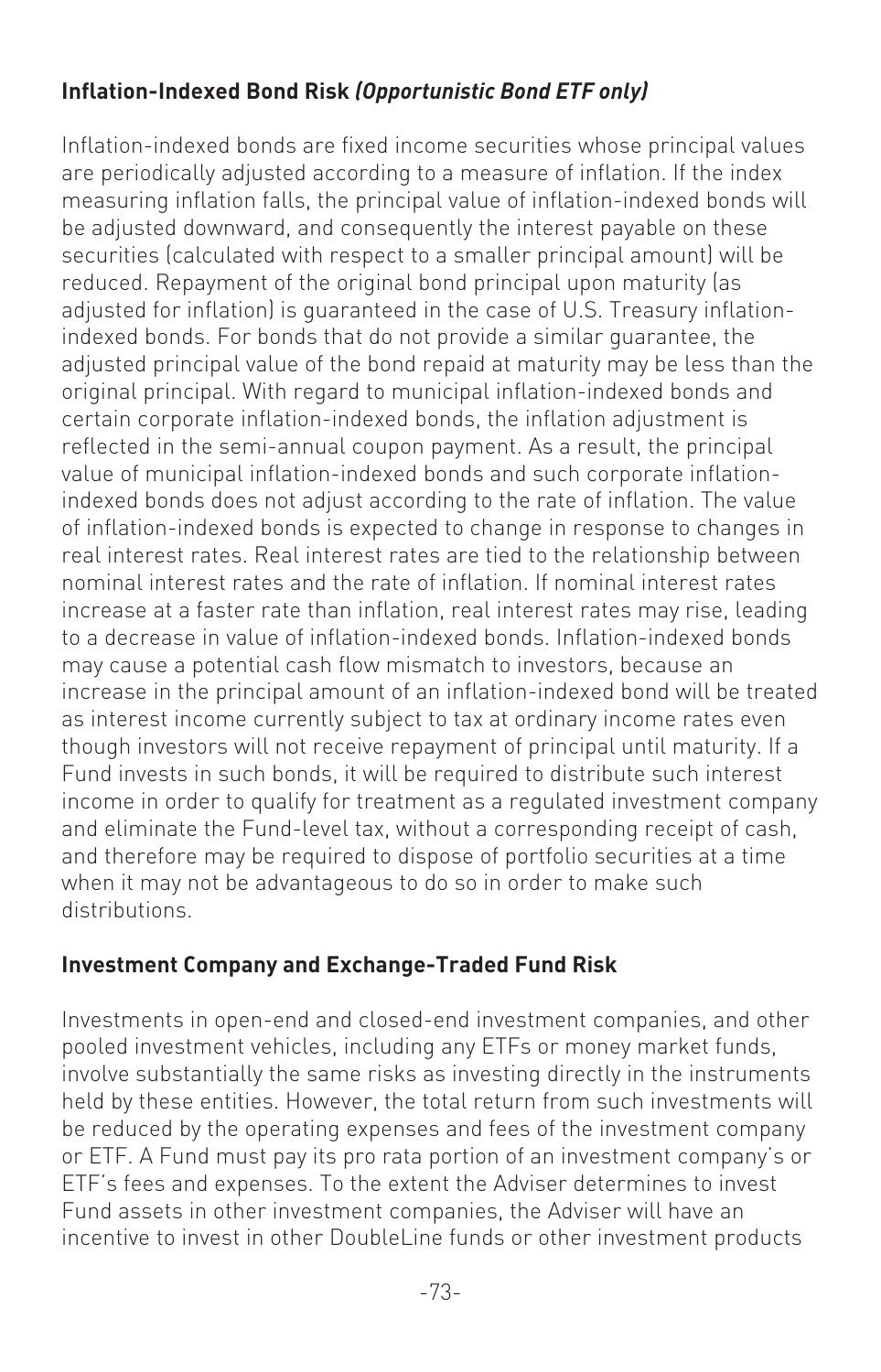sponsored or managed by DoubleLine or its related parties over investment companies or products sponsored or managed by others and to maintain such investments once made due to its own financial interest in those products and other business considerations. For example, the Adviser or its related parties may receive fees based on the amount of assets invested in such other investment vehicles, which fees may be higher than the fees the Adviser receives for managing a Fund. Investment by a Fund in those other vehicles may be beneficial in the management of those other vehicles, by helping to achieve economies of scale or enhancing cash flows. The Funds' Adviser or the adviser to such other DoubleLine funds will reduce their advisory fees to avoid payment of fees by the Funds for duplicative advisory services. This reduction in advisory fees will reduce, but will not eliminate, the conflicts described above.

Any investment company or ETF in which a Fund invests may not achieve its investment objective or execute its investment strategy effectively, which may adversely affect the Fund's performance. Shares of a closed-end investment company or ETF may expose a Fund to risks associated with leverage and may trade at a premium or discount to the NAV of the closedend fund's or the ETF's portfolio securities depending on a variety of factors, including market supply and demand. Money market mutual funds in which a Fund may invest are subject to Rule 2a-7 of the 1940 Act, and invest in a variety of short-term, high quality, dollar-denominated money market instruments. Money market funds are not designed to offer capital appreciation. In addition, certain money market funds may impose a fee upon the sale of shares or may temporarily suspend the ability of investors to redeem shares if such a fund's liquidity falls below required minimums, which may adversely affect a Fund's returns or liquidity. Applicable law may limit a Fund's ability to invest in other investment companies.

The acquisition of shares of a Fund by registered investment companies is subject to the restrictions of Section 12(d)(1) of the 1940 Act, except as may be permitted by exemptive rules under the 1940 Act or as permitted by an exemptive order obtained by the Trust that permits registered investment companies to invest in a Fund beyond the limits of Section 12(d)(1), subject to certain terms and conditions, including that the registered investment company enter into an agreement with a Fund regarding the terms of the investment. The SEC recently adopted changes to the regulatory framework for fund of funds arrangements and, as a result, exemptive orders that issuers previously obtained permitting registered investment companies to invest in a Fund beyond the limits of Section 12(d)(1) will be rescinded by the SEC on January 19, 2022. However, the Trust will rely on new rule 12d1-4, effective January 19, 2021, which permits other investment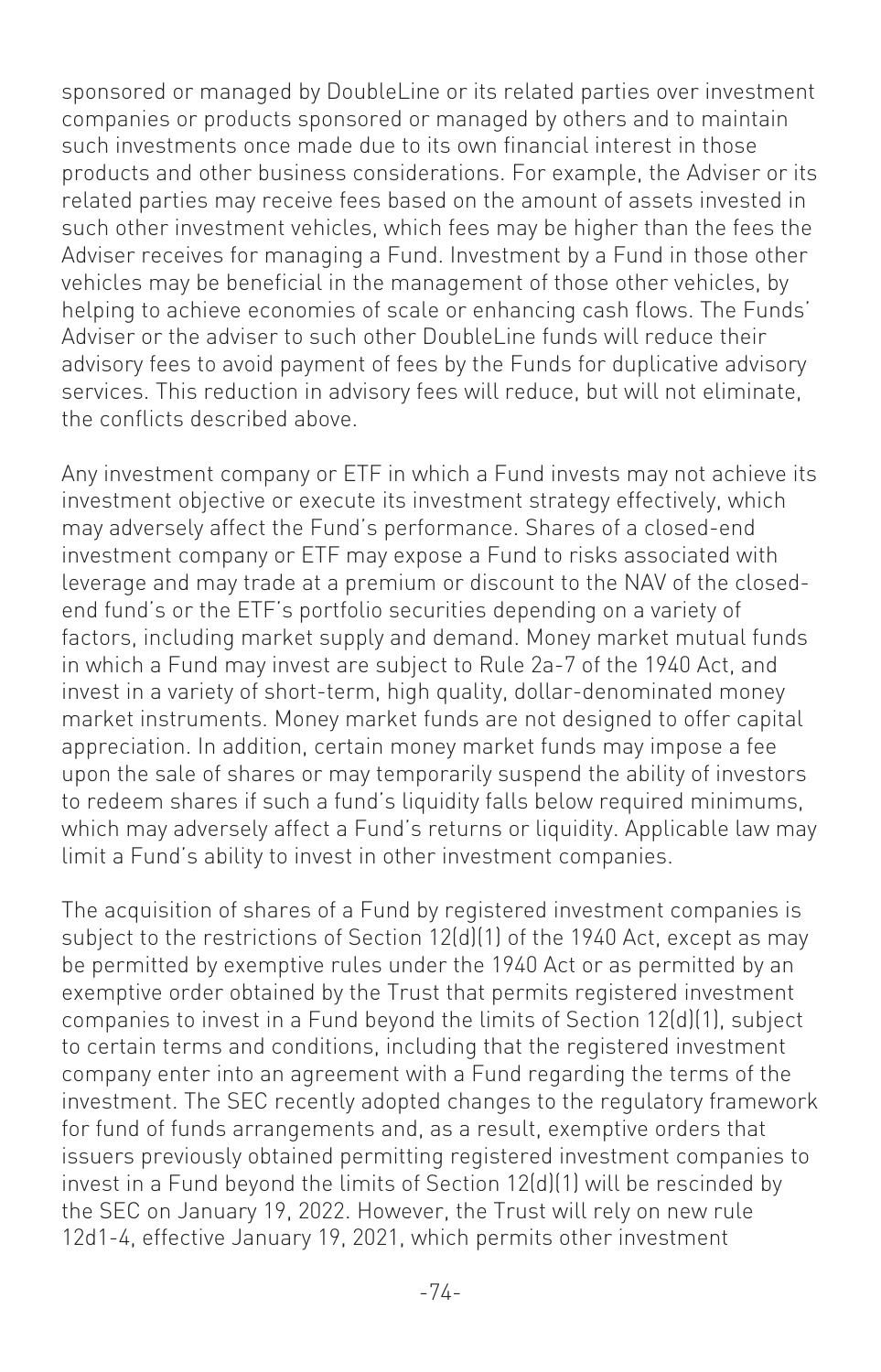companies to invest in the Funds beyond the limits in Section 12(d)(1), subject to similar conditions as those contained in the exemptive orders.

#### **Large Shareholder Risk**

Certain account holders, including the Adviser or funds or accounts over which the Adviser (or a related party of the Adviser) has investment discretion, may from time to time own or control a significant percentage of a Fund's shares. For example, the Adviser and/or its related parties currently provide asset allocation investment advice, including recommending the purchase and/or sale of shares of the Funds, to a number of large investors, and a large percentage of the DoubleLine Multi-Asset Growth Fund's shares are currently held by such investors. The Funds are subject to the risk that a redemption by large shareholders of all or a portion of their Fund shares or a purchase of Fund shares in large amounts and/or on a frequent basis, including as a result of asset allocation decisions made by the Adviser (or a related party of the Adviser), will adversely affect a Fund's performance if it is forced to sell portfolio securities or invest cash when the Adviser would not otherwise choose to do so. This risk will be particularly pronounced if one shareholder owns a substantial portion of the Fund. Redemptions of a large number of shares may affect the liquidity of a Fund's portfolio, increase the Fund's transaction costs and/or lead to the liquidation of the Fund. Such transactions also potentially limit the use of any capital loss carryforwards and certain other losses to offset future realized capital gains (if any). Shareholder redemptions can only be effected in Creation Units of the Fund.

# **Leveraging Risk** *(Opportunistic Bond ETF only)*

The Funds may use or create investment leverage in seeking to achieve their respective investment objective. Certain transactions, including, for example, when-issued, delayed-delivery, and forward commitment purchases, inverse floaters, loans of portfolio securities and the use of some derivatives, can result in leverage. In addition, a Fund may achieve investment leverage by borrowing money. Leverage generally has the effect of increasing the amounts of loss or gain the Fund might realize, and creates the likelihood of greater volatility of the value of the Fund's investments. In transactions involving leverage, a relatively small market movement or change in other underlying indicator can lead to significantly larger losses to a Fund. There is risk of loss in excess of invested capital. Certain derivatives have the potential for unlimited loss, regardless of the size of the initial investment. The use of leverage may also require a Fund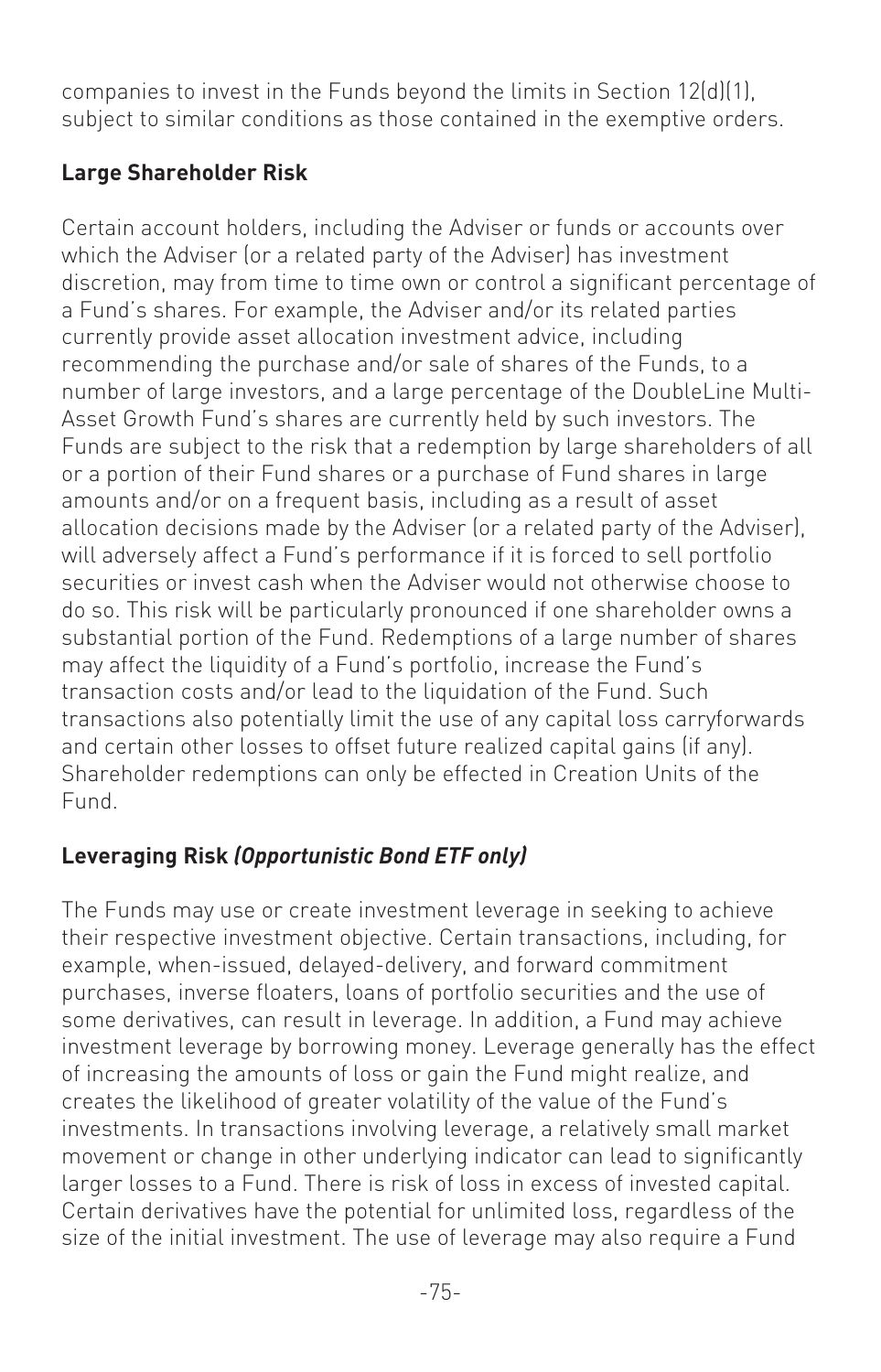to liquidate its other holdings at disadvantageous times and prices in order to satisfy repayment, interest payment, or margin obligations or to meet asset segregation or coverage requirements. See "Borrowing Risk" in the SAI.

#### **Limited Operating History Risk**

The Funds are newly formed and have no or a limited operating history for investors to evaluate. Such Funds may not attract sufficient assets to achieve or maximize investment and operational efficiencies and remain viable. If the Funds fail to achieve sufficient scale, they may be liquidated.

# **Liquidity Risk**

Liquidity risk is the risk that a Fund may invest in securities that trade in lower volumes and may be less liquid than other investments or that the Fund's investments may become less liquid in response to market developments or adverse investor perceptions. Illiquidity may be the result of, for example, low trading volumes, lack of a market maker, or contractual or legal restrictions that limit or prevent a Fund from selling securities or closing positions. When there is no willing buyer and investments cannot be readily sold or closed out, a Fund may have to sell an investment at a lower price than the price at which the Fund is carrying the investments, may not be able to sell the investments at all, may miss other investment opportunities and may hold investments it would prefer to sell, any of which would have a negative effect on the Fund's performance and may cause a Fund to hold an investment longer than the Adviser would otherwise determine. It is possible that a Fund may be unable to sell a portfolio investment at a desirable time or at the value the Fund has placed on the investment or that the Fund may be forced to sell large amounts of securities more quickly than it normally would in the ordinary course of business. In such a case, the sale proceeds received by the Fund may be substantially less than if the Fund had been able to sell the securities in more-orderly transactions, and the sale price may be substantially lower than the price previously used by the Fund to value the securities for purposes of determining the Fund's NAV. In addition, if a Fund sells investments with extended settlement times (*e.g.*, certain kinds of loans (see "Loan Risk")), the settlement proceeds from the sales will not be available to meet the Fund's redemption obligations for a substantial period of time. In order to honor redemptions pending settlement of such investments, a Fund may be forced to sell other investment positions with shorter settlement cycles when the Fund would not otherwise have done so, which may adversely affect a Fund's performance. If another fund or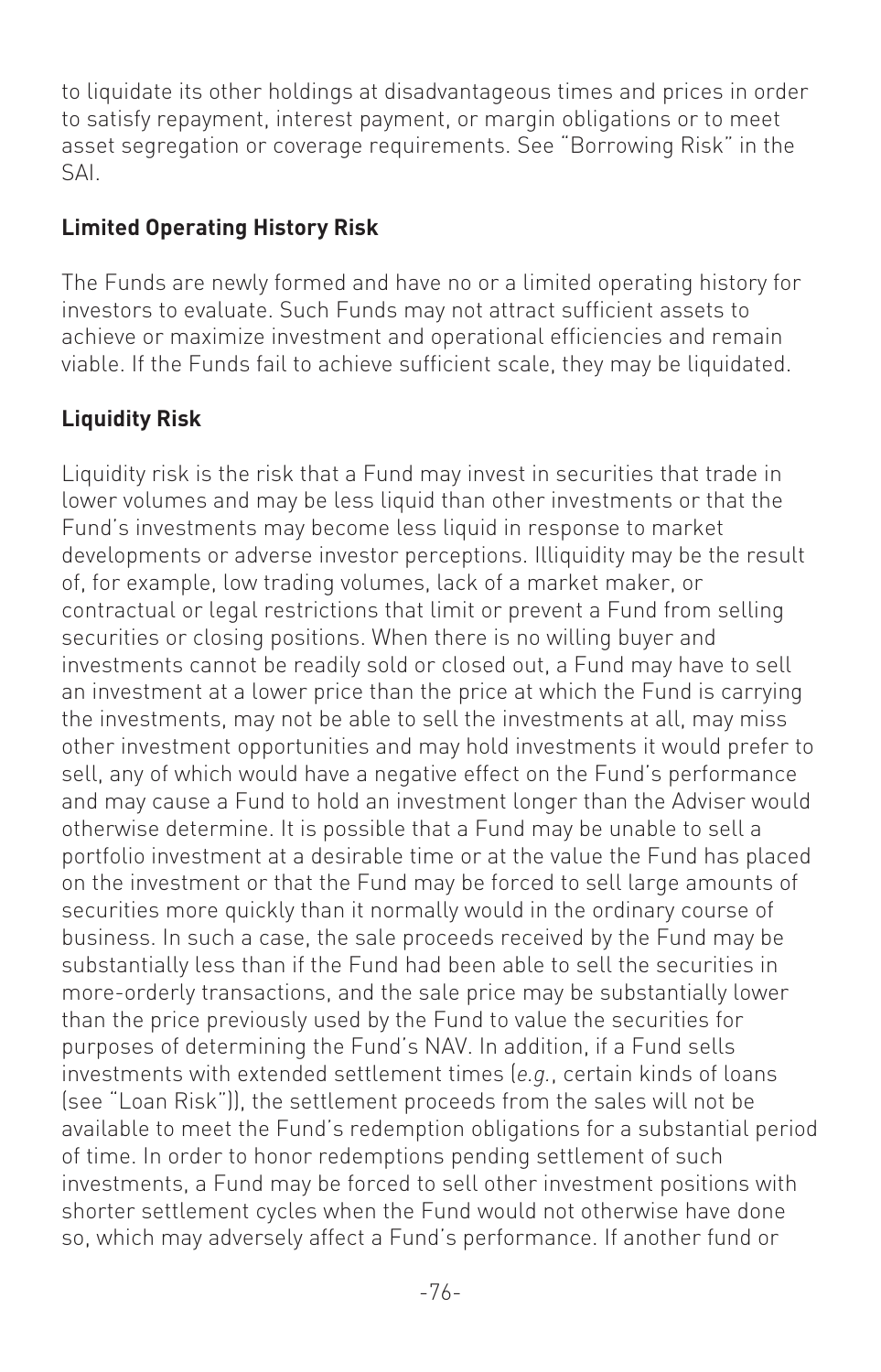investment pool in which a Fund invests is not publicly offered or there is no public market for its shares or accepts investments subject to certain legal restrictions, such as lock-up periods implemented by private funds, a Fund will typically be prohibited by the terms of its investment from selling or redeeming its shares in the fund or pool, or may not be able to find a buyer for those shares at an acceptable price. Additionally, the market for certain investments may become illiquid under adverse market or economic conditions (*e.g.*, if interest rates rise or fall significantly, if there is significant inflation or deflation, increased selling of debt securities generally across other funds, pools and accounts, changes in investor perception, or changes in government intervention in the financial markets) independent of any specific adverse changes in the conditions of a particular issuer. In such cases, shares of the Fund, due to limitations on investments in illiquid securities and the difficulty in purchasing and selling such securities or instruments, may decline in value or the Fund may be unable to achieve its desired level of exposure to a certain issuer or sector. During periods of substantial market disruption, a large portion of the Fund's assets could potentially experience significant levels of illiquidity. The values of illiquid investments are often more volatile than the values of more liquid investments. It may be more difficult for a Fund to determine a fair value of an illiquid investment than those of more liquid comparable investments.

Bond markets have consistently grown over the past three decades while the growth of capacity for traditional dealer counterparties to engage in fixed income trading has not kept pace and in some cases has decreased. As a result, dealer inventories of certain types of bonds and similar instruments, which provide a core indication of the ability of financial intermediaries to "make markets," are at or near historic lows in relation to market size. Because market makers provide stability to a market through their intermediary services, the significant reduction in dealer inventories could potentially lead to decreased liquidity and increased volatility in the fixed income markets. Such issues may be exacerbated during periods of economic uncertainty.

#### **Loan Risk** *(Opportunistic Bond ETF only)*

Investments in loans are generally subject to the same risks as investments in other types of debt obligations, including, among others, credit risk, interest rate risk, prepayment risk, and extension risk. In addition, in many cases loans are subject to the risks associated with below-investment grade securities. This means loans are often subject to significant credit risks, including a greater possibility that the borrower will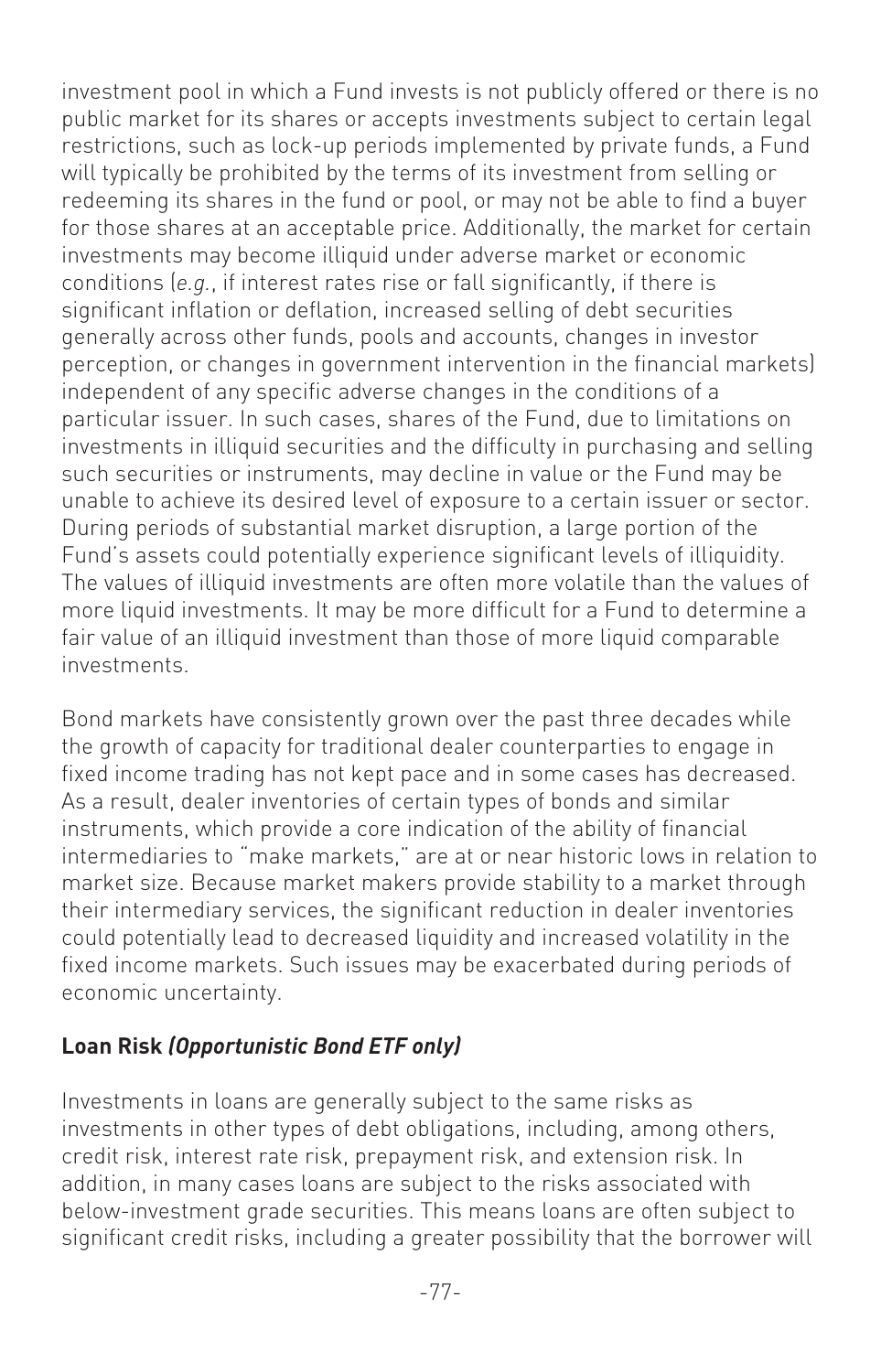be adversely affected by changes in market or economic conditions and may default or enter bankruptcy. This risk of default will increase in the event of an economic downturn or a substantial increase in interest rates (which will increase the cost of the borrower's debt service). The risks of investing in loans include the risk that the borrowers on loans held by a Fund may be unable to honor their payment obligations due to adverse conditions in the industry or industries in which they operate.

The interest rates on floating rate loans typically adjust only periodically. Accordingly, adjustments in the interest rate payable under a loan may trail prevailing interest rates significantly, especially if there are limitations placed on the amount the interest rate on a loan may adjust in a given period. Certain floating rate loans have a feature that prevents their interest rates from adjusting if market interest rates are below a specified minimum level. When interest rates are low, this feature could result in the interest rates of those loans becoming fixed at the applicable minimum level until interest rates rise above that level. Although this feature is intended to result in these loans yielding more than they otherwise would when interest rates are low, the feature might also result in the prices of these loans becoming more sensitive to changes in interest rates should interest rates rise but remain below the applicable minimum level.

In addition, investments in loans may be difficult to value and may be illiquid. Floating rate loans generally are subject to legal or contractual restrictions on resale. The liquidity of floating rate loans, including the volume and frequency of secondary market trading in such loans, varies significantly over time and among individual floating rate loans. For example, if the credit quality of the borrower related to a floating rate loan unexpectedly declines significantly, secondary market trading in that floating rate loan can also decline. The secondary market for loans may be subject to irregular trading activity, wide bid/ask spreads, and extended trade settlement periods, which may increase the expenses of a Fund or cause the Fund to be unable to realize the full value of its investment in the loan, resulting in a material decline in the Fund's NAV.

During periods of severe market stress, it is possible that the market for loans may become highly illiquid. In such an event, a Fund may find it difficult to sell loans it holds, and, for loans it is able to sell in such circumstances, the trade settlement period may be longer than anticipated.

Investments in loans through a purchase of a loan, loan origination or a direct assignment of a financial institution's interests with respect to a loan may involve additional risks to a Fund. For example, if a loan is foreclosed,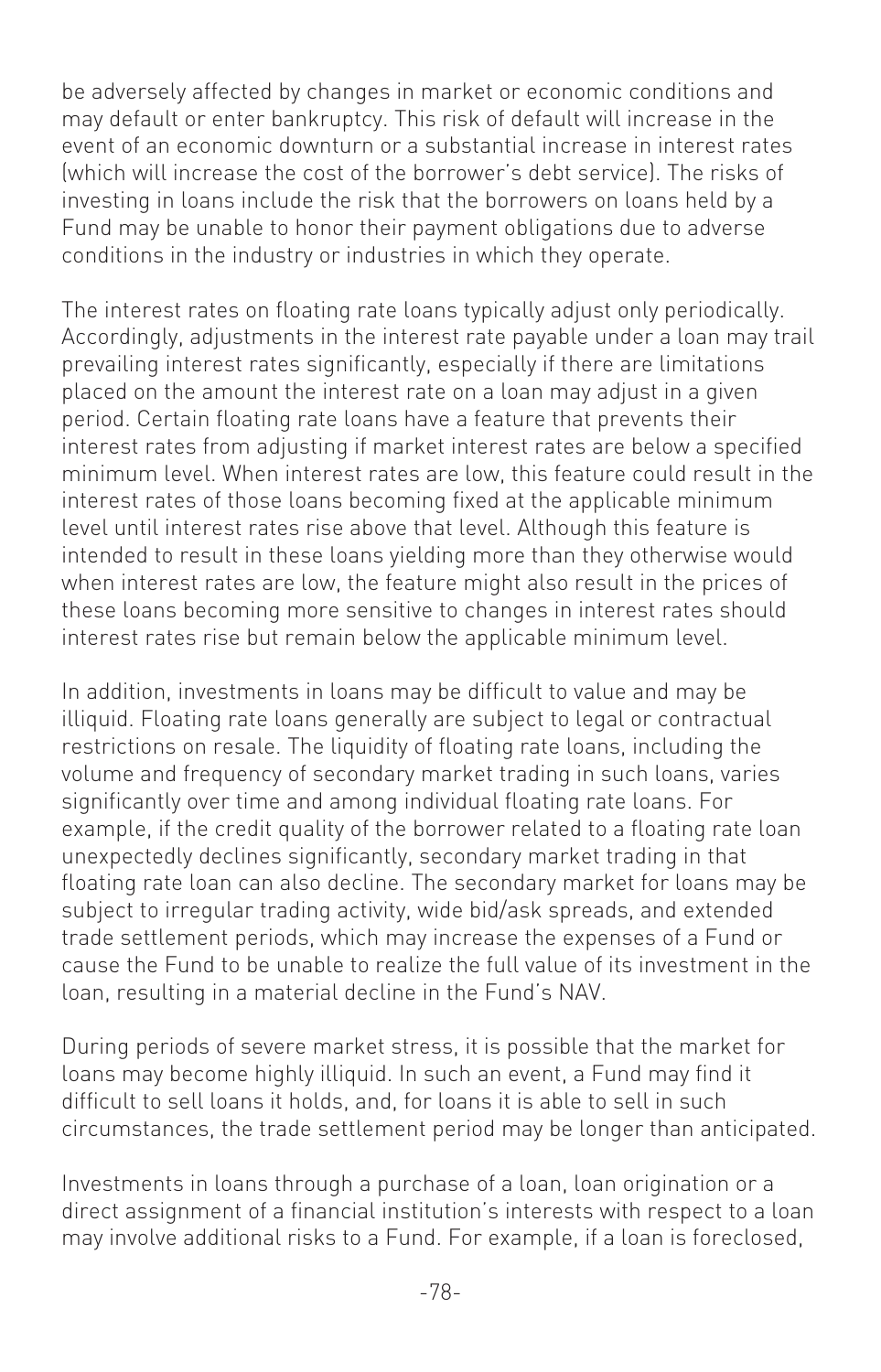a Fund could become owner, in whole or in part, of any collateral, which could include, among other assets, real estate or other real or personal property, and would bear the costs and liabilities associated with owning and holding or disposing of the collateral. In addition, it is conceivable that under emerging legal theories of lender liability, a Fund as holder of a partial interest in a loan could be held liable as co-lender for acts of the agent lender.

Loans and certain other forms of direct indebtedness may not be classified as "securities" under the federal securities laws and, therefore, when a Fund purchases such instruments, it may not be entitled to the protections against fraud and misrepresentation contained in the federal securities laws. In addition, a limited number of states require purchasers of certain loans, primarily consumer loans, to be licensed or registered in order to own the loans or, in certain states, to collect a rate of interest above a specified rate. As of the date of this Prospectus, each Fund does not hold any such license or registration in any states where a license or registration is required, and there can be no assurance that any Fund will timely or ever obtain any such licenses or registration.

During periods of deteriorating economic conditions, such as recessions or periods of rising unemployment, delinquencies and losses generally increase, sometimes dramatically, with respect to loans. The effects of the COVID-19 virus, and governmental responses to the effects of the virus, may result in increased delinquencies and losses and have other, potentially unanticipated, adverse effects on such investments and the markets for those investments.

Additional risks of investments in loans may include:

*Agent/Intermediary Risk.* If a Fund holds a loan through another financial intermediary, as is the case with a participation, or relies on another financial intermediary to administer the loan, as is the case with most multi-lender facilities, the Fund's receipt of principal and interest on the loan and the value of the Fund's loan investment will depend at least in part on the credit standing of the financial intermediary and therefore will be subject to the credit risk of the intermediary. The Fund will be required to rely upon the financial intermediary from which it purchases a participation interest to collect and pass on to the Fund such payments and to enforce the Fund's rights and may not be able to cause the financial intermediary to take what it considers to be appropriate action. As a result, an insolvency, bankruptcy or reorganization of the financial intermediary may delay or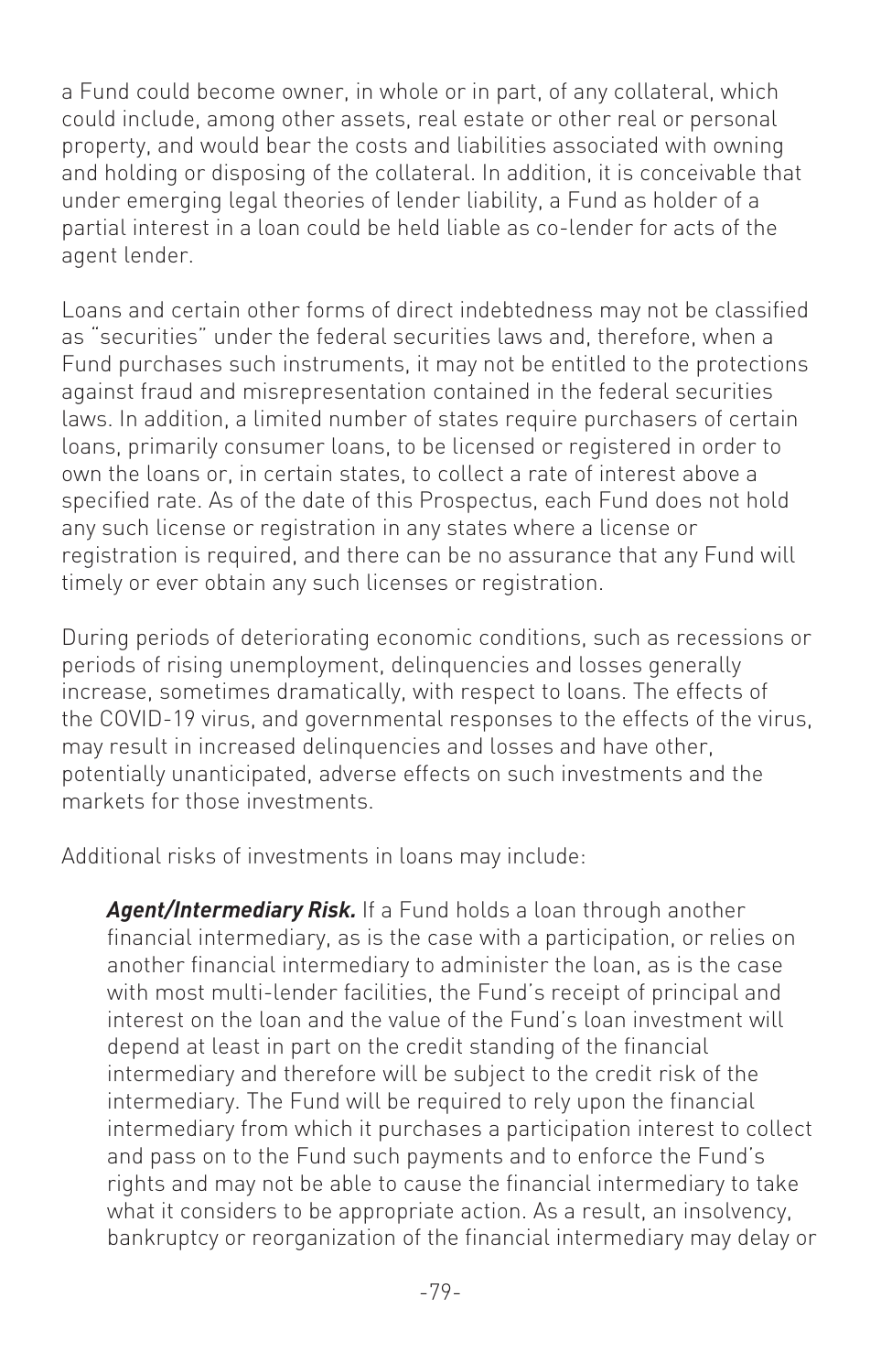prevent the Fund from receiving principal, interest and other amounts with respect to the Fund's interest in the loan. In addition, if a Fund relies on a financial intermediary to administer a loan, the Fund is subject to the risk that the financial intermediary may be unwilling or unable to demand and receive payments from the borrower in respect of the loan, or otherwise unwilling or unable to perform its administrative obligations.

*Collateral Impairment Risk.* Even if a loan to which the Fund is exposed is secured, there can be no assurance that the collateral will, when recovered and liquidated, generate sufficient (or any) funds to offset any losses associated with a defaulting loan. This risk is increased if the Fund's loans are secured by a single asset. In addition, a Fund's interest in collateral securing a loan may be found invalid or may be used to pay other outstanding obligations of the borrower under applicable law. In the event that a borrower defaults, a Fund's access to the collateral may be limited by bankruptcy and other insolvency laws. There is also the risk that the collateral may be difficult to liquidate, that all or some of the collateral may be illiquid, or that a Fund's rights to collateral may be limited by bankruptcy or insolvency laws. A Fund may have to participate in legal proceedings or take possession of and manage assets that secure the issuer's obligations. This could increase a Fund's operating expenses and decrease its NAV.

**Highly Leveraged Transactions Risk.** A Fund may invest in loans made in connection with highly leveraged transactions. These transactions may include operating loans, leveraged buyout loans, leveraged capitalization loans and other types of acquisition financing. Those loans are subject to greater credit and liquidity risks than other types of loans. If a Fund voluntarily or involuntarily sold those types of loans, it might not receive the full value it expected.

*Stressed, Distressed or Defaulted Borrowers Risk***.** A Fund can also invest in loans of borrowers that are experiencing, or are likely to experience, financial difficulty. These loans are subject to greater credit and liquidity risks than other types of loans. In addition, a Fund can invest in loans of borrowers that have filed for bankruptcy protection or that have had involuntary bankruptcy petitions filed against them by creditors. Various laws enacted for the protection of debtors may apply to loans. A bankruptcy proceeding or other court proceeding could delay or limit the ability of a Fund to collect the principal and interest payments on that borrower's loans or adversely affect a Fund's rights in collateral relating to a loan. If a lawsuit is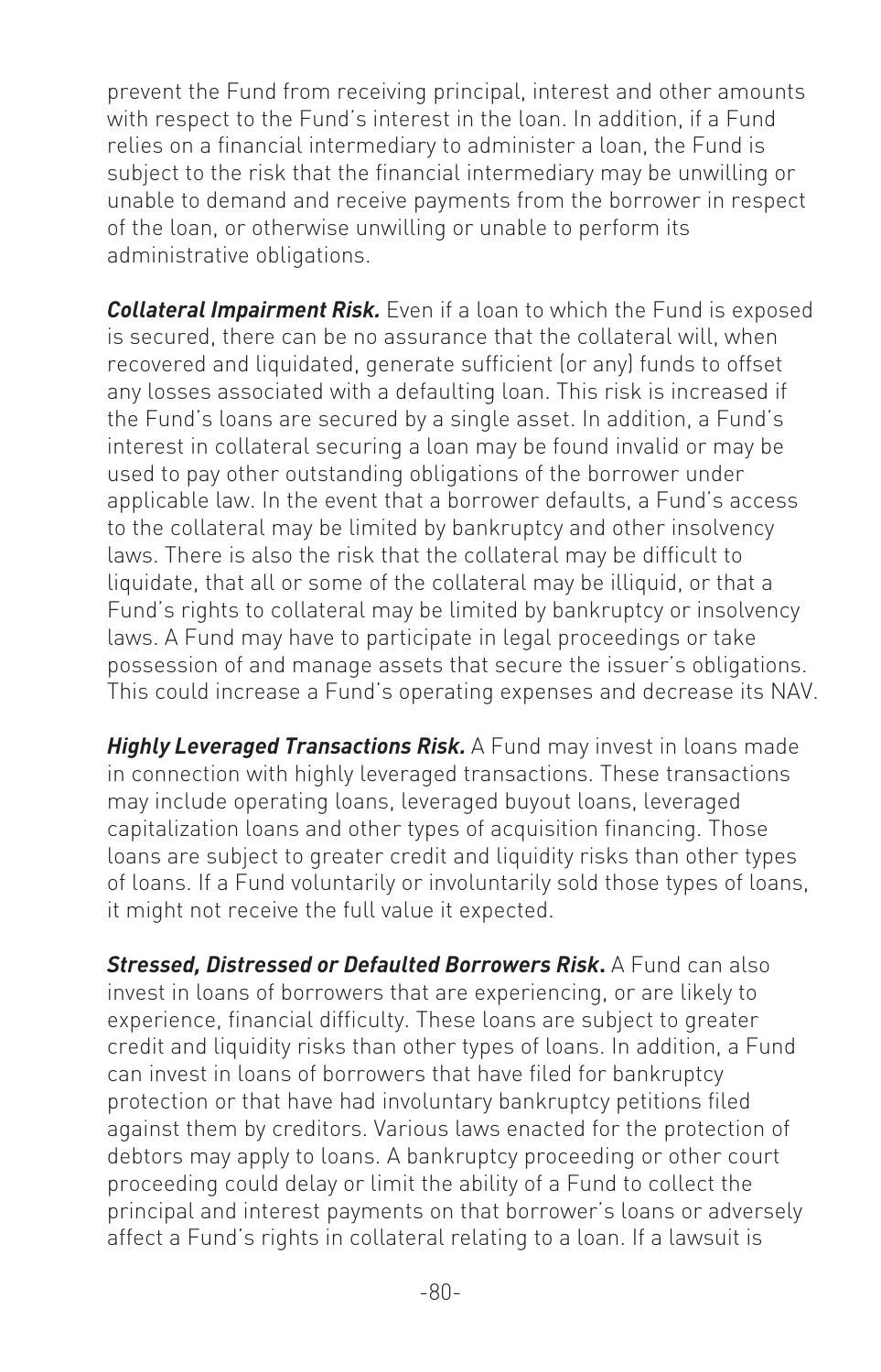brought by creditors of a borrower under a loan, a court or a trustee in bankruptcy could take certain actions that would be adverse to a Fund. For example:

- Other creditors might convince the court to set aside a loan or the collateralization of the loan as a "fraudulent conveyance" or "preferential transfer." In that event, the court could recover from the Fund the interest and principal payments that the borrower made before becoming insolvent. There can be no assurance that the Fund would be able to prevent that recapture.
- A bankruptcy court may restructure the payment obligations under the loan so as to reduce the amount to which the Fund would be entitled.
- The court might discharge the amount of the loan that exceeds the value of the collateral.
- The court could subordinate the Fund's rights to the rights of other creditors of the borrower under applicable law, decreasing, potentially significantly, the likelihood of any recovery on the Fund's investment.

*Limited Information Risk.* Because there is limited public information available regarding loan investments, a Fund's investments in such instruments are particularly dependent on the analytical abilities of the Fund's portfolio managers.

**Interest Rate Benchmarks Risk.** Interest rates on loans typically adjust periodically, often based on changes in a benchmark rate plus a premium or spread over the benchmark rate. The benchmark rate may be LIBOR, the Prime Rate, or other base lending rates used by commercial lenders (each as defined in the applicable loan agreement).

Some benchmark rates may reset daily; others reset less frequently. The interest rate on LIBOR-based loans is reset periodically, typically based on a period between 30 days and one year. Certain floating or variable rate loans may permit the borrower to select an interest rate reset period of up to one year or longer. Investing in loans with longer interest rate reset periods may increase fluctuations in a Fund's NAV as a result of changes in interest rates. Interest rates on loans with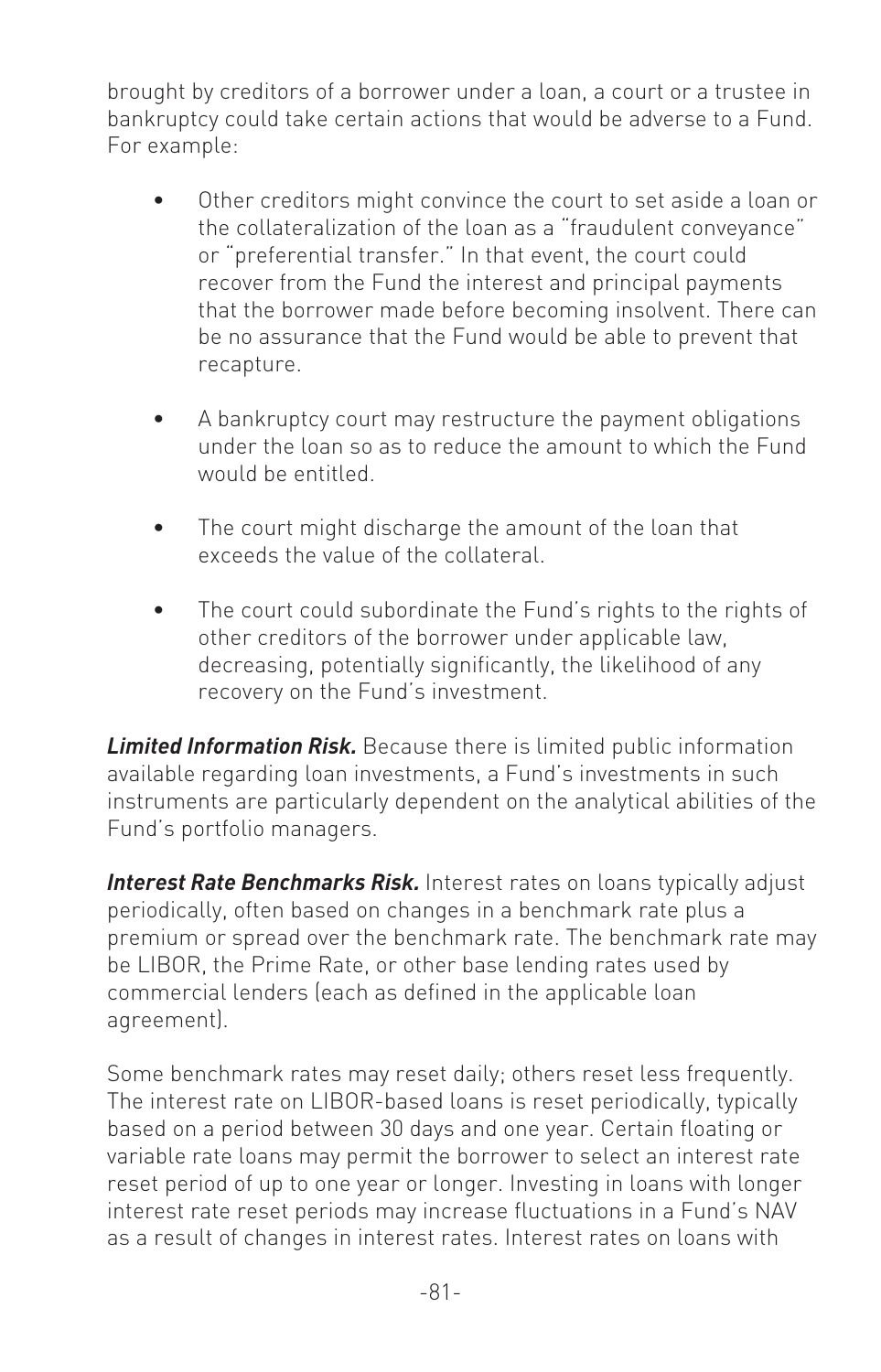longer periods between benchmark resets will typically trail market interest rates in a rising interest rate environment.

Certain loans may permit the borrower to change the base lending or benchmark rate during the term of the loan. One benchmark rate may not adjust to changing market or interest rates to the same degree or as rapidly as another, permitting the borrower the option to select the benchmark rate that is most advantageous to it and less advantageous to the Fund. To the extent the borrower elects this option, the interest income and total return the Fund earns on the investment may be adversely affected as compared to other investments where the borrower does not have the option to change the base lending or benchmark rate.

As a result of the announcements and actions of various regulatory bodies and industry financial groups, plans are underway to phase out the use of LIBOR but there are obstacles to converting certain securities and transactions to new reference rates. As such, the potential effect of a transition away from LIBOR on a Fund or the financial instruments in which a Fund invests cannot yet be determined. Please see "Debt Securities Risks — LIBOR Risk" above for more information.

*Restrictive Loan Covenants Risk.* Borrowers must comply with various restrictive covenants that may be contained in loan agreements. They may include restrictions on dividend payments and other distributions to stockholders, provisions requiring the borrower to maintain specific financial ratios, and limits on total debt. They may include requirements that the borrower prepay the loan with any free cash flow. A break of a covenant that is not waived by the agent bank (or the lenders) is normally an event of default that provides the agent bank or the lenders the right to call the outstanding amount on the loan. If a lender accelerates the repayment of a loan because of the borrower's violation of a restrictive covenant under the loan agreement, the borrower might default in payment of the loan.

Some of the loans in which a Fund may invest or to which a Fund may obtain exposure may be "covenant-lite." Such loans contain fewer or less restrictive constraints on the borrower than certain other types of loans. Such loans generally do not include terms which allow the lender to monitor the performance of the borrower and declare a default or force a borrower into bankruptcy restructuring if certain criteria are breached. Under such loans, lenders typically must rely on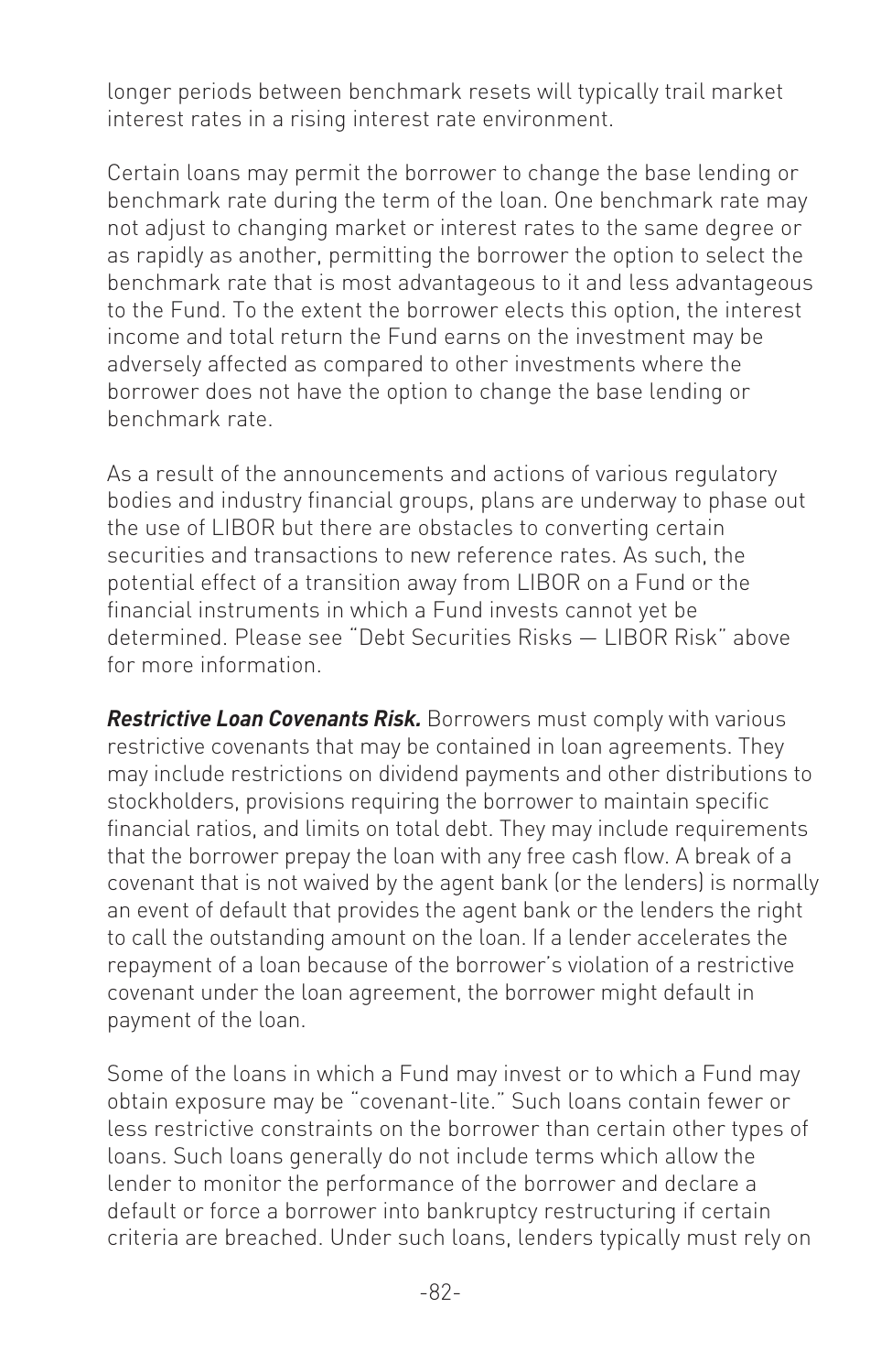covenants that restrict a borrower from incurring additional debt or engaging in certain actions. Such covenants can be breached only by an affirmative action of the borrower, rather than by a deterioration in the borrower's financial condition. Accordingly, a Fund may have fewer rights against a borrower when it invests in or has exposure to such loans and so may have a greater risk of loss on such investments as compared to investments in or exposure to loans with additional or more conventional covenants.

**Senior Loan and Subordination Risk.** In addition to the risks typically associated with debt securities and loans generally, senior loans are also subject to the risk that a court could subordinate a senior loan, which typically holds a senior position in the capital structure of a borrower, to presently existing or future indebtedness or take other action detrimental to the holders of senior loans.

A Fund's investments in senior loans may be collateralized with one or more of (1) working capital assets, such as accounts receivable and inventory, (2) tangible fixed assets, such as real property, buildings and equipment, (3) intangible assets such as trademarks or patents, or (4) security interests in shares of stock of the borrower or its subsidiaries or affiliates. In the case of loans to a non-public company, the company's shareholders or owners may provide collateral in the form of secured guarantees and/or security interests in assets they own. However, the value of the collateral may decline after a Fund buys the senior loan, particularly if the collateral consists of equity securities of the borrower or its affiliates. If a borrower defaults, insolvency laws may limit a Fund's access to the collateral, or the lenders may be unable to liquidate the collateral. A bankruptcy court might find that the collateral securing the senior loan is invalid or require the borrower to use the collateral to pay other outstanding obligations. If the collateral consists of stock of the borrower or its subsidiaries, the stock may lose all of its value in the event of a bankruptcy, which would leave the Fund exposed to greater potential loss. As a result, a collateralized senior loan may not be fully collateralized and can decline significantly in value.

If a borrower defaults on a collateralized senior loan, a Fund may receive assets other than cash or securities in full or partial satisfaction of the borrower's obligation under the senior loan. Those assets may be illiquid, and a Fund might not be able to realize the benefit of the assets for legal, practical or other reasons. A Fund might hold those assets until the Adviser determined it was appropriate to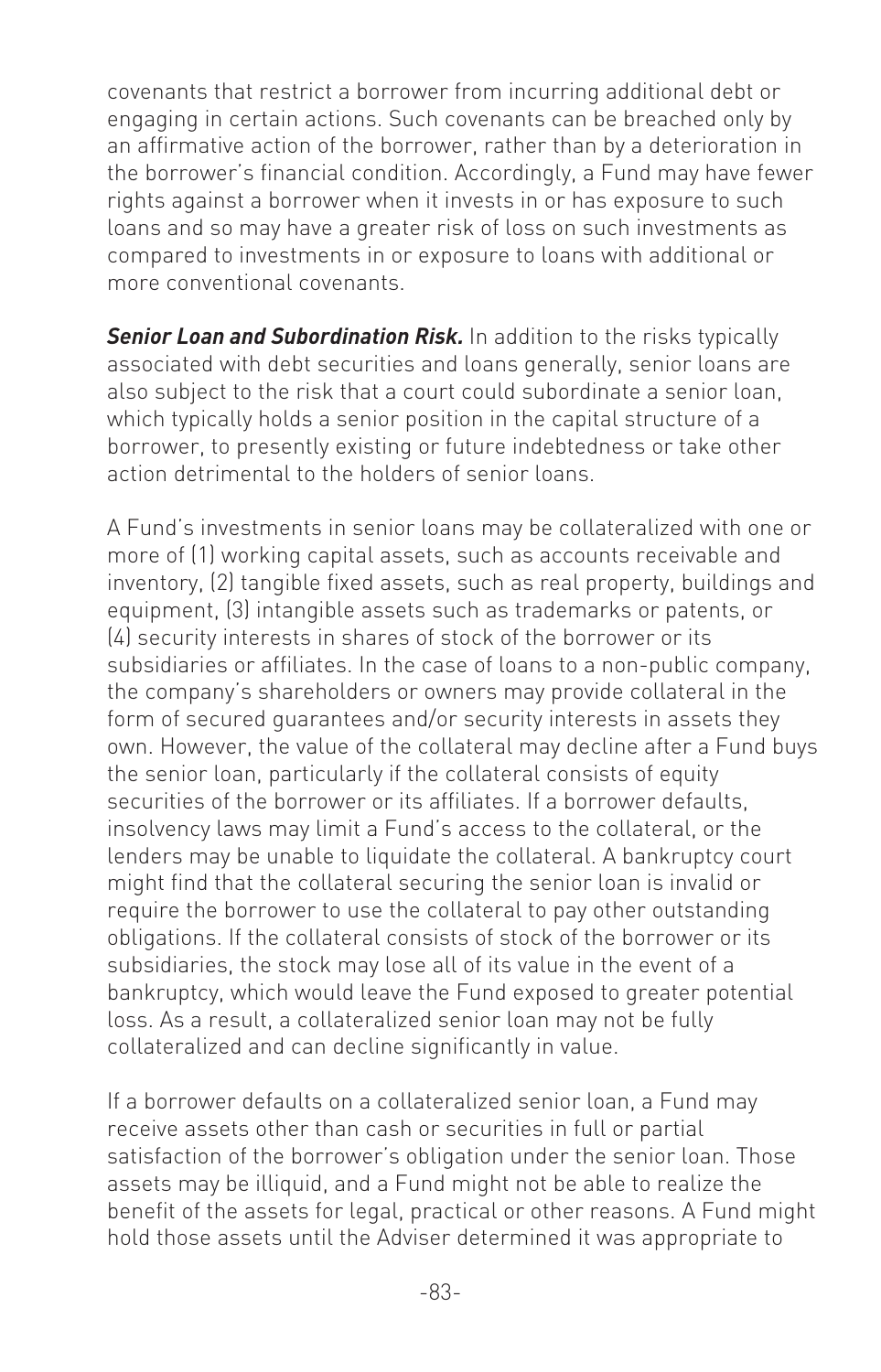dispose of them. If the collateral becomes illiquid or loses some or all of its value, the collateral may not be sufficient to protect a Fund in the event of a default of scheduled interest or principal payments.

A Fund can invest in senior loans that are not secured. If the borrower is unable to pay interest or defaults in the payment of principal, there will be no collateral on which the Fund can foreclose. Therefore, these loans typically present greater risks than collateralized senior loans.

Due to restrictions on transfers in loan agreements and the nature of the private syndication of senior loans including, for example, the lack of publicly-available information, some senior loans are not as easily purchased or sold as publicly-traded securities. Some senior loans and other Fund investments are illiquid, which may make it difficult for a Fund to value them or dispose of them at an acceptable price. Direct investments in senior loans and investments in participation interests in or assignments of senior loans may be limited.

**Settlement Risk.** Transactions in many loans settle on a delayed basis, and a Fund may not receive the proceeds from the sale of such loans for a substantial period after the sale. As a result, sale proceeds related to the sale of such loans may not be available to make additional investments or to meet a Fund's redemption obligations until potentially a substantial period after the sale of the loans.

*Servicer Risk.* A Fund's direct and indirect investments in loans are typically serviced by the originating lender or a third-party servicer. In the event that the servicer is unable to service the loan, there can be no guarantee that a backup servicer will be able to assume responsibility for servicing the loans in a timely or cost-effective manner; any resulting disruption or delay could jeopardize payments due to a Fund in respect of its investments or increase the costs associated with a Fund's investments.

*Foreign Loan Risk.* Loans involving foreign borrowers may involve risks not ordinarily associated with exposure to loans to U.S. entities and individuals. The foreign lending industry may be subject to less governmental supervision and regulation than exists in the U.S.; conversely, foreign regulatory regimes applicable to the lending industry may be more complex and more restrictive than those in the U.S., resulting in higher costs associated with such investments, and such regulatory regimes may be subject to interpretation or change without prior notice to investors, such as a Fund. Foreign lending may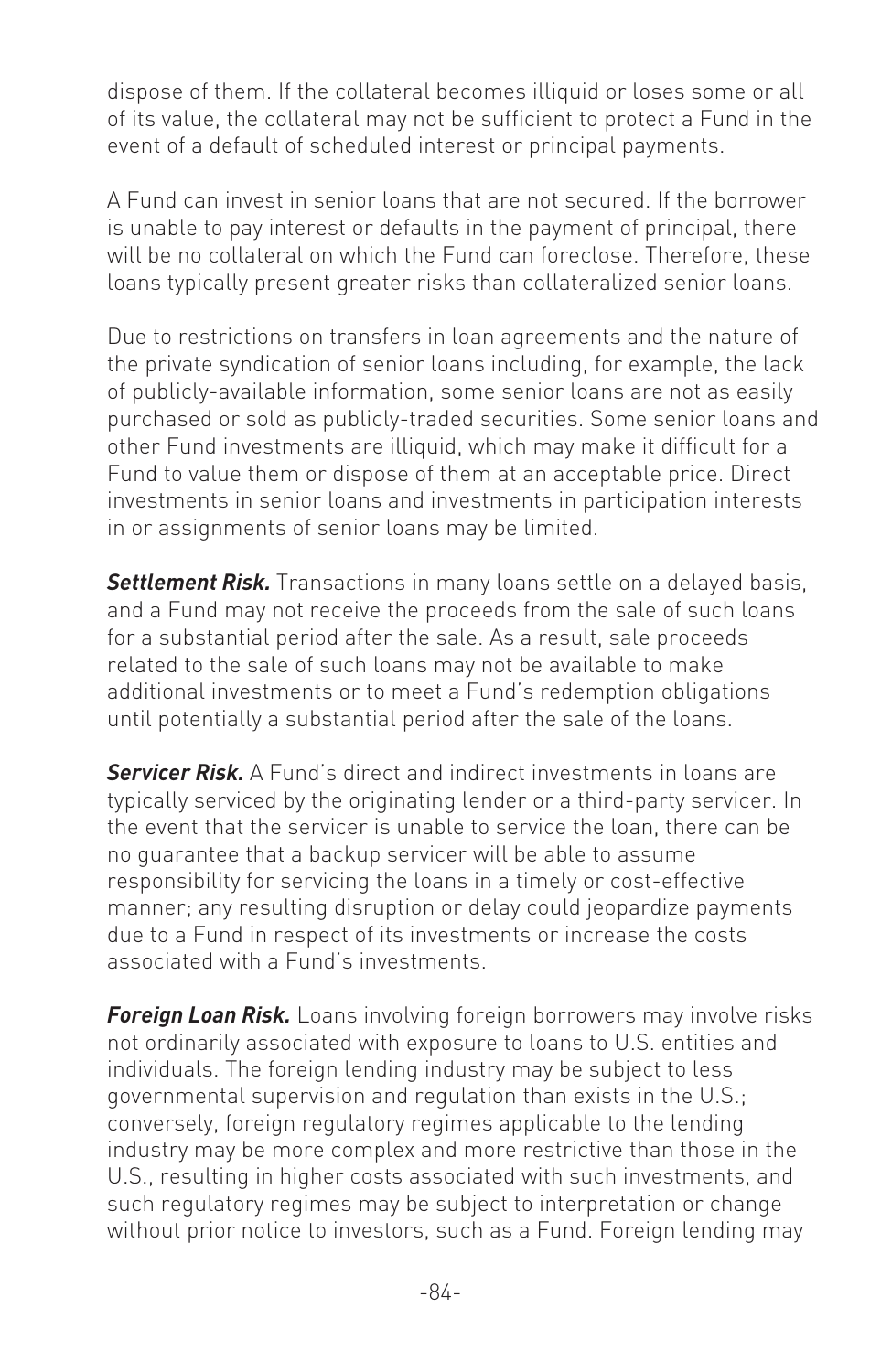not be subject to accounting, auditing, and financial reporting standards and practices comparable to those in the U.S. Due to differences in legal systems, there may be difficulty in obtaining or enforcing a court judgment outside the U.S.

*Lender Liability.* A number of judicial decisions have upheld judgments of borrowers against lending institutions on the basis of various evolving legal theories, collectively termed "lender liability." Generally, lender liability is founded on the premise that a lender has violated a duty (whether implied or contractual) of good faith, commercial reasonableness and fair dealing, or a similar duty owed to the borrower or has assumed an excessive degree of control over the borrower resulting in the creation of a fiduciary duty owed to the borrower or its other creditors or shareholders. If a loan held by a Fund were found to have been made or serviced under circumstances that give rise to lender liability, the borrower's obligation to repay that loan could be reduced or eliminated or a Fund's recovery on that loan could be otherwise impaired, which would adversely impact the value of that loan. In limited cases, courts have subordinated the loans of a senior lender to a borrower to claims of other creditors of the borrower when the senior lender or its agents, such as a loan servicer, is found to have engaged in unfair, inequitable or fraudulent conduct with respect to the other creditors. If a loan held by a Fund were subject to such subordination, it would be junior in right of payment to other indebtedness of the borrower, which could adversely impact the value of that loan.

# **Market Capitalization Risk** *(Equities ETF only)*

Stocks fall into three broad market capitalization categories — large, medium and small. A Fund that invests substantially in one of these categories carries the risk that due to current market conditions that category may be out of favor with investors.

If valuations of large capitalization companies appear to be greatly out of proportion to the valuations of small or medium capitalization companies, investors may migrate to the stocks of small and medium-sized companies. Larger, more established companies may be unable to respond quickly to new competitive challenges such as changes in technology and consumer tastes. Larger companies also may not be able to attain the high growth rates of successful smaller companies.

Investing in medium and small capitalization companies may involve special risks because those companies may have a narrower focus, more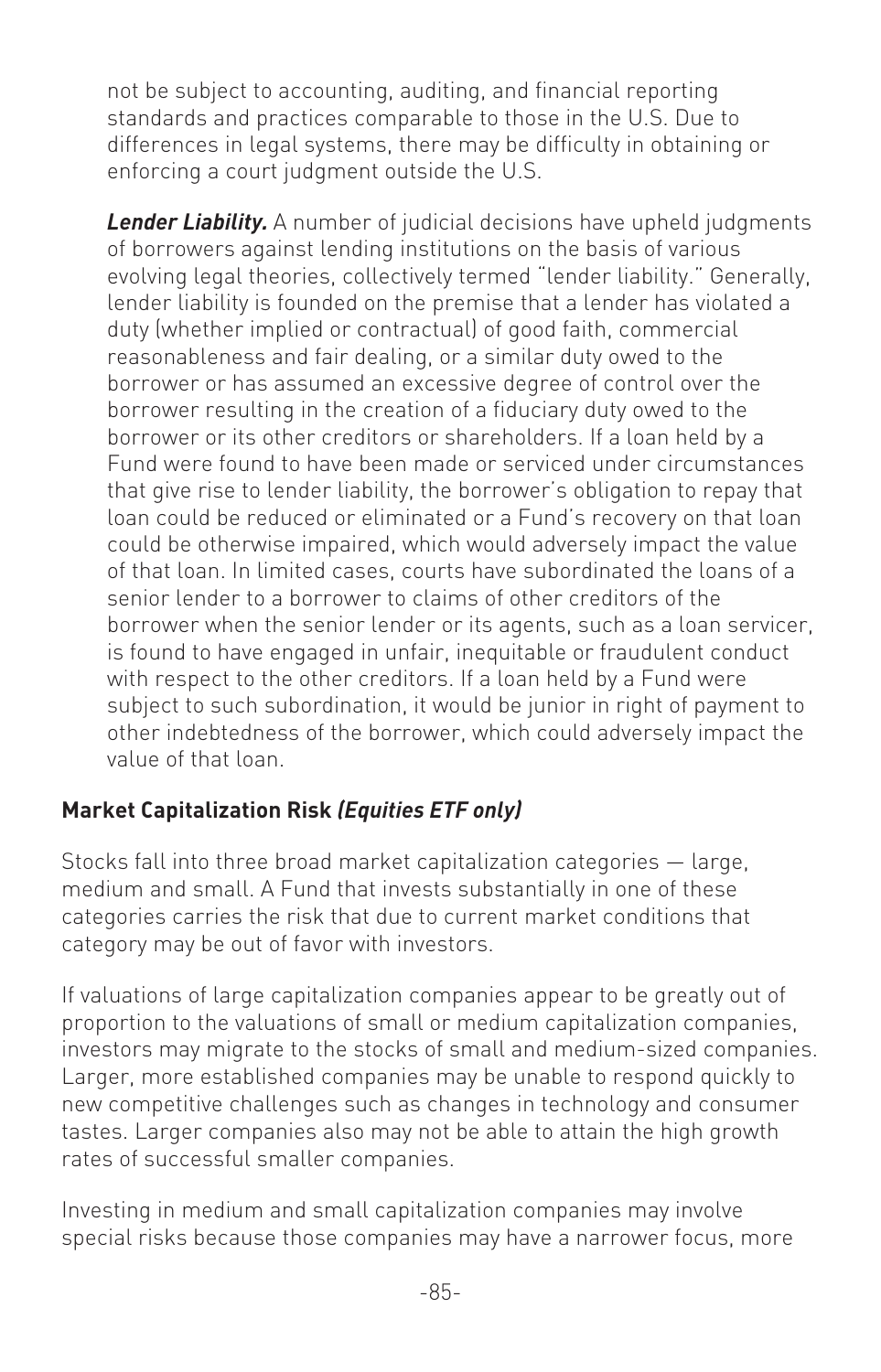limited financial resources, fewer experienced managers, dependence on a few key employees, a more limited trading market for their stocks, and less publicly available information, as compared with larger companies. In addition, securities of these companies are subject to the risk that, during certain periods, the liquidity of particular issuers or industries will shrink or disappear with little forewarning as a result of adverse economic or market conditions, or adverse investor perceptions, whether or not accurate. Securities of medium and smaller capitalization issuers may therefore be subject to greater price volatility and may decline more significantly in market downturns than securities of larger companies. Smaller and medium capitalization issuers may also require substantial additional capital to support their operations, to finance expansion or to maintain their competitive position; and may have substantial borrowings or may otherwise have a weak financial condition, and may be susceptible to bankruptcy. Transaction costs for these investments are often higher than those of larger capitalization companies. There is typically less publicly available information about medium and small capitalization companies.

#### **Market Risk**

Various market risks can affect the price or liquidity of an issuer's securities in which a Fund may invest. The prices of investments can fall rapidly in response to developments affecting a specific company, industry, sector or asset class, or to changing economic, political, demographic, market or other conditions that can affect markets broadly, including disruptions caused by trade disputes, natural disasters, epidemics or pandemics, terrorism, or other events.

Returns from the securities in which a Fund invests may underperform returns from the various general securities markets. Different types of securities tend to go through cycles of outperformance and underperformance in comparison to the general securities markets. Adverse events occurring with respect to an issuer's performance or financial position can depress the value of the issuer's securities. The liquidity in a market for a particular security will affect its value and may be affected by factors relating to the issuer, as well as the depth of the market for that security. Other market risks that can affect value include a market's current attitudes about types of securities, market reactions to political or economic events, including litigation, and tax and regulatory effects (including lack of adequate regulations for a market or particular type of instrument). During periods of severe market stress, it is possible that the market for some or all of a Fund's investments may become highly illiquid. In such an event, a Fund may find it difficult to sell its investments,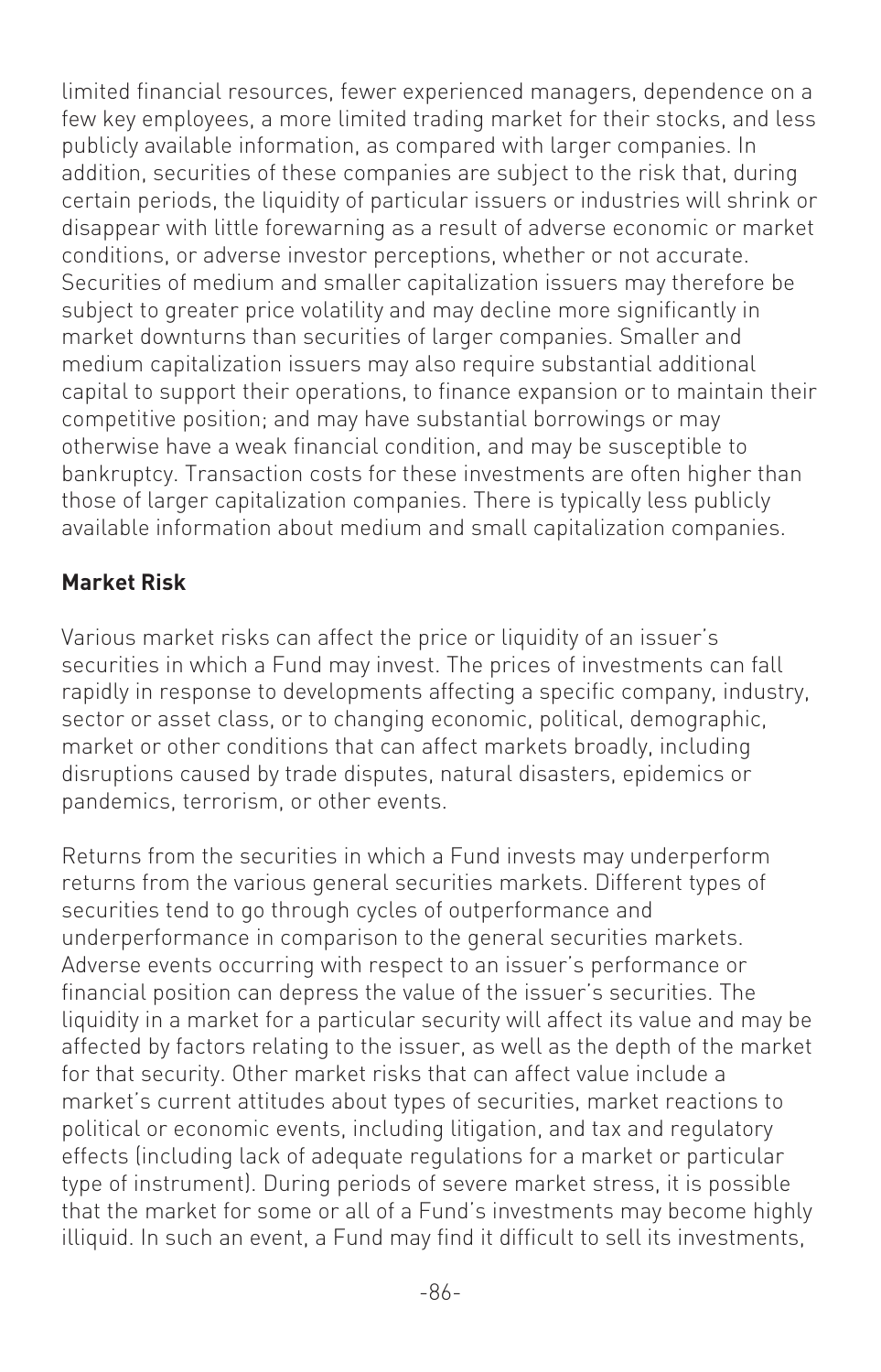and, for investments it is able to sell in such circumstances, the sales price may be significantly lower, and the trade settlement period may be longer, than anticipated.

Events surrounding the COVID-19 pandemic have contributed to, and may continue to contribute to, significant market volatility, reductions in economic activity, market closures, and declines in global financial markets. These effects may be short term or may last for an extended period of time, and in either case could result in a substantial economic downturn or recession. Governmental responses may exacerbate other pre-existing political, social, economic, market and financial risks. These events may have a significant adverse effect on a Fund's performance and on the liquidity of a Fund's investments, impair a Fund's ability to satisfy redemption requests, and have the potential to impair the ability of the Adviser's or a Fund's other service providers to serve a Fund and could lead to operational disruptions that negatively impact a Fund.

Markets may, in response to governmental actions or intervention, political, economic or market developments, or other events, including a public health crisis, experience periods of high volatility and reduced liquidity. During those periods, the Funds may experience high levels of shareholder redemptions, which may only occur in Creation Units. To satisfy such redemptions, the Fund may have to sell securities at times when they would otherwise not do so, and potentially at unfavorable prices. Securities may be difficult to value during such periods. Market risk involves the risk that the value of the Fund's investment portfolio will change, potentially frequently and in large amounts, as the prices of its investments go up or down. During periods of severe market stress, it is possible that the market for some or all of a Fund's investments may become highly volatile and/or illiquid. In such an event, the Fund may find it difficult to sell some or all of its investments and, for certain assets, the trade settlement period may be longer than anticipated. The fewer the number of issuers in which a Fund invests and/or the greater the use of leverage, the greater the potential volatility of the Fund's portfolio. These risks may be heightened for fixed income securities due to the current low interest rate environment.

The United States government and the Federal Reserve and foreign governments and central banks may take steps to support financial markets. They might, for example, take steps to support markets and economic activity generally and to set or maintain low interest rates, such as by purchasing bonds or making financing broadly available to investors. Such actions may be intended to support certain asset classes or segments of the markets, but not others, and can have disproportionate, adverse, and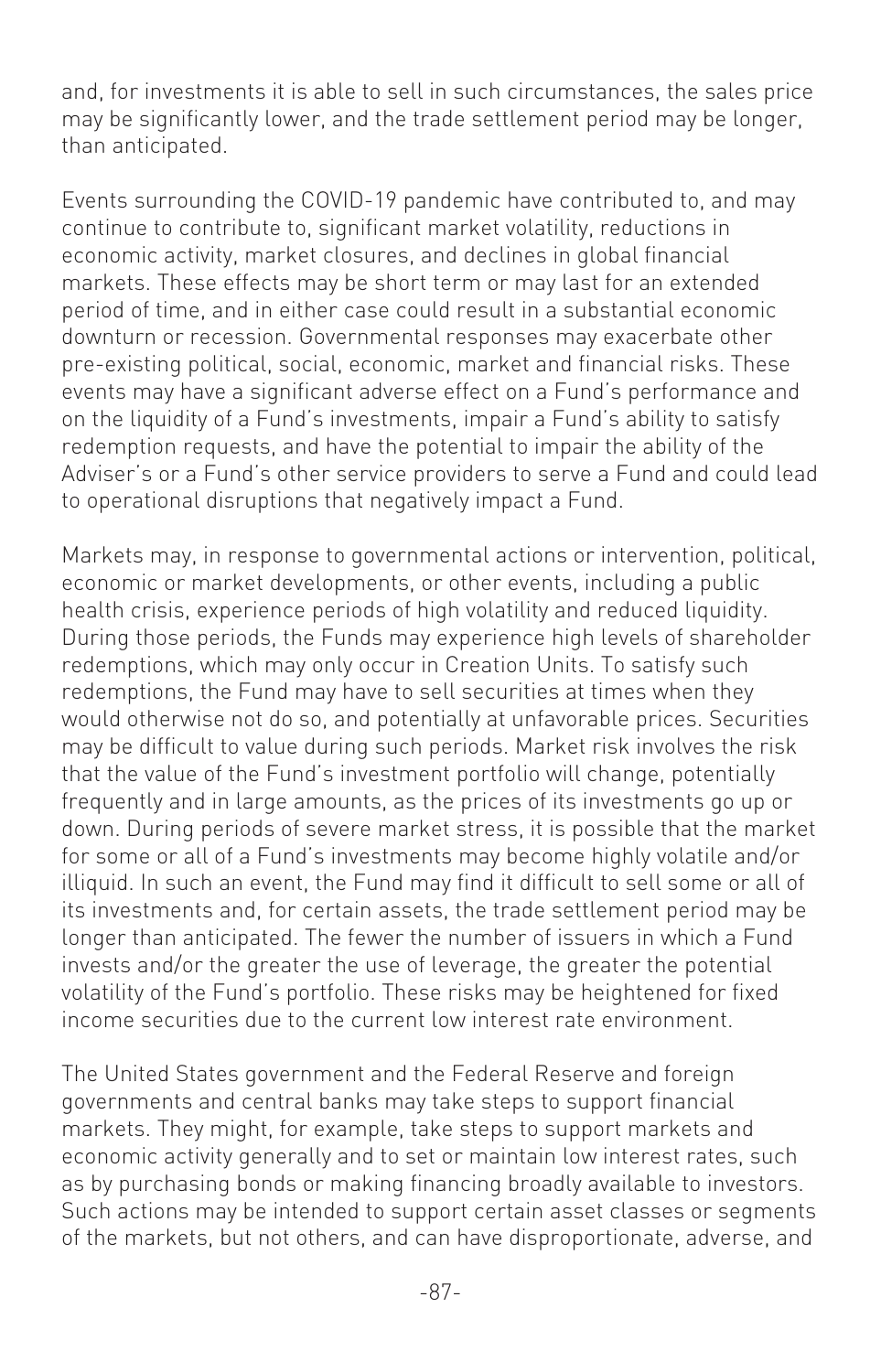unexpected effects on some asset classes or sectors, including those in which a Fund invests. For example, efforts by governments to provide debt relief to certain consumers or market participants or to support certain aspects of the market could significantly and adversely affect the value of a Fund's investments, a Fund's earnings, or a Fund's risk profile, and have other unintended or unexpected effects. Other measures taken by governments and regulators, including, for example, steps to reverse, withdraw, curtail or taper such activities, could have a material adverse effect on prices for a Fund's portfolio of investments and on the management of the Funds. The withdrawal of support, failure of efforts in response to a financial or other crisis, or investor perception that those efforts are not succeeding could negatively affect financial markets generally as well as the values and liquidity of a Fund's investments.

Federal, state, and other governments, their regulatory agencies, or selfregulatory organizations may take actions that affect the regulation of the securities in which a Fund invests or the issuers of such securities in ways that are unforeseeable. Legislation or regulation also may change the way in which the Funds or the Adviser are regulated. Such legislation, regulation, or other government action could limit or preclude a Fund's ability to achieve its investment objective and affect the Fund's performance.

Political, social or financial instability, civil unrest, natural disasters and acts of terrorism are other potential risks that could adversely affect a Fund's investments or markets generally. In addition, political developments in foreign countries or the United States may at times subject such countries to sanctions from the U.S. government, foreign governments and/or international institutions that could negatively affect a Fund's investments in issuers located in, doing business in or with assets in such countries. Any or all of the risks described herein can increase some or all of the other risks associated with a Fund's investments, including, among others, counterparty risk, debt securities risks, liquidity risk, and valuation risk.

Continuing uncertainty as to the status of the Euro and the European Economic and Monetary Union ("**EMU**") and the potential for certain countries to withdraw from the institution has created significant volatility in currency and financial markets generally. Any partial or complete dissolution of the EU could have significant adverse effects on currency and financial markets, and on the values of a Fund's portfolio investments. In January 2020, the United Kingdom withdrew from the EU. During an 11-month transition period, the UK and the EU agreed to a Trade and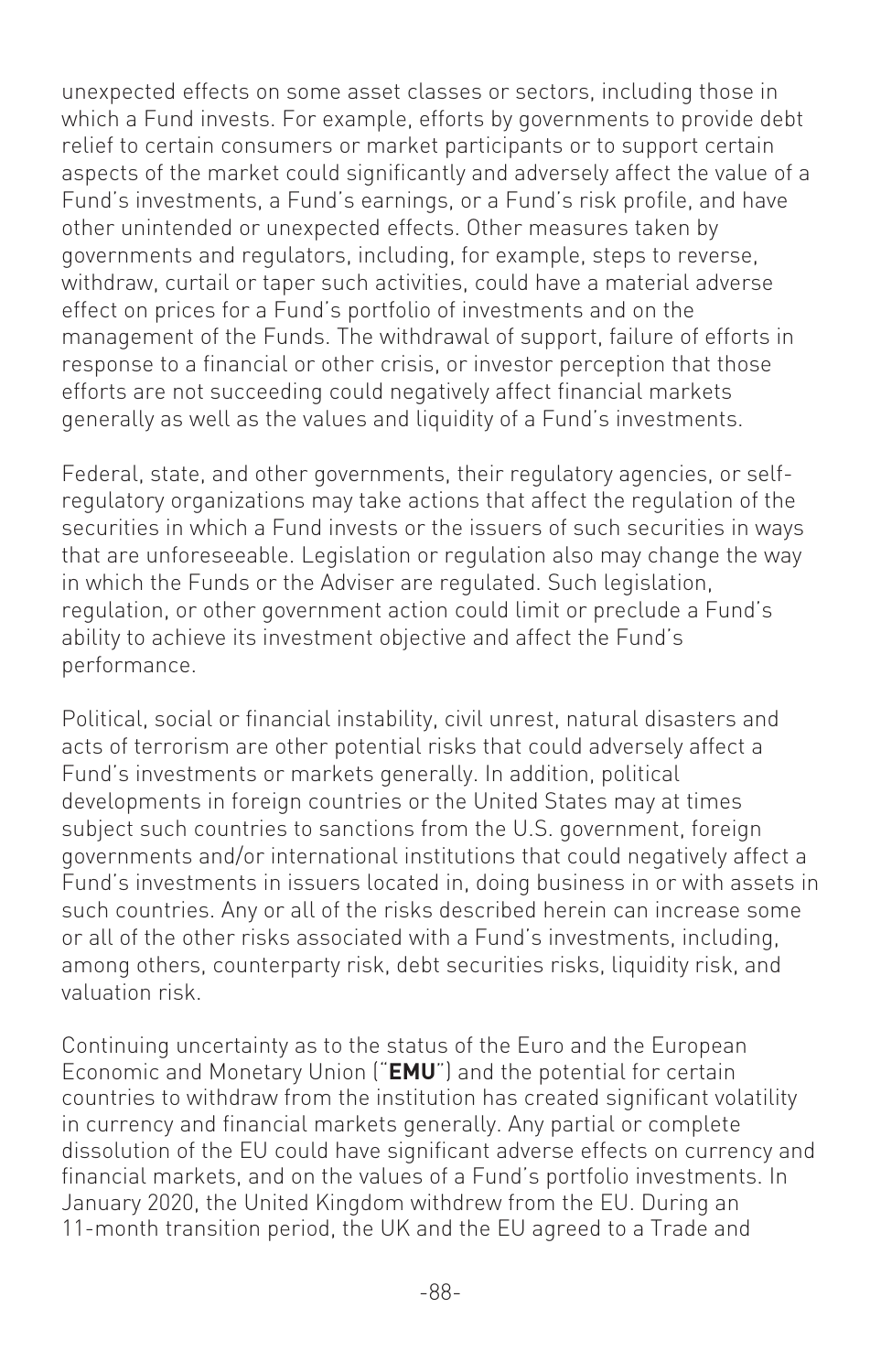Cooperation Agreement which sets out the agreement for certain parts of the future relationship between the EU and the UK from January 1, 2021. The Trade and Cooperation Agreement does not include an agreement on financial services which is yet to be agreed. From January 1, 2021, EU law ceased to apply in the UK. However, many EU laws have been transposed into English law and these transposed laws will continue to apply until such time as they are repealed, replaced or amended. Depending on the terms of any future agreement between the EU and the UK on financial services, substantial amendments to English law may occur. Significant uncertainty remains in the market regarding the ramifications of these developments, and the range and potential implications of possible political, regulatory, economic and market outcomes are difficult to predict. The markets may be further disrupted and adversely affected by the withdrawal at various times given the uncertainty surrounding the country's trade, financial, and other arrangements.

A Fund may continue to accept new subscriptions and to make additional investments in instruments in accordance with the Fund's principal investment strategies to strive to meet the Fund's investment objective under all types of market conditions, including unfavorable market conditions.

#### **Mortgage-Backed Securities Risk** *(Opportunistic Bond ETF only)*

Mortgage-backed securities include, among other things, participation interests in pools of residential mortgage loans purchased from individual lenders by a federal agency or originated and issued by private lenders and involve, among others, the following risks:

*Credit and Market Risks of Mortgage-Backed Securities.* Investments by a Fund in fixed rate and floating rate mortgage-backed securities will entail credit risks (*i.e.*, the risk of non-payment of interest and principal) and market risks (*i.e.*, the risk that interest rates and other factors could cause the value of the instrument to decline). Many issuers or servicers of mortgage-backed securities guarantee timely payment of interest and principal on the securities, whether or not payments are made when due on the underlying mortgages. This kind of guarantee generally increases the quality of a security, but does not mean that the security's market value and yield will not change. The values of mortgage-backed securities may change because of changes in the market's perception of the credit quality of the assets held by the issuer of the mortgage-backed securities or an entity, if any, providing credit support in respect of the mortgage-backed securities. In addition, an unexpectedly high rate of defaults on the mortgages held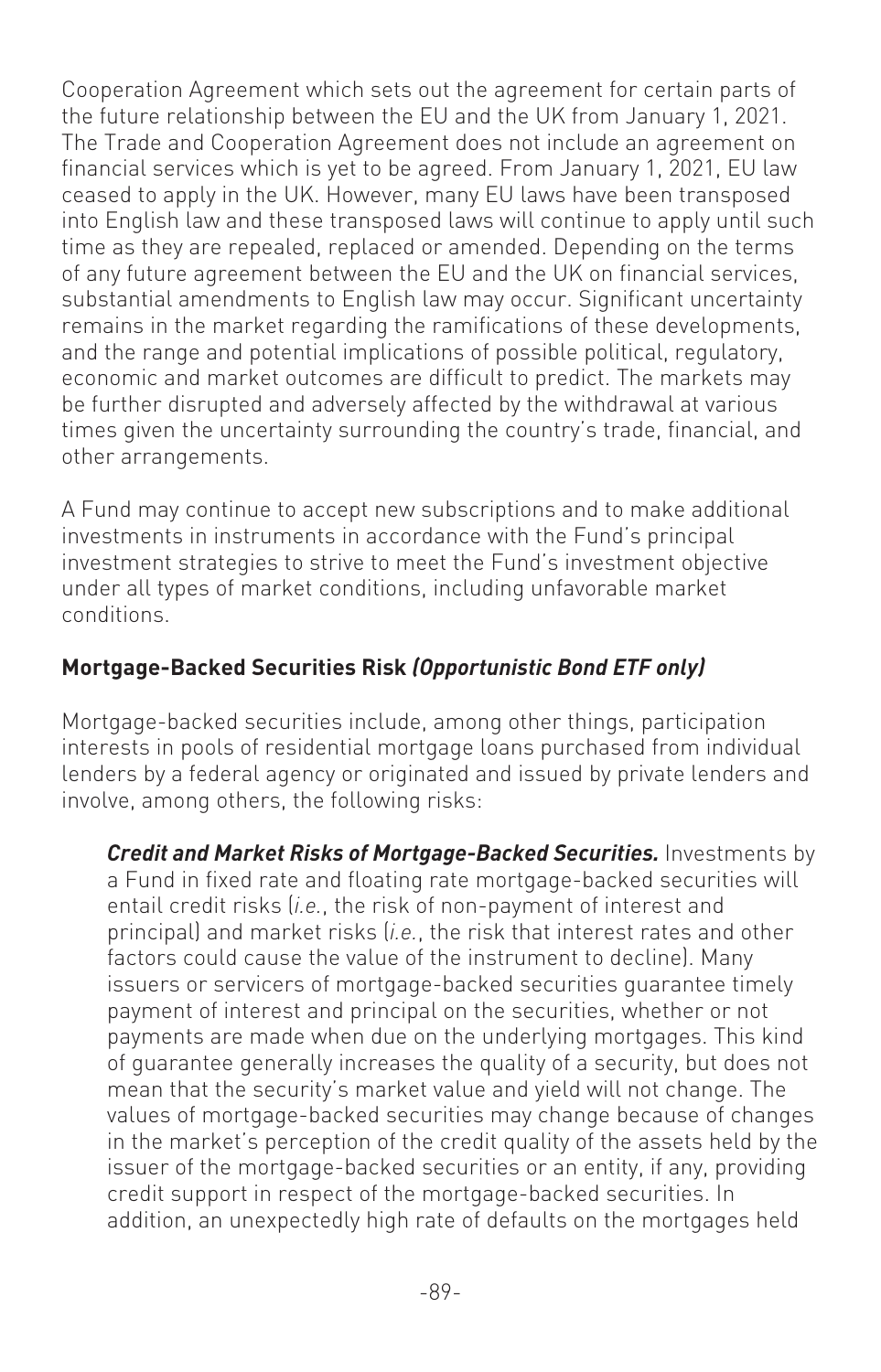by a mortgage pool may limit substantially the pool's ability to make payments of principal or interest to a Fund as a holder of such securities, reducing the values of those securities or in some cases rendering them worthless. The Funds also may purchase securities that are not guaranteed or subject to any credit support. An investment in a privately issued mortgage-backed security is generally less liquid and subject to greater credit risks than an investment in a mortgagebacked security that is issued or otherwise guaranteed by a federal government agency or sponsored corporation.

Mortgage-backed securities may be structured similarly to CDOs and may be subject to similar risks. See "— Collateralized Debt Obligations Risk" in the Prospectus and SAI for more information. For example, the cash flows from the collateral underlying the mortgage-backed security may be split into two or more portions, called tranches, varying in risk and yield. Senior tranches are paid from the cash flows from the underlying assets before the junior tranches and equity or "first loss" tranches. Losses are first borne by the equity tranches, next by the junior tranches, and finally by the senior tranches. Interest holders in senior tranches are entitled to the lowest interest rates but are generally subject to less credit risk than more junior tranches because, should there be any default, senior tranches are typically paid first. The most junior tranches, such as equity tranches, typically are due to be paid the highest interest rates but suffer the highest risk of loss should the holder of an underlying mortgage loan default. If some loans default and the cash collected by the issuer of the mortgagebacked security is insufficient to pay all of its investors, those in the lowest, most junior tranches suffer losses first.

Like bond investments, the value of fixed rate mortgage-backed securities will tend to rise when interest rates fall, and fall when rates rise. Floating rate mortgage-backed securities generally tend to have more moderate changes in price when interest rates rise or fall, but their current yield will generally be affected. In addition, the mortgagebacked securities market in general may be adversely affected by changes in governmental legislation or regulation. Factors that could affect the value of a mortgage-backed security include, among other things, the types and amounts of insurance, if any, which an individual mortgage or that specific mortgage-backed security carries, the default and delinquency rate of the mortgage pool, the amount of time the mortgage loan has been outstanding, the loan-to-value ratio of each mortgage and the amount of overcollateralization or undercollateralization of a mortgage pool. A Fund may invest in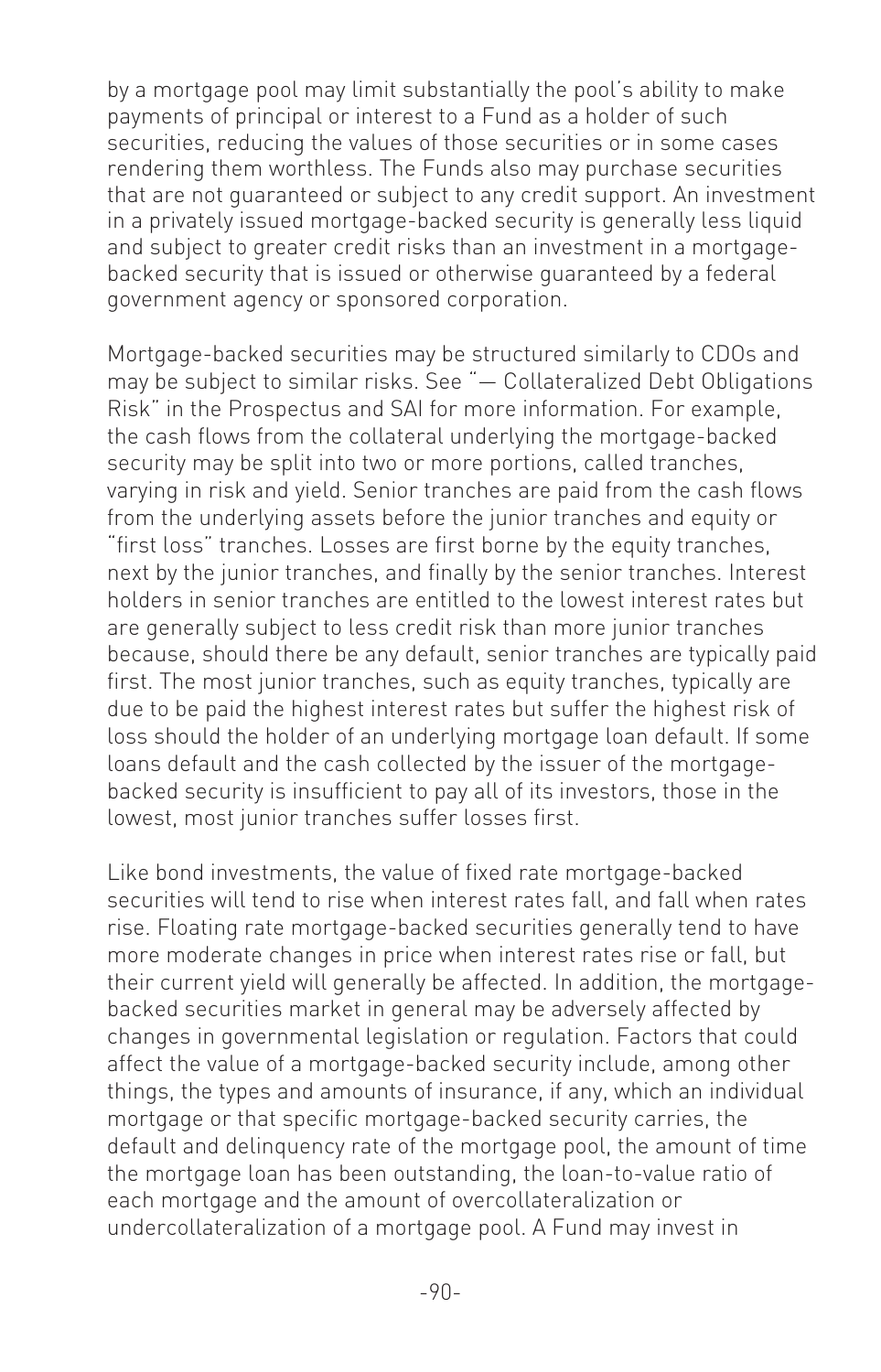mortgage-backed securities that are subordinate in their right to receive payment of interest and repayment of principal to other classes of the issuer's securities.

The residential mortgage market in the United States has experienced difficulties at times, and the same or similar events may adversely affect the performance and market value of certain of a Fund's mortgage-related investments. Delinquencies and losses on residential mortgage loans (especially subprime and second-lien mortgage loans) generally increase in a recession and potentially could begin to increase again. A decline in or flattening of housing values may exacerbate such delinquencies and losses. Borrowers with adjustable rate mortgage loans may be more sensitive to changes in interest rates, which affect their monthly mortgage payments, and may be unable to secure replacement mortgages at comparably low interest rates. Also, a number of residential mortgage loan originators have experienced serious financial difficulties or bankruptcy. Reduced investor demand for mortgage-related securities has resulted and again may result in limited new issuances of mortgage-related securities and limited liquidity in the secondary market for mortgagerelated securities, which can adversely affect the market value of mortgage-related securities and limit the availability of attractive investment opportunities for a Fund. It is possible that such limited liquidity in secondary markets could return and worsen.

Ongoing developments in the residential and commercial mortgage markets may have additional consequences for the market for mortgage-backed securities. During periods of deteriorating economic conditions, such as recessions or periods of rising unemployment, delinquencies and losses generally increase, sometimes dramatically, with respect to securitizations involving mortgage loans. The effects of the COVID-19 virus, and governmental responses to the effects of the virus, may result in increased delinquencies and losses and have other, potentially unanticipated, adverse effects on such investments and the markets for those investments. Many so-called sub-prime mortgage pools have become distressed during periods of economic distress and may trade at significant discounts to their face value during such periods.

Additionally, mortgage lenders may adjust their loan programs and underwriting standards, which may reduce the availability of mortgage credit to prospective mortgagors. This may result in reduced availability of financing alternatives for mortgagors seeking to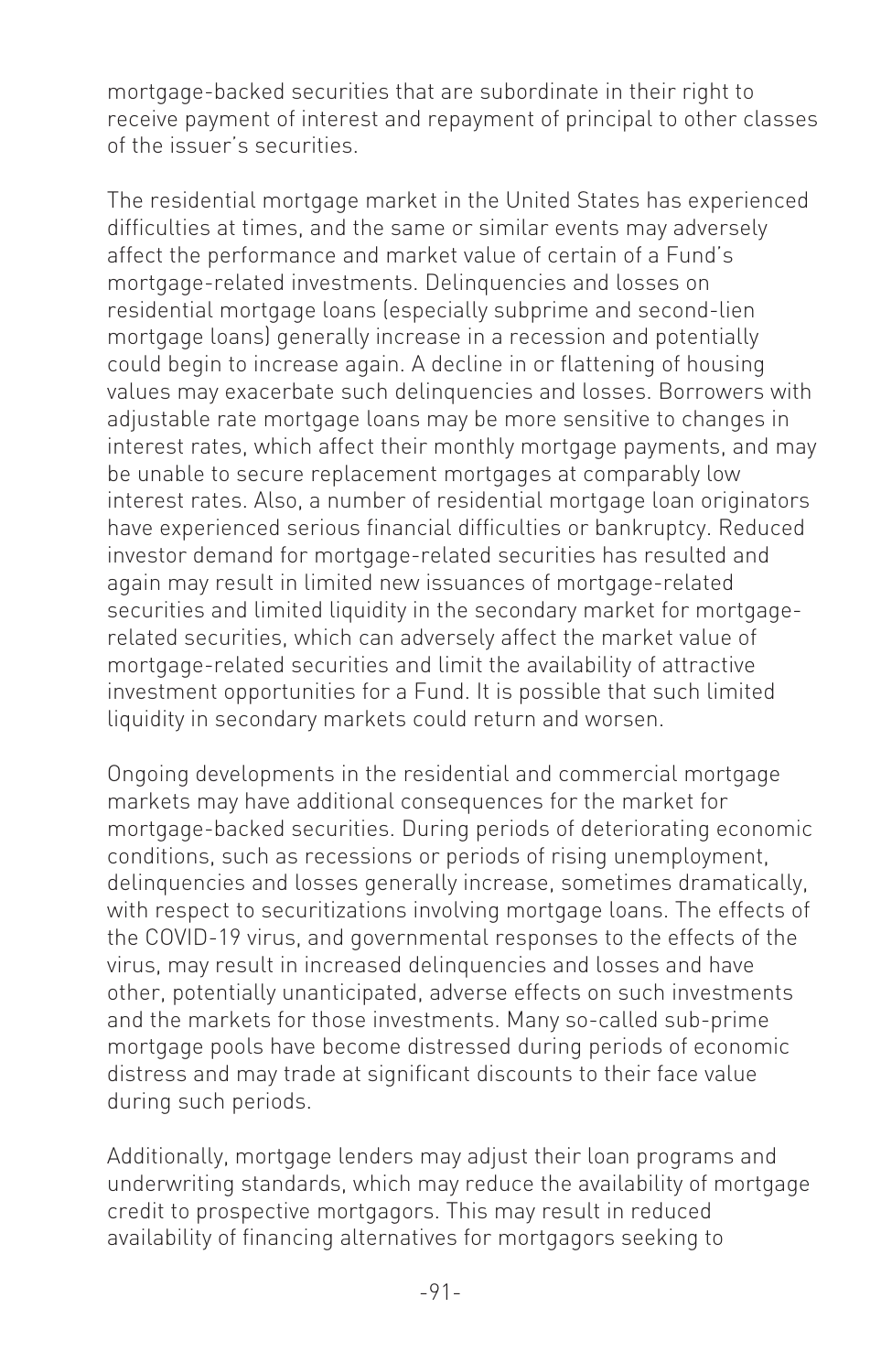refinance their mortgage loans. The reduced availability of refinancing options for mortgagors may result in higher rates of delinquencies, defaults and losses on mortgage loans, particularly in the case of, but not limited to, mortgagors with adjustable rate mortgage loans or interest-only mortgage loans that experience significant increases in their monthly payments following the adjustment date or the end of the interest-only period (see "Adjustable Rate Mortgages" below for further discussion of adjustable rate mortgage risks). These events, alone or in combination with each other and with deteriorating economic conditions in the general economy, may contribute to higher delinquency and default rates on mortgage loans. Tighter underwriting guidelines for residential mortgage loans, together with lower levels of home sales and reduced refinance activity, also may contribute to a reduction in the prepayment rate for mortgage loans generally. The values of mortgage-backed securities may be substantially dependent on the servicing of the underlying mortgage pools, and therefore are subject to risks associated with the negligence or malfeasance by their servicers and to the credit risk of their servicers. In certain circumstances, the mishandling of related documentation also may affect the rights of security holders in and to the underlying collateral.

The U. S. Government conservatorship of Federal Home Loan Mortgage Corporation ("**Freddie Mac**") and the Federal National Mortgage Corporation ("**Fannie Mae**") in September 2008 and its ultimate resolution may adversely affect the real estate market, the value of real estate-related assets generally and markets generally. In addition, there may be proposals from the U.S. Congress or other branches of the U.S. Government regarding the conservatorship, including regarding reforming Fannie Mae and Freddie Mac or winding down their operations, which may or may not come to fruition. There can be no assurance that such proposals, even those that are not adopted, will not adversely affect the values of the Funds' assets.

The Federal Housing Finance Agent ("**FHFA**"), as conservator or receiver of Fannie Mae and Freddie Mac, has the power to repudiate any contract entered into by Fannie Mae or Freddie Mac prior to its appointment if it determines that performance of the contract is burdensome and repudiation of the contract promotes the orderly administration of Fannie Mae's or Freddie Mac's affairs. In the event the guaranty obligations of Fannie Mae or Freddie Mac are repudiated, the payments of interest to holders of Fannie Mae or Freddie Mac mortgage-backed securities would be reduced if payments on the mortgage loans represented in the mortgage loan groups related to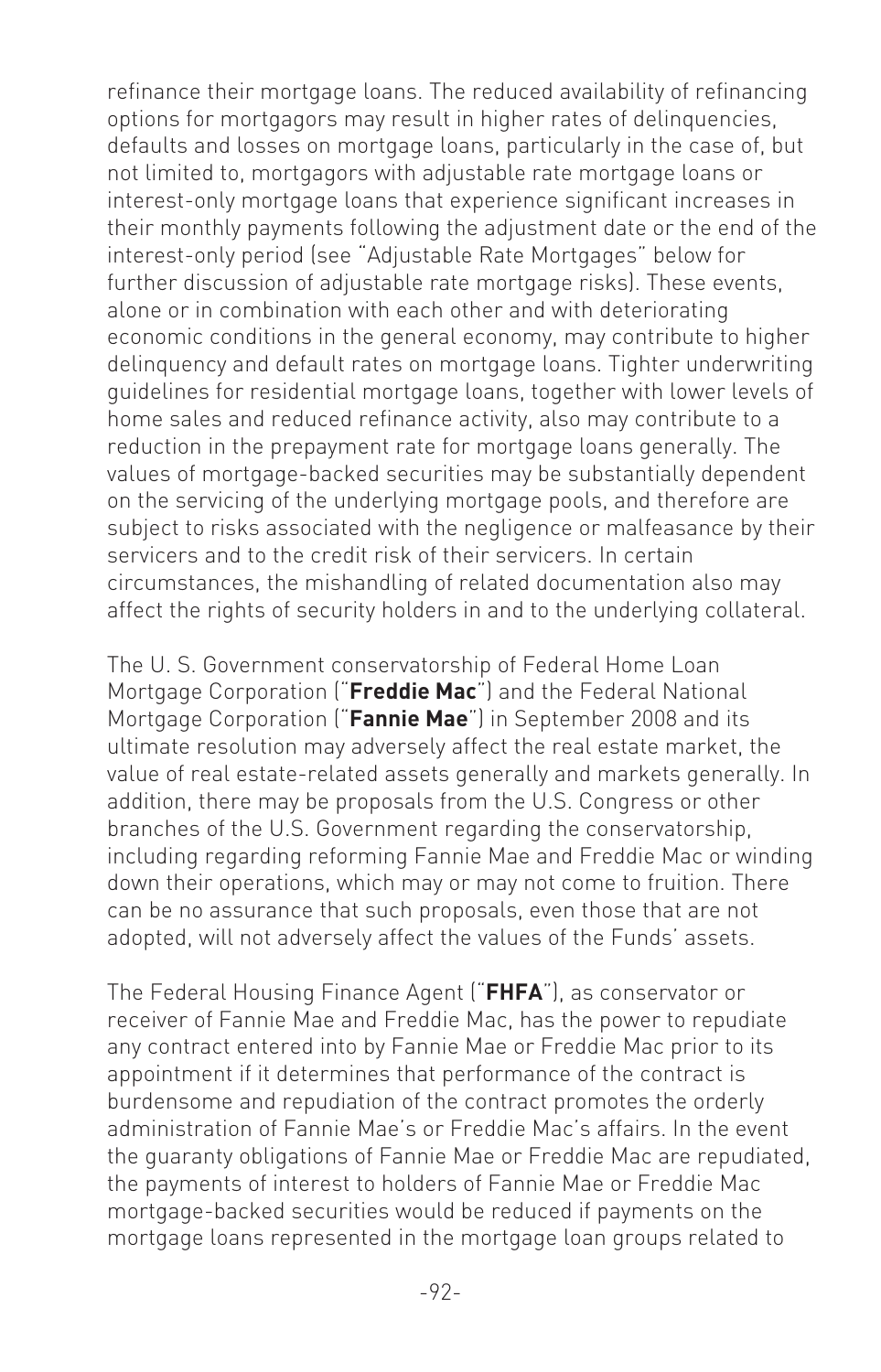such mortgage-backed securities are not made by the borrowers or advanced by the servicer. Any actual direct compensatory damages for repudiating these guaranty obligations may not be sufficient to offset any shortfalls experienced by such mortgage-backed security holders.

Further, in its capacity as conservator or receiver, FHFA has the right to transfer or sell any asset or liability of Fannie Mae or Freddie Mac without any approval, assignment or consent. If FHFA were to transfer any such guaranty obligation to another party, holders of Fannie Mae or Freddie Mac mortgage-backed securities would have to rely on that party for satisfaction of the guaranty obligation and would be exposed to the credit risk of that party.

Under the FHFA's "Single Security Initiative," Fannie Mae and Freddie Mac have entered into a joint initiative to develop a common securitization platform for the issuance of Uniform Mortgage-Backed Securities ("**UMBS**"), which would generally align the characteristics of Fannie Mae and Freddie Mac participation certificates. In June 2019 Fannie Mae and Freddie Mac began issuing UMBS in place of their offerings of "to be announced"— eligible mortgage-backed securities. The long-term effect of the issuance of UMBS on the market for mortgage-backed securities is uncertain.

*Liquidity Risk of Mortgage-Backed Securities.* The liquidity of mortgagebacked securities varies by type of security; at certain times a Fund may encounter difficulty in disposing of such investments. Investments in privately issued mortgage-backed securities may have less liquidity than mortgage-backed securities that are issued by a federal government agency or sponsored corporation. Because mortgagebacked securities have the potential to be less liquid than other securities, a Fund may be more susceptible to liquidity risks than funds that invest in other securities. In the past, in stressed markets, certain types of mortgage-backed securities suffered periods of illiquidity when disfavored by the market. It is possible that a Fund may be unable to sell a mortgage-backed security at a desirable time or at the value the Fund has placed on the investment.

#### *Commercial Mortgage-Backed Securities ("CMBS") Risks.* CMBS

include securities that reflect an interest in, or are secured by, mortgage loans on commercial real property. Many of the risks of investing in commercial mortgage-backed securities reflect the risks of investing in the real estate securing the underlying mortgage loans. These risks reflect the effects of local and other economic conditions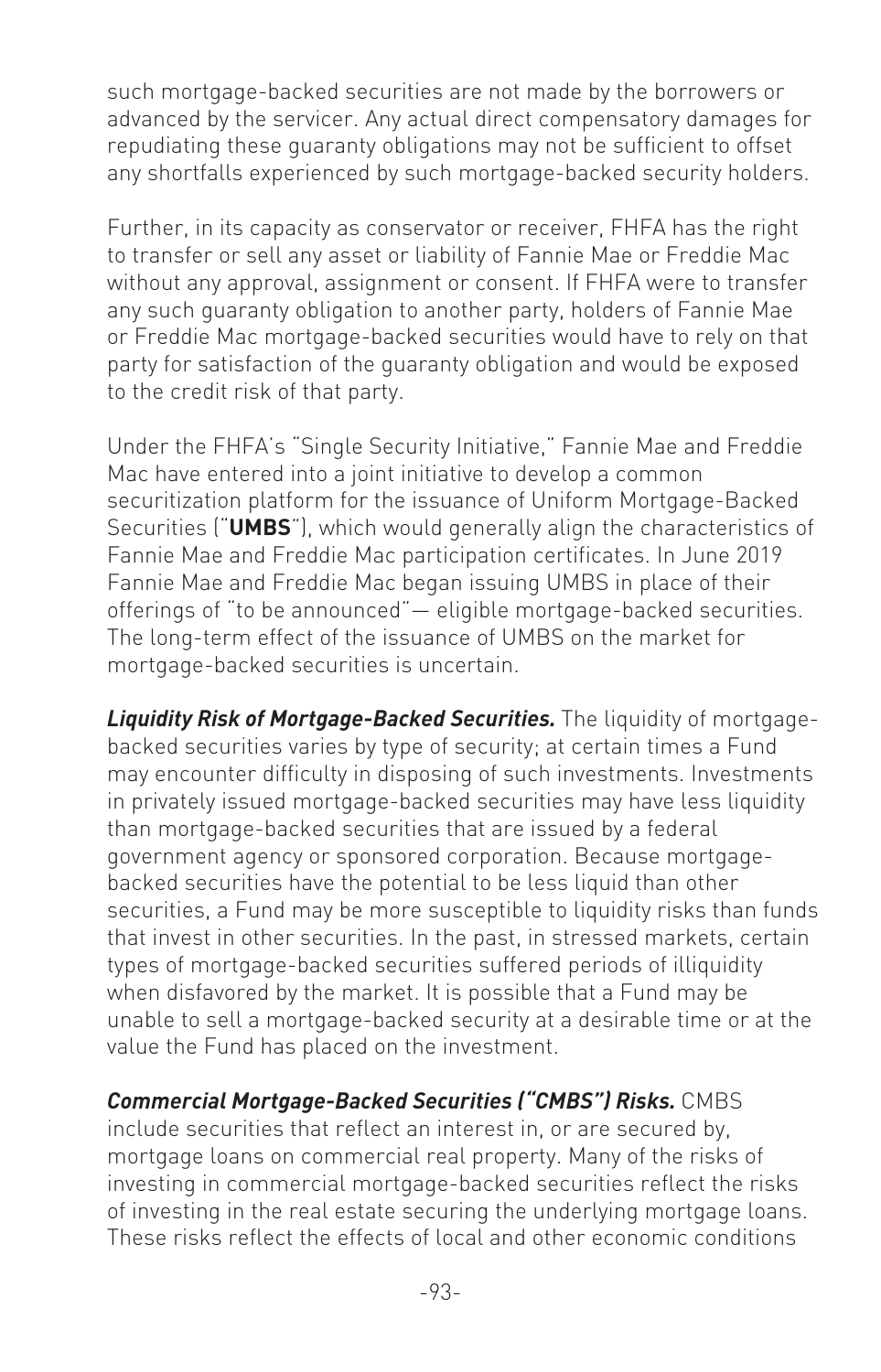on real estate markets, the ability of tenants to make loan payments and the ability of a property to attract and retain tenants. Commercial mortgage-backed securities may be less liquid and exhibit greater price volatility than other types of mortgage- or asset-backed securities.

*Prepayment, Extension and Redemption Risks of Mortgage-Backed Securities.* Mortgage-backed securities may reflect an interest in monthly payments made by the borrowers who receive the underlying mortgage loans. Although the underlying mortgage loans are for specified periods of time, such as 20 or 30 years, the borrowers can, and historically have often paid them off sooner. When a prepayment happens, a portion of the mortgage-backed security which represents an interest in the underlying mortgage loan will be prepaid. A borrower is more likely to prepay a mortgage which bears a relatively high rate of interest. This means that in times of declining interest rates, a portion of the Fund's higher yielding securities are likely to be redeemed and the Fund will probably be unable to replace them with securities having as great a yield. Prepayments can result in lower yields to shareholders. The increased likelihood of prepayment when interest rates decline also limits market price appreciation. This is known as prepayment risk. Mortgage-backed securities also are subject to extension risk. Extension risk is the possibility that rising interest rates may cause prepayments to occur at a slower than expected rate. This particular risk may effectively change a security which was considered short or intermediate term into a long-term security. The values of long-term securities generally fluctuate more widely in response to changes in interest rates than short or intermediate-term securities. In addition, a mortgage-backed security may be subject to redemption at the option of the issuer. If a mortgage-backed security held by a Fund is called for redemption, the Fund will be required to permit the issuer to redeem or pay-off the security, which could have an adverse effect on the Fund's ability to achieve its investment objective.

*Collateralized Mortgage Obligations.* CMOs are debt obligations collateralized by mortgage loans or mortgage pass-through securities. The expected average life of CMOs is determined using mathematical models that incorporate prepayment assumptions and other factors that involve estimates of future economic and market conditions. These estimates may vary from actual future results, particularly during periods of extreme market volatility. Further, under certain market conditions, the average weighted life of certain CMOs may not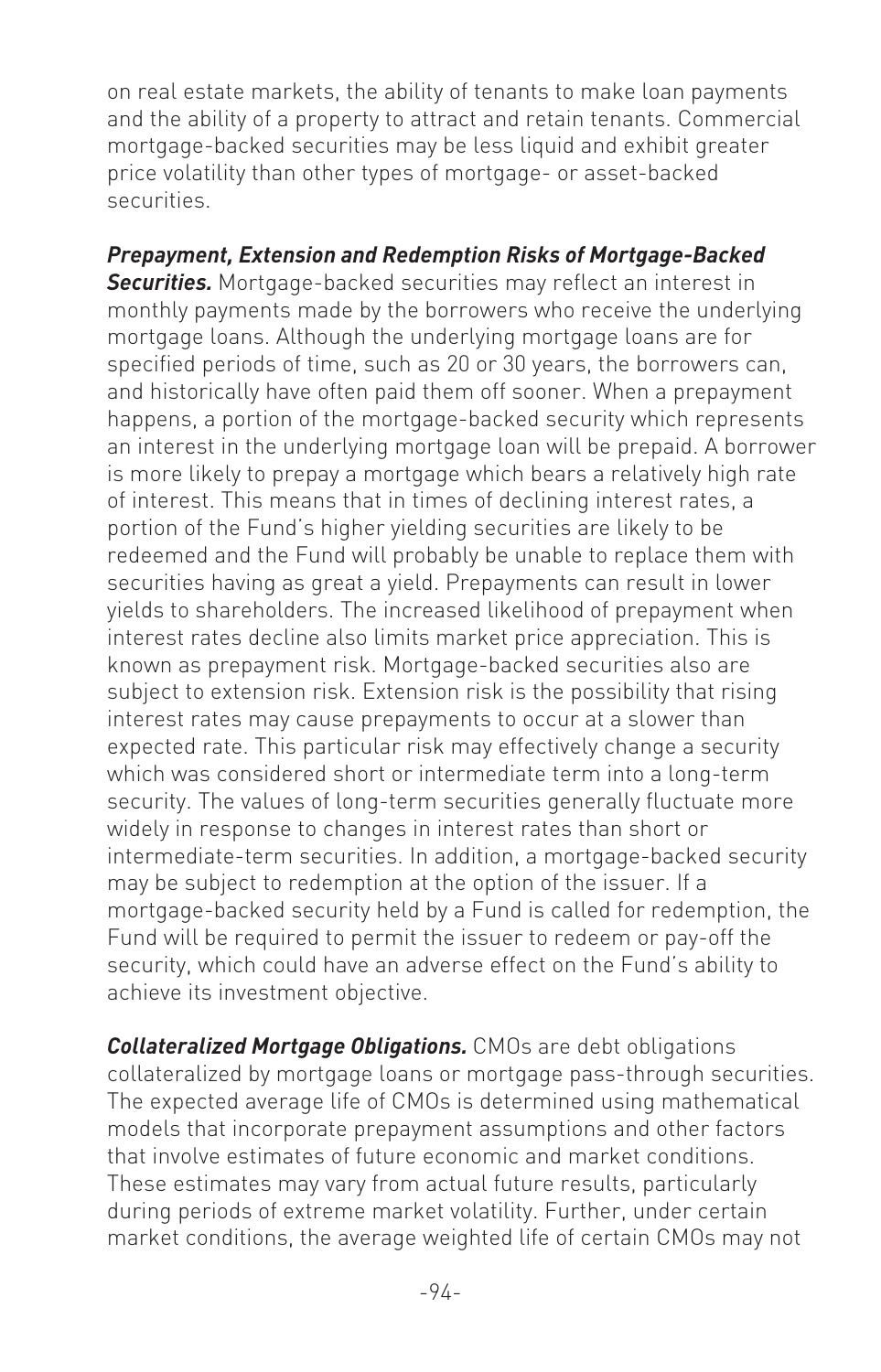accurately reflect the price volatility of such securities. For example, in periods of supply and demand imbalances in the market for such securities and/or in periods of sharp interest rate movements, the prices of CMOs may fluctuate to a greater extent than would be expected from interest rate movements alone. CMOs issued by private entities are not obligations issued or guaranteed by the U. S. Government, its agencies or instrumentalities and are not guaranteed by any government agency, although the securities underlying a CMO may be subject to a guarantee. Therefore, if the collateral securing the CMO, as well as any third party credit support or guarantees, is insufficient to make payments when due, the holder could sustain a loss.

*Adjustable Rate Mortgages.* Adjustable Rate Mortgages ("**ARMs**") contain maximum and minimum rates beyond which the mortgage interest rate may not vary over the lifetime of the security. In addition, many ARMs provide for additional limitations on the maximum amount by which the mortgage interest rate may adjust for any single adjustment period. Alternatively, certain ARMs contain limitations on changes in the required monthly payment. In the event that a monthly payment is not sufficient to pay the interest accruing on an ARM, any excess interest is added to the principal balance of the mortgage loan, which is repaid through future monthly payments. If the monthly payment for such an instrument exceeds the sum of the interest accrued at the applicable mortgage interest rate and the principal payment required at such point to amortize the outstanding principal balance over the remaining term of the loan, the excess is used to reduce the then-outstanding principal balance of the ARM.

In addition, certain ARMs may provide for an initial fixed, below-market or teaser interest rate. During this initial fixed-rate period, the payment due from the related mortgagor may be less than that of a traditional loan. However, after the teaser rate expires, the monthly payment required to be made by the mortgagor may increase significantly when the interest rate on the mortgage loan adjusts. This increased burden on the mortgagor may increase the risk of delinquency or default on the mortgage loan and in turn, losses on the mortgage-backed security into which that loan has been bundled.

*Interest and Principal Only Securities Risk.* Stripped mortgage-backed securities are usually structured with two classes that receive different portions of the interest and principal distributions on a pool of debt instruments, such as mortgage loans. In one type of stripped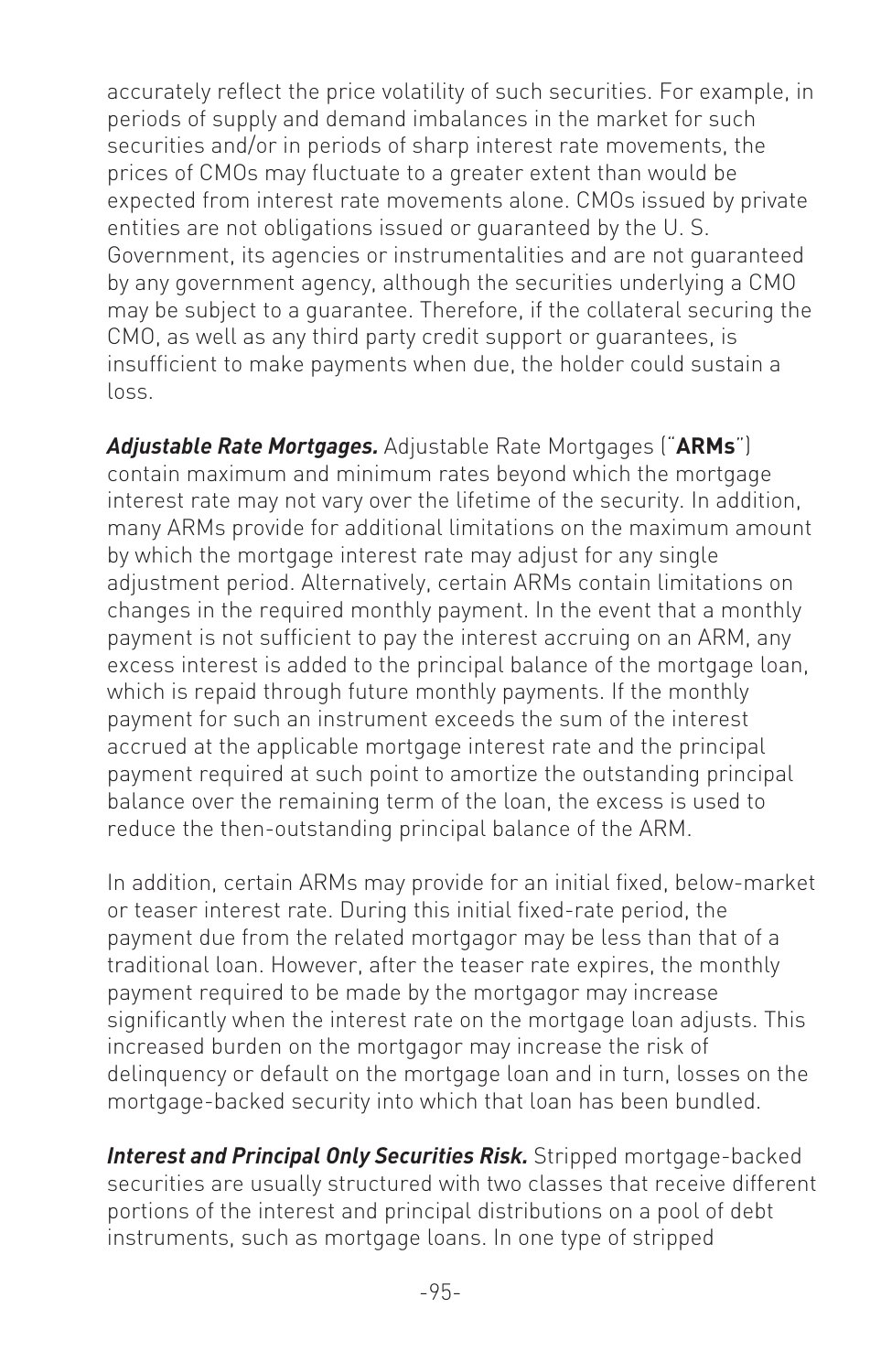mortgage-backed security, one class will receive all of the interest from the mortgage assets (the interest-only, or "**IO**" class), while the other class will receive all of the principal from the mortgage assets (the principal-only, or "**PO**" class). The yield to maturity (the expected rate of return on a bond if held until the end of its lifetime) on an IO class is extremely sensitive to the rate of principal payments (including prepayments) on the underlying mortgage assets, and a rapid rate of principal payments may have a material adverse effect on a Fund's yield to maturity from these securities. If the assets underlying the IO class experience greater than anticipated prepayments of principal, a Fund may fail to recoup fully, or at all, its initial investment in these securities. PO class securities tend to decline in value if prepayments are slower than anticipated.

*Inverse Floaters and Related Securities Risk.* Investments in inverse floaters and similar instruments expose a Fund to the same risks as investments in debt securities and derivatives, as well as other risks, including those associated with leverage and increased volatility. An investment in these securities typically will involve greater risk than an investment in a fixed rate security. Distributions on inverse floaters and similar instruments will typically bear an inverse relationship to short-term interest rates and typically will be reduced or, potentially, eliminated as interest rates rise. The rate at which interest is paid on an inverse floater may vary by a magnitude that exceeds the magnitude of the change in a reference rate of interest (typically a short-term interest rate). The effect of the reference rate multiplier in inverse floaters is associated with greater volatility in their market values. Investments in inverse floaters and similar instruments that have mortgage-backed securities underlying them will expose a Fund to the risks associated with those mortgage-backed securities and the values of those investments may be especially sensitive to changes in prepayment rates on the underlying mortgage-backed securities.

Mortgage-backed securities are a type of asset-backed security and therefore are subject to the risks described above under "Asset-Backed Securities Investment Risk."

#### **Non-Diversification Risk**

A non-diversified Fund may invest its assets in a smaller number of issuers than may a diversified fund. A non-diversified Fund may be more susceptible to any single economic, political, or regulatory occurrence than a diversified fund investing in a broader range of issuers. A decline in the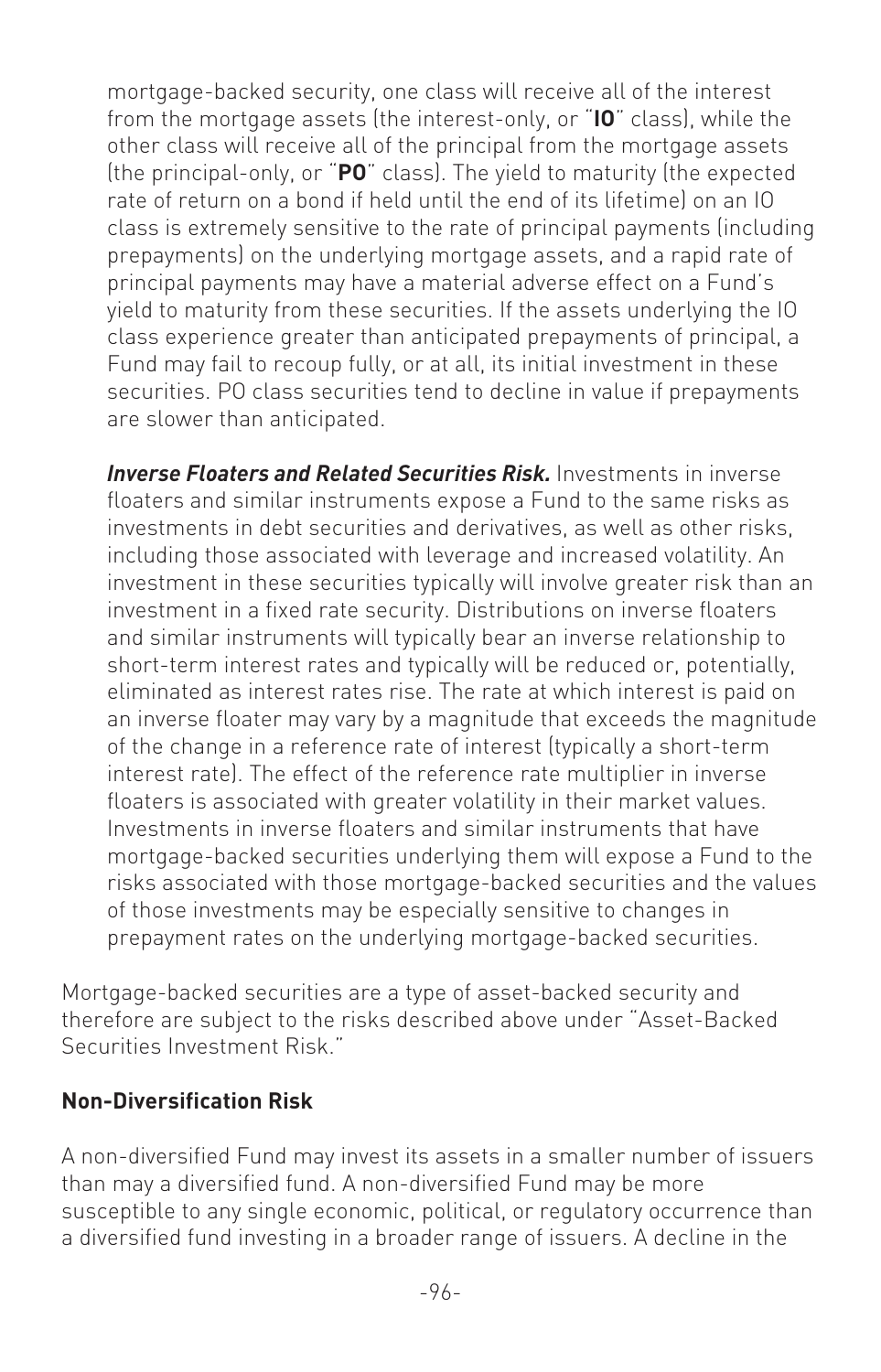market value of one of a non-diversified Fund's investments may affect the Fund's value more than if the Fund were a diversified fund. Some of the issuers in which a non-diversified Fund invests also may present substantial credit or other risks. However, each Fund intends to satisfy the asset diversification requirements for qualification as a RIC under Subchapter M of the Code.

#### **Operational and Information Security Risks**

The Funds and their service providers depend on complex information technology and communications systems to conduct business functions, making them susceptible to operational and information security risks. For example, design or system failures or malfunctions, human error, faulty software or data processing systems, power or communications outages, acts of God, or cyber-attacks may lead to operational disruptions and potential losses to a Fund. Cyber-attacks include, among other behaviors, stealing or corrupting data maintained online or digitally, denial of service attacks on websites, the unauthorized release of confidential information and causing operational disruption. Successful cyber-attacks against, or security breakdowns of, a Fund or its Adviser, custodians, fund accountant, fund administrator, transfer agent, pricing vendors and/or other third party service providers may adversely impact the Funds and their shareholders. For instance, cyber-attacks or other operational issues may interfere with the processing of shareholder transactions, impact a Fund's ability to calculate its NAV, cause the release of private shareholder information or confidential Fund information, impede trading, cause reputational damage, and subject a Fund to regulatory fines, penalties or financial losses, reimbursement or other compensation costs, and/or additional compliance costs. The Funds also may incur substantial costs for cybersecurity risk management in order to guard against any cyber incidents in the future. In general, cyber-attacks result from deliberate attacks but unintentional events may have effects similar to those caused by cyber-attacks. Similar types of risks also are present for issuers of securities in which the Funds invest, which could result in material adverse consequences for such issuers, and may cause a Fund's investment in such securities to lose value. In addition, cyberattacks involving a counterparty to a Fund could affect such a counterparty's ability to meets it obligations to the Fund, which may result in losses to the Fund and its shareholders. In addition, the adoption of work-from-home arrangements by the Funds, the Adviser or their service providers could increase all of the above risks, create additional data and information accessibility concerns, and make the Funds, the Adviser or their service providers more susceptible to operational disruptions, any of which could adversely impact their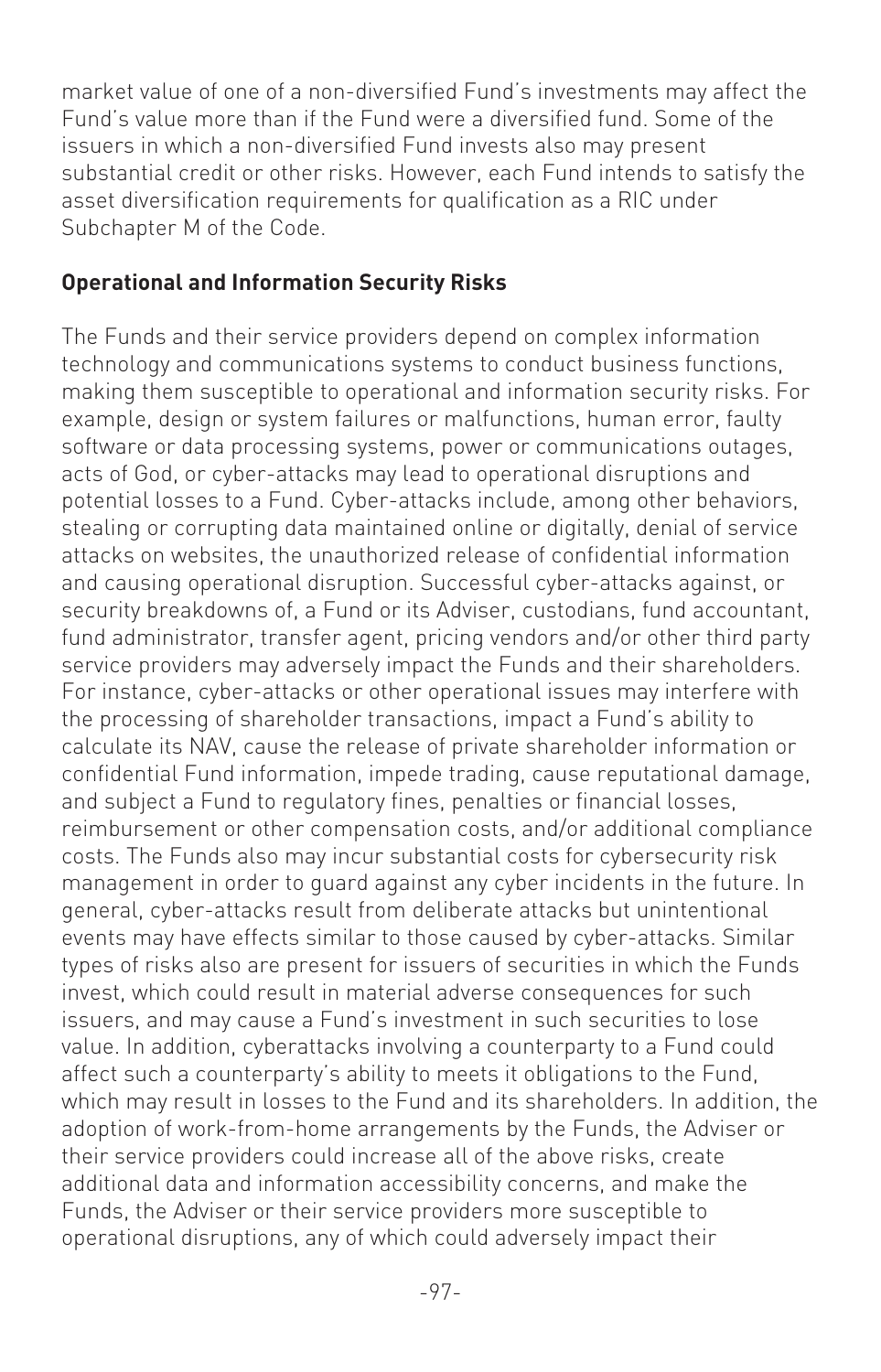operations. While the Funds or their service providers may have established business continuity plans and systems designed to guard against such operational failures and cyber-attacks and the adverse effects of such events, there are inherent limitations in such plans and systems including the possibility that certain risks have not been identified, in large part because different or unknown threats or risks may emerge in the future. The Adviser and the Funds do not control the business continuity and cybersecurity plans and systems put in place by third-party service providers, and such third-party service providers may have no or limited indemnification obligations to the Adviser or the Funds.

# **Portfolio Turnover Risk**

The length of time a Fund has held a particular security is not generally a consideration in investment decisions. A change in the securities held by a Fund is known as portfolio turnover. Portfolio turnover generally involves a number of direct and indirect costs and expenses to a Fund, including, for example, brokerage commissions, dealer mark-ups and bid/ask spreads, and transaction costs on the sale of securities and reinvestment in other securities, and may result in the realization of taxable capital gains (including short-term capital gains, which are generally taxable to shareholders subject to tax at ordinary income rates). Such costs are not reflected in a Fund's Total Annual Fund Operating Expenses set forth under "Fees and Expenses" but do have the effect of reducing the Fund's investment return. A Fund and its shareholders will also share in the costs and tax effects of portfolio turnover in any underlying funds in which a Fund invests.

# **Real Estate Risk**

The value of a Fund's portfolio could change in light of factors affecting the real estate sector. Factors affecting real estate values include the supply of real property in certain markets, changes in zoning laws, delays in completion of construction, changes in real estate values, changes in property taxes, levels of occupancy, adequacy of rent to cover operating expenses, and local and regional market conditions. The value of real estate-related investments also may be affected by changes in interest rates, macroeconomic developments, and social and economic trends.

To the extent that a Fund invests in real estate related investments, real estate-related loans or real-estate linked derivative instruments, it will be subject to the risks associated with owning real estate and with the real estate industry generally. These include difficulties in valuing and disposing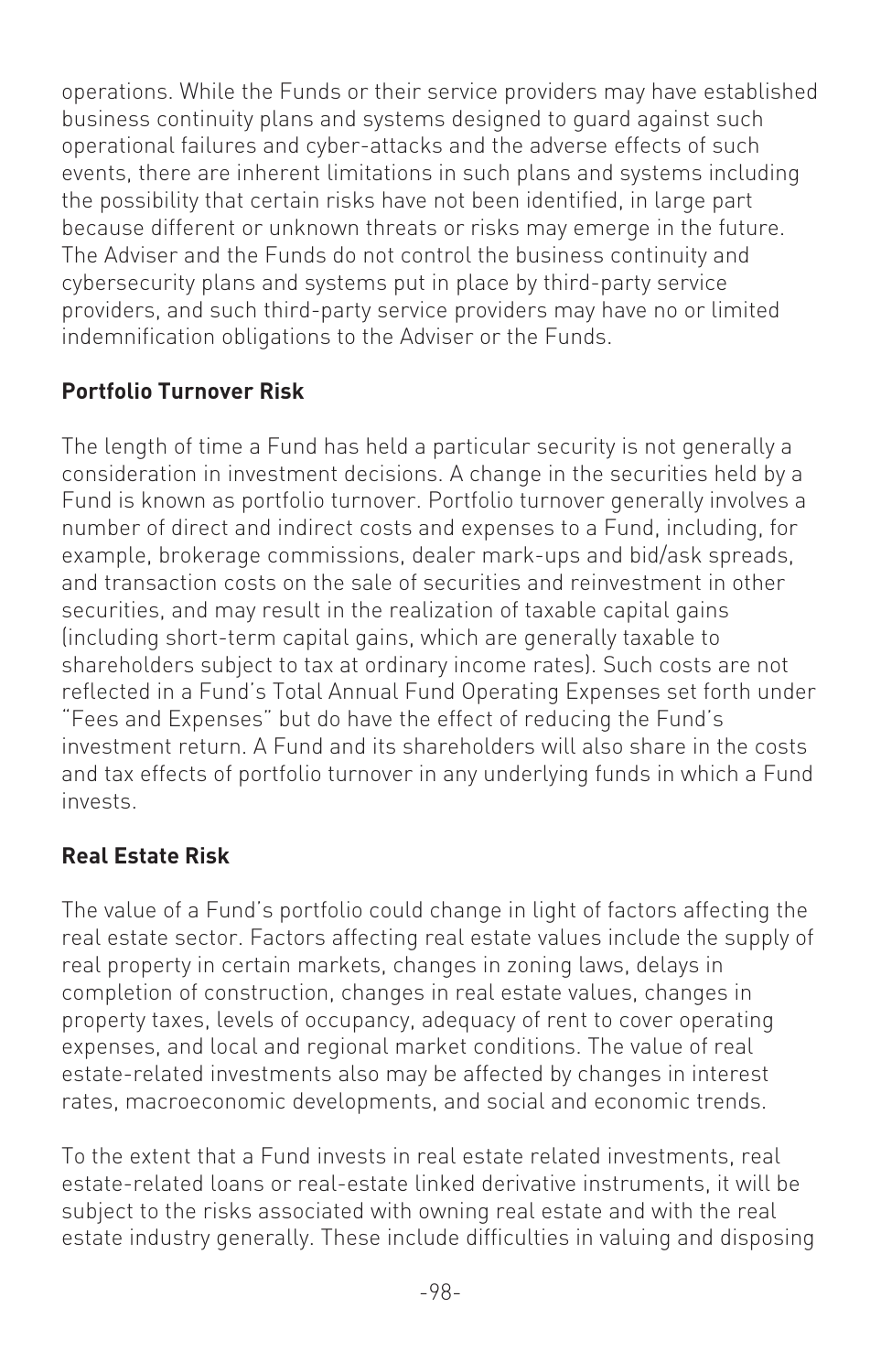of real estate, the possibility of declines in the value of real estate, risks related to general and local economic conditions, the possibility of adverse changes in the climate for real estate, environmental liability risks, the risk of increases in property taxes and operating expenses, possible adverse changes in zoning laws, the risk of casualty or condemnation losses, limitations on rents, the possibility of adverse changes in interest rates and in the credit markets and the possibility of borrowers paying off mortgages sooner than expected, which may lead to reinvestment of assets at lower prevailing interest rates.

# **Restricted Securities Risk** *(Opportunities Bond ETF only)*

A Fund may hold securities that the Fund is prevented or limited by law or the terms of an agreement from selling (a "restricted security"). To the extent that a Fund is permitted to sell a restricted security, there can be no assurance that a trading market will exist at any particular time, and the Fund may be unable to dispose of the security promptly at reasonable prices or at all. A Fund may have to bear the expense of registering the securities for resale and the risk of substantial delays in effecting the registration. Also, restricted securities may be difficult to value because market quotations may not be readily available, and the values of restricted securities may have significant volatility.

# **Securities or Sector Selection Risk**

The risk that the securities held by a Fund will underperform securities held in other funds investing in similar asset classes or comparable benchmarks because of a portfolio manager's choice of securities or sectors for investment. To the extent a Fund focuses or concentrates its investments in a particular sector or related sectors, the Fund will be more susceptible to events or factors affecting companies in that sector or related sectors. For example, the values of securities of companies in the same or related sectors may be negatively affected by the common characteristics they share, the common business risks to which they are subject, common regulatory burdens, or regulatory changes that affect them similarly. Such characteristics, risks, burdens or changes include, but are not limited to, changes in governmental regulation, inflation or deflation, rising or falling interest rates, competition from new entrants, and other economic, market, political or other developments specific to that sector or related sectors.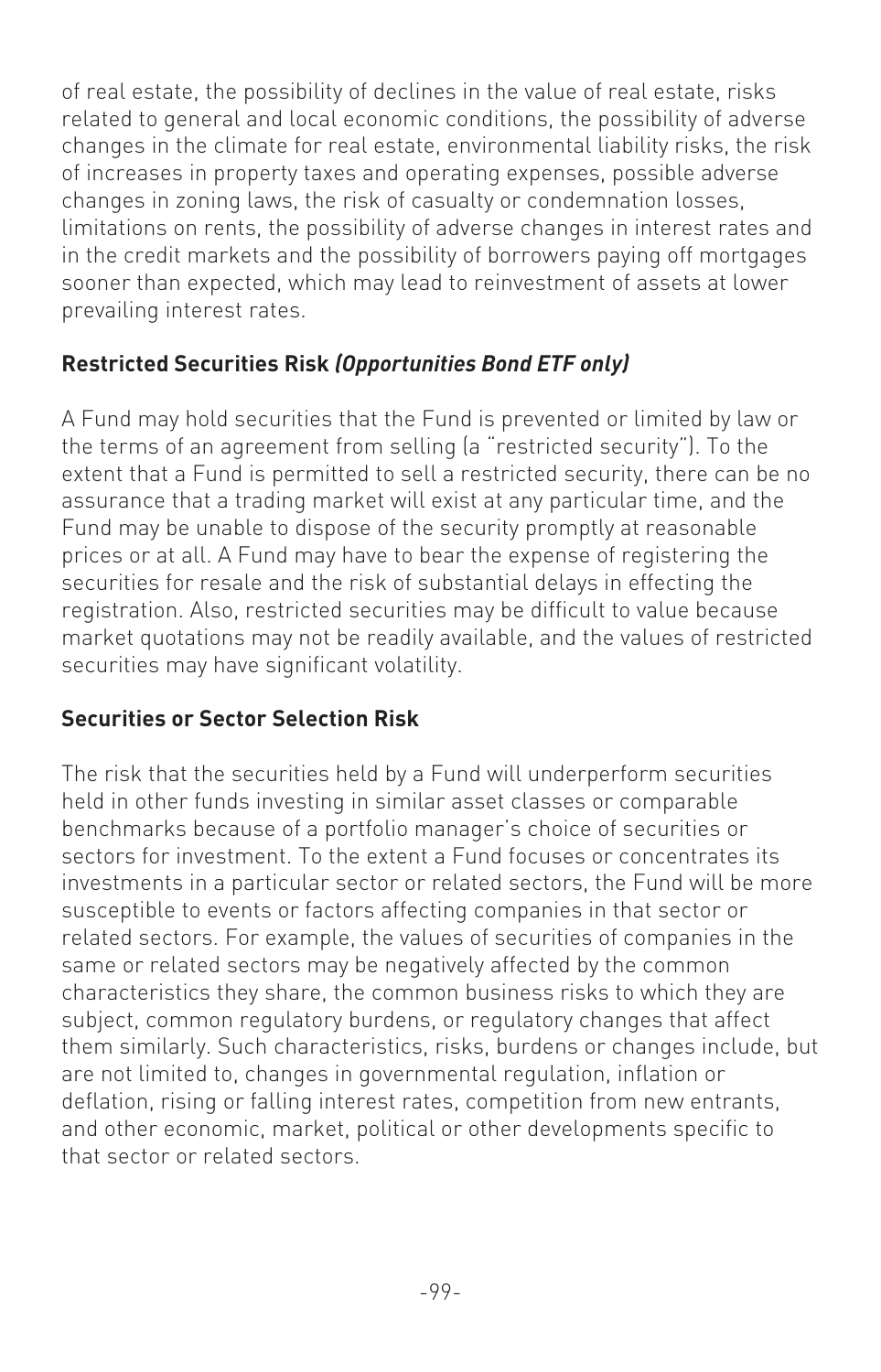#### **Structured Products and Structured Notes Risk** *(Opportunistic Bond ETF only)*

Generally, structured investments are interests in entities organized and operated for the purpose of restructuring the investment characteristics of underlying investment interests or securities. These investment entities may be structured as trusts or other types of pooled investment vehicles. This type of restructuring generally involves the deposit with or purchase by an entity of the underlying investments and the issuance by that entity of one or more classes of securities backed by, or representing interests in, the underlying investments or referencing an indicator related to such investments. The cash flow or rate of return on the underlying investments may be apportioned among the newly issued securities to create different investment characteristics, such as varying maturities, credit quality, payment priorities and interest rate provisions. Structured products include, among other things, CDOs, mortgage-backed securities, other types of asset-backed securities and certain types of structured notes.

The cash flow or rate of return on a structured investment may be determined by applying a multiplier to the rate of total return on the underlying investments or referenced indicator. Application of a multiplier is comparable to the use of financial leverage, a speculative technique. Leverage magnifies the potential for gain and the risk of loss. As a result, a relatively small decline in the value of the underlying investments or referenced indicator could result in a relatively large loss in the value of a structured product. Holders of structured products indirectly bear risks associated with the underlying investments, index or reference obligation, and are subject to counterparty risk. A Fund generally has the right to receive payments to which it is entitled only from the structured product, and generally does not have direct rights against the issuer. While certain structured investment vehicles enable the investor to acquire interests in a pool of securities without the brokerage and other expenses associated with directly holding the same securities, investors in structured vehicles generally pay their share of the investment vehicle's administrative and other expenses.

Structured products are generally privately offered and sold, and thus, are not registered under the securities laws. Certain structured products may be thinly traded or have a limited trading market and may have the effect of increasing a Fund's illiquidity to the extent that the Fund, at a particular point in time, may be unable to find qualified buyers for these securities. In addition to the general risks associated with fixed income securities discussed herein, structured products carry additional risks including, but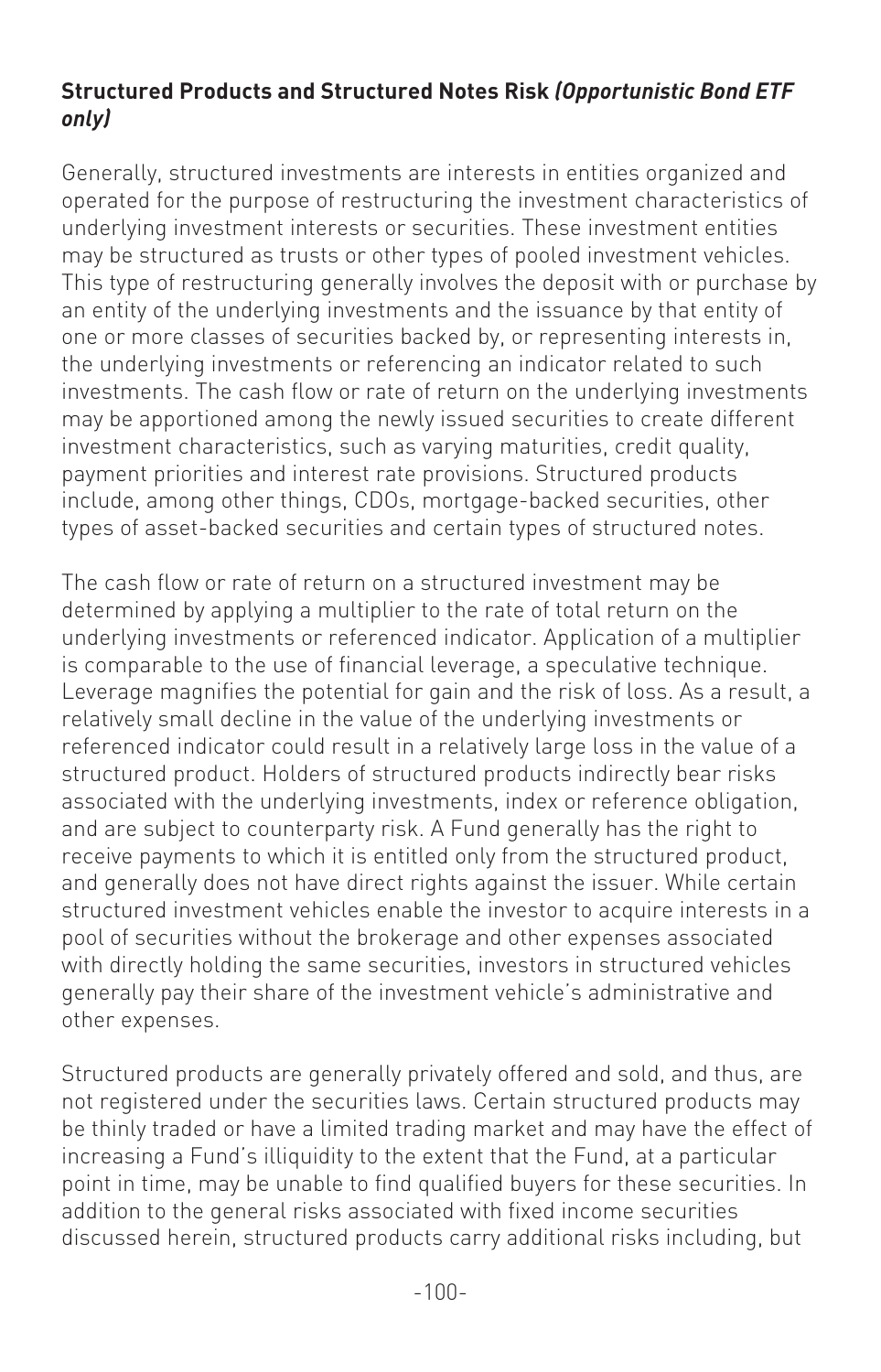not limited to: (i) the possibility that distributions from underlying investments will not be adequate to make interest or other payments; (ii) the quality of the underlying investments may decline in value or default; (iii) the possibility that the security may be subordinate to other classes of the issuer's securities; and (iv) the complex structure of the security may not be fully understood at the time of investment and may produce disputes with the issuer or unexpected investment results.

Structured notes are derivative securities for which the amount of principal repayment and/or interest payments is based on the movement of one or more "factors". These factors may include, but are not limited to, currency exchange rates, interest rates (such as the prime lending rate or LIBOR), referenced bonds and stock indices. Some of these factors may or may not correlate to the total rate of return on one or more underlying instruments referenced in such notes. In some cases, the impact of the movements of these factors may increase or decrease through the use of multipliers or deflators.

Investments in structured notes involve risks including interest rate risk, credit risk and market risk. Depending on the factor used and the use of multipliers or deflators, changes in interest rates and movement of the factor may cause significant price fluctuations. Additionally, changes in the reference instrument or security may cause the interest rate on the structured note to be reduced to zero and any further changes in the reference instrument may then reduce the principal amount payable on maturity. In the case of structured notes where the reference instrument is a debt instrument, such as credit-linked notes, the Fund will be subject to the credit risk of the issuer of the reference instrument and the issuer of the structured note.

The Adviser and certain of its affiliates manage a wide variety of accounts and investment strategies. Investments made on behalf of one client or strategy can raise conflict of interest issues with other of the Adviser's clients or strategies. For example, the Adviser may cause a client to purchase an issuer's debt security and cause another client to purchase a different debt security of the same issuer, such as a different bond of the issuer or different tranche of a mortgage-backed security that is subordinated to the investment held by other clients. Please refer to the section of the SAI entitled "Conflicts - Broad and Wide-Ranging Activities" for more information.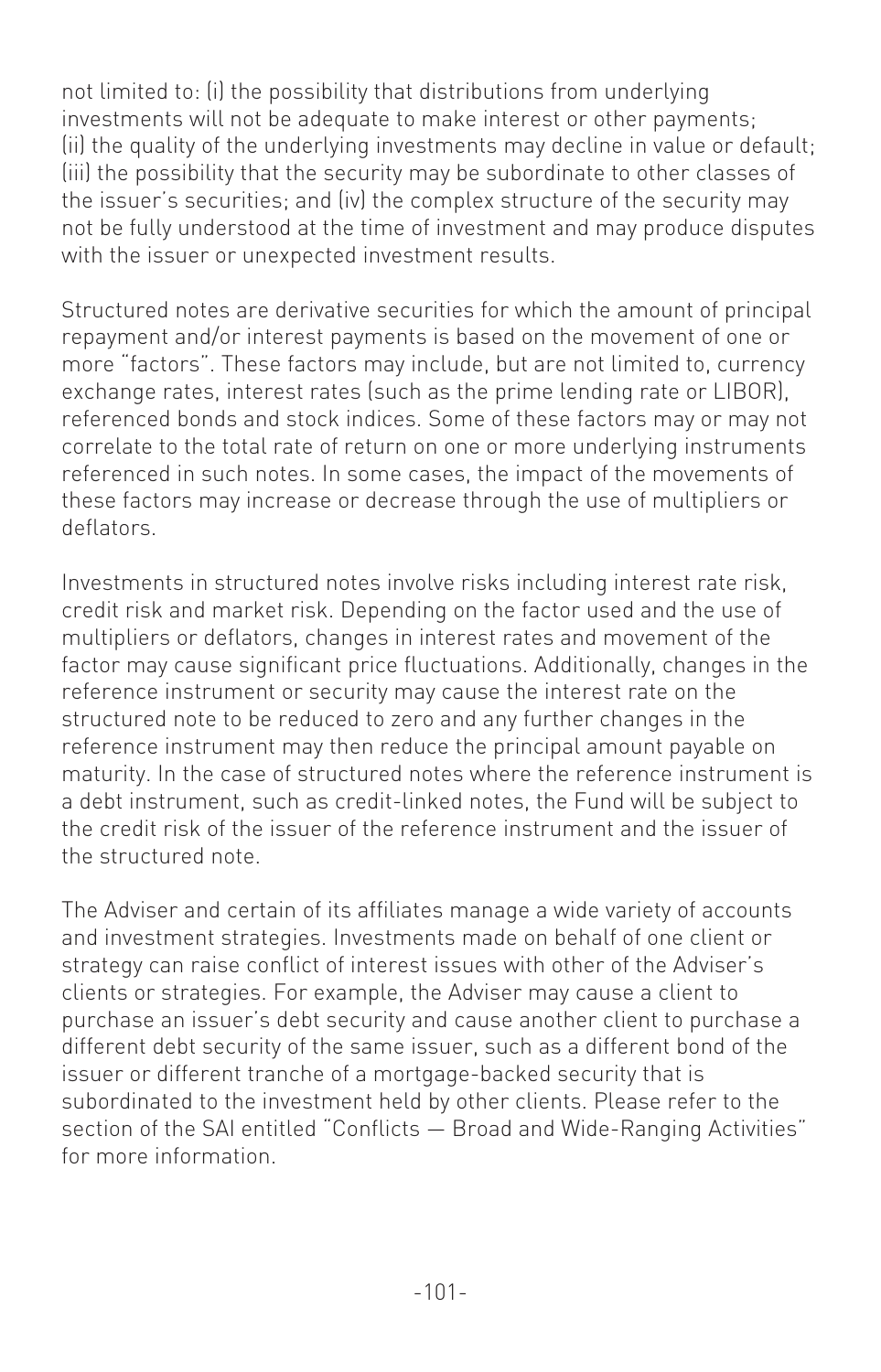# **U.S. Government Securities Risk** *(Opportunistic Bond ETF only)*

Some U.S. Government securities, such as Treasury bills, notes, and bonds and mortgage-backed securities guaranteed by the Government National Mortgage Association ("Ginnie Mae"), are supported by the full faith and credit of the United States; others are supported by the right of the issuer to borrow from the U.S. Treasury; others are supported by the discretionary authority of the U.S. Government to purchase the agency's obligations; still others are supported only by the credit of the issuing agency, instrumentality, or enterprise. Although U.S. Government-sponsored enterprises may be chartered or sponsored by Congress, they are not funded by Congressional appropriations, and their securities are not issued by the U.S. Treasury, their obligations are not supported by the full faith and credit of the U.S. Government, and so investments in their securities or obligations issued by them involve greater risk than investments in other types of U.S. Government securities. No assurance can be given that the U.S. Government will provide financial support to its agencies and sponsored entities if it is not obligated by law to do so.

In addition, certain governmental entities have been subject to regulatory scrutiny regarding their accounting policies and practices and other concerns that may result in legislation, changes in regulatory oversight and/or other consequences that could adversely affect the credit quality, availability or investment character of securities issued or guaranteed by these entities.

The events surrounding the U.S. federal government debt ceiling and any resulting agreement (and similar political, economic and other developments) could adversely affect a Fund's ability to achieve its investment objective. For example, a downgrade of the long-term sovereign credit rating of the U.S. could increase volatility in both stock and bond markets, result in higher interest rates and lower Treasury prices and increase the costs of all kinds of debt. These events and similar events in other areas of the world could have significant adverse effects on the economy generally and could result in significant adverse impacts on issuers of securities held by a Fund and the Fund itself. The Adviser cannot predict the effects of these or similar events in the future on the U.S. economy and securities markets or on a Fund's portfolio.

The Adviser may not timely anticipate or manage existing, new or additional risks, contingencies or developments. In recent periods, the values of U.S. Government securities have been affected substantially by increased demand for them around the world. Changes in the demand for U.S.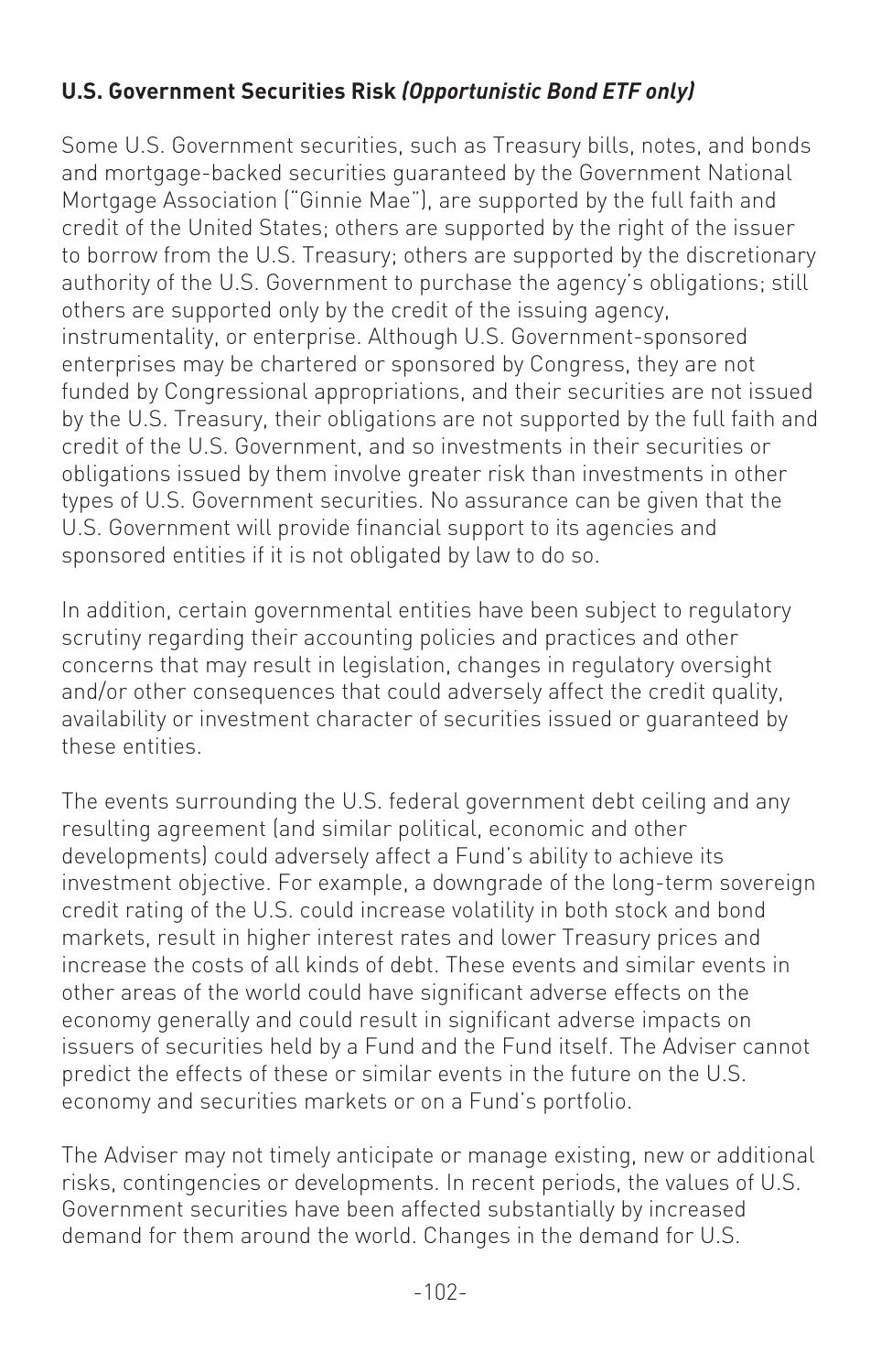Government securities may occur at any time and may result in increased volatility in the values of those securities.

# **Valuation Risk**

Valuation risk is the risk that a Fund will not value its investments in a manner that accurately reflects their market values or that a Fund will not be able to sell any investment at a price equal to the valuation ascribed to that investment for purposes of calculating the Fund's NAV. The valuation of each Fund's investments involves subjective judgment and some valuations may involve assumptions, projections, opinions, discount rates, estimated data points and other uncertain or subjective amounts, all of which may prove inaccurate. In addition, the valuation of certain investments held by a Fund may involve the significant use of unobservable and non-market inputs. Certain securities in which a Fund may invest may be more difficult to value accurately, especially during periods of market disruptions or extreme market volatility. As a result, there can be no assurance that fair value pricing will result in adjustments to the prices of securities or other assets, or that fair value pricing will reflect actual market value, and it is possible that the fair value determined for a security or other asset will be materially different from quoted or published prices, from the prices used by others for the same security or other asset and/or from the value that actually could be or is realized upon the sale of that security or other asset. Technological issues or other service disruption issues involving third party service providers may also cause a Fund to value its investments incorrectly. Incorrect valuations of a Fund's portfolio holdings could result in a Fund's shareholder transactions being effected at an NAV that does not accurately reflect the underlying value of the Fund's portfolio, resulting in the dilution of shareholder interests. A Fund's fair value policies and procedures, valuation practices and operations generally may be amended and potentially adversely affected as the Funds seek to comply with recently adopted regulations that apply to the valuation practices of registered investment companies, including each Fund.

# **Temporary Defensive Strategies**

# *Opportunistic Bond ETF*

When attempting to respond to adverse market, economic, political, or other conditions, subject to the applicable limitations described below, the Opportunistic Bond ETF may take temporary defensive positions that may be inconsistent (including materially inconsistent) with such Fund's principal investment strategies. The Adviser then may, but is not required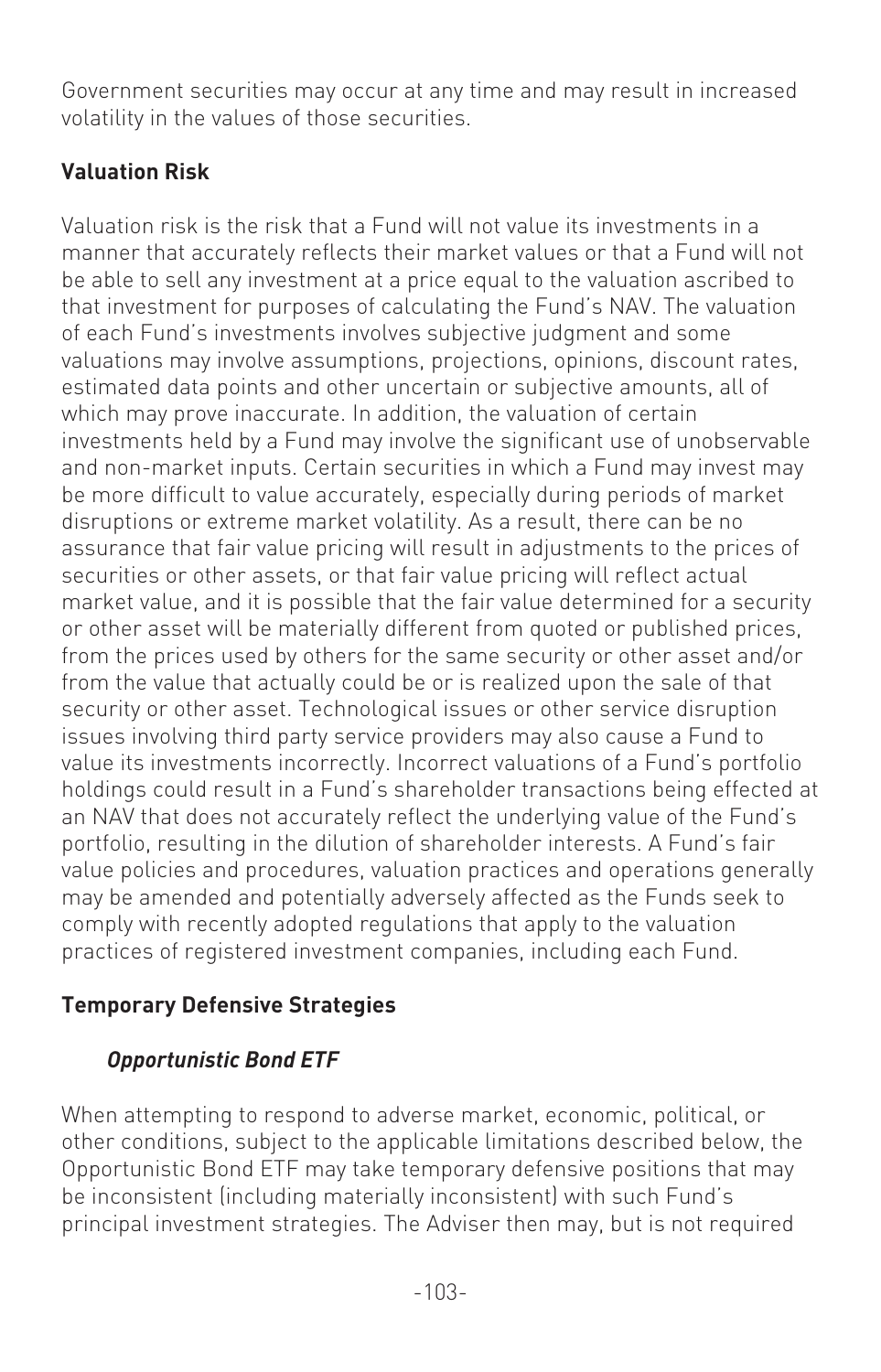to, temporarily use alternative strategies that are mainly designed to limit the Fund's exposure to such adverse conditions under the circumstances. In implementing these strategies, the Opportunistic Bond ETF may invest primarily in, among other things, U.S. Government and agency obligations, fixed or floating rate investments, derivative instruments, cash or money market instruments (including, money market funds), or any other securities or instruments that the portfolio manager(s) considers consistent with such defensive strategies or deemed consistent with the then existing market conditions. By way of example, a Fund may hold a higher than normal proportion of its assets in cash in times of extreme market stress. A Fund may also use derivatives, such as futures contracts and interest rate swaps, as an efficient means to adjust the Fund's interest rate, credit, and other exposures in connection with taking such temporary defensive positions. During periods when a Fund has taken temporary defensive positions, the Fund may not achieve its investment objective.

# *Equities ETF*

Because it operates pursuant to the Order, when taking temporary defensive positions, the Equities ETF is only permitted to invest in ETFs and exchange-traded notes, common stocks, preferred stocks, American depositary receipts, real estate investment trusts, commodity pools, metals trusts, currency trusts and futures with reference assets the Fund may invest in directly, or in the case of an index future, based on an index of a type of asset that the Fund could invest in directly. All of these instruments will trade on an U.S. exchange contemporaneously with the Fund's shares. The Equities ETF may also invest in cash and cash equivalents, which are short-term U.S. Treasury securities, government money market funds and repurchase agreements.

# **Portfolio Holdings Information**

A description of each Fund's policies and procedures with respect to the disclosure of its portfolio securities is available in the SAI.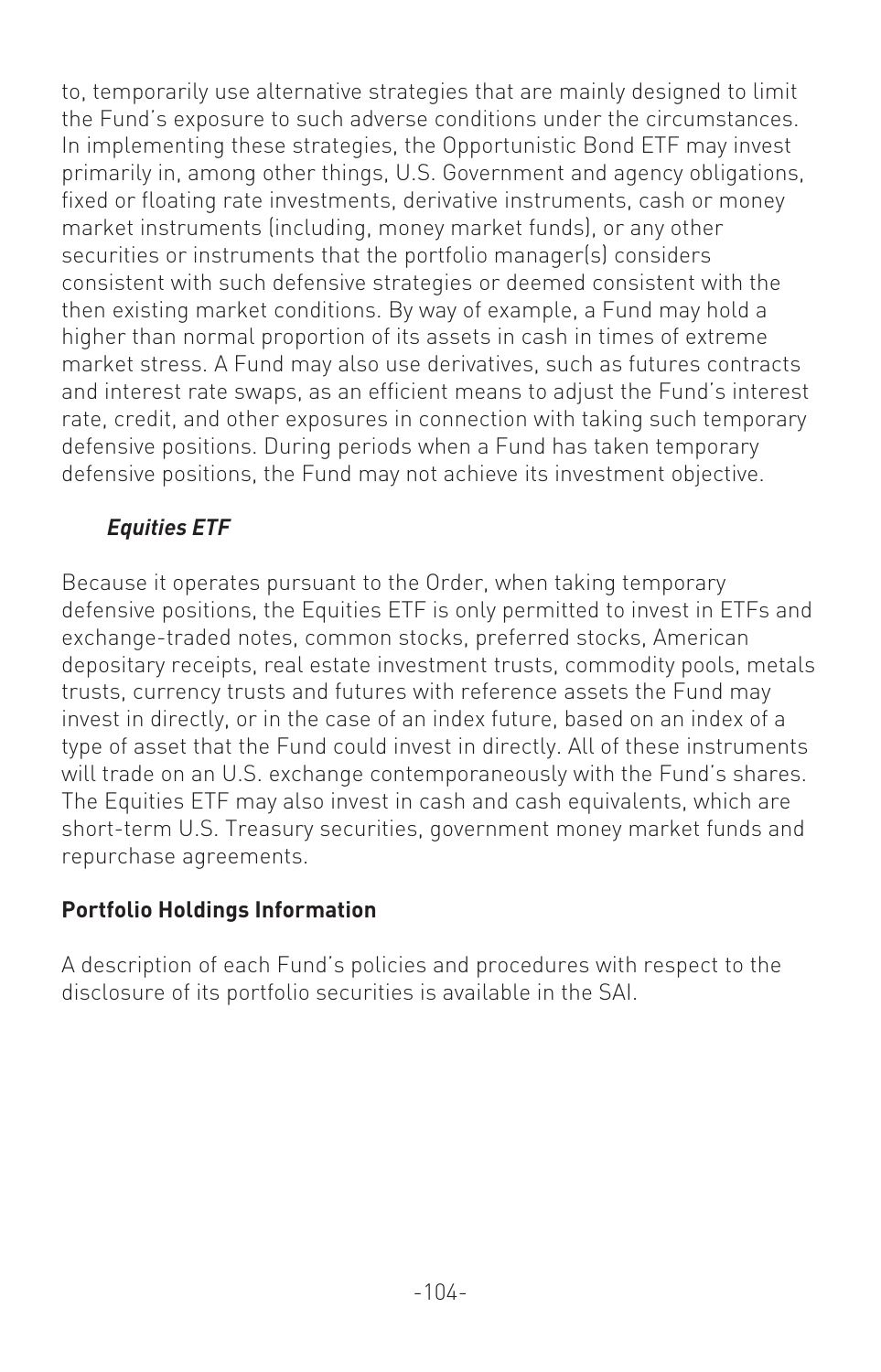# **Management of the Funds**

#### **Investment Adviser**

DoubleLine ETF Adviser LP ("**DoubleLine**" or the "**Adviser**") serves as the investment adviser for each Fund. The Adviser operates at 2002 North Tampa Street, Suite 200, Tampa, Florida 33602 and is registered as an investment adviser under the Investment Advisers Act of 1940, as amended. The Adviser has been an investment adviser to the Funds since the inception of each Fund. The Adviser manages the investment portfolios and business affairs of the Funds pursuant to Investment Management Agreement between each Fund and the Adviser. In addition to the foregoing, pursuant to its supervisory responsibilities under the Investment Management Agreement, the Adviser (or its designee) is responsible for the oversight of the calculation and dissemination of the VIIV of the Equities ETF, as described below. As part of its oversight process, the Adviser (or its designee) will periodically, but no less than annually, review the Fund's procedures governing the calculation and dissemination of the VIIV of the Equities ETF. Any changes to the procedures will be submitted for review by the Board, which is responsible for the oversight of the procedures.

The Adviser has filed for exemptive relief that would permit the Adviser, with Board approval but without shareholder approval, to hire a sub-adviser, materially amend the terms of an agreement with a sub-adviser (including an increase in its fee), or continue the employment of a sub-adviser after an event that would otherwise cause the automatic termination of services. Shareholders will be notified of any such changes. There is no assurance that the exemptive relief will be granted.

#### **Portfolio Managers**

The following individuals serve as portfolio managers and are together jointly and primarily responsible for the day-to-day management of the Funds' portfolios as indicated below. Please see the SAI for additional information about other accounts managed by the portfolio managers, the portfolio managers' compensation, and the portfolio managers' ownership of shares of the Fund(s) they manage.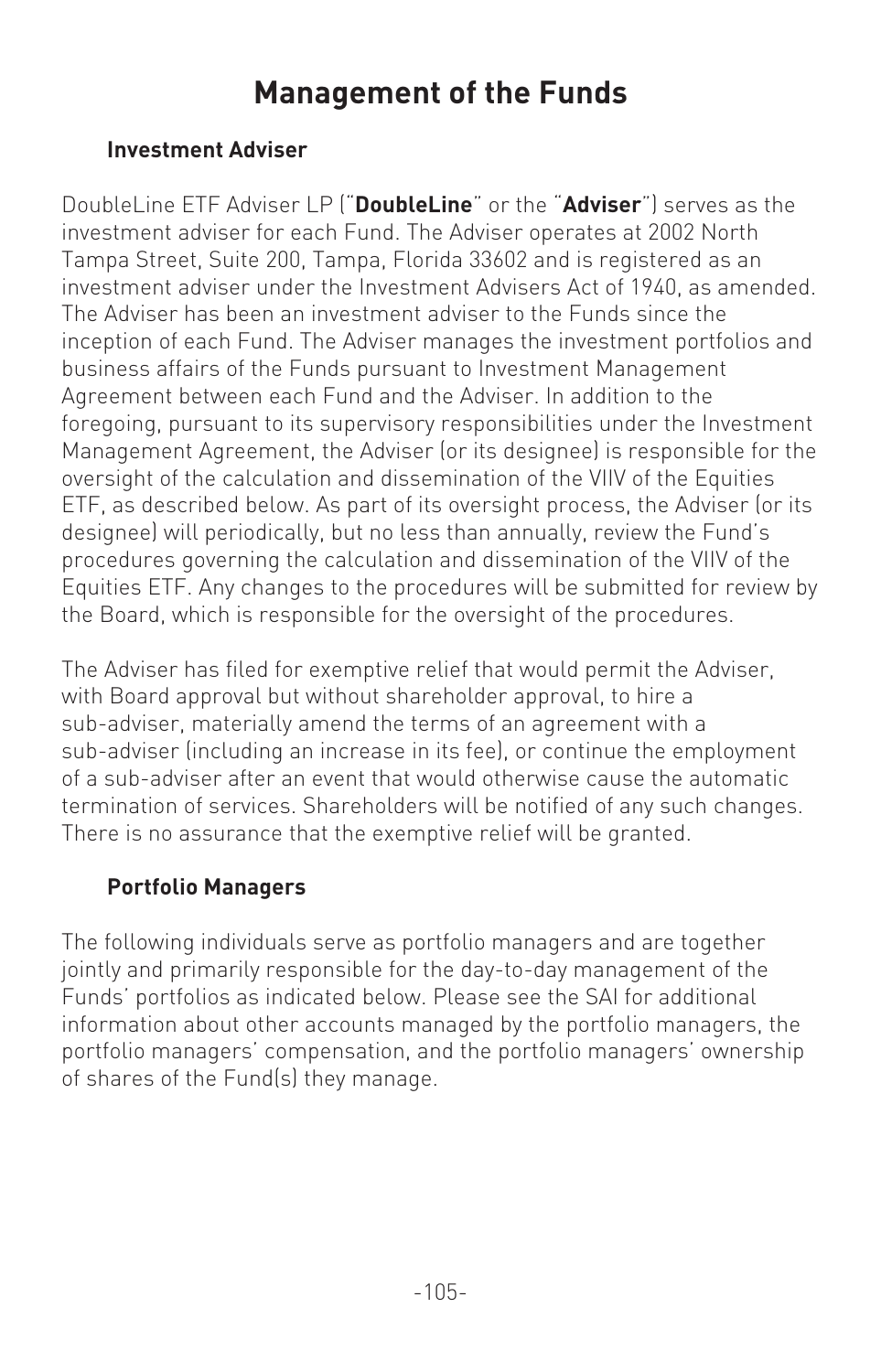| <b>Portfolio Manager</b>   | <b>Length of Service</b>              | <b>Business Experience During</b><br>the Past 5 Years                                                                                                                                                                                                                                 |
|----------------------------|---------------------------------------|---------------------------------------------------------------------------------------------------------------------------------------------------------------------------------------------------------------------------------------------------------------------------------------|
| <b>Jeffrey E. Gundlach</b> | Since the Funds'<br>inception in 2022 | Mr. Gundlach is the<br>founder and Chief<br>Executive Officer (CEO) of<br>DoubleLine Capital LP and<br>is Chief Investment Officer<br>(CIO) of DoubleLine Capital<br>LP. Mr. Gundlach has been<br>CEO and CIO of<br>DoubleLine Capital LP<br>since its inception in<br>December 2009. |
| <b>Jeffrey J. Sherman</b>  | Since the Funds'<br>inception in 2022 | Mr. Sherman was named<br>as DoubleLine Capital LP's<br>Deputy Chief Investment<br>Officer in June 2016. He<br>has been a Portfolio<br>Manager of DoubleLine<br>Capital LP since<br>September 2010. He has<br>been President of<br>DoubleLine Alternatives<br>LP since April 2015.     |

#### **Advisory Agreement**

The Trust and DoubleLine have entered into an Investment Advisory and Management Agreement in respect of each Fund (the "**Advisory Agreement**"), under the terms of which the Funds have employed the Adviser to manage the investment of the assets of the Funds, to place orders for the purchase and sale of their portfolio securities, and to be responsible for overall management of the Funds' business affairs, subject to the oversight of the Board of Trustees. The Advisory Agreement between the Trust and the Adviser provides that the Adviser will pay all operating expenses of the Fund, except the management fees, interest expenses, dividends and other expenses on securities sold short, taxes, expenses incurred with respect to the acquisition and disposition of portfolio securities and the execution of portfolio transactions, including brokerage commissions, acquired fund fees and expenses, accrued deferred tax liabilities, distribution fees or expenses, and any extraordinary expenses (such as litigation).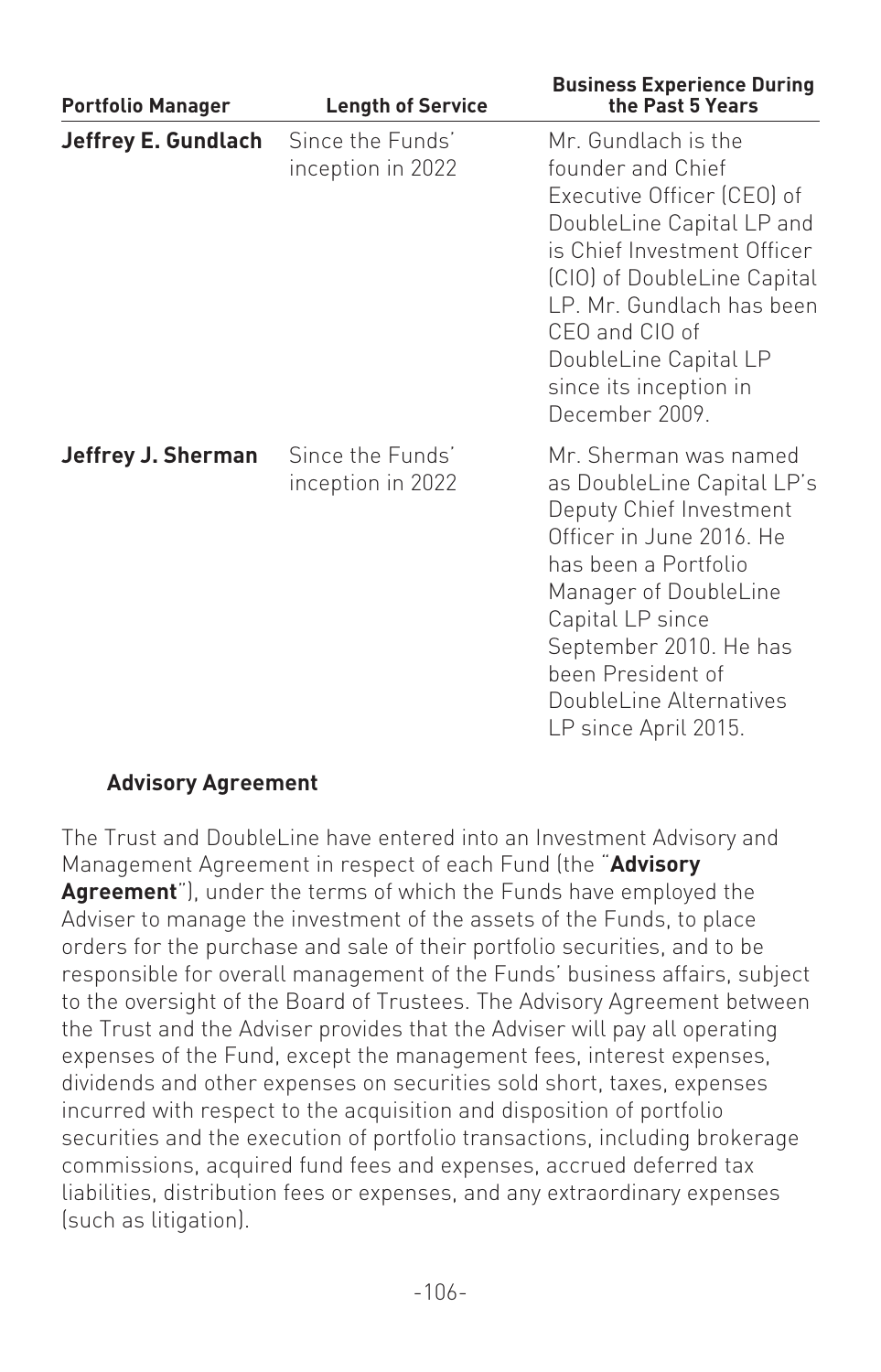Under the Advisory Agreement, the Funds pay to the Adviser as compensation for the services rendered, facilities furnished, and expenses incurred by them, fees at the following annual rates:

| <b>Fund</b>                                                                 | <b>Contractual Annual</b><br><b>Management Fee Rate</b><br>(As a Percentage of the<br><b>Fund's Average Daily</b><br><b>Net Asset Value)</b> |
|-----------------------------------------------------------------------------|----------------------------------------------------------------------------------------------------------------------------------------------|
| DoubleLine Opportunistic Bond ETF<br>DoubleLine Shiller CAPE® U.S. Equities | በ 50%                                                                                                                                        |
| FTE.                                                                        | በ 65%                                                                                                                                        |

The Advisory Agreement provides that in the absence of willful misfeasance, bad faith or gross negligence on the part of the Adviser, or reckless disregard of its obligations and duties under the Advisory Agreement, the Adviser, including its officers, directors, and partners, shall not be subject to any liability to the Trust or any Fund, or to any shareholder, officer, director, partner, or Trustee thereof, for any act or omission in the course of, or connected with, rendering services under the Advisory Agreement.

A discussion regarding the basis for the Board of Trustees' approval of the Advisory Agreement with respect to the Funds will be contained in the Funds' annual report to shareholders for the period ended September 30, 2022.

### **Additional Information**

The Trustees of the Trust oversee generally the operations of the Funds and the Trust. The Trust enters into contractual arrangements with various parties, including among others the Funds' investment adviser, custodian, transfer agent, and accountants, who provide services to the Funds.

Shareholders are not parties to any such contractual arrangements and are not intended third party (or other form of) beneficiaries of those contractual arrangements. The Trust's and the Funds' contractual arrangements are not intended to create any shareholder rights to enforce such contracts directly against the service providers or to seek any remedy under those contracts directly against the service providers.

The Trust's Second Amended and Restated Agreement and Declaration of Trust requires a shareholder bringing a derivative action on behalf of the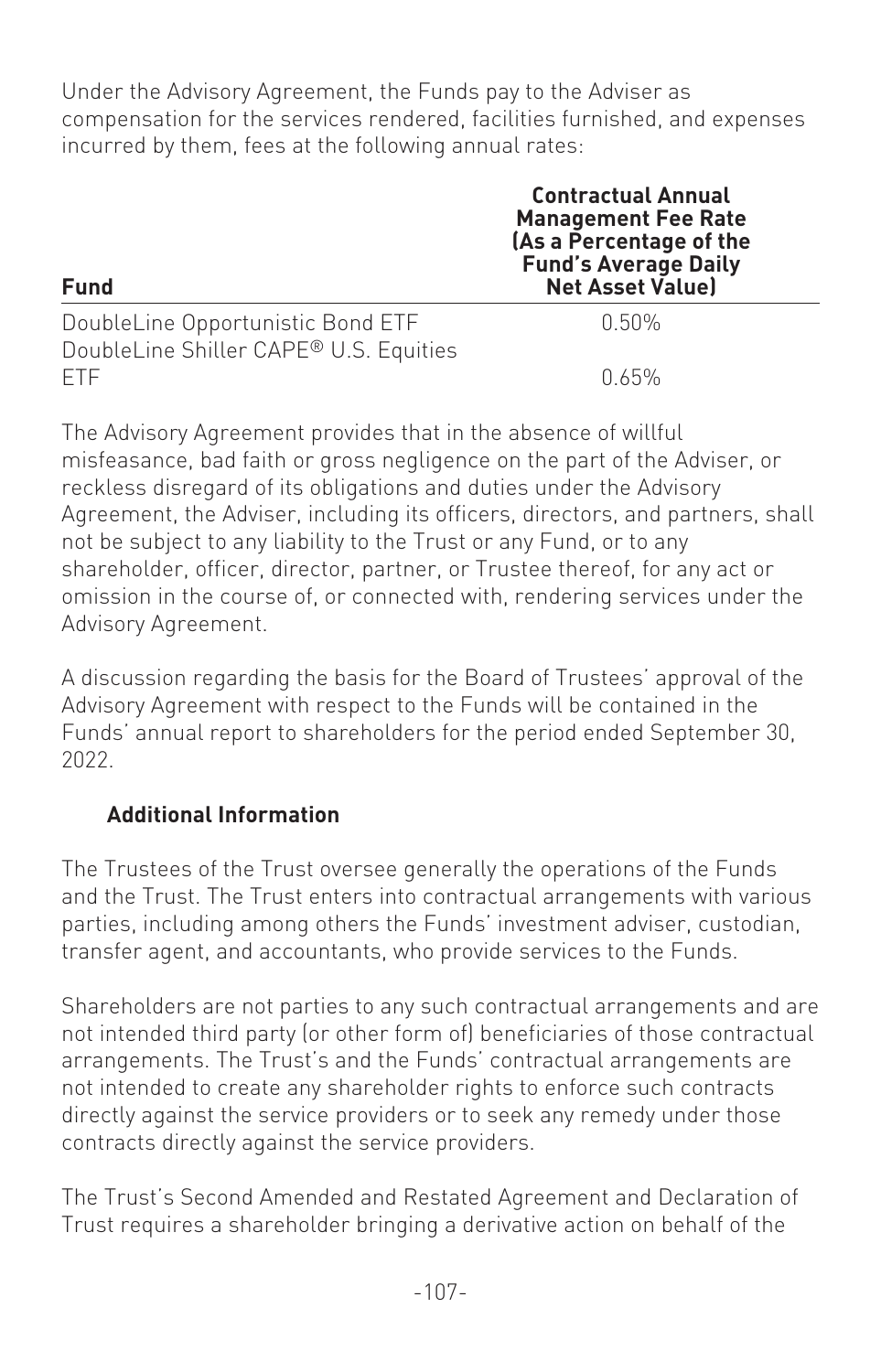Trust that is subject to a pre-suit demand to collectively hold at least 10% of the outstanding shares of the Trust or at least 10% of the outstanding shares of the series or class to which the demand relates and to undertake to reimburse the Trust for the expense of any counsel or advisors used when considering the merits of the demand in the event that the Trustees determine not to bring such action. In each case, these requirements do not apply to claims arising under the federal securities laws. The Trust's Second Amended and Restated Agreement and Declaration of Trust also provides that Delaware law will govern the rights and obligations of the Trustees and shareholders but excepts out the duties and liabilities of trustees with respect to matters arising under federal securities laws.

This Prospectus has been designed to meet the regulatory purpose of providing information concerning the Trust and the Funds that you should consider carefully in determining whether to purchase shares of a Fund. Neither this Prospectus, the SAI, nor the Funds' registration statement, is intended, or should be read, to be or to give rise to an agreement or contract between the Trust or the Funds and any shareholder, or to give rise to any rights in any shareholder or other person.

Additional shareholder information, including how to buy and sell shares of the Funds, is available free of charge by calling toll-free: (855) 937-0772.

## **Purchase and Sale of Fund Shares**

Shares of a Fund may be acquired or redeemed directly from the Fund only in Creation Units or multiples thereof, as discussed in the Creations and Redemptions section of this prospectus. Only an Authorized Participant may engage in creation or redemption transactions directly with the Funds. Once created, shares of a Fund generally trade in the secondary market in amounts less than a Creation Unit.

Shares of the Funds are listed for trading on the secondary market on the Exchange. Shares can be bought and sold throughout the trading day like other publicly-traded securities which are bought and sold at market price. There is no minimum investment. Although shares are generally purchased and sold in "round lots" of 100 shares, brokerage firms typically permit investors to purchase or sell shares in smaller "odd lots" at no per-share price differential. The Funds' shares trade on the Exchange using the following ticker symbols.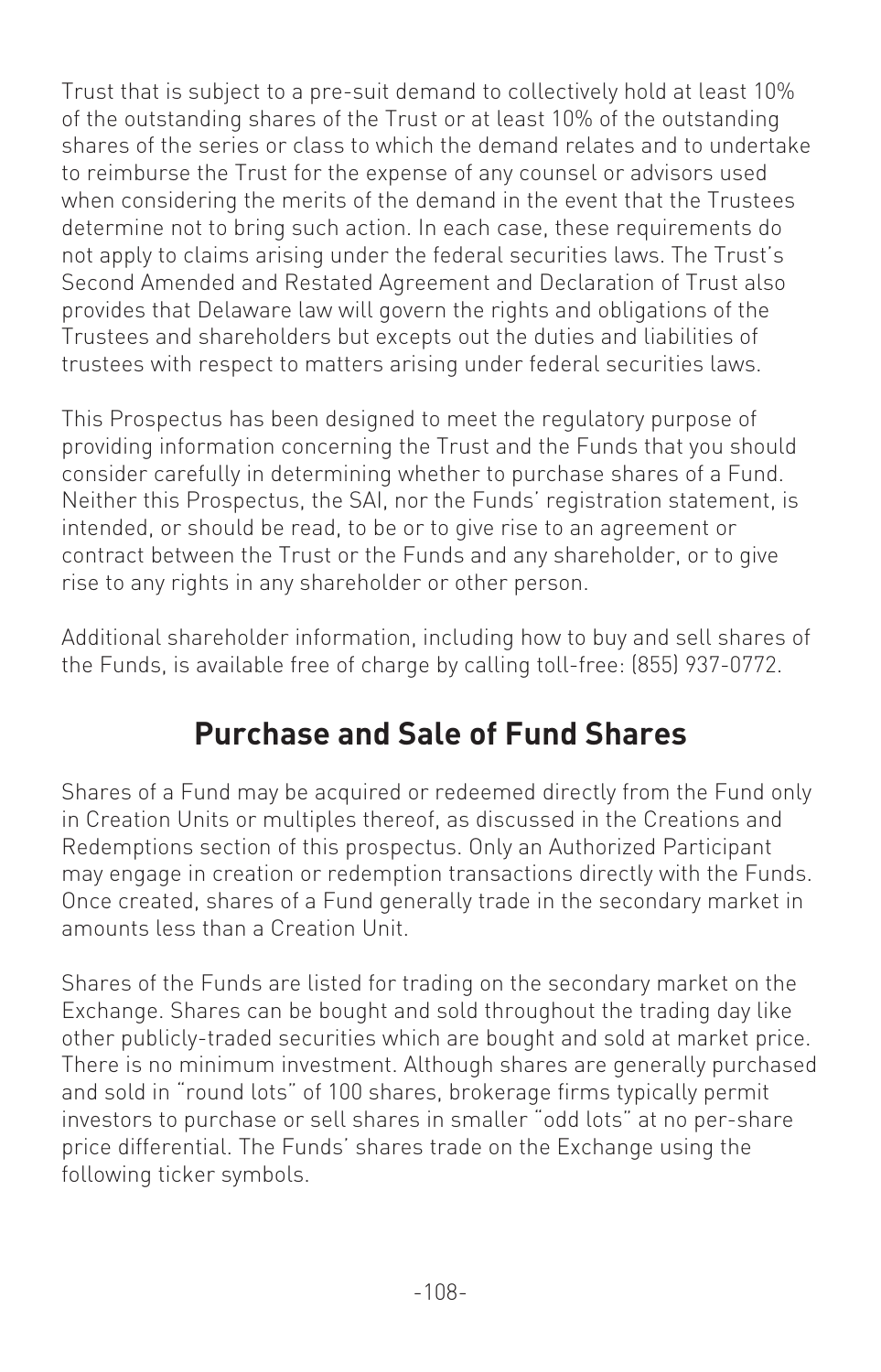| <b>Fund</b>                                | Ticker<br>Symbol |
|--------------------------------------------|------------------|
| DoubleLine Opportunistic Bond ETF          | <b>DRND</b>      |
| DoubleLine Shiller CAPE® U.S. Equities ETF | CAPE             |

The Exchange is open for trading Monday through Friday and is closed on weekends and the following holidays: New Year's Day, Martin Luther King, Jr. Day, Presidents' Day, Good Friday, Memorial Day, Juneteenth National Independence Day, Independence Day, Labor Day, Thanksgiving Day and Christmas Day.

### **Secondary Market Trading Prices and Costs**

The secondary market price of a Fund's shares changes throughout the trading day based on market forces such as supply and demand, economic conditions and other factors such as the current VIIV (described below). Therefore, the prices at which investors trade Fund shares may differ from the Fund's daily NAV. A Fund's shares may trade throughout the trading day at prices greater (premium) or less (discount) than the Fund's NAV.

Buying or selling Fund shares on an exchange or other secondary market involves two types of costs that often apply to equity transactions on exchanges. When buying or selling shares of a Fund through a brokerdealer, you may incur a brokerage commission and other charges. The commission is frequently a fixed amount and may be a significant proportional cost for investors seeking to buy or sell small amounts of shares. In addition, you may incur the cost of the "spread," that is, any difference between the bid price and the ask price quoted by the brokerdealer with whom you are buying or selling Fund shares. The spread varies over time for shares of a Fund based on the Fund's trading volume and market liquidity, and is generally narrower if the Fund has high trading volume and market liquidity, and wider if the Fund has less trading volume and market liquidity (which is often the case for funds that are newly launched or small in size).

### **Information Relating to Trading of the DoubleLine Shiller CAPE® U.S. Equities ETF**

Because the Fund's shares trades with reference to the VIIV, as discussed below, its shares may trade at a wider bid/ask spread than more traditional ETFs that publish their portfolios on a daily basis. The Adviser or its designee will monitor on an on-going basis how shares of the Fund's trade, including the level of any market price premium or discount to NAV and the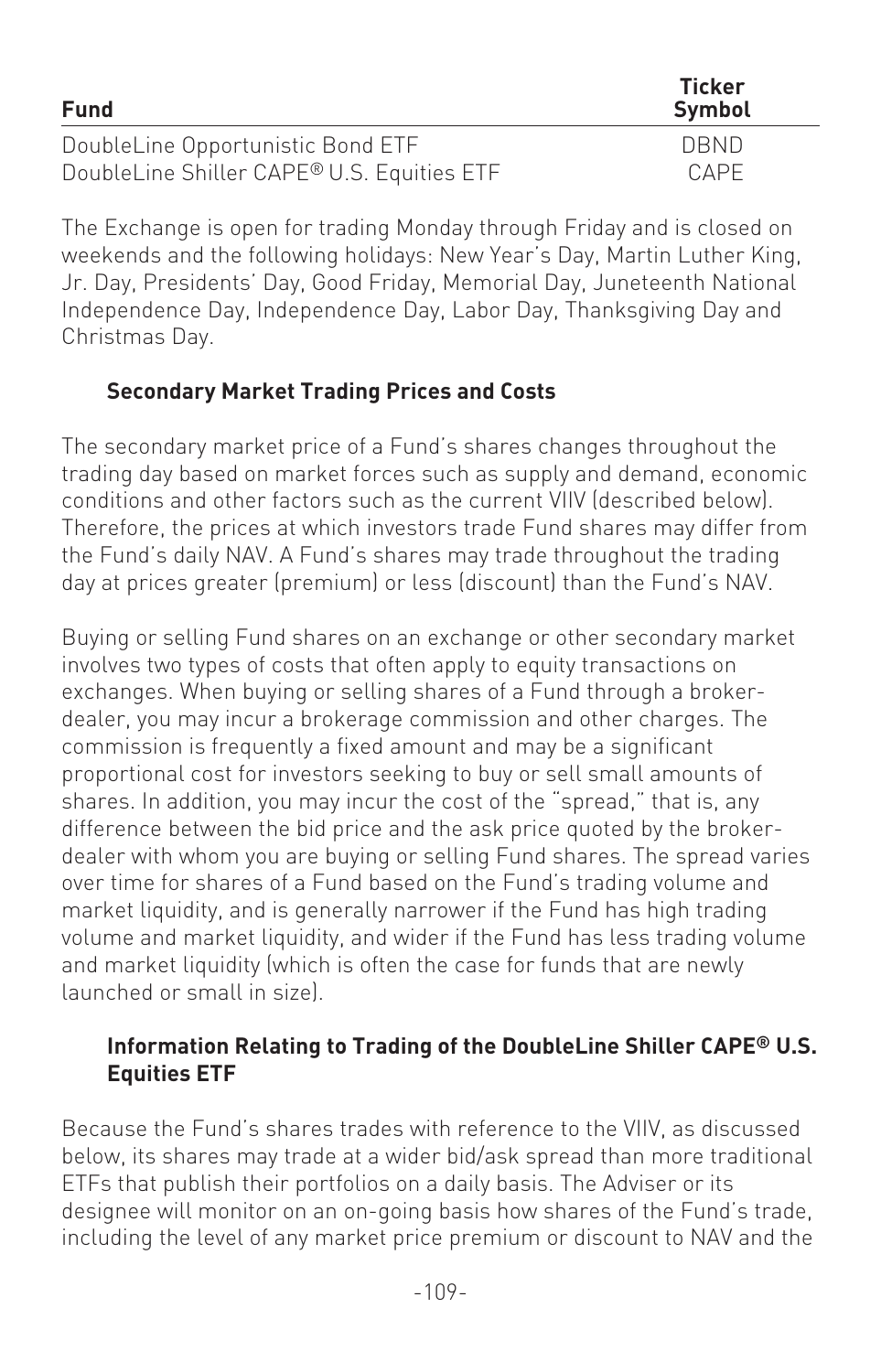bid/ask spreads on market transactions. Should there be extended periods during which shares of the Fund trade at a significant premium or discount to NAV or with unusually wide bid/ask spreads, the Fund's Board of Trustees (the "Board") will review and consider the continuing viability of the Fund, whether shareholders are being harmed, and what, if any, action would be appropriate to, among other things, narrow the premium/discount or spread, as applicable. The Board will then decide whether to take any such action.

### *Verified Intra-Day Indicative Value (VIIV)*

The intraday value of shares of a Fund, known as the VIIV, is intended to provide investors and other market participants with a highly correlated per share value of a Fund's underlying portfolio that can be compared to the current market price of Fund shares trading on the Exchange. The VIIV is calculated and disseminated every second throughout each trading day by the Exchange. The VIIV is calculated to the nearest penny by dividing (i) the sum of a Fund's assets (e.g., the amount of cash and cash equivalents held in the Fund's portfolio, the current value of the securities positions in the Fund's portfolio, plus any accrued interest, and declared but unpaid dividends) minus all accrued liabilities, by (ii) the number of total Fund shares outstanding. The portfolio used for calculating the VIIV will be the same portfolio used to calculate the Fund's NAV for that day. The VIIV will be calculated by two separate calculation engines (a primary and secondary engine) throughout the trading day using the mid-point between the current national best bid and national best offer of the Fund's portfolio securities as disseminated by the Consolidated Quotation System or UTP Plan Securities Information Processor ("National Best Bid and Offer"). The VIIV will be "verified" by comparing the values calculated by the two calculation engines and, if the values are in line, the VIIV will be disseminated through the facilities of the Consolidated Tape Association.

A Fund's VIIV is also expected to be published by other information providers and quote services, including Yahoo Finance and Bloomberg. A Fund's VIIV also may be available, upon request, through your broker. Certain of the providers and services, such as Bloomberg, require a subscription or account to access the information. If you access a Fund's VIIV through such information providers and quote services, you should review the terms of each provider or service carefully. These information providers and quote services operate independently of the Funds, and the Funds have no control over, nor are they responsible for, the information published by such information providers and quote services or the timing thereof. The specific methodology for calculating a Fund's VIIV and a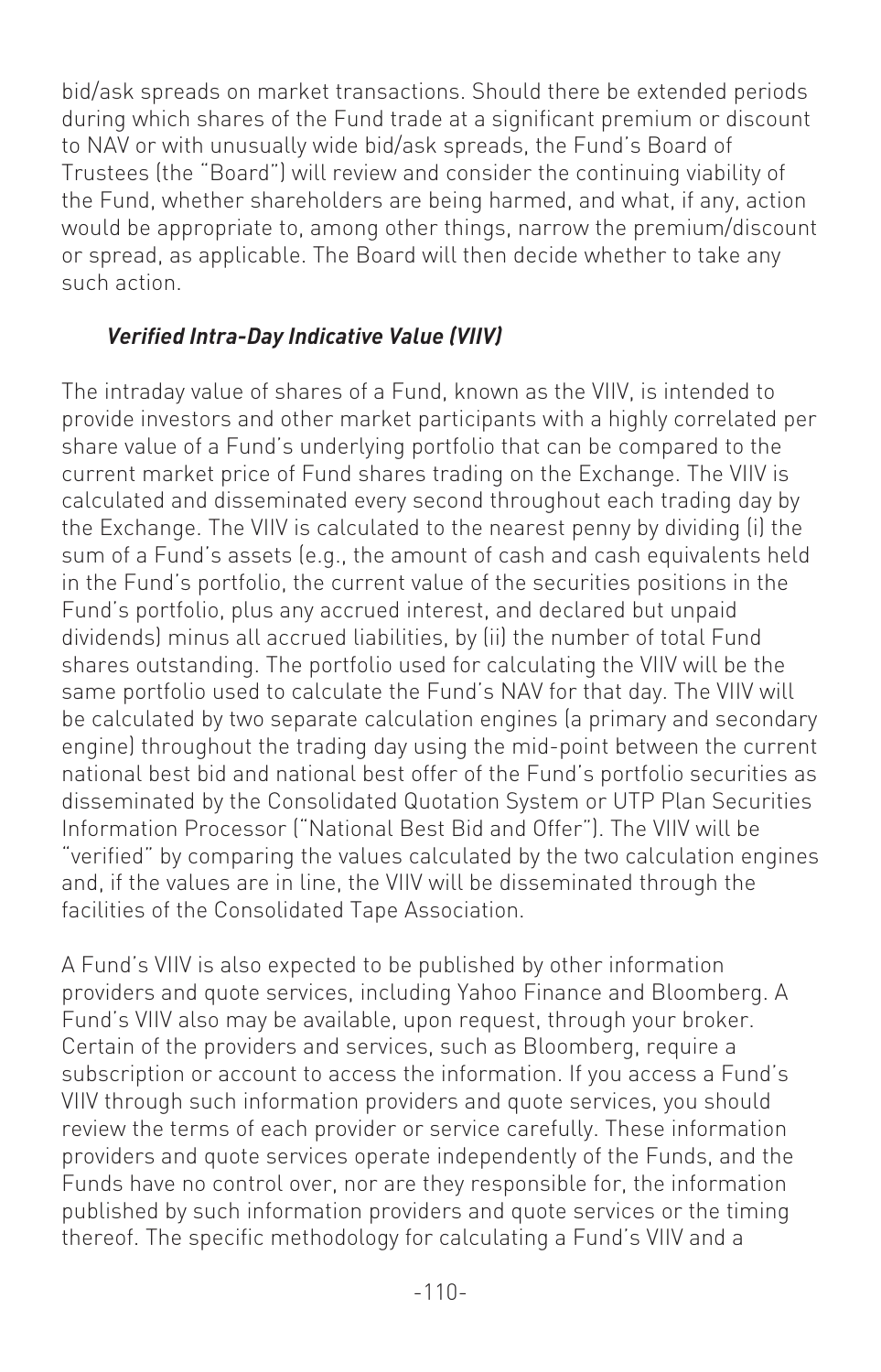historical comparison of each business day's final VIIV to that business day's NAV are disclosed on the Funds' website, www.doubleline.com.

Because the Fund's shares trade by reference to a published VIIV, they may trade at a wider bid/ask spread than shares of ETFs that publish their portfolios on a daily basis, especially during periods of market disruption or volatility, and therefore, may cost investors more to trade. Although the VIIV is intended to provide investors with enough information to allow for an effective arbitrage mechanism that will keep the market price of a Fund at or close to the underlying NAV per share of the Fund, there is a risk (which may increase during periods of market disruption or volatility) that market prices will vary significantly from the underlying NAV of the Fund. To this end, the Adviser or its designee will request that the Exchange temporarily halt trading if, during the process of real time price verification, the indicative values from the calculation engines valuing the Fund's portfolio securities for VIIV purposes differ by more than 25 basis points for 60 consecutive seconds. In this instance, the Fund will continue to disseminate the indicative value as generated by the primary calculation engine. Such a trading halt will be lifted when the two indicative values come back into line. In addition, if at any time securities representing 10% or more of a Fund's portfolio become subject to a trading halt or otherwise do not have readily available market quotations, the Fund will request that the exchange halt trading of the Fund's shares. During a trading halt, although the VIIV would continue to be calculated and disseminated, investors in a Fund's shares will not be able to freely trade their shares. If a portfolio security does not have readily available market quotations, e.g., if subject to a trading halt, that fact, along with the identity and weighting of that security in the Fund's VIIV calculation, will be publicly disclosed on the Fund's website.

### **Calculation of NAV**

Each Fund calculates its NAV once on each day the New York Stock Exchange (the "NYSE") is open for business (a "Business Day"). Each Fund generally values its securities and other assets and calculates its NAV as of the close of trading on the NYSE (normally, 4:00 p.m., Eastern Time). If the NYSE closes early, as in the case of scheduled half-day trading or unscheduled suspensions of trading, each Fund will calculate its NAV as of the earlier closing time. Generally, the NYSE is closed on weekends and the following national holidays: New Year's Day, Martin Luther King, Jr. Day, Presidents' Day, Good Friday, Memorial Day, Juneteenth National Independence Day, Independence Day, Labor Day, Thanksgiving Day and Christmas Day.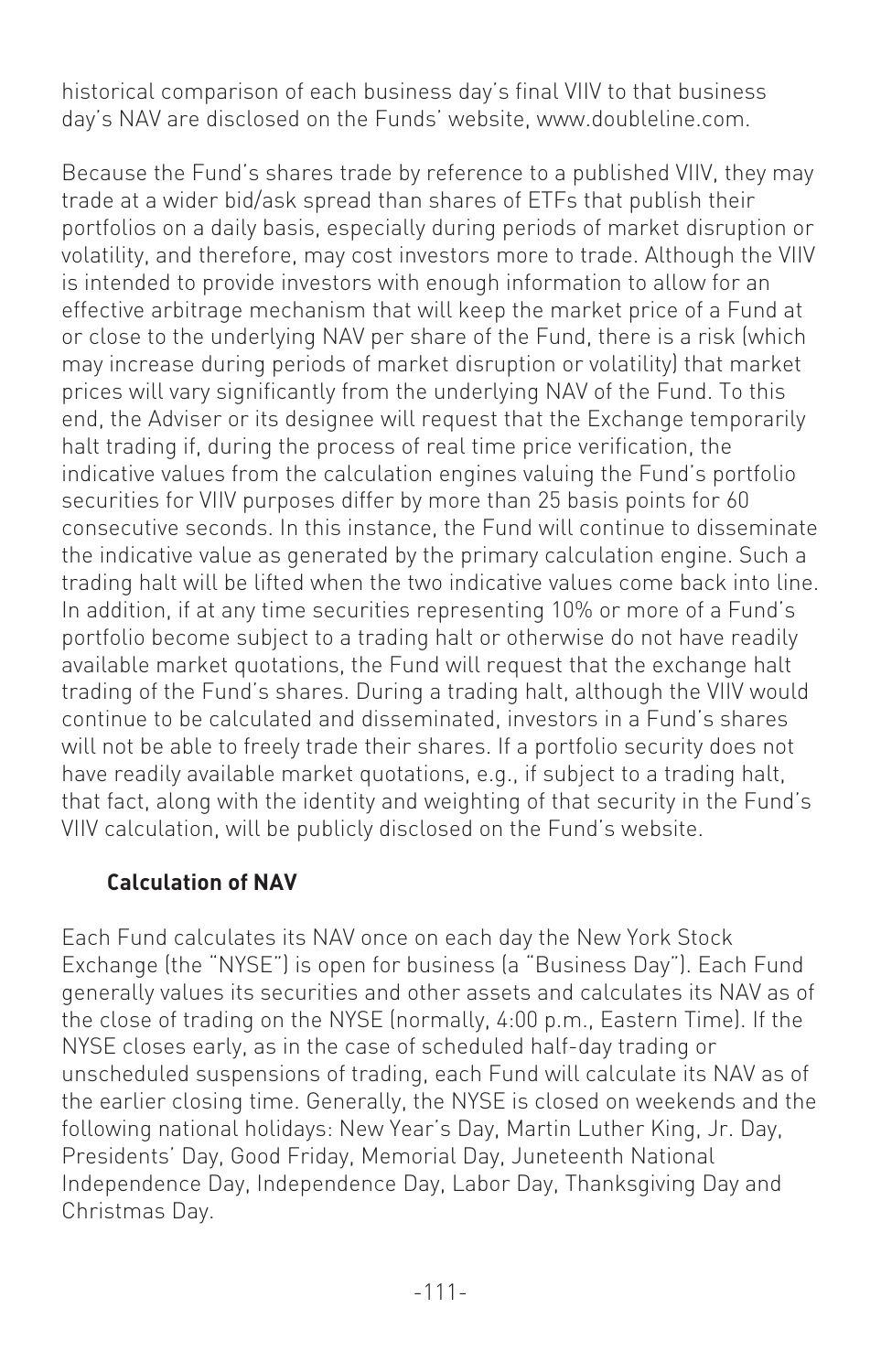Each Fund calculates its NAV by adding the total value of its assets, subtracting its liabilities and then dividing the result by the number of shares outstanding. In calculating NAV, the Funds generally value their investment portfolios at market price. If market prices are not readily available, such as if trading in a particular security was halted during the day and does not resume prior to the time a Fund calculates its NAV, or the Funds reasonably believe that the market prices are unreliable, the Funds are required to price those securities at fair value as determined in good faith using methods approved by the Board. Pursuant to the policies adopted by, and under the ultimate supervision of the Board, these methods are implemented through the Trust's Fair Value Pricing Committee, members of which are appointed by the Board. The Funds' determination of a security's fair value price often involves the consideration of a number of factors, is subjective in nature, and is therefore subject to the unavoidable risk that the value that the Funds assign to a security may be higher or lower than the security's value would be if reliable market quotations for the security were readily available.

Other assets for which market quotations are not readily available will be valued at their fair value as determined in good faith by or under the direction of the Board.

### **Book Entry**

Shares are held in book-entry form, which means that no stock certificates are issued for Fund shares. The Depository Trust Company ("DTC") or its nominee is the record owner of all outstanding shares of the Funds and is recognized as the owner of all shares for all purposes.

Investors owning shares are beneficial owners as shown on the records of DTC or its participants. DTC serves as the securities depository for all shares. Participants in DTC include securities brokers and dealers, banks, trust companies, clearing corporations and other institutions that directly or indirectly maintain a custodial relationship with DTC. Although a beneficial owner of shares, you are not entitled to receive physical delivery of stock certificates or to have shares registered in your name, and you are not considered a registered owner of shares. Therefore, to exercise any right as an owner of shares, you must rely upon the procedures of DTC and its participants. These procedures are the same as those that apply to any other stocks that you hold in book entry or "street name" form.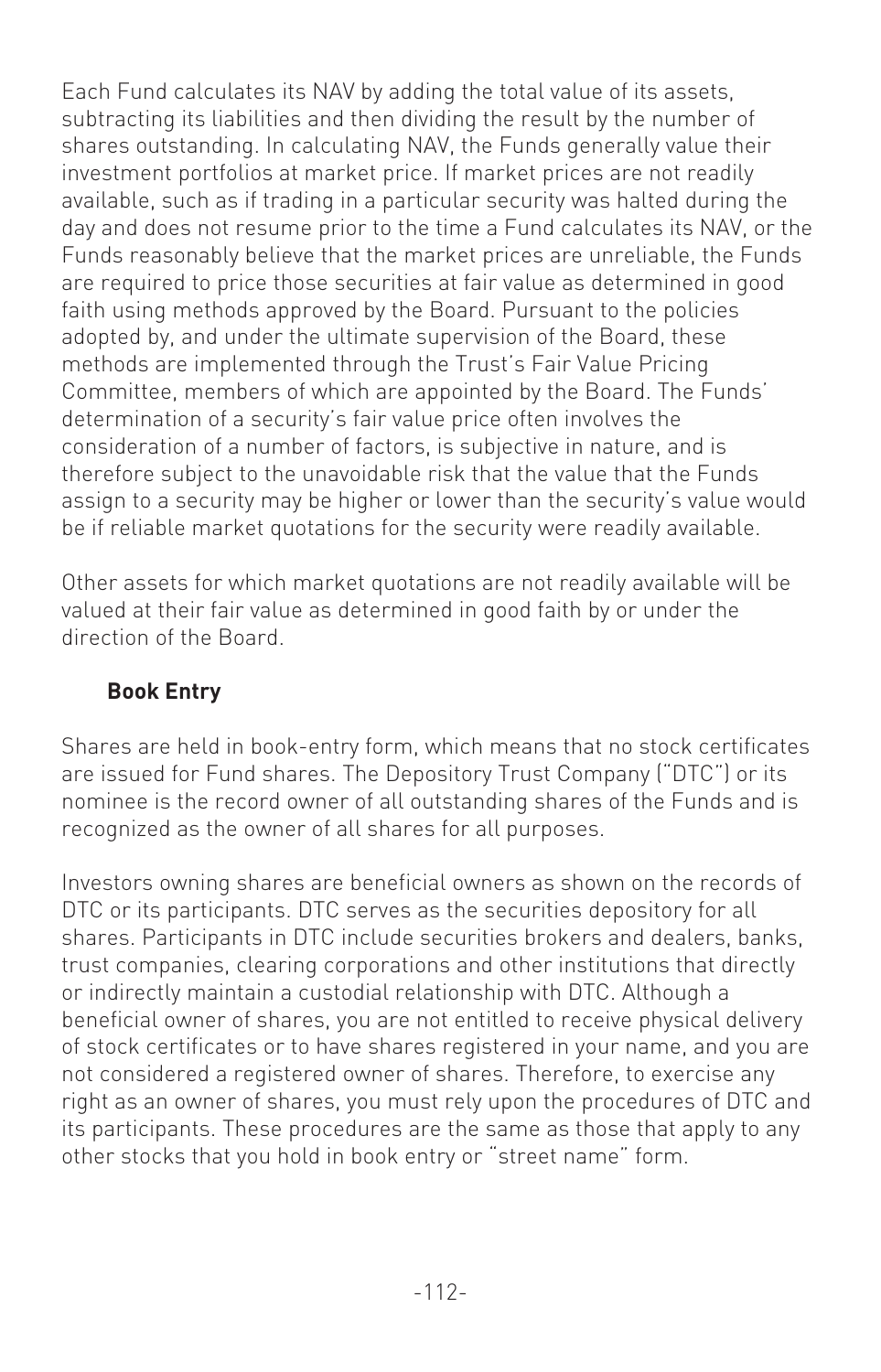### **Frequent Purchases and Redemptions of Fund Shares**

The Board has not adopted policies and procedures with respect to frequent purchases and sales of Fund shares by Fund shareholders in the secondary market because such transactions do not involve the Fund directly. Therefore, secondary market trades are unlikely to disrupt management of a Fund's portfolio, increase a Fund's transaction costs or cause a Fund to realize capital gains, or result in other potential harmful effects of frequent purchases and sales. Indeed, active trading of a Fund's shares is a key element in helping to ensure a properly functioning arbitrage mechanism so that a Fund's shares trade on the secondary market at or close to NAV.

The Board also has not adopted policies and procedures with respect to frequent purchases (creations) and redemptions of Fund shares in Creation Units directly with Authorized Participants. Purchases (creations) and redemptions of Creation Units are generally effected in-kind and thus are unlikely to cause the harmful effects that may result from frequent purchases and sales of fund shares. Each Fund also imposes transaction fees on in-kind purchases (creations) and redemptions of Fund shares to cover the custodial and other costs incurred by the Fund in effecting in-kind trades. These fees may increase if an Authorized Participant substitutes cash in part or in whole for securities, reflecting the fact that a Fund's trading costs increase in those circumstances.

## **Distributions**

The Opportunistic Bond ETF will distribute dividends of net investment income at least monthly and the Equities ETF will distribute dividends of net investment income at least quarterly. Each Fund will distribute net realized short-term capital gains and net realized long-term capital gains, if any, at least annually. Dividends and other distributions on shares of a Fund are distributed on a pro rata basis to beneficial owners of such shares. Dividend payments are made through DTC participants and indirect participants to beneficial owners then of record with proceeds received from the Funds.

Distributions are paid by each Fund in cash. No dividend reinvestment service is provided by the Funds. Broker-dealers may make available the DTC book-entry Dividend Reinvestment Service for use by beneficial owners of the Funds for reinvestment of their dividend distributions. Beneficial owners should contact their broker-dealer to determine the availability and costs of the service and the details of participation therein. Broker-dealers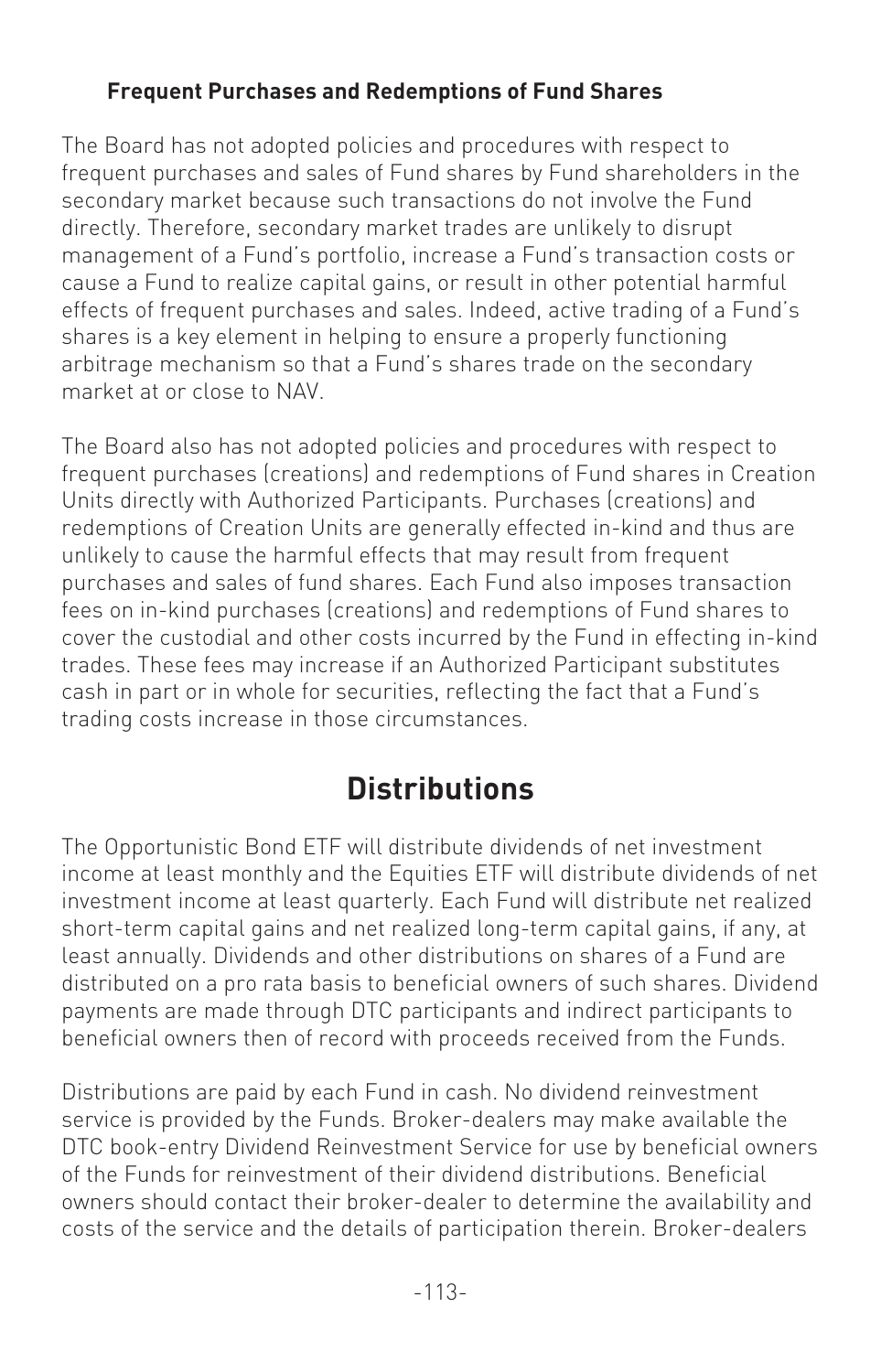may require beneficial owners to adhere to specific procedures and timetables. If this service is available and used, dividend distributions of both income and realized gains will be automatically reinvested in additional whole shares of the applicable Fund(s) purchased in the secondary market.

### **Taxes**

This section provides a summary of certain U.S. federal income tax considerations relevant to an investment in a Fund; it is not intended to be a full discussion of tax laws and the effects of such laws on you, or to address all aspects of taxation that may apply to specific types of shareholders, such as foreign persons. Furthermore, this discussion is based on the Code and Treasury regulations issued thereunder that are in effect as of the date of this Prospectus, which provisions are subject to change, including retroactively. There may be other federal, state, or local tax considerations applicable to a particular investor. You are urged to consult your own tax advisor regarding your investment in a Fund (including the status of your distributions from the Fund). Additional tax information may be found in the SAI.

**Taxes on Dividends and Distributions.** For U.S. federal income tax purposes, distributions of investment income generally are taxable to you as ordinary income. Taxes on distributions of capital gains are determined by how long a Fund owned (or is deemed to have owned) the investments that generated the gains, rather than how long you have owned your shares. Distributions that a Fund properly reports to you as gains from investments that a Fund owned (or is deemed to have owned) for more than one year ("Capital Gain Dividends") generally are treated as long-term capital gains includible in your net capital gain and taxed to individuals at reduced rates. Distributions of gains from investments that a Fund owned (or is deemed to have owned) for one year or less and gains on the sale of or payments on bonds characterized as having market discount generally are taxable to you as ordinary income. Distributions of investment income that a Fund properly reports to you as derived from qualified dividend income are taxed in the hands of individuals at the reduced rates applicable to net capital gains, provided holding period and other requirements are met at both the shareholder and Fund level. The Opportunistic Bond ETF does not expect a significant portion of its distributions to derive from qualified dividend income.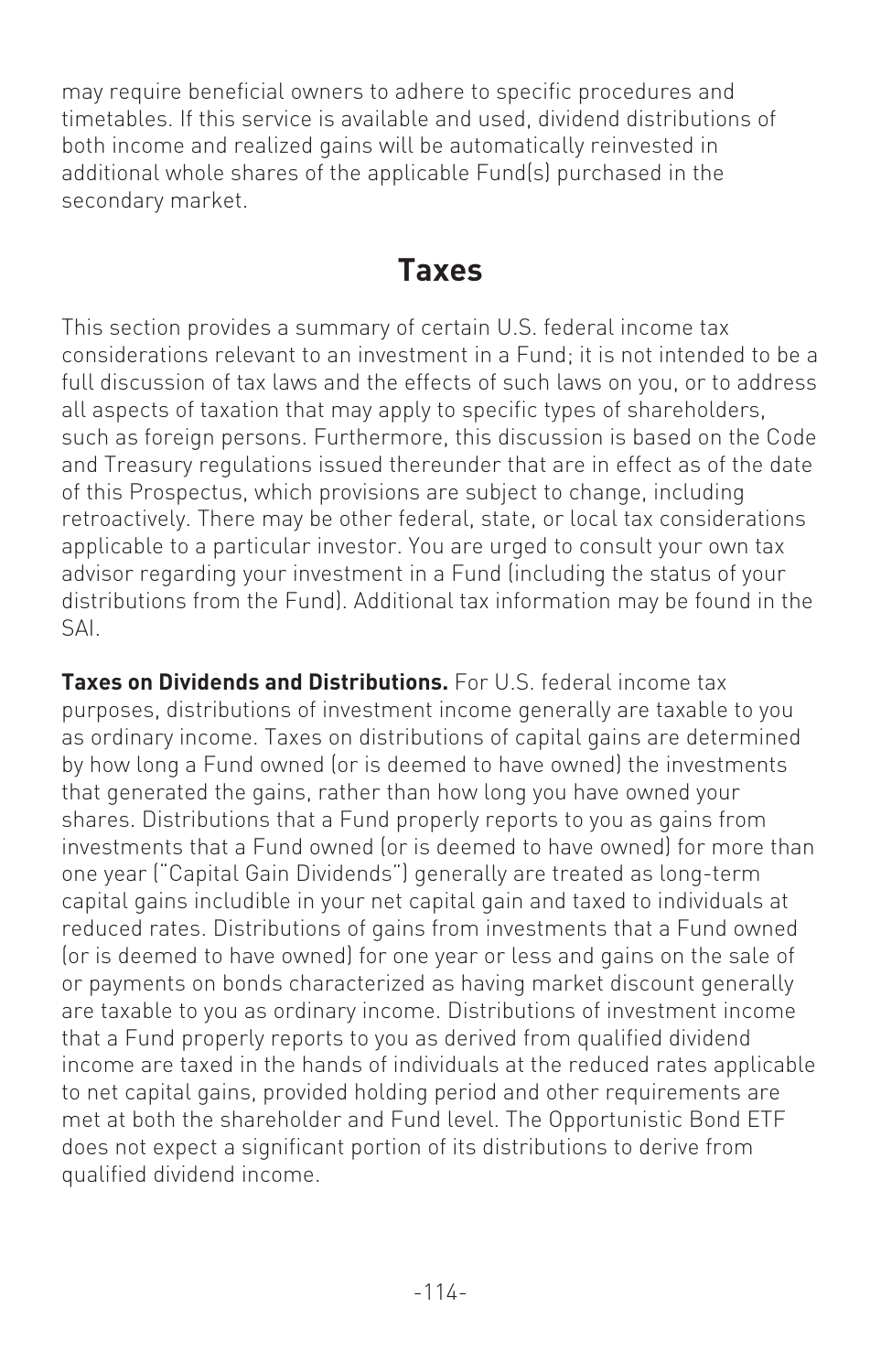Under final Treasury Regulations, a RIC that receives business interest income may pass through its net business interest income for purposes of the tax rules applicable to the interest expense limitations under Section 163(j) of the Code. A RIC's total "Section 163(j) Interest Dividend" for a tax year is limited to the excess of the RIC's business interest income over the sum of its business interest expense and its other deductions properly allocable to its business interest income. A RIC may, in its discretion, designate all or a portion of ordinary dividends as Section 163(j) Interest Dividends, which would allow the recipient shareholder to treat the designated portion of such dividends as interest income for purposes of determining such shareholder's interest expense deduction limitation under Section 163(j). This can potentially increase the amount of a shareholder's interest expense deductible under Section 163(j). In general, to be eligible to treat a Section 163(j) Interest Dividend as interest income, you must have held your shares in a Fund for more than 180 days during the 361-day period beginning on the date that is 180 days before the date on which the share becomes ex-dividend with respect to such dividend. Section 163(j) Interest Dividends, if so designated by a Fund, will be reported to your financial intermediary or otherwise in accordance with the requirements specified by the Internal Revenue Service.

Distributions by a Fund to its shareholders that the Fund properly reports as "section 199A dividends," as defined and subject to certain conditions described below, are treated as qualified REIT dividends in the hands of non-corporate shareholders. Non-corporate shareholders are permitted a federal income tax deduction equal to 20% of qualified REIT dividends received by them, subject to certain limitations. Very generally, a "section 199A dividend" is any dividend or portion thereof that is attributable to certain dividends received by a regulated investment company from REITs, to the extent such dividends are properly reported as such by the regulated investment company in a written notice to its shareholders. A section 199A dividend is treated as a qualified REIT dividend only if the shareholder receiving such dividend holds the dividend-paying regulated investment company shares for at least 46 days of the 91-day period beginning 45 days before the shares become ex-dividend, and is not under an obligation to make related payments with respect to a position in substantially similar or related property. A Fund is permitted to report such part of its dividends as section 199A dividends as are eligible, but is not required to do so. Distributions of income or gain attributable to derivatives with respect to REIT securities, including swaps, will not constitute qualified REIT dividends and will not be eligible for such deduction.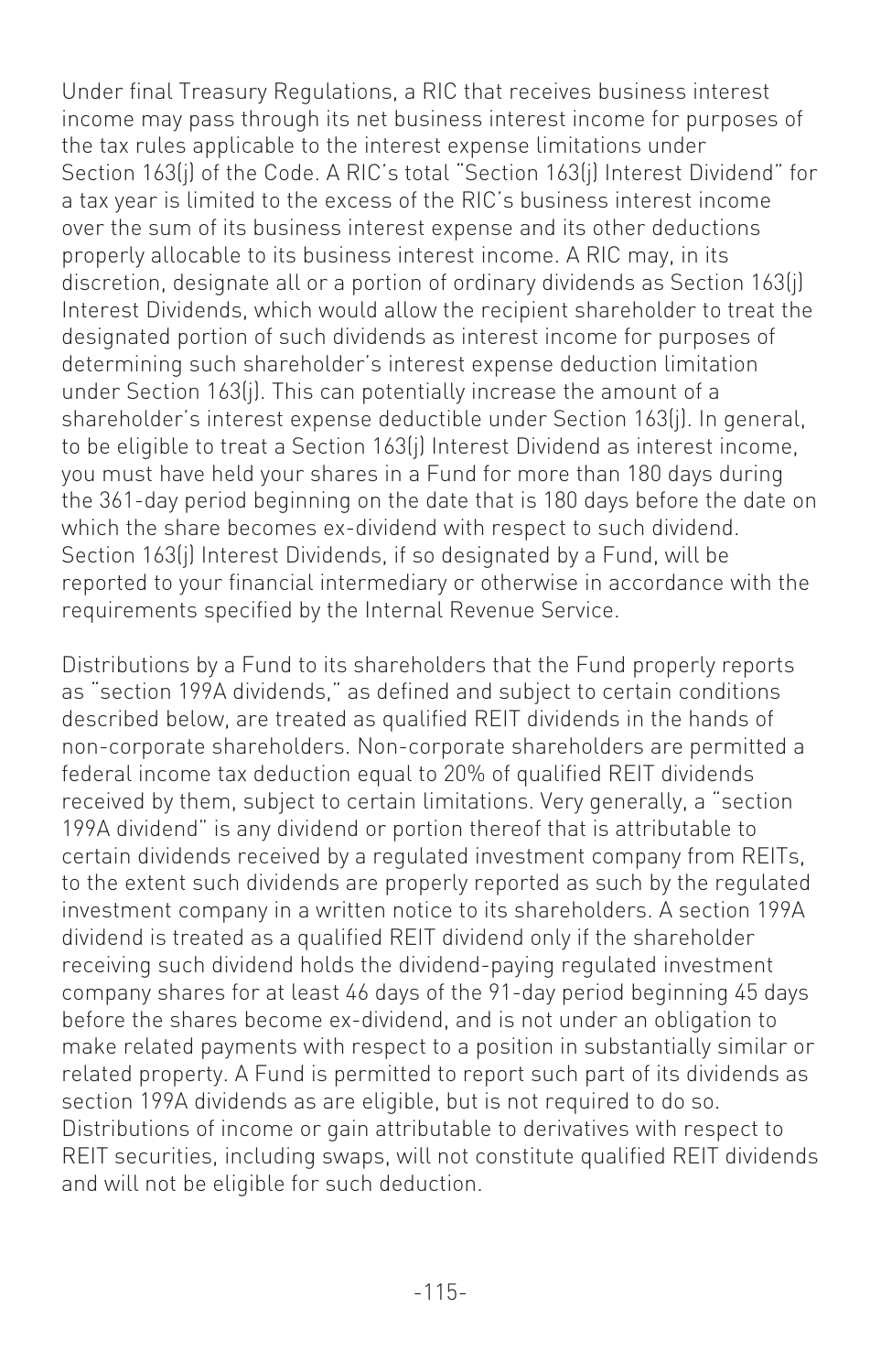Distributions are taxable to you even if they are paid from income or gains earned by the Fund before your investment (and thus were included in the price you paid). Distributions are taxable in the manner described herein whether you receive them in cash or reinvest them in additional shares of a Fund.

A dividend or distribution received shortly after the purchase of Fund shares reduces the NAV of the shares by the amount of the dividend or distribution and, although in effect a return of capital, will be taxable to the shareholder, commonly referred to as "buying a dividend."

Distributions by a Fund to retirement plans and other tax-advantaged accounts that qualify for tax-advantaged treatment under federal income tax laws generally will not be taxable. Special tax rules apply to investments through such plans and/or accounts. You should consult your tax advisor to determine the suitability of a Fund as an investment through such a plan and/or account and the tax treatment of distributions (including distributions of amounts attributable to an investment in a Fund) from such a plan and/or account.

A Fund's investment in certain debt obligations, derivatives and hedging transactions can cause a Fund to recognize taxable income in excess of the cash generated by such investments. Thus, a Fund could be required at times to liquidate investments, including at times when it may not be advantageous to do so, in order to satisfy its distribution requirements (see "Tax Status of the Funds" below). Such dispositions could result in realization of capital gains, including short-term capital gains generally taxable to shareholders at ordinary income rates when distributed to them.

Distributions by the Fund to shareholders that are not "United States persons" within the meaning of the Code ("**non-U.S. investors**") properly reported by the Fund as (1) Capital Gain Dividends, (2) short-term capital gain dividends or (3) interest-related dividends, each as defined and subject to certain conditions described in the SAI, generally are not subject to withholding of U.S. federal income tax.

Distributions by the Fund to foreign shareholders other than Capital Gain Dividends, short-term capital gain dividends and interest-related dividends (*e.g.*, dividends attributable to dividend and foreign-source interest income or to short-term capital gains or U.S. source interest income to which the exception from withholding described above does not apply) are generally subject to withholding of U.S. federal income tax at a rate of 30% (or lower applicable treaty rate).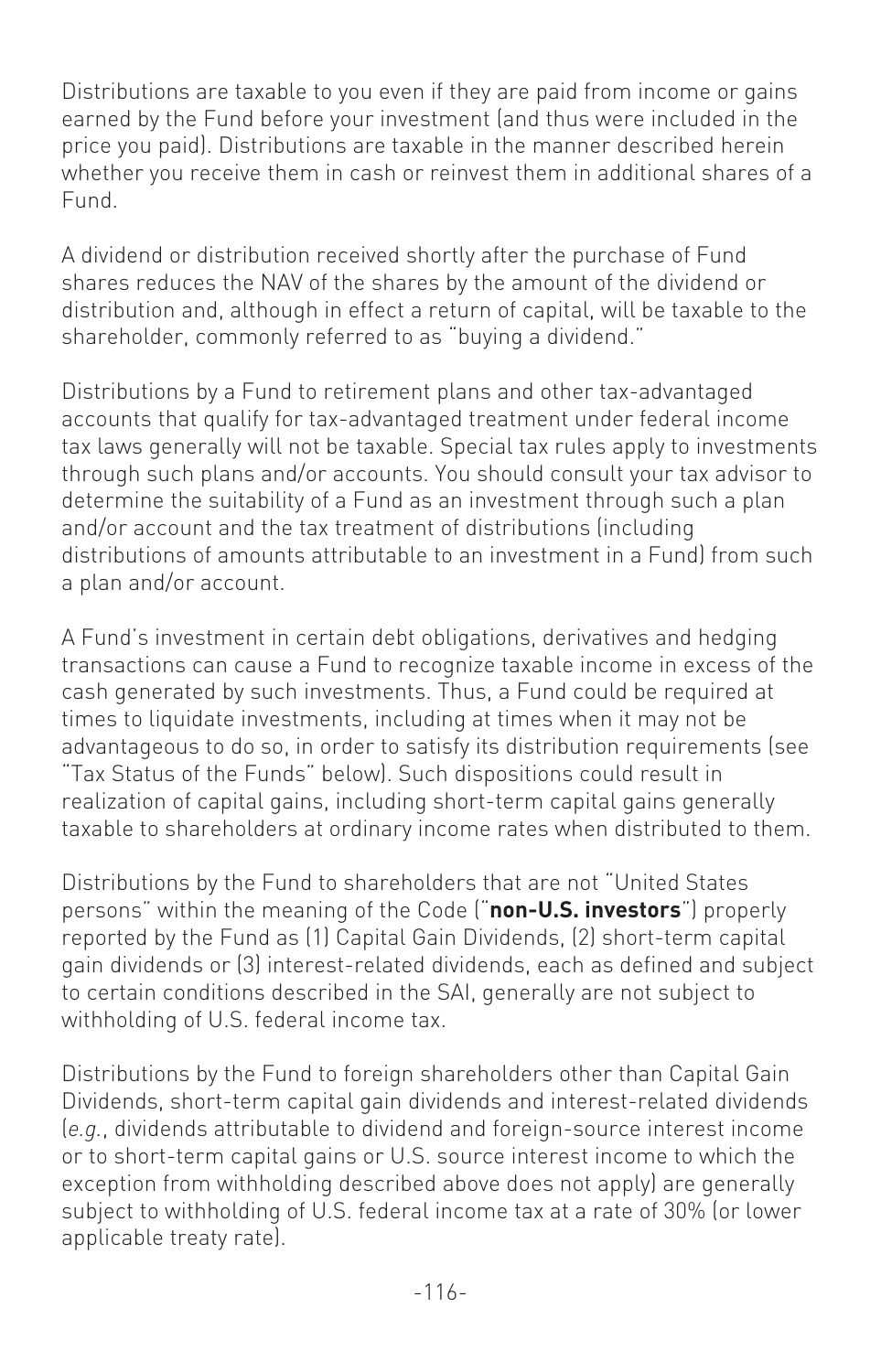If you are a non-U.S. investor, please consult your own tax advisor regarding the tax consequences of investing in a Fund.

**Taxes When Shares Are Sold.** Any gain resulting from a sale of your shares in the Fund generally will be subject to federal income tax at either shortterm or long-term capital gain rates depending on how long you owned your shares. However, any capital loss on a sale of shares held for six months or less is treated as long-term capital loss to the extent of Capital Gain Dividends paid with respect to such Shares and disallowed to the extent of the amount of exempt exempt-interest dividends received by the shareholder with respect to such shares. The ability to deduct capital losses may be limited.

The cost basis of shares of a Fund acquired by purchase will generally be based on the amount paid for the shares and then may be subsequently adjusted for other applicable transactions as required by the Code. The difference between the selling price and the cost basis of Shares generally determines the amount of the capital gain or loss realized on the sale or exchange of shares. Contact the broker through whom you purchased your shares to obtain information with respect to the available cost basis reporting methods and elections for your account.

### **Taxes on Purchases and Redemptions of Creation Units.**

An Authorized Participant having the U.S. dollar as its functional currency for U.S. federal income tax purposes who exchanges securities for Creation Units generally recognizes a gain or a loss. The gain or loss will be equal to the difference between the value of the Creation Units at the time of the exchange and the exchanging Authorized Participant's aggregate basis in the securities delivered plus the amount of any cash paid for the Creation Units. An Authorized Participant who exchanges Creation Units for securities will generally recognize a gain or loss equal to the difference between the exchanging Authorized Participant's basis in the Creation Units and the aggregate U.S. dollar market value of the securities received, plus any cash received for such Creation Units. The IRS may assert, however, that a loss that is realized upon an exchange of securities for Creation Units may not be currently deducted under the rules governing "wash sales" (for an Authorized Participant who does not mark-to-market their holdings) or on the basis that there has been no significant change in economic position. Authorized Participants exchanging securities should consult their own tax advisor with respect to whether wash sale rules apply and when a loss might be deductible.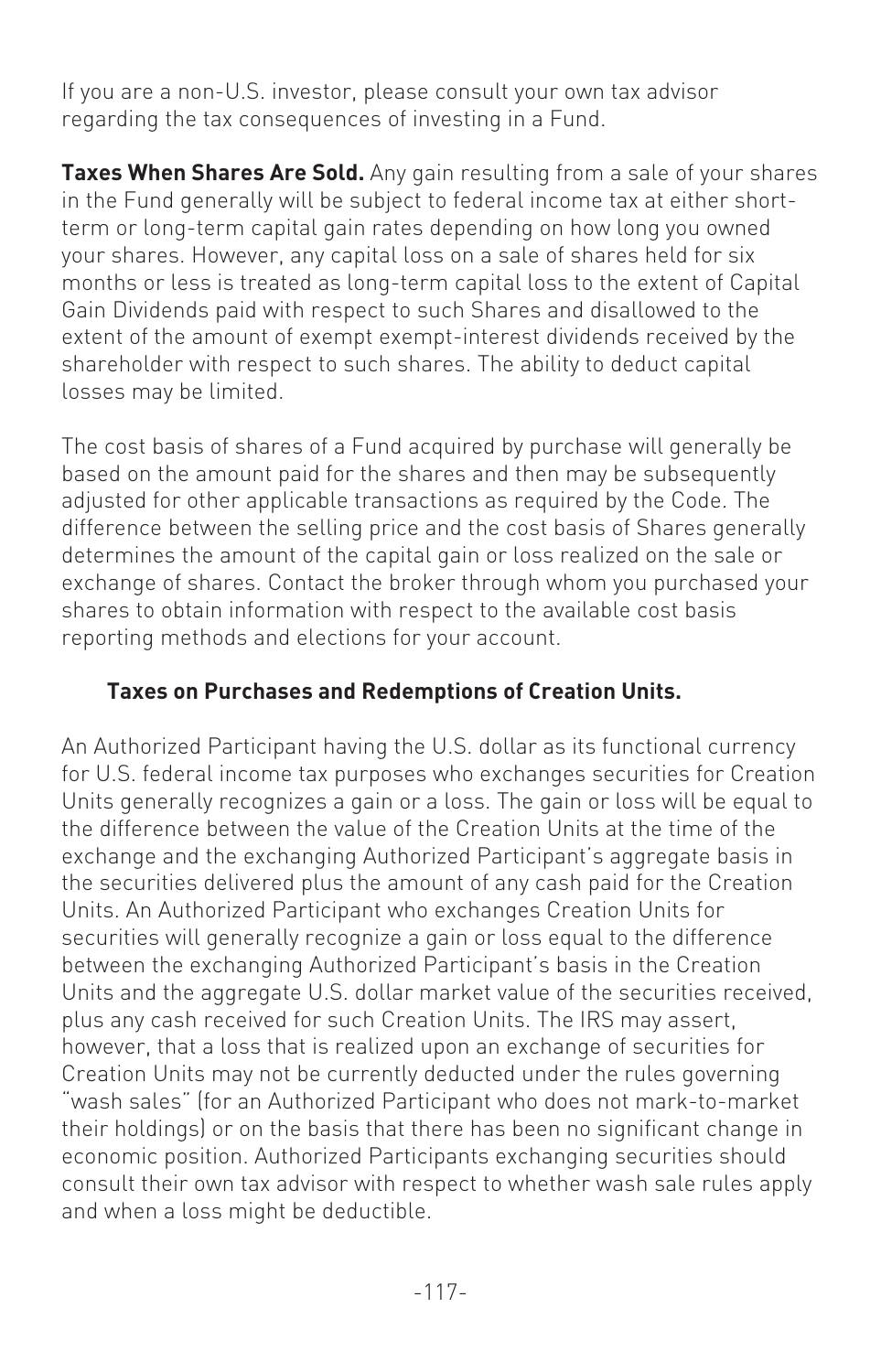A Fund may include a payment of cash in addition to, or in place of, the delivery of a basket of securities upon the redemption of Creation Units. A Fund may sell portfolio securities to obtain the cash needed to distribute redemption proceeds. This may cause a Fund to recognize investment income and/or capital gains or losses that it might not have recognized if it had completely satisfied the redemption in-kind. As a result, a Fund may be less tax efficient if it includes such a cash payment in the proceeds paid upon the redemption of Creation Units.

**Net Investment Income Tax.** The Code generally imposes a 3.8% tax on the "net investment income" of certain individuals, estates and trusts to the extent their income exceeds certain threshold amounts. For these purposes, net investment income generally includes dividends paid by a Fund, including any capital gain dividends, and net gains recognized on the sale, redemption, exchange or other taxable disposition of shares of a Fund. Shareholders are advised to consult their tax advisors regarding the possible implications of this tax on their investment in a Fund.

**Tax Status of the Funds**. Each Fund intends to elect and to qualify and to be eligible to be treated each year as RIC under the Code, such that the Fund will not be subject to federal income tax on income and gains timely distributed to shareholders. In order to qualify for the special tax treatment accorded regulated investment companies and their shareholders, a Fund must meet requirements with respect to the sources of its income, the diversification of its assets, and the distribution of its income. A Fund could in some cases cure a failure to comply with these requirements, including by paying a Fund-level tax and, in the case of a diversification failure, disposing of certain assets. If a Fund were ineligible to or otherwise did not cure such a failure, or if a Fund were otherwise to fail to qualify as a RIC, the Fund would be subject to federal income tax on its net income at regular corporate rates without reduction for distributions to shareholders. When distributed, that income would also be taxable to shareholders as an ordinary dividend to the extent attributable to a Fund's earnings and profits, thereby potentially diminishing shareholder returns.

**Investments in Foreign Securities.** A Fund's investments in foreign securities may be subject to foreign withholding or other taxes. In that case, a Fund's return on those securities may be decreased. If a Fund meets certain requirements with respect to its asset holdings, it will be eligible to elect to permit shareholders of the Fund to claim a credit or deduction with respect to foreign taxes paid by the Fund. In addition, investments in foreign securities or foreign currencies may increase or accelerate a Fund's recognition of ordinary income and may affect the timing or amount of the Fund's distributions.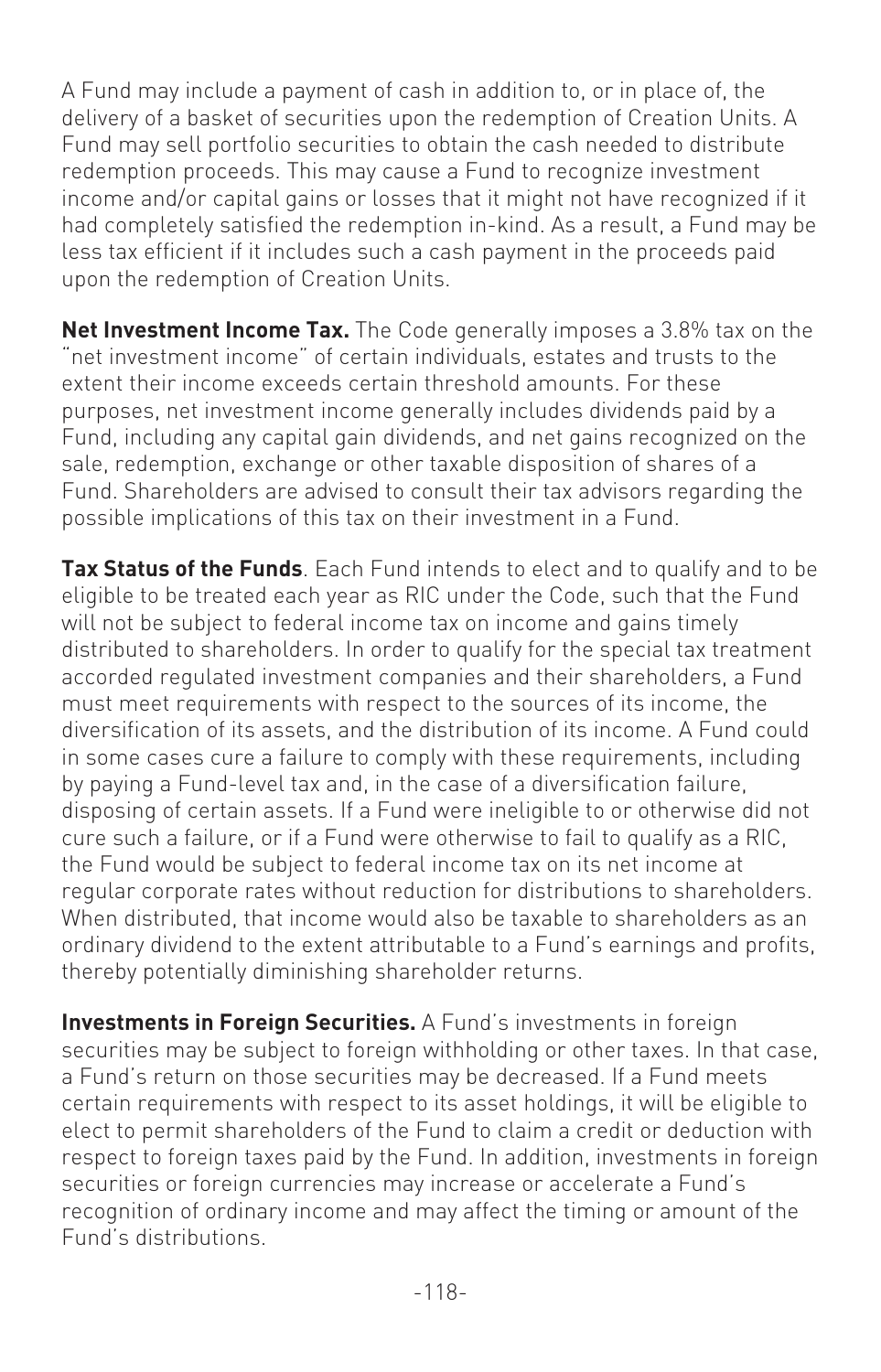**Derivatives.** A Fund's use of derivatives may affect the amount, timing, and character of distributions to shareholders and, therefore, may increase the amount of taxes payable by shareholders. In addition, the tax rules applicable to derivatives are in many cases uncertain under current law. An adverse determination, future guidance by the IRS or Treasury regulations, in each case with potentially retroactive effect, might bear adversely on a Fund's ability to satisfy the distribution or other requirements to maintain its qualification as a RIC and avoid a fund-level tax.

**Backup Withholding.** A Fund will be required in certain cases to withhold on distributions paid to a shareholder who (1) has provided the Fund either an incorrect tax identification number or no number at all, (2) who is subject to backup withholding by the IRS for failure to properly report payments of interest or dividends, or (3) who has failed to certify to the Fund that such shareholder is not subject to backup withholding.

**Reporting.** Shareholders will be advised annually as to the federal tax status of distributions made by a Fund for the preceding calendar year.

**Consult your tax advisor about other possible tax consequences.** This is a summary of certain U.S. federal income tax consequences of investing in the Funds. You should consult your tax advisor for more information on your own tax situation, including possible other federal, state, local and foreign tax consequences of investing in the Fund. For more information, see "Distributions and Taxes" in the SAI.

## **Creations and Redemptions**

Prior to trading in the secondary market, shares of the Fund are "created" at NAV by market makers, large investors and institutions only in Creation Units or multiples thereof. Each Authorized Participant enters into an authorized participant agreement with the Funds' distributor, Foreside Fund Services, LLC (the "Distributor").

#### **Creation and Redemption Transactions in the DoubleLine Shiller CAPE® U.S. Equities ETF**

In transactions with a non-transparent ETF, each Authorized Participant creates or redeems large volumes of shares in Creation Units through an AP Representative. An AP Representative is an unaffiliated broker-dealer with which the Authorized Participant has signed an agreement (the "Confidential Account Agreement") to establish a confidential account for the benefit of such Authorized Participant (a "Confidential Account") and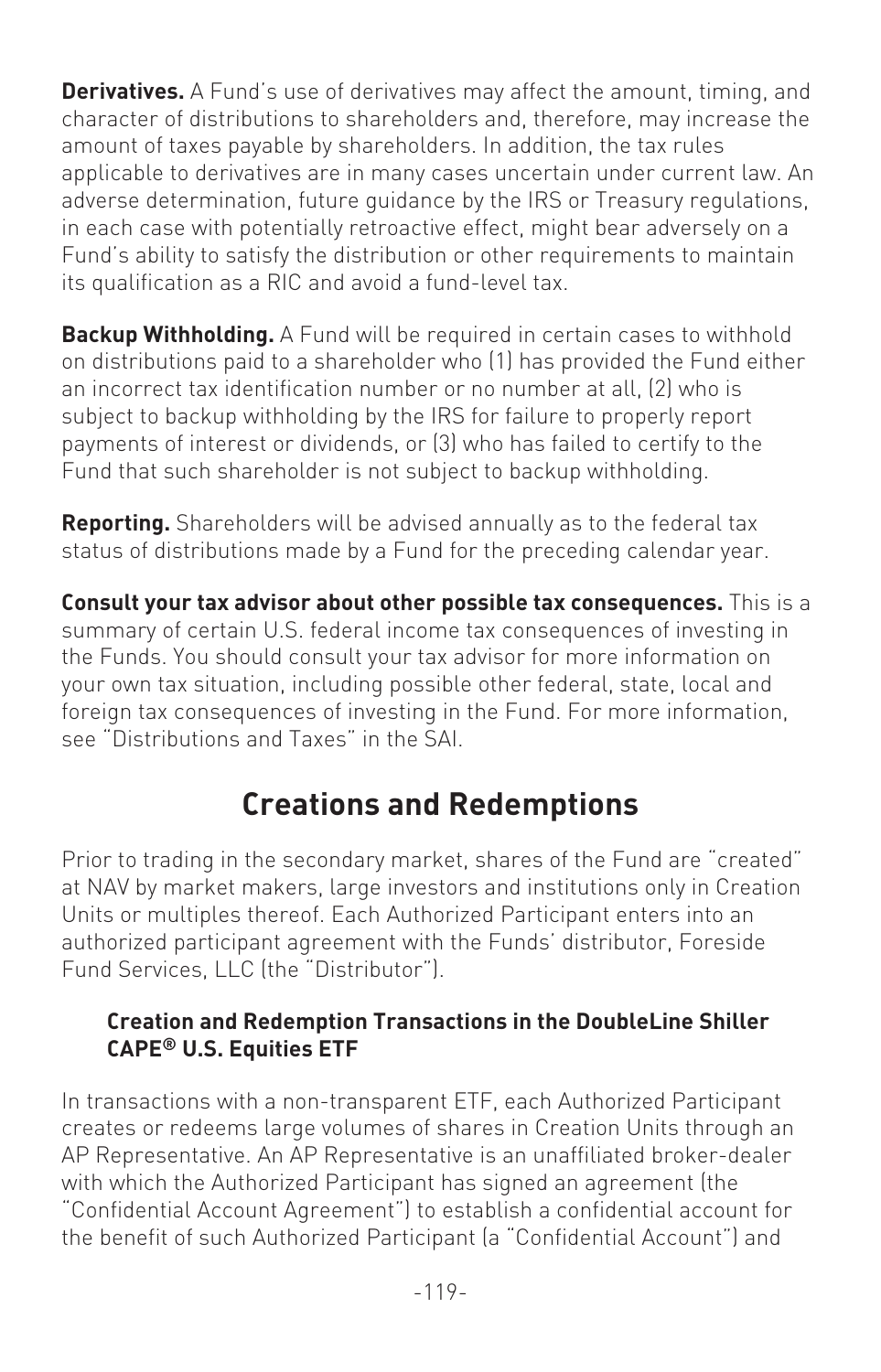that will deliver or receive, on behalf of the Authorized Participant, all consideration to or from a Fund in a creation or redemption transaction. The AP Representative cannot be an affiliate of the Fund, the Adviser, or the Fund's Authorized Participants.

Pursuant to the Confidential Account Agreement, the AP Representative is restricted from disclosing the composition of the Creation Basket (as defined below). In addition, the AP Representative undertakes an obligation not to use the identity or weighting of the securities in the Creation Basket for any purpose other than executing creations and redemptions for a Fund. The purpose of this arrangement is to protect the identity and weightings of each Fund's portfolio holdings. An AP Representative will not trade securities in the Confidential Account on behalf of an Authorized Participant other than buying or selling the securities included in a Creation Basket to be delivered to or received from, respectively, a Fund.

Each day, prior to the commencement of trading, the Funds' custodian will transmit the composition of each Fund's Creation Basket for that day to each AP Representative. Acting on execution instructions from an Authorized Participant, the AP Representative may purchase or sell the securities in the Creation Basket for purposes of effecting in-kind creation and redemption activity during the day. An Authorized Participant will bear the profits and losses that result from an AP Representative's purchase of securities in the Creation Basket and creation order with the Fund, and an AP Representative's redemption order with the Fund and sale of securities in the Creation Basket. The AP Representative will communicate to an Authorized Participant information about the execution of the Creation Basket as a whole and not information about the execution of transactions in individual securities in the Creation Basket. Authorized Participants will be able to monitor the execution quality of the AP Representative by comparing the price at which the AP Representative purchases or sells Creation Baskets with the Fund's VIIV and end of day NAV.

A creation transaction, which is subject to acceptance by the Distributor, generally begins when an Authorized Participant enters into an irrevocable creation order with a Fund and delivers to the AP Representative the cash necessary to purchase the designated portfolio of securities that constitute the Creation Basket in the Confidential Account. The AP Representative then purchases and delivers the designated portfolio of securities ("Deposit Instruments") to the Fund's custodian, and the Fund then instructs the custodian to exchange the Deposit Instruments for a specified number of shares in volumes of Creation Units. The AP Representative will seek to assemble the shares of the Creation Basket in a manner that will not reveal its composition.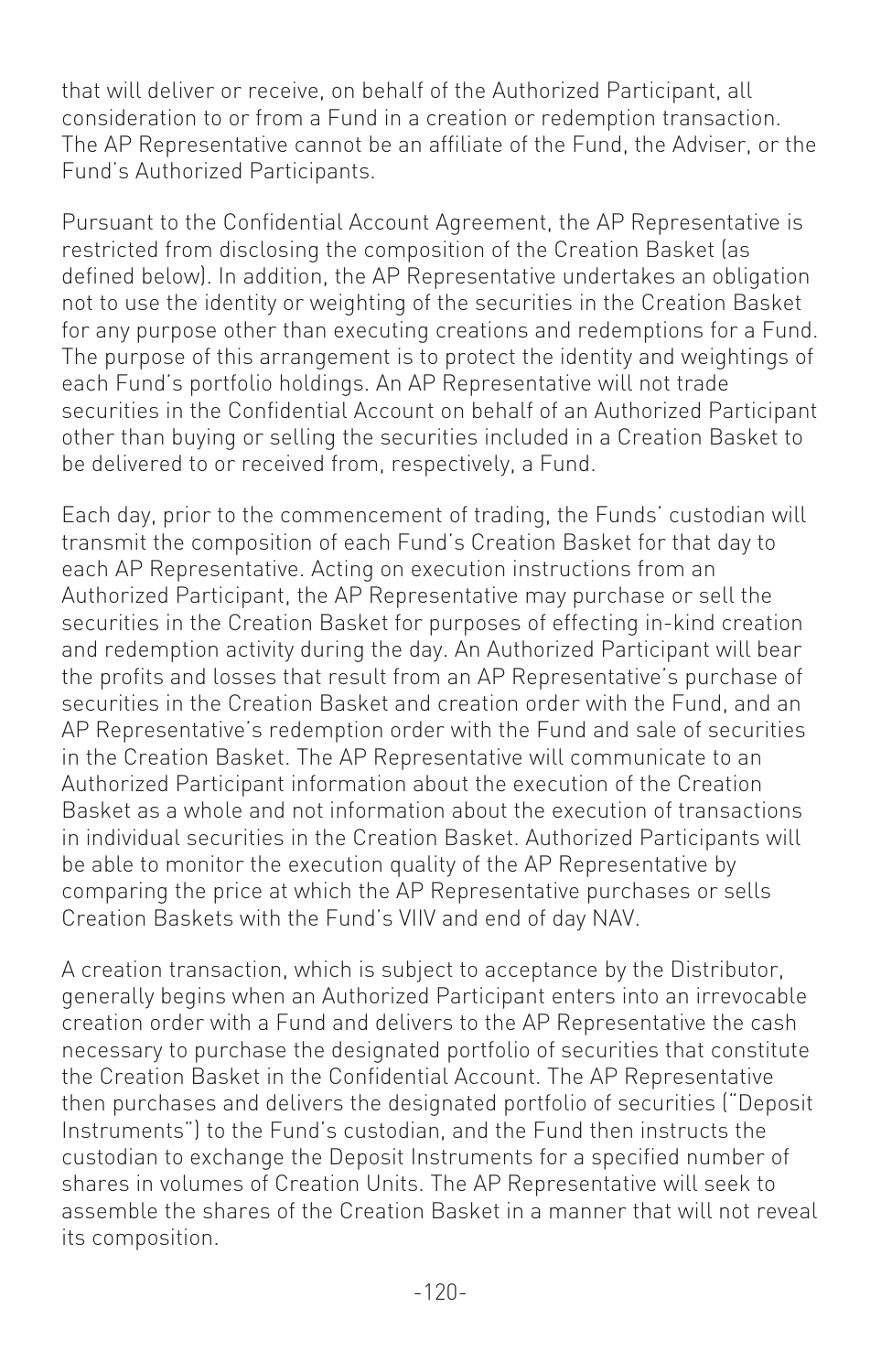A redemption transaction generally begins when an Authorized Participant enters into an irrevocable redemption order with a Fund. The Fund then instructs the custodian to deliver a designated portfolio of securities ("Redemption Instruments") that constitute the Creation Basket to the appropriate AP Representative's Confidential Account in exchange for the individual Fund shares in volumes of Creation Units being redeemed. The Authorized Participant will instruct the AP Representative when to liquidate the securities in the Confidential Account, which will be liquidated no later than the end of the day, so that the Confidential Account holds no positions at the end of day.

On any given Business Day, the name and quantities of the instruments that constitute Deposit Instruments and Redemption Instruments (the "Creation Basket") will be identical to and will correspond pro rata to the positions in a Fund's portfolio (including cash positions) used to calculate the Fund's NAV for that day.

The prices at which creations and redemptions occur are based on the next calculation of NAV after a creation or redemption order is received in proper form under the authorized participant agreement.

### **Creation and Redemption Transactions in the DoubleLine Opportunistic Bond ETF**

A creation transaction, which is subject to acceptance by the Distributor, generally begins when an Authorized Participant enters into an irrevocable creation order with a Fund and delivers to the Fund via its custodian the designated portfolio of securities ("Deposit Instruments") to exchange the Deposit Instruments for a specified number of shares in volumes of Creation Units.

A redemption transaction generally begins when an Authorized Participant enters into an irrevocable redemption order with a Fund. The Fund then instructs the custodian to deliver a designated portfolio of securities ("Redemption Instruments") that constitute the Creation Basket to the AP in exchange for the individual Fund shares in volumes of Creation Units being redeemed.

On any given Business Day, the name and quantities of the instruments that constitute Deposit Instruments and Redemption Instruments (the "Creation Basket") will be identical to and will correspond pro rata to the positions in a Fund's portfolio (including cash positions) used to calculate the Fund's NAV for that day.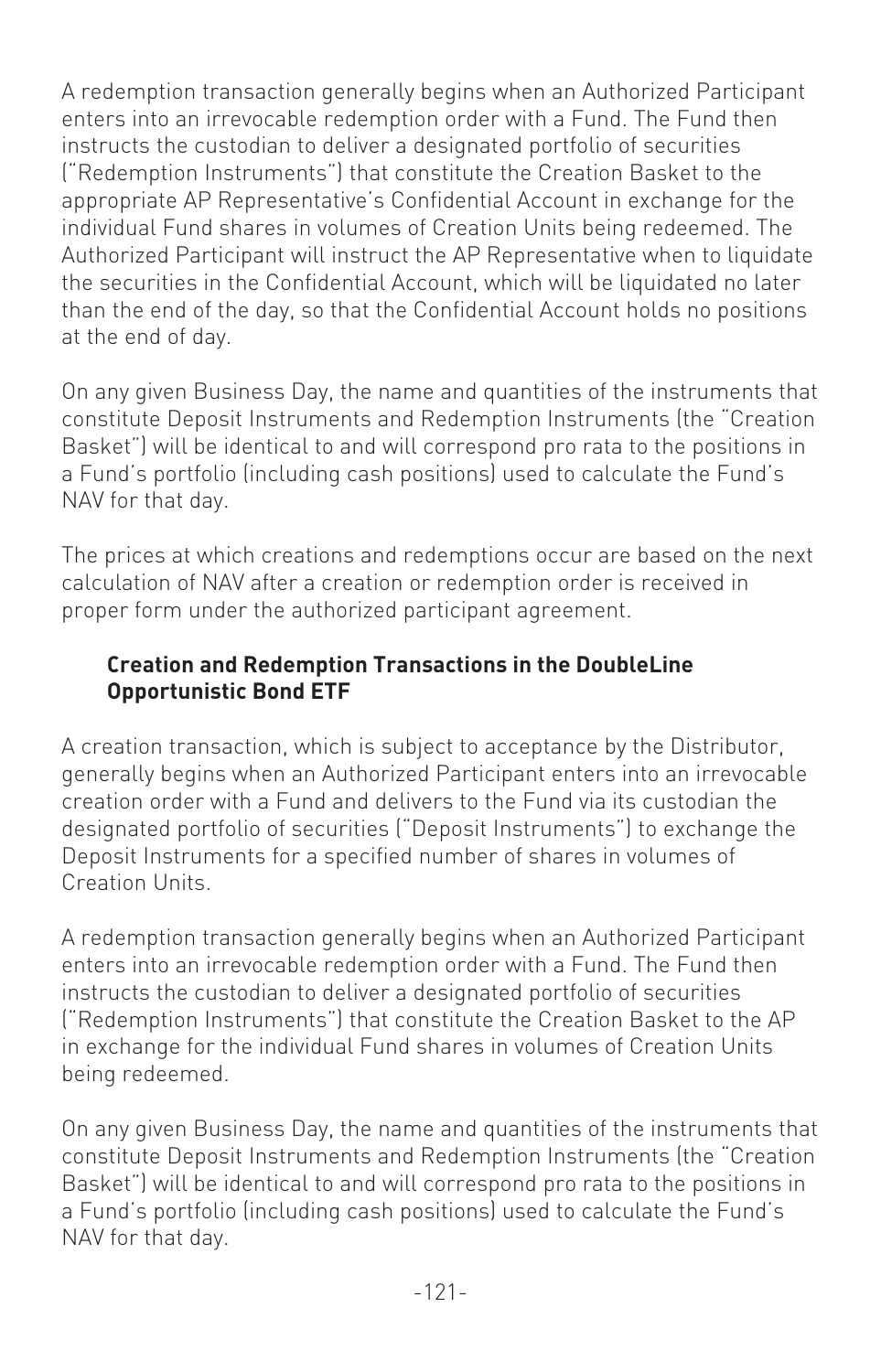#### **Creation and Redemption Transactions in the DoubleLine Shiller CAPE® U.S. Equities ETF and the Opportunistic Bond ETF**

To the extent a Fund engages in in-kind transactions with an AP or AP Representative, the Fund intends to comply with the U.S. federal securities laws in accepting securities for deposit and satisfying redemptions with redemption securities by, among other means, assuring that any securities accepted for deposit and any securities used to satisfy redemption requests will be sold in transactions that would be exempt from registration under the Securities Act of 1933, as amended (the "1933 Act").

Information about the procedures regarding creation and redemption of Creation Units (including the cut-off times for receipt of creation and redemption orders) is included in the SAI.

Because new shares may be created and issued on an ongoing basis, at any point during the life of the Funds, a "distribution," as such term is used in the 1933 Act, may be occurring. Broker-dealers and other persons are cautioned that some activities on their part may, depending on the circumstances, result in their being deemed participants in a distribution in a manner that could render them statutory underwriters and subject to the prospectus delivery and liability provisions of the 1933 Act. Any determination of whether one is an underwriter must take into account all the relevant facts and circumstances of each particular case.

Broker-dealers should also note that dealers who are not "underwriters," but are participating in a distribution (as contrasted to ordinary secondary transactions), and thus dealing with shares that are part of an "unsold allotment" within the meaning of Section 4(a)(3)(C) of the 1933 Act, would be unable to take advantage of the prospectus delivery exemption provided by Section 4(a)(3) of the 1933 Act. For delivery of prospectuses to exchange members, the prospectus delivery mechanism of Rule 153 under the 1933 Act is available only with respect to transactions on a national securities exchange.

### **Costs Associated with Creations and Redemptions**

Authorized Participants are charged standard creation and redemption transaction fees by the Funds to offset transfer and other transaction costs associated with the issuance and redemption of Creation Units. The fees are designed to help protect existing shareholders from any dilutive costs associated with purchasing and redeeming Creation Units. The standard creation and redemption transaction fees are set forth in the table below.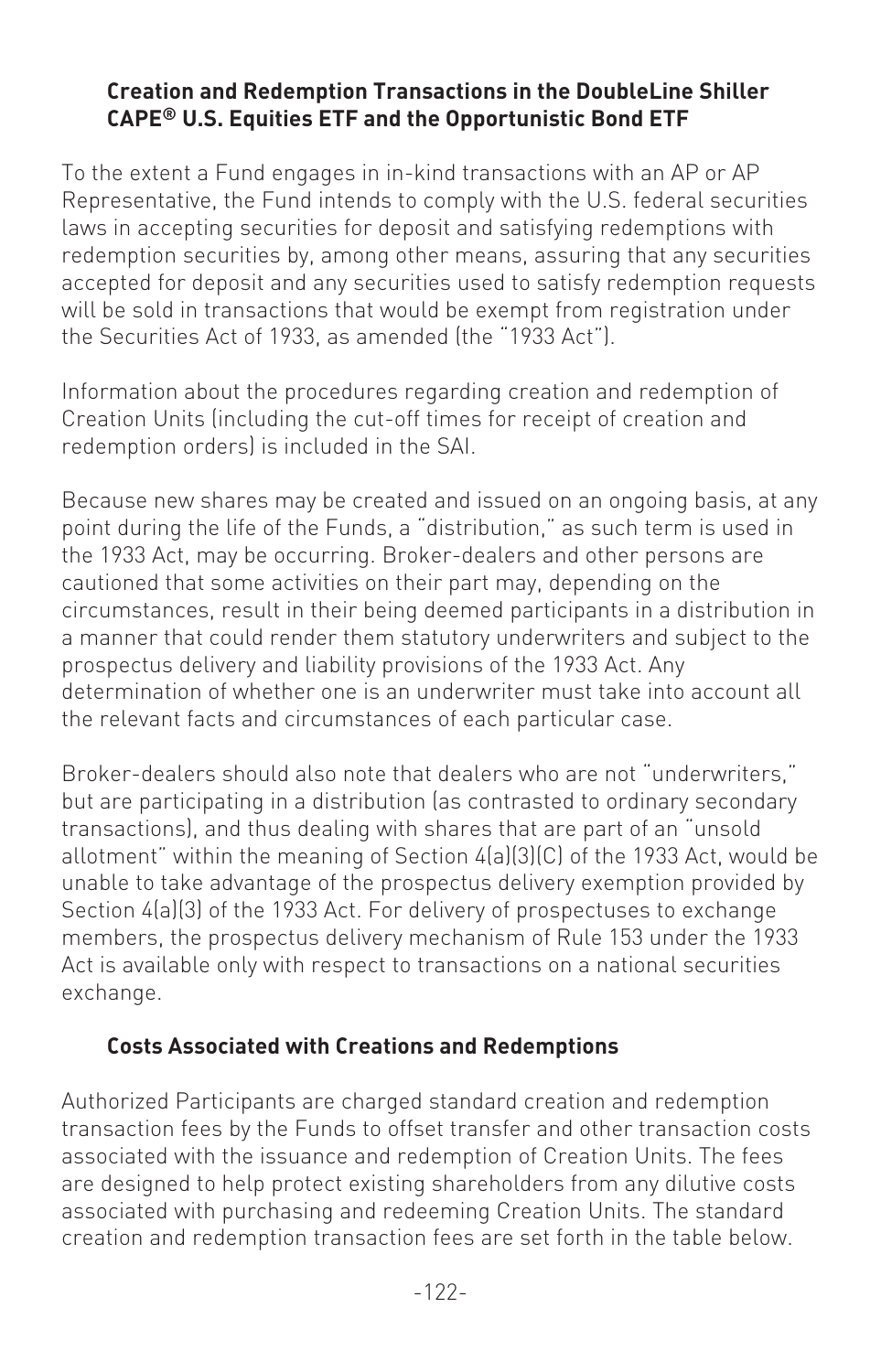The standard creation transaction fee is charged to the Authorized Participant on any day such Authorized Participant creates a Creation Unit, and that fee amount does not vary regardless of the number of Creation Units purchased by the Authorized Participant on the applicable business day.

Similarly, the standard redemption transaction fee is charged to the Authorized Participant by the Funds on any day such Authorized Participant redeems a Creation Unit, and that fee amount does not vary regardless of the number of Creation Units redeemed by the Authorized Participant on the applicable business day. The Authorized Participant may also be required to cover certain brokerage, tax, execution, market impact and other costs and expenses related to the execution of trades resulting from such transaction (subject to the maximum amount shown below for redemptions). The Authorized Participant may also bear the costs of transferring the Deposit Instruments to or Redemption Instruments from a Fund, as applicable. Additional expenses may be incurred through the Equities ETF's use of an AP Representative.

The following table shows, as of the date of this Prospectus, the approximate value of one Creation Unit of each Fund, standard fees, the additional charge for creations and the maximum additional charge for redemptions (as described above):

| <b>Fund</b>                                      | <b>Creation</b> | <b>Standard</b><br>In-Kind<br>Creation/<br><b>Redemption</b><br>Unit Size <sup>1</sup> Transaction Fee <sup>1</sup> | <b>Maximum</b><br><b>Variable</b><br>Charge for | <b>Maximum</b><br><b>Variable</b><br><b>Charge for</b><br>Creations <sup>2</sup> Redemptions <sup>2</sup> |
|--------------------------------------------------|-----------------|---------------------------------------------------------------------------------------------------------------------|-------------------------------------------------|-----------------------------------------------------------------------------------------------------------|
| DoubleLine<br>Opportunistic<br><b>Bond ETF</b>   | 20,000          | \$250                                                                                                               | 3.00%                                           | 2.00%                                                                                                     |
| DoubleLine<br>Shiller CAPE®<br>U.S. Equities ETF | 40,000          | \$250                                                                                                               | 3.00%                                           | 2.00%                                                                                                     |

<sup>1</sup> May be changed by the Adviser at any time.

<sup>2</sup> This amount (inclusive of standard transaction fees), reflected as a percentage of the NAV per Creation Unit, generally will be equal to the costs and expenses incurred by a Fund in connection with such cash transactions.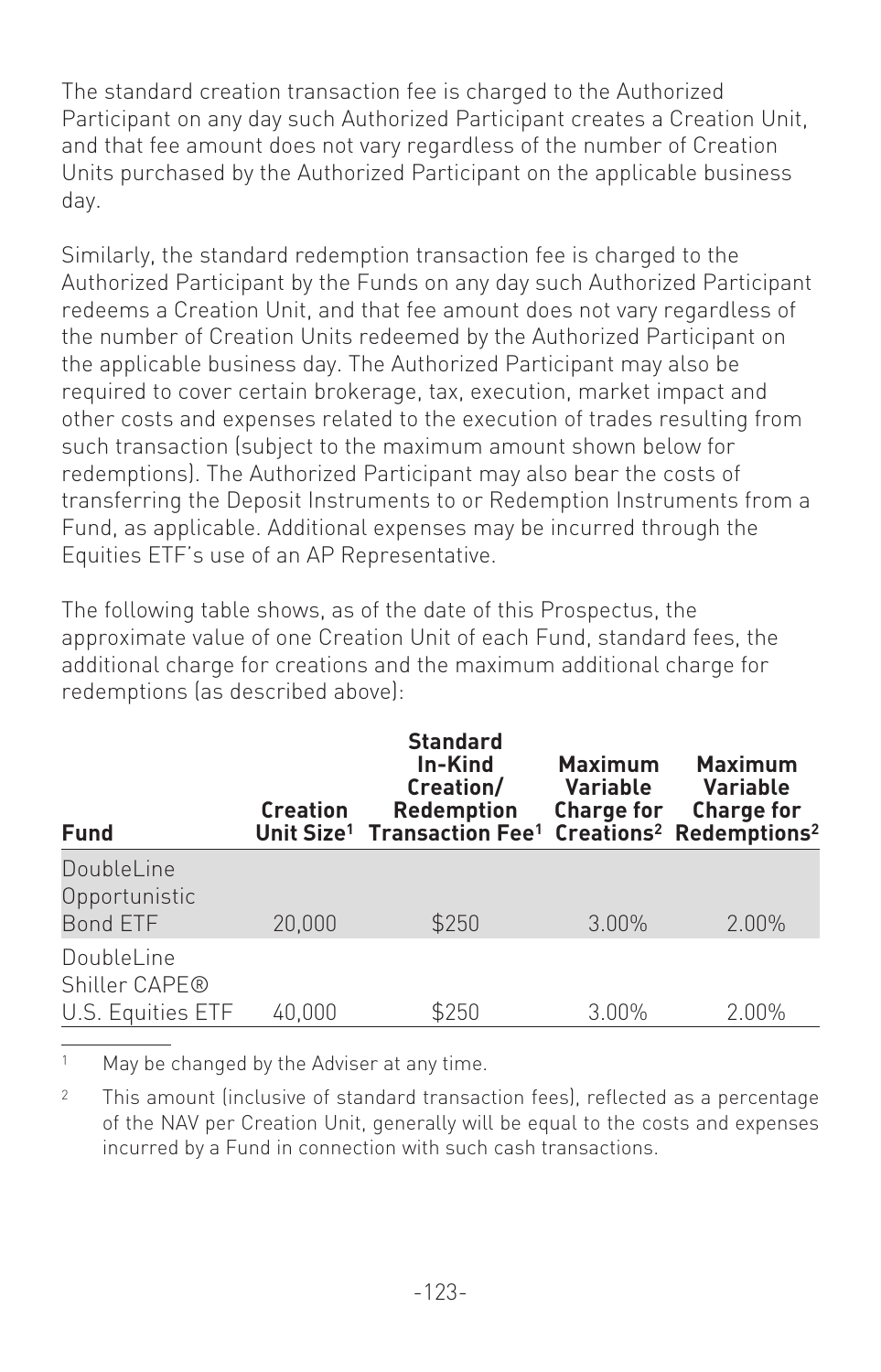### **Premium/Discount and NAV Information**

The Funds' website, which is accessible free of charge, includes information that is updated on a daily basis, including, on a per share basis for each Fund, the prior business day's NAV and the market closing price and a calculation of the premium or discount of the market closing price for Fund shares against such NAV. The Funds' website also includes information on where and how to find the continuously updated VIIV and a historical comparison of each business day's final VIIV to that business day's NAV. The Funds' website will disclose the median bid-ask spread for each Fund's most recent 30 days based on the National Best Bid and Offer, as required by Rule 6c-11(c)(1)(v) under the 1940 Act. The Funds will also provide any other information on their website regarding premiums/ discounts that ETFs registered under the 1940 Act are required to provide from time to time.

### **Index Description**

The following index description is based on information provided on the respective index provider's website or from other third-party sources. The Funds and DoubleLine have not verified this description and disclaim responsibility for its accuracy and completeness.

The **Shiller Barclays CAPE® US Sector TR USD Index** (for purposes of this description, the "**Index**") incorporates the principles of long-term investing distilled by Dr. Robert Shiller and expressed through the CAPE® Ratio. The classic CAPE® Ratio assesses equity market valuations and averages ten years of inflation adjusted earnings to account for earnings and market cycles. Traditional valuation measures, such as the price-earnings (PE) ratio, by contrast, typically rely on earnings information from only the past year. The Index uses a relative version of the classic CAPE® Ratio to identify undervalued sectors while also seeking to exclude a sector that may appear undervalued, but which may have also had recent relative price underperformance due to fundamental issues with the sector that may negatively affect the sector's long-term total return.

The Index's composition is determined monthly. Each month, the Index's methodology ranks eleven US sectors based on a modified CAPE® Ratio (a "value" factor) and a twelve-month price momentum factor (a "momentum" factor). Each US sector is represented by a sector ETF that tracks a sector index, which is an ETF in the family of Select Sector SPDR Funds or, in the case of the real estate sector, the iShares Dow Jones U.S. Real Estate Index Fund. The Index methodology selects the five US sectors with the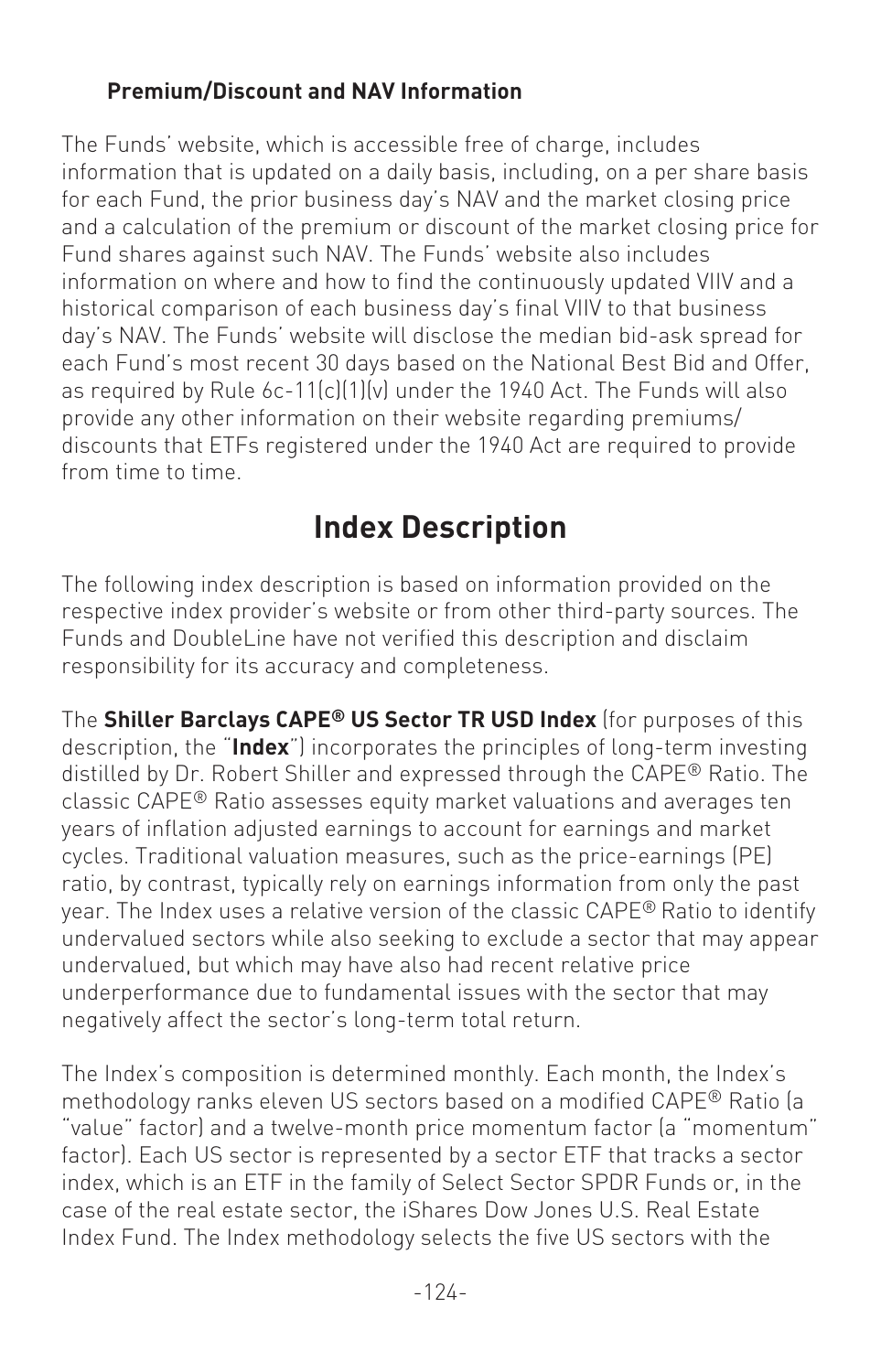lowest modified CAPE® Ratio — the sectors that are the most undervalued according to the CAPE® Ratio. Only four of these five sectors, however, end up in the Index for a given month, as the sector with the worst 12-month price momentum ("total return") among the five selected sectors is eliminated. The Index methodology allocates an equally weighted long (*i.e.*, investment) exposure to the four remaining US sectors.

Direct investment in an index is not possible.

### **Disclaimers**

### **Shiller Barclays CAPE® Index Disclaimers**

Barclays Capital Inc. and its affiliates ("**Barclays**") is not the issuer, sponsor or promoter of DoubleLine Shiller CAPE® U.S. Equities ETF (in this paragraph, the "**Fund**") and Barclays has no responsibilities, obligations or duties to investors in the Fund. The Shiller Barclays CAPE® US Sector TR USD Index (an "**Index**") consist of the respective trademarks of Barclays Bank PLC and trademarks owned by or licensed to RSBB-I, LLC and Barclays Bank PLC and that are licensed for use by the DoubleLine ETF Trust as the Issuer of the Fund. Barclays' only relationship with the Issuer in respect of the Indices is the licensing of these trademarks and the Indices which are determined, composed and calculated by Barclays without regard to the Issuer or the Fund or the owners of the Fund. Additionally, DoubleLine ETF Adviser LP may for the Fund execute transaction(s) with Barclays in or relating to the Fund's Index in connection with which investors of the Fund acquire shares of the Fund from DoubleLine ETF Trust and investors neither acquire any interest in that the Fund's Index nor enter into any relationship of any kind whatsoever with Barclays upon making an investment in the Fund. The Fund is not sponsored, endorsed, sold or promoted by Barclays. Barclays does not make any representation or warranty, express or implied regarding the advisability of investing in the Fund or the advisability of investing in securities generally or the ability of the Index to track corresponding or relative market performance. Barclays has not passed on the legality or suitability of the Fund's names or the Index with respect to any person or entity. Barclays is not responsible for and has not participated in the determination of the timing of, prices of, or quantities of the shares of the Fund to be issued. Barclays has no obligation to take the needs of the Issuer or the owners of the Fund or any other third party into consideration in determining, composing or calculating the Index. Barclays has no obligation or liability in connection with administration, marketing or trading of the Fund. The licensing agreement between DoubleLine ETF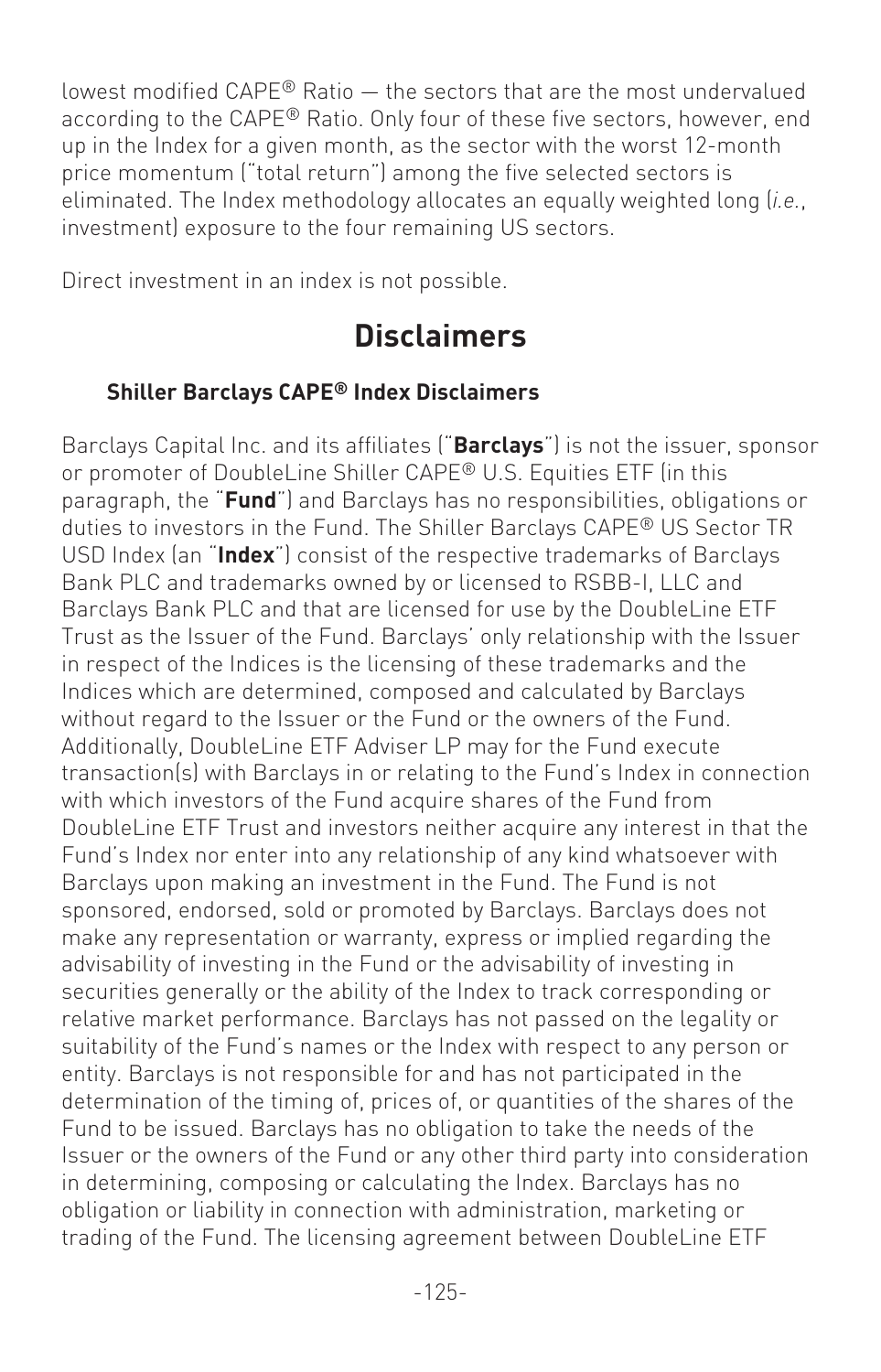Trust and Barclays is solely for the benefit of the Fund and Barclays and not for the benefit of the owners of the Fund, investors or other third parties.

BARCLAYS SHALL HAVE NO LIABILITY TO THE ISSUER, INVESTORS OR TO OTHER THIRD PARTIES FOR THE USE OF THE DOUBLELINE SHILLER CAPE® NAME, OR THE QUALITY, ACCURACY AND/OR COMPLETENESS OF THE SHILLER BARCLAYS CAPE® US SECTOR TR USD INDEX OR ANY DATA INCLUDED THEREIN OR FOR INTERRUPTIONS IN THE DELIVERY OF THE SHILLER BARCLAYS CAPE® US SECTOR TR USD INDEX. BARCLAYS MAKES NO WARRANTY, EXPRESS OR IMPLIED, AS TO RESULTS TO BE OBTAINED BY THE ISSUER, THE INVESTORS OR ANY OTHER PERSON OR ENTITY FROM THE USE OF THE SHILLER BARCLAYS CAPE® US SECTOR TR USD INDEX OR ANY DATA INCLUDED THEREIN. BARCLAYS MAKES NO EXPRESS OR IMPLIED WARRANTIES, AND HEREBY EXPRESSLY DISCLAIMS ALL WARRANTIES OF MERCHANTABILITY OR FITNESS FOR A PARTICULAR PURPOSE OR USE WITH RESPECT TO DOUBLELINE SHILLER CAPE® NAME, THE SHILLER BARCLAYS CAPE® US SECTOR TR USD INDEX OR ANY DATA INCLUDED THEREIN. BARCLAYS RESERVES THE RIGHT TO CHANGE THE METHODS OF CALCULATION OR PUBLICATION, OR TO CEASE THE CALCULATION OR PUBLICATION OF THE SHILLER BARCLAYS CAPE® US SECTOR TR USD INDEX, AND BARCLAYS SHALL NOT BE LIABLE FOR ANY MISCALCULATION OF OR ANY INCORRECT, DELAYED OR INTERRUPTED PUBLICATION WITH RESPECT TO THE SHILLER BARCLAYS CAPE® US SECTOR TR USD INDEX. BARCLAYS SHALL NOT BE LIABLE FOR ANY DAMAGES, INCLUDING, WITHOUT LIMITATION, ANY SPECIAL, INDIRECT OR CONSEQUENTIAL DAMAGES, OR ANY LOST PROFITS AND EVEN IF ADVISED OF THE POSSIBILITY OF SUCH, RESULTING FROM THE USE OF THE SHILLER BARCLAYS CAPE® US SECTOR TR USD INDEX OR ANY DATA INCLUDED THEREIN OR WITH RESPECT TO THE DOUBLELINE SHILLER CAPE® NAME.

None of the information supplied by Barclays Bank PLC and used in this publication may be reproduced in any manner without the prior written permission of Barclays Capital, the investment banking division of Barclays Bank PLC. Barclays Bank PLC is registered in England No. 1026167. Registered office 1 Churchill Place London E14 5HP.

THE SHILLER BARCLAYS CAPE® US INDEX FAMILY HAS BEEN DEVELOPED IN PART BY RSBB-I, LLC, THE RESEARCH PRINCIPAL OF WHICH IS ROBERT J. SHILLER. RSBB-I, LLC IS NOT AN INVESTMENT ADVISER AND DOES NOT GUARANTEE THE ACCURACY AND COMPLETENESS OF THE SHILLER BARCLAYS CAPE® US INDEX FAMILY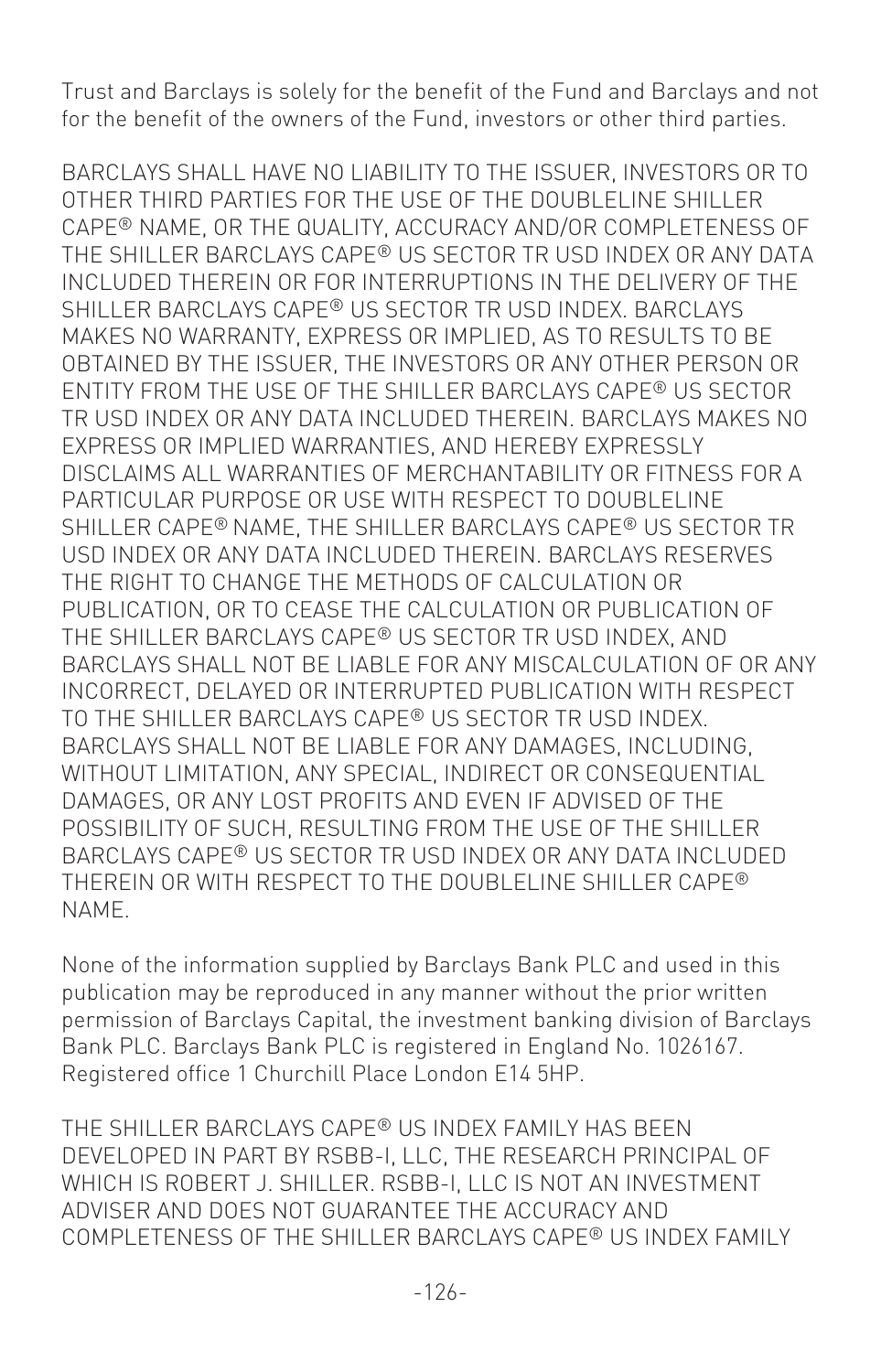OR ANY DATA OR METHODOLOGY EITHER INCLUDED THEREIN OR UPON WHICH THEY ARE BASED. RSBB-I, LLC SHALL HAVE NO LIABILITY FOR ANY ERRORS, OMISSIONS OR INTERRUPTIONS THEREIN AND MAKES NO WARRANTIES EXPRESSED OR IMPLIED, AS TO THE PERFORMANCE OR RESULTS EXPERIENCED BY ANY PARTY FROM THE USE OF ANY INFORMATION INCLUDED THEREIN OR UPON WHICH IT IS BASED, AND EXPRESSLY DISCLAIMS ALL WARRANTIES OF THE MERCHANTABILITY OR FITNESS FOR A PARTICULAR PURPOSE WITH RESPECT THERETO, AND SHALL NOT BE LIABLE FOR ANY CLAIMS OR LOSSES OF ANY NATURE IN CONNECTION WITH THE USE OF SUCH INFORMATION, INCLUDING BUT NOT LIMITED TO, LOST PROFITS OR PUNITIVE OR CONSEQUENTIAL DAMAGES EVEN IF RSBB-I, LLC IS ADVISED OF THE POSSIBILITY OF SAME.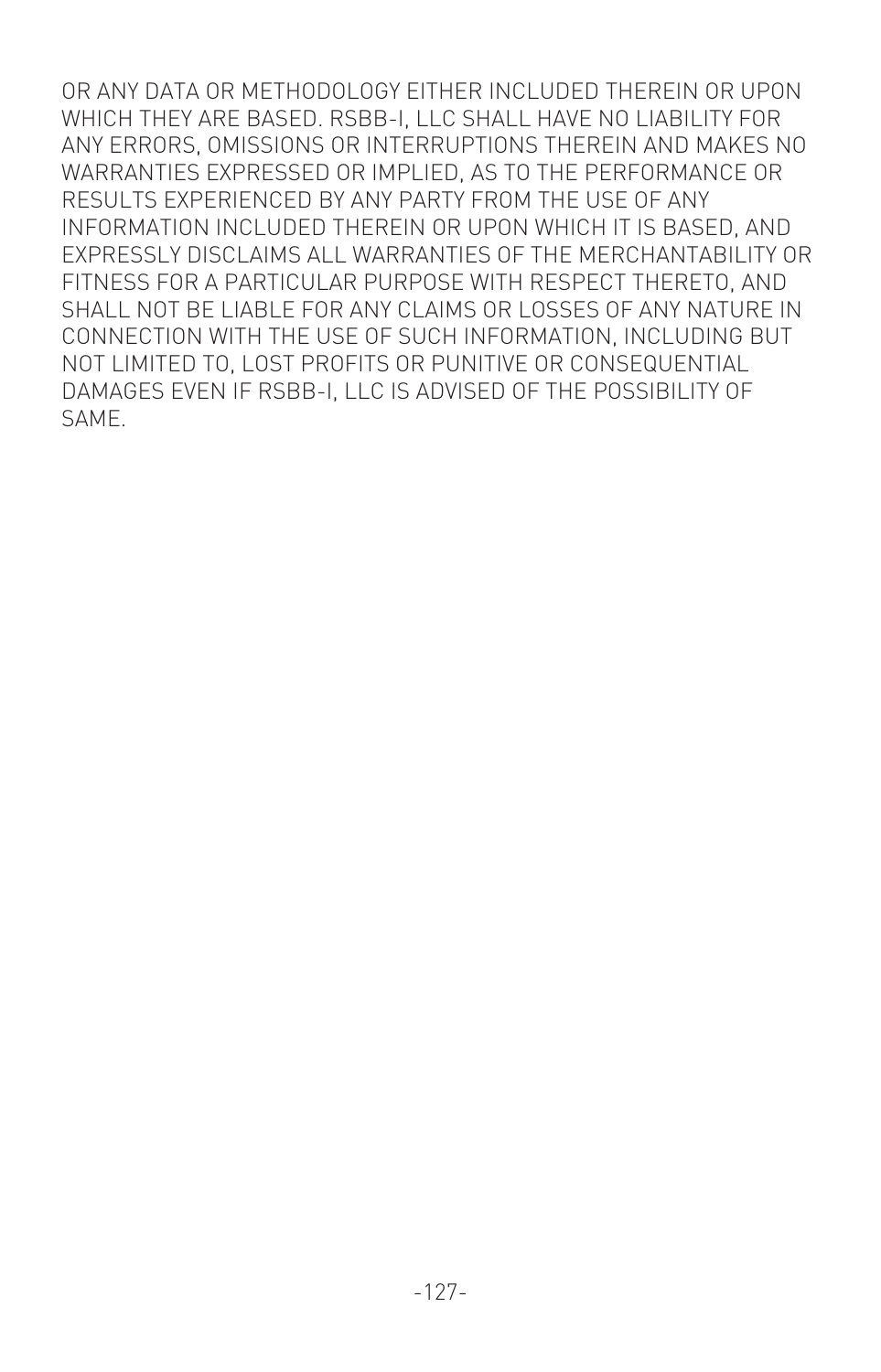## **Financial Highlights**

Because the Funds have not commenced operations as of the date of this prospectus, financial highlights are not available.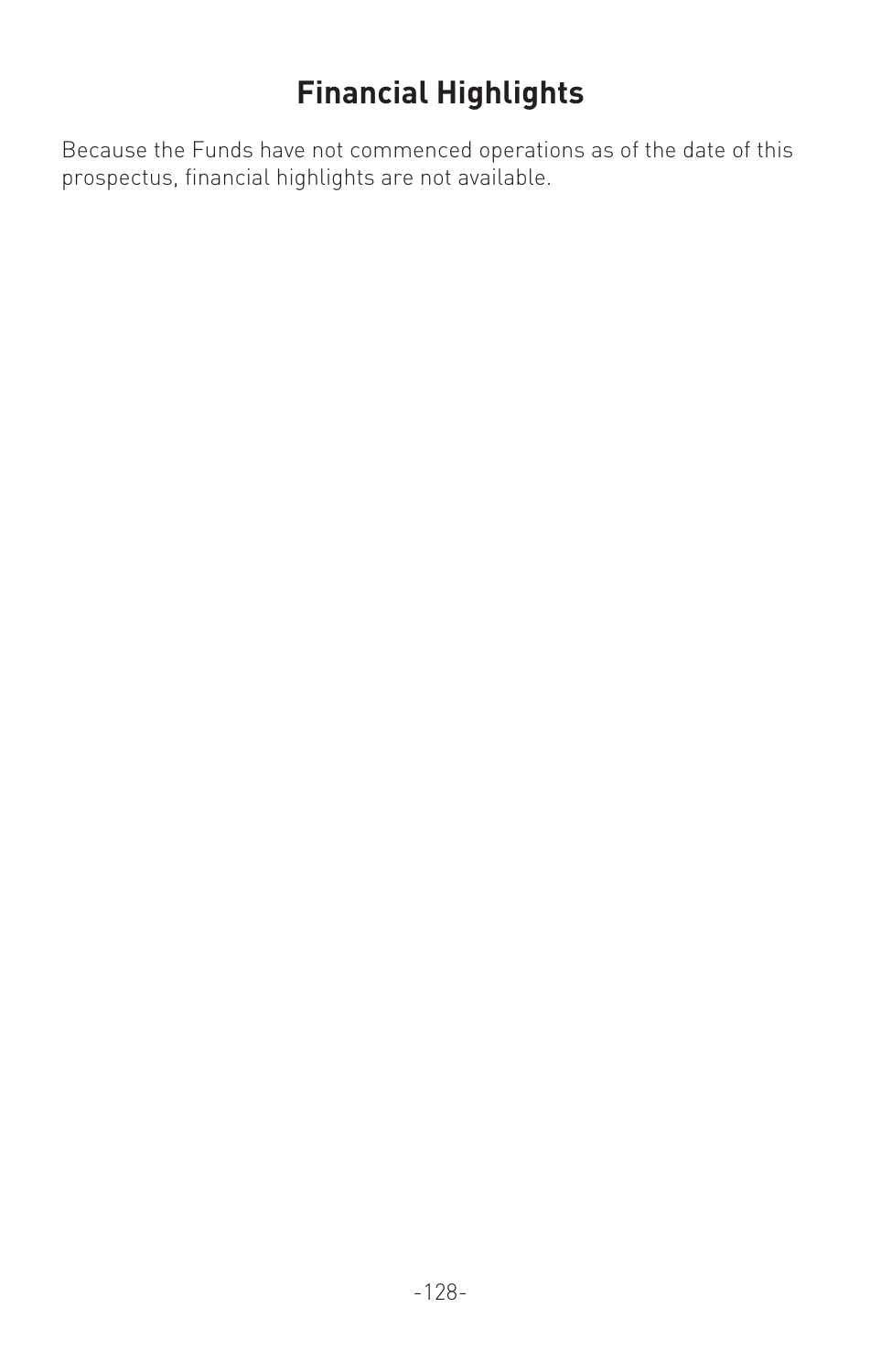### **What Does DoubleLine Do With Your Personal Information?**

This notice provides information about how DoubleLine ("we," "our" and "us") collects, shares, and protects your personal information, and how you might choose to limit our ability to share certain information about you. Please read this notice carefully.

### **Why do we need your personal information?**

All financial companies need to share customers' personal information to run their everyday businesses, to appropriately tailor the services offered to you (where applicable), and to comply with our regulatory obligations. Accordingly, information, confidential and proprietary, plays an important role in the success of our business. However, we recognize that you have entrusted us with your personal and financial data, and we recognize our obligation to keep this information secure. Maintaining your privacy is important to us, and we hold ourselves to a high standard in its safekeeping and use. Most importantly, DoubleLine does not sell its customers' non-public personal information to any third parties. DoubleLine uses its customers' non-public personal information primarily to complete financial transactions that its customers request (where applicable), to make its customers aware of other financial products and services offered by a DoubleLine affiliated company, and to satisfy obligations we owe to regulatory bodies.

### **Information we may collect**

We may collect various types of personal data about you, including:

- Your personal identification information, which may include your name and passport information, your IP address, politically exposed person ("PEP") status, and such other information as may be necessary for us to provide our services to you and to complete our customer due diligence process and discharge anti-money laundering obligations;
- Your contact information, which may include postal address and e-mail address and your home and mobile telephone numbers;
- Your family relationships, which may include your marital status, the identity of your spouse and the number of children that you have;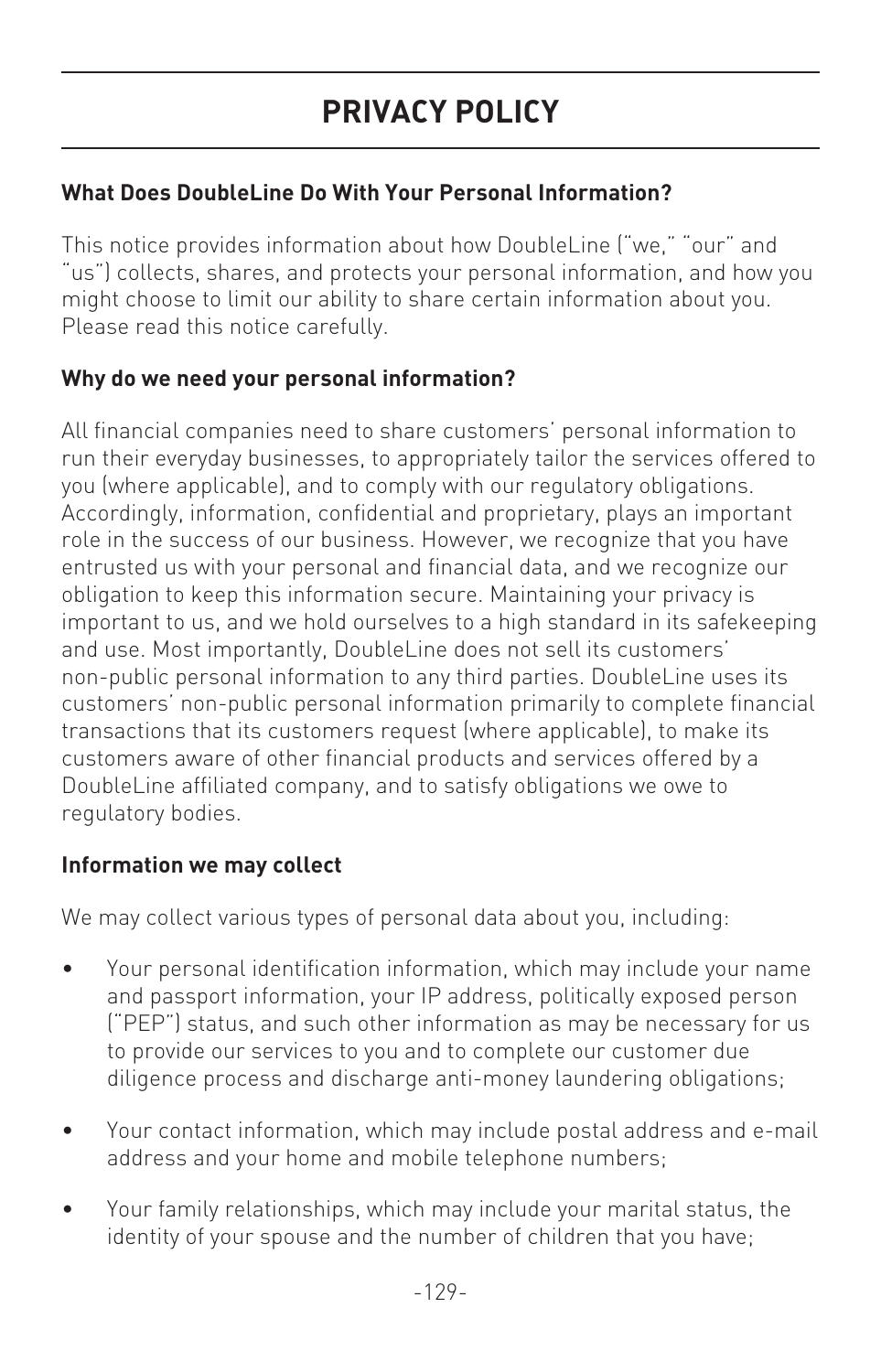- Your professional and employment information, which may include your level of education and professional qualifications, your employment, employer's name and details of directorships and other offices which you may hold; and
- Financial information, risk tolerance, sources of wealth and your assets, which may include details of shareholdings and beneficial interests in financial instruments, your bank details and your credit history.

#### **Where we obtain your personal information**

DoubleLine may collect non-public information about you from the following sources:

- Information we receive about you on applications or other forms;
- Information you may give us orally;
- Information about your transactions with us or others;
- Information you submit to us in correspondence, including emails or other electronic communications; and
- Information about any bank account you use for transfers between your bank account and any Fund account, including information provided when effecting wire transfers.

### **Information Collected from Websites**

Websites maintained by DoubleLine or its service providers may use a variety of technologies to collect information that help DoubleLine and its service providers understand how the website is used. Information collected from your web browser (including small files stored on your device that are commonly referred to as "cookies") allow the websites to recognize your web browser and help to personalize and improve your user experience and enhance navigation of the website. You can change your cookie preferences by changing the setting on your web browser to delete or reject cookies. If you delete or reject cookies, some website pages may not function properly. Our websites may contain links that are maintained or controlled by third parties with privacy policies that may differ, in some cases significantly, from the privacy policies described in this notice. Please read the privacy policies of such third parties and understand that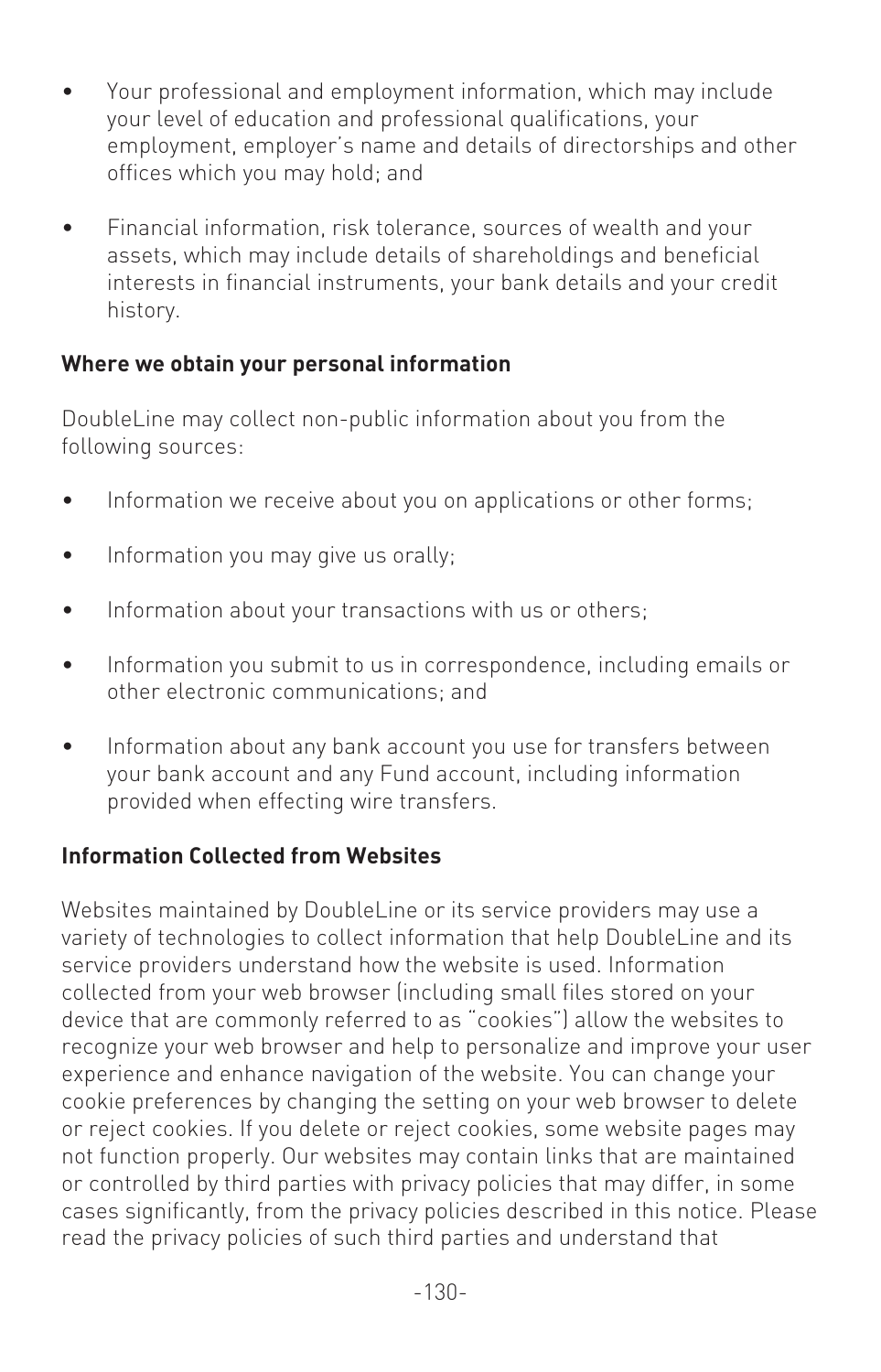accessing their websites is at your own risk. Please contact your DoubleLine representative if you would like to receive more information about the privacy policies of third parties.

We also use web analytics services, which currently include but are not limited to Google Analytics and Adobe Analytics. Such web analytics services use cookies and similar technologies to evaluate visitor's use of the domain, compile statistical reports on domain activity, and provide other services related to our websites. For more information about Google Analytics, or to opt out of Google Analytics, please go to https:// tools.google.com/dlpage/gaoptout. For more information about Adobe Analytics, or to opt out of Adobe Analytics, please go to: http:// www.adobe.com/privacy/opt-out.html.

### **How and why we may share your information**

DoubleLine does not disclose any non-public personal information about our customers or former customers without the customer's authorization, except that we may disclose the information listed above, as follows:

- It may be necessary for DoubleLine to provide information to nonaffiliated third parties in connection with our performance of the services we have agreed to provide to the Funds or you. For example, it might be necessary to do so in order to process transactions and maintain accounts.
- DoubleLine will release any of the non-public information listed above about a customer if directed to do so by that customer or if DoubleLine is authorized by law to do so, such as for the purpose of compliance with regulatory requirements or in the case of a court order, legal investigation, or other properly executed governmental request.
- In order to alert a customer to other financial products and services offered by an affiliate, DoubleLine may share information with an affiliate, including companies using the DoubleLine name. Such products and services may include, for example, other investment products offered by a DoubleLine company. If you prefer that we not disclose non-public personal information about you to our affiliates for this purpose, you may direct us not to make such disclosures (other than disclosures permitted by law) by calling (213) 633-8200. If you limit this sharing and you have a joint account, your decision will be applied to all owners of the account.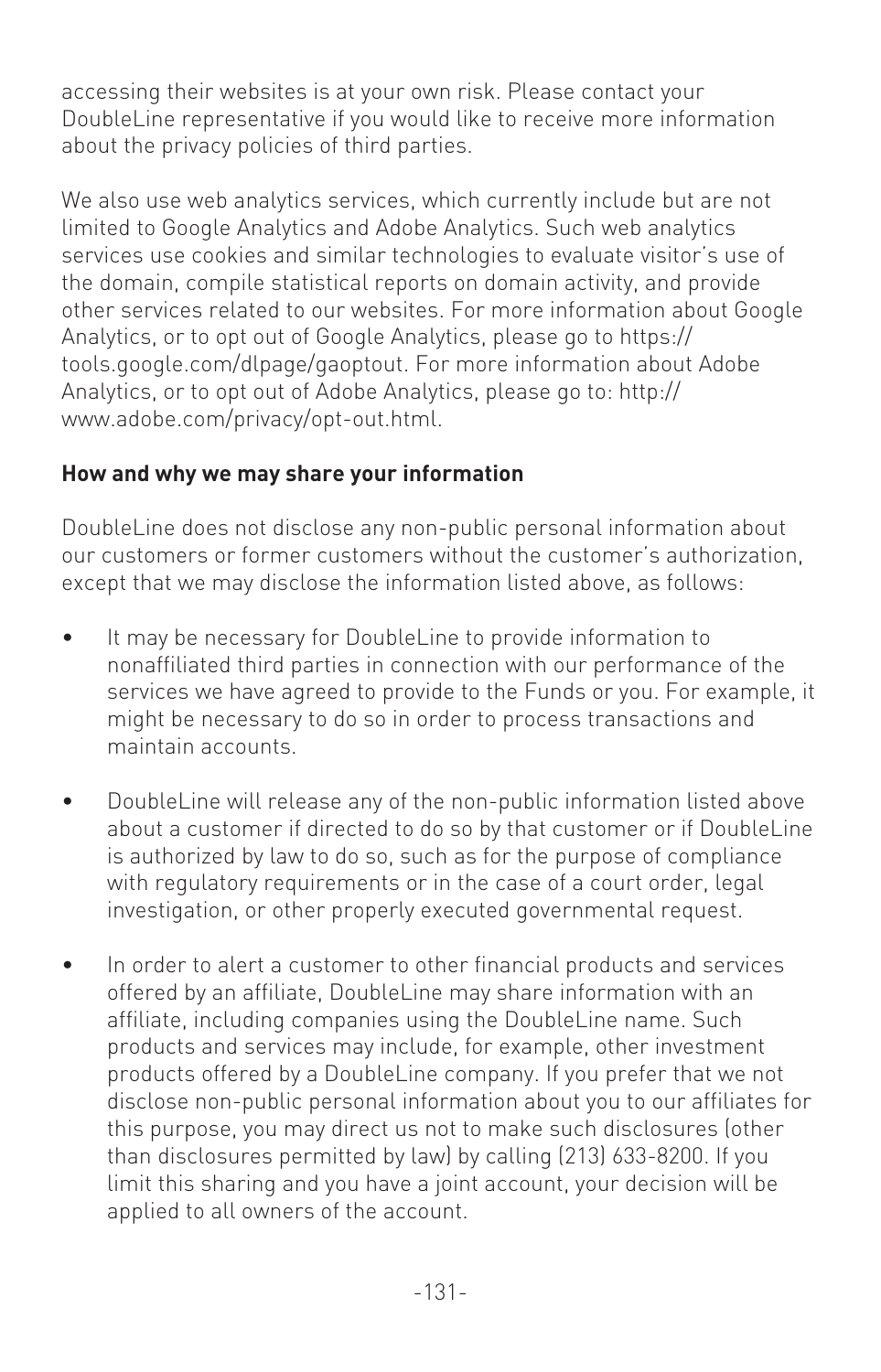We will limit access to your personal account information to those agents and vendors who need to know that information to provide products and services to you. Your information is not provided by us to nonaffiliated third parties for marketing purposes. We maintain physical, electronic, and procedural safeguards to guard your non-public personal information.

#### **Notice related to the California Consumer Privacy Act (CCPA) and to "natural persons" residing in the State of California**

DoubleLine collects and uses information that identifies, describes, references, links or relates to, or is associated with, a particular consumer or device ("**Personal Information**"). Personal Information we collect from our customers, website visitors and consumers is covered under the Gramm-Leach-Bliley Act and is therefore excluded from the scope of the California Consumer Privacy Act (CCPA).

### **Notice to "natural persons" residing in the European Economic Area (the "EEA")**

If you reside in the EEA, we may transfer your personal information outside the EEA, and will ensure that it is protected and transferred in a manner consistent with legal requirements applicable to the information. This can be done in a number of different ways, for instance:

- the country to which we send the personal information may have been assessed by the European Commission as providing an "adequate" level of protection for personal data; or
- the recipient may have signed a contract based on standard contractual clauses approved by the European Commission.

In other circumstances, the law may permit us to otherwise transfer your personal information outside the EEA. In all cases, however, any transfer of your personal information will be compliant with applicable data protection law.

### **Notice to investors in Cayman Islands investment funds**

If you are a natural person, please review this notice as it applies to you directly. If you are a legal representative of a corporate or entity investor that provides us with any personal information about individuals (i.e., natural persons), you agree to furnish a copy of this notice to each such individual or otherwise advise them of its content.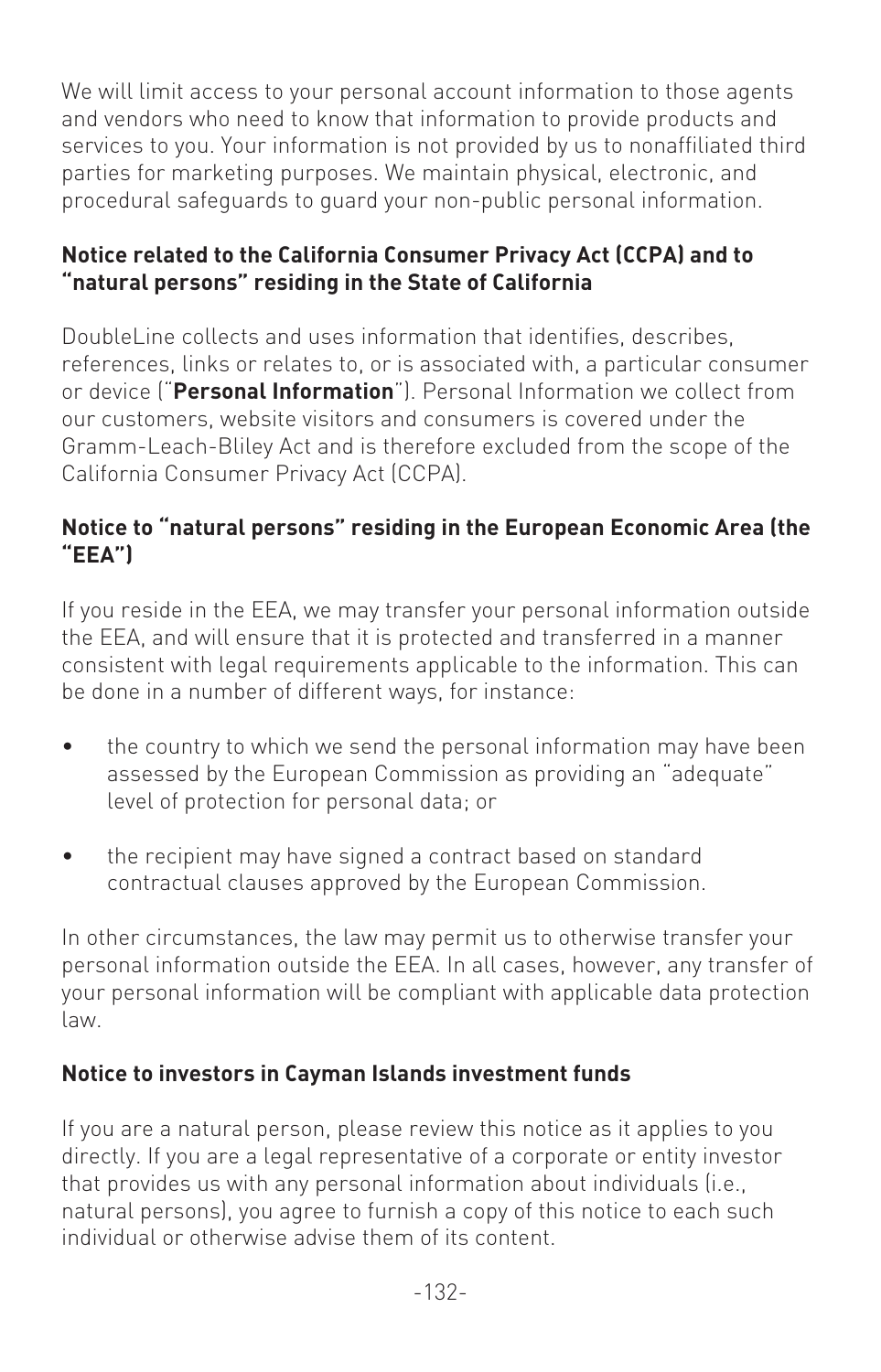Any international transfer of personal information will be compliant with the requirements of the Data Protection Act, 2017 of the Cayman Islands.

### **Retention of personal information and security**

Your personal information will be retained for as long as required:

- for the purposes for which the personal information was collected;
- in order to establish or defend legal rights or obligations or to satisfy any reporting or accounting obligations; and/or
- as required by data protection laws and any other applicable laws or regulatory requirements, including, but not limited to, U.S. laws and regulations applicable to our business.

We will undertake commercially reasonable efforts to protect the personal information that we hold with appropriate security measures.

### **Access To and Control of Your Personal Information**

Depending on your country of domicile or applicable law, you may have the following rights in respect of the personal information about you that we process:

- the right to access and port personal information;
- the right to rectify personal information;
- the right to restrict the use of personal information;
- the right to request that personal information is erased; and
- the right to object to processing of personal information.

Although you have the right to request that your personal information be deleted at any time, applicable laws or regulatory requirements may prohibit us from doing so. If you are an investor in the DoubleLine funds, certain of the rights described above that may apply to DoubleLine customers outside the United States may not apply to you. In addition, if you invest in a DoubleLine fund through a financial intermediary, DoubleLine may not have access to personal information about you.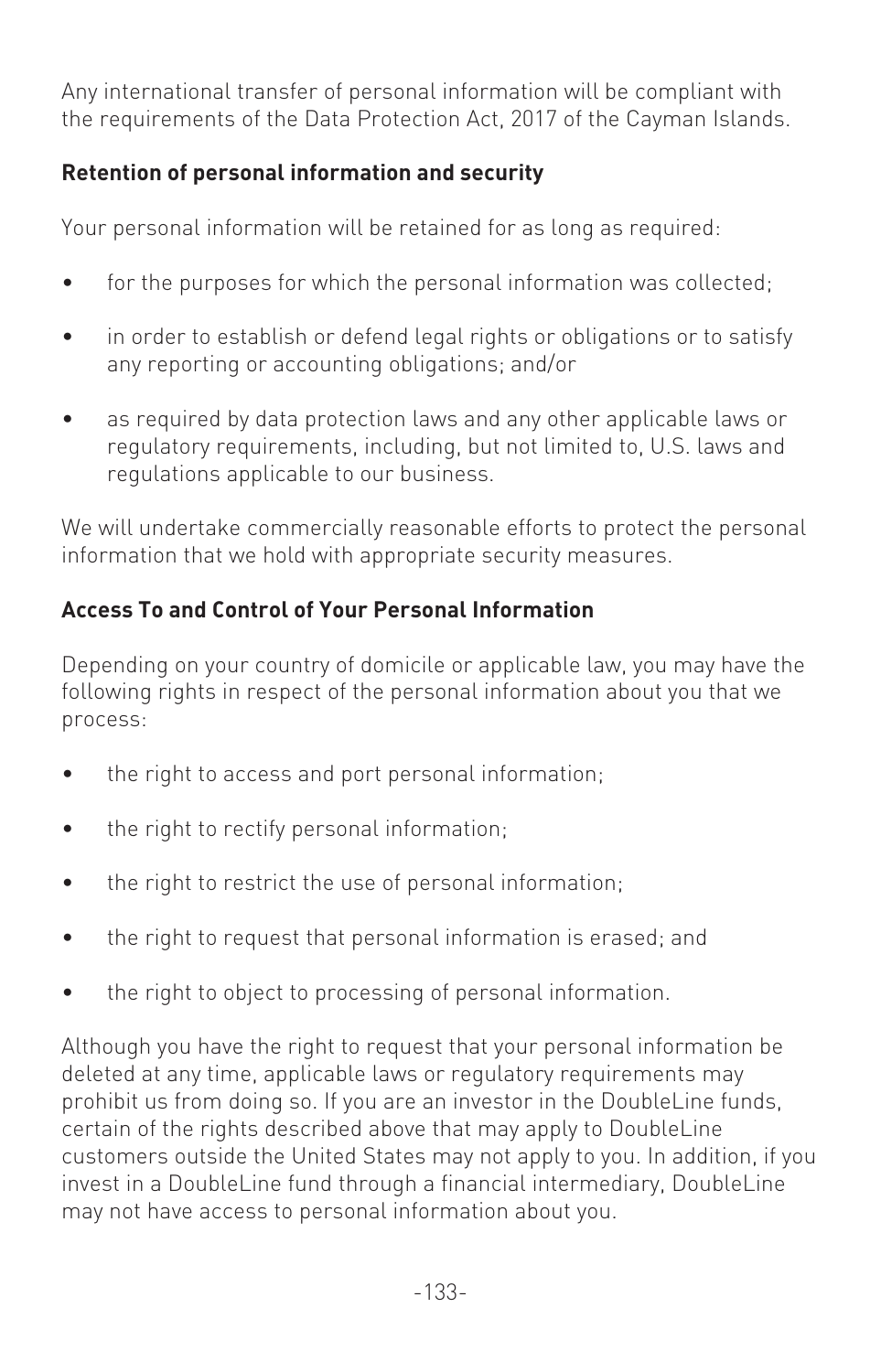If you wish to exercise any of the rights set out above, please contact privacy@doubleline.com.

### **Changes to DoubleLine's Privacy Policy**

DoubleLine reserves the right to modify its privacy policy at any time, but in the event that there is a change that affects the content of this notice materially, DoubleLine will promptly inform its customers of that change in accordance with applicable law.